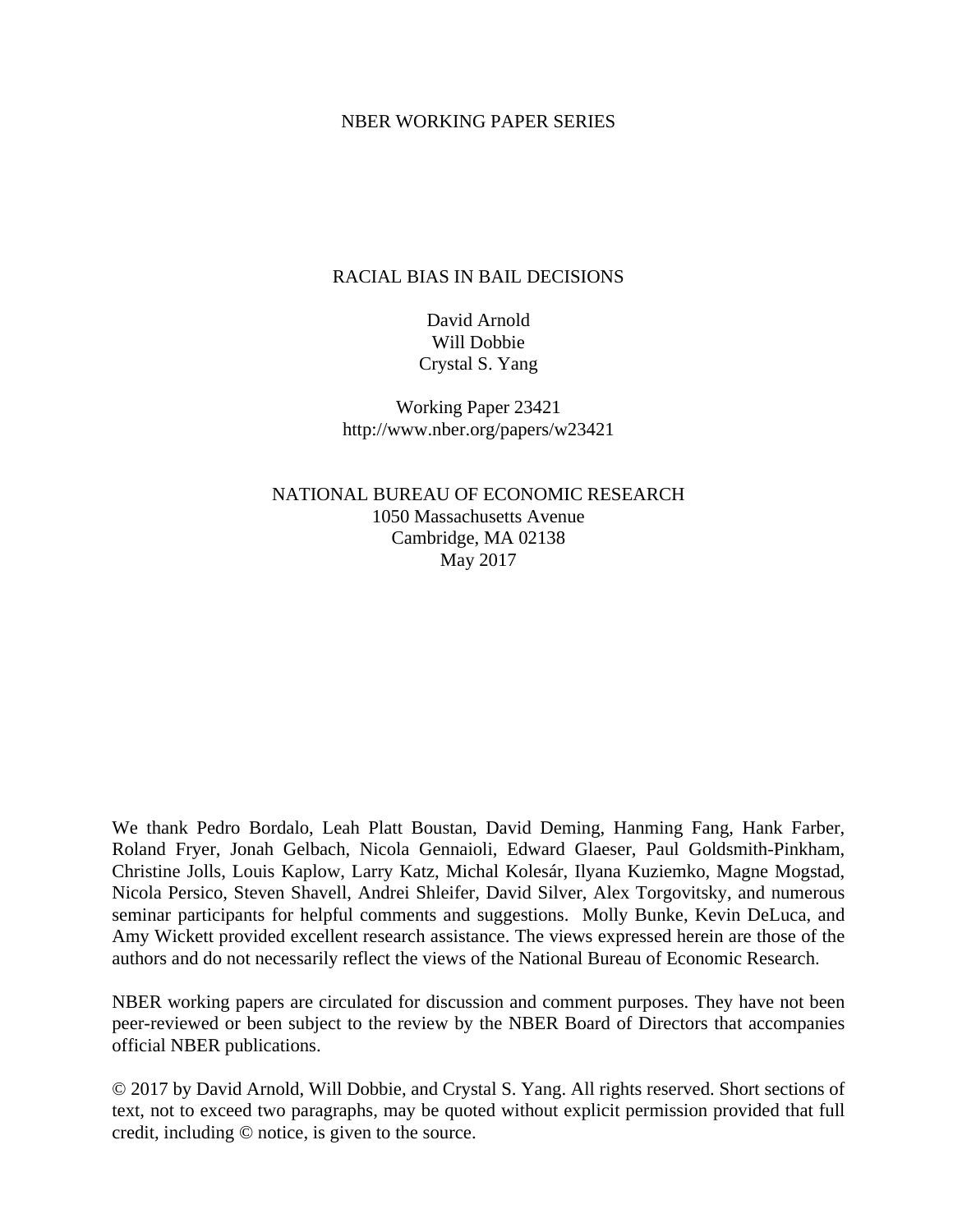Racial Bias in Bail Decisions David Arnold, Will Dobbie, and Crystal S. Yang NBER Working Paper No. 23421 May 2017 JEL No. J15,J71,K14

## **ABSTRACT**

This paper develops a new test for identifying racial bias in the context of bail decisions – a highstakes setting with large disparities between white and black defendants. We motivate our analysis using Becker's (1957) model of racial bias, which predicts that rates of pre-trial misconduct will be identical for marginal white and marginal black defendants if bail judges are racially unbiased. In contrast, marginal white defendants will have a higher probability of misconduct than marginal black defendants if bail judges are racially biased against blacks. To test the model, we develop a new estimator that uses the release tendencies of quasi-randomly assigned bail judges to identify the relevant race-specific misconduct rates. Estimates from Miami and Philadelphia show that bail judges are racially biased against black defendants, with substantially more racial bias among both inexperienced and part-time judges. We also find that both black and white judges are biased against black defendants. We argue that these results are consistent with bail judges making racially biased prediction errors, rather than being racially prejudiced per se.

David Arnold Industrial Relations Section Louis A. Simpson International Bldg. Princeton University Princeton, NJ 08544-2098 dharnold@princeton.edu

Will Dobbie Industrial Relations Section Louis A. Simpson International Bldg. Princeton University Princeton, NJ 08544-2098 and NBER wdobbie@princeton.edu

Crystal S. Yang Harvard Law School Griswold 301 Cambridge, MA 02138 and NBER cyang@law.harvard.edu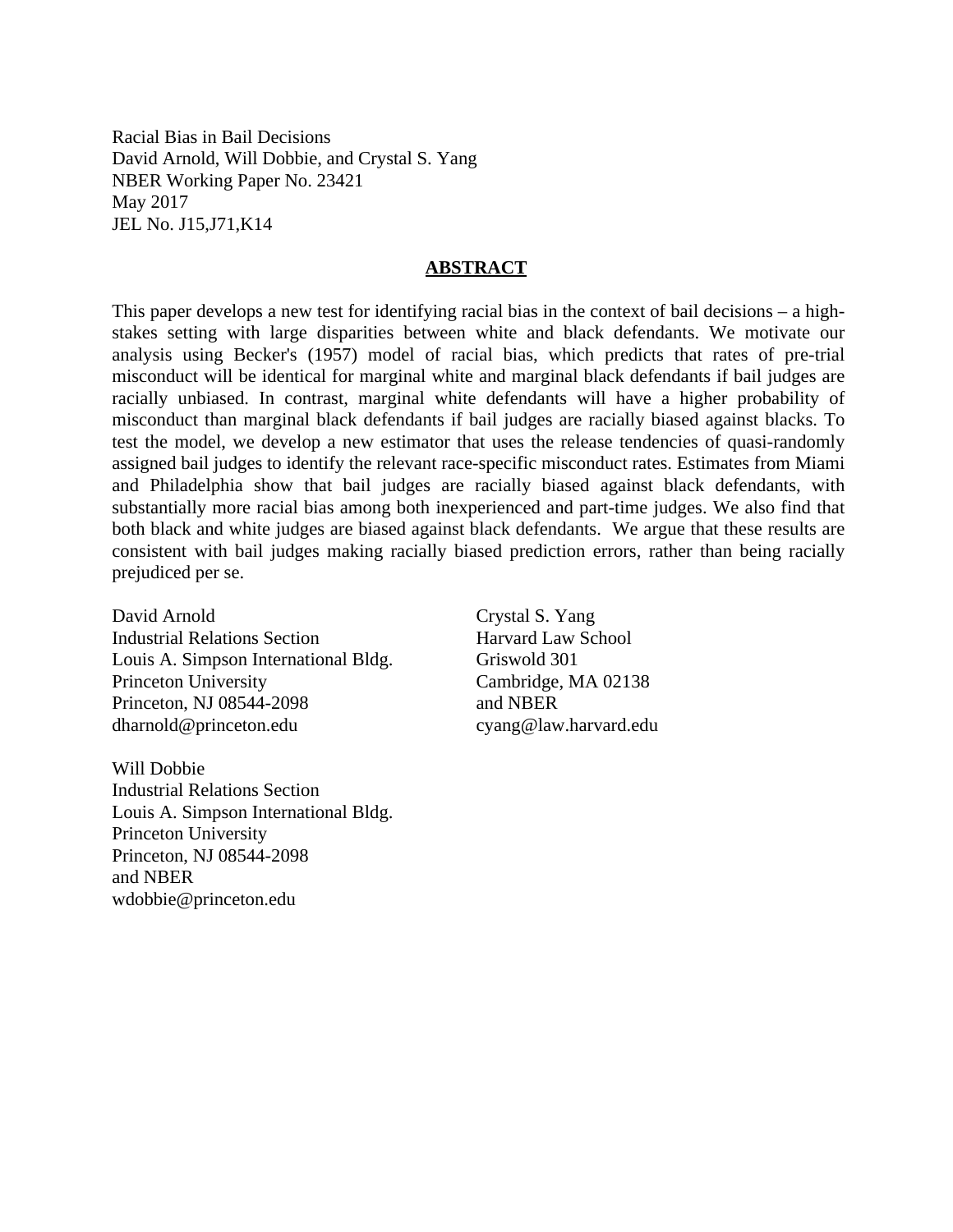Racial disparities exist at every stage of the criminal justice process. Compared to observably similar whites, blacks are more likely to be searched for contraband (Antonovics and Knight 2009), more likely to experience police force (Fryer 2016), more likely to be charged with a serious offense (Rehavi and Starr 2014), more likely to be convicted (Anwar, Bayer, and Hjalmarrson 2012), and more likely to be incarcerated (Abrams, Bertrand, and Mullainathan 2012). Racial disparities are particularly prominent in the setting of bail: in our data, black defendants are 11.2 percentage points more likely to be assigned monetary bail than white defendants and, conditional on being assigned monetary bail, have bail amounts that are  $$14,376$  $$14,376$  $$14,376$  greater.<sup>1</sup> However, determining whether these racial disparities are due to racial bias or statistical discrimination remains an empirical challenge.

To distinguish between racial bias and statistical discrimination, Becker (1957) proposed an "outcome" test that uses the success or failure rates of decisions across groups at the margin. In our setting, Becker's test is based on the idea that rates of pre-trial misconduct will be identical for marginal white and marginal black defendants if bail judges are racially unbiased and the observed racial disparities in bail setting are solely due to statistical discrimination (e.g., Phelps 1972, Arrow 1973). In contrast, marginal white defendants will have a higher probability of pre-trial misconduct than marginal black defendants if bail judges are racially biased against blacks and the observed racial disparities in bail setting are driven at least in part by this racial bias. Thus, the key implication of the Becker test is that racial bias among bail judges can be estimated using the difference in pre-trial misconduct rates for white and black defendants at the margin of release. Importantly, however, researchers usually cannot observe which defendants are and are not on the margin of release and, thus, comparisons based on average defendant outcomes are biased if defendants have different risk distributions (e.g., Ayres 2002).

In recent years, two seminal papers have developed outcome tests of racial bias that partially circumvent this infra-marginality problem. In the first paper, Knowles, Persico, and Todd (2001) show that if motorists respond to the race-specific probability of being searched, then all motorists of a given race will carry contraband with equal probability. As a result, the marginal and average success rates of police searches will be identical and there is not an infra-marginality problem. Knowles et al. (2001) find no difference in the average success rate of police searches for white and black drivers, leading them to conclude that there is no racial bias in police searches. In a second important paper, Anwar and Fang (2006) develop a test of relative racial bias based on the idea that the ranking of search and success rates by white and black police officers should be unaffected by the race of the motorist even when there are infra-marginality problems. Consistent with Knowles et al. (2001), Anwar and Fang (2006) find no evidence of relative racial bias in police searches, but note that their approach cannot be used to detect absolute racial bias.[2](#page-2-1)

<span id="page-2-0"></span><sup>&</sup>lt;sup>1</sup>Authors' calculation for Miami-Dade and Philadelphia using the data described in Section [II.](#page-17-0) Racial disparities in bail setting are also observed in other jurisdictions. For example, black felony defendants in state courts are nine percentage points more likely to be detained pre-trial compared to otherwise similar white defendants (McIntyre and Baradaran 2013).

<span id="page-2-1"></span><sup>&</sup>lt;sup>2</sup>We replicate the Knowles et al. (2001) and Anwar and Fang (2006) tests in our data, finding no evidence of racial bias in either case. The differences between our test and the Knowles et al. (2001) and Anwar and Fang (2006) tests is that (1) we identify treatment effects for marginal defendants rather than the average defendant, and (2) we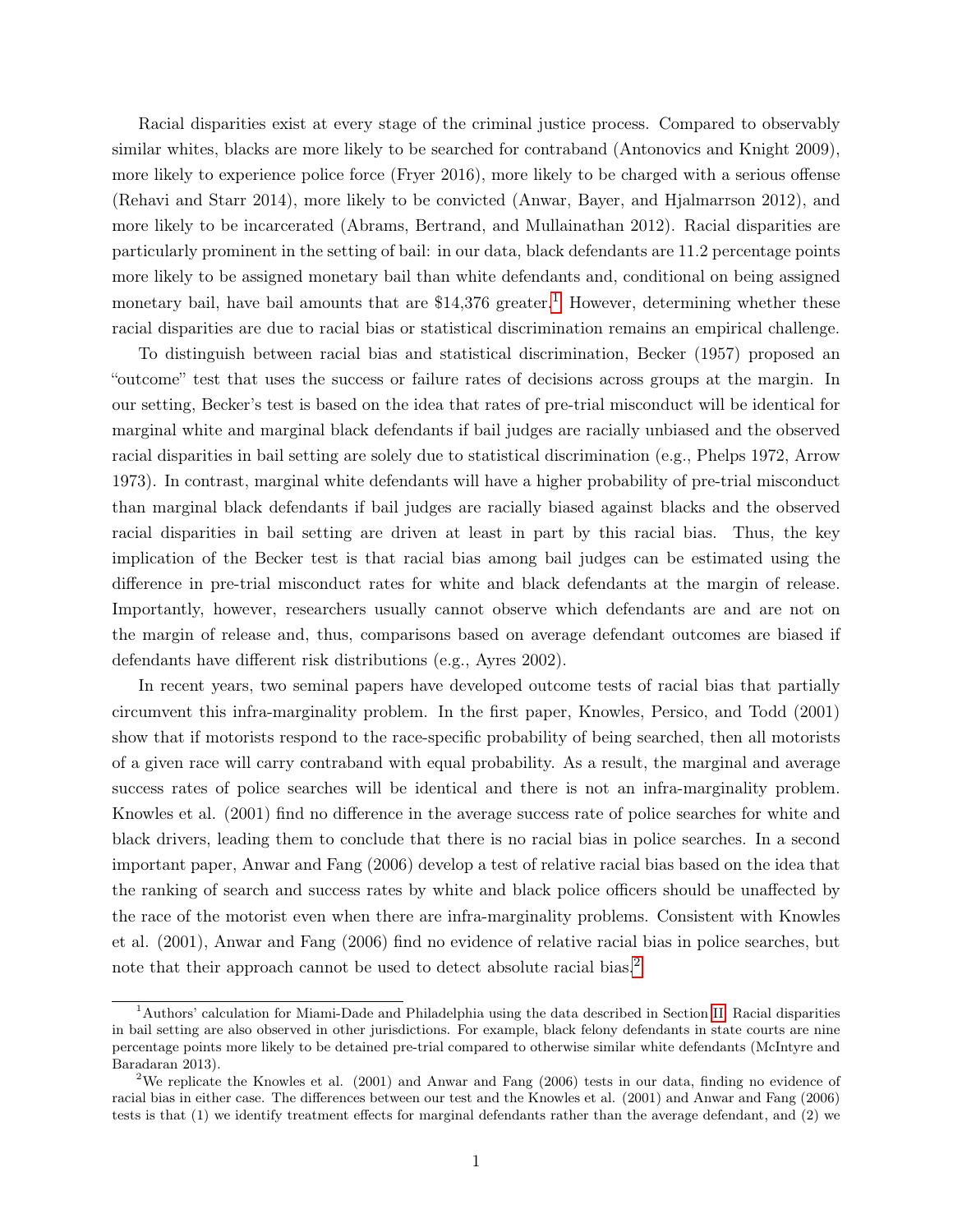In this paper, we propose a new outcome test for identifying absolute racial bias in the context of bail decisions. Bail is an ideal setting to test for racial bias for a number of reasons. First, the legal objective of bail judges is narrow, straightforward, and measurable: to set bail conditions that allow most defendants to be released while minimizing the risk of pre-trial misconduct. In contrast, the objectives of judges at other stages of the criminal justice process, such as sentencing, are complicated by multiple hard-to-measure objectives, such as the balance between retribution and mercy. Second, mostly untrained bail judges must make on-the-spot judgments with limited information and little to no interaction with defendants. These institutional features may make bail decisions particularly prone to the kind of stereotypes or categorical heuristics that exacerbate racial bias (e.g., Fryer and Jackson 2008, Bordalo et al. 2016). Finally, bail decisions are extremely consequential for both white and black defendants, with prior work suggesting that detained defendants suffer about \$40,000 in lost earnings and government benefits alone (Dobbie, Goldin, and Yang 2016).<sup>[3](#page-3-0)</sup>

To implement the Becker outcome test in our setting, we develop an instrumental variables (IV) estimator for racial bias that identifies the difference in pre-trial misconduct rates for white and black defendants at the margin of release. Though IV estimates are often criticized for the local nature of the estimates, we exploit the fact that the Becker test relies on (the difference between) exactly these kinds of local treatment effects for white and black defendants at the margin of release to distinguish between racial bias and statistical discrimination. Specifically, we use the release tendencies of quasi-randomly assigned judges to identify local average treatment effects (LATEs) for white and black defendants near the margin of release. We then use the difference between these race-specific LATEs to estimate a weighted average of the racial bias among bail judges in our data.

In the first part of the paper, we formally establish the conditions under which our IV-based estimate of racial bias converges to the true level of racial bias. We show that two conditions must hold for our empirical strategy to yield consistent estimates of racial bias. The first condition is that our instrument for judge leniency is continuous so that each race-specific IV estimate approaches a weighted average of treatment effects for defendants at the margin of release. With 177 bail judges in our sample, we argue that this condition is approximately true in our data.<sup>[4](#page-3-1)</sup> The second condition is that the judge IV weights are identical for white and black defendants near the margin of release so that we can interpret the difference in the LATEs as racial bias and not differences in how treatment effects from different parts of the distribution are weighted. This second condition is satisfied if, as is suggested by our data, there is a linear first-stage relationship between pre-trial

identify absolute rather than relative bias. See Section [III.](#page-22-0)[D](#page-26-0) for additional details on why the Knowles et al. (2001) and Anwar and Fang (2006) tests yield different results than our test.

<span id="page-3-1"></span><span id="page-3-0"></span><sup>&</sup>lt;sup>3</sup>See also Gupta, Hansman, and Frenchman  $(2016)$ , Leslie and Pope  $(2016)$ , and Stevenson  $(2016)$ .

<sup>&</sup>lt;sup>4</sup>In the online appendix, we show that an additional functional form assumption on the distribution of marginal treatment effects allows us to consistently estimate racial bias with a discrete instrument. We also characterize the estimation bias from a discrete instrument when no additional functional form assumptions are made. We show that, under reasonable assumptions, our interpretation of the IV estimates remains valid and that we can calculate bounds on the estimation bias from using a discrete instrument. In practice, we find that the maximum estimation bias from using a discrete instrument in our setting is less than 0.5 percentage points, as the distance between any two judge leniency measures in our data is relatively small.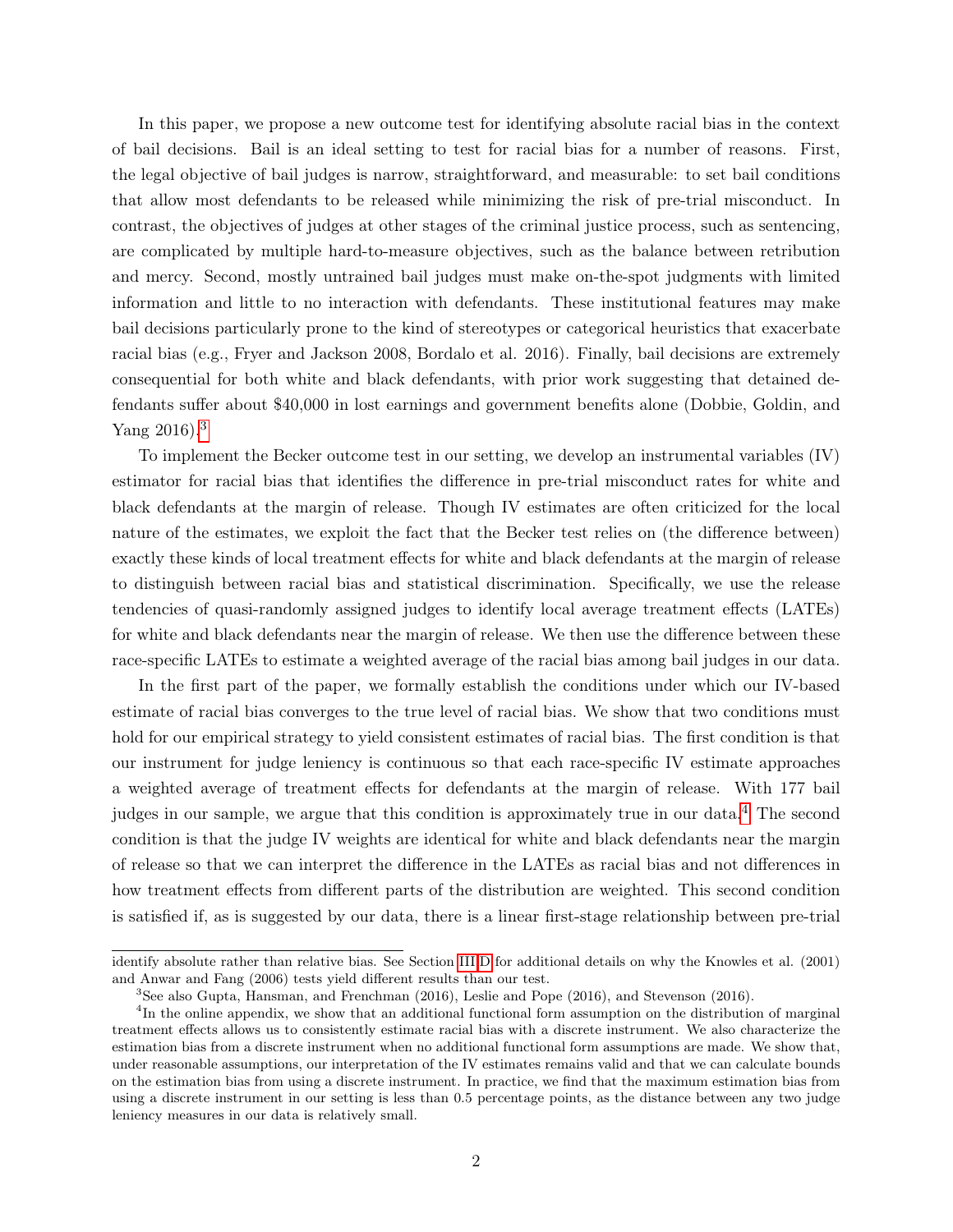release and our judge instrument.

The second part of the paper tests for racial bias in bail setting using administrative court data from Miami and Philadelphia. We find evidence of significant racial bias in our data, ruling out statistical discrimination as the sole explanation for the racial disparities in bail. Marginally released white defendants are 18.0 percentage points more likely to be rearrested prior to disposition than marginally released black defendants, with significantly more racial bias among observably highrisk defendants and among drug offenders, prior offenders, and defendants charged with felonies. Our IV-based estimates of racial bias are nearly identical if we account for other observable crime and defendant differences by race, suggesting that our results cannot be explained by black-white differences in certain types of crimes (e.g., the proportion of felonies versus misdemeanors) or blackwhite differences in defendant characteristics (e.g., the proportion with a prior offense versus no prior offense). In sharp contrast to these IV results, however, naïve OLS estimates indicate no racial bias against black defendants, highlighting the importance of accounting for both infra-marginality and omitted variables when estimating bias in the criminal justice system.

In the final part of the paper, we explore the potential mechanisms driving our results. One possibility is that, as originally modeled by Becker (1957), racially prejudiced judges discriminate against black defendants at the margin of release due to either explicit or implicit bias against blacks. This type of taste-based racial prejudice may be a particular concern in our setting due to the relatively low number of minority bail judges, the rapid-fire determination of bail decisions, and the lack of face-to-face contact between defendants and judges. Prior work suggests that it is exactly these types of settings where racial prejudice is most likely to translate into adverse outcomes for minorities (e.g., Greenwald et al. 2009). A second possibility is that bail judges rely on incorrect inferences of risk based on defendant race due to anti-black stereotypes, leading to the relative over-detention of black defendants at the margin. These anti-black stereotypes can arise if black defendants are over-represented in the right tail of the risk distribution, even when the difference in the riskiness of the average black defendant and average white defendant is very small (Bordalo et al. 2016). As with racial prejudice, these racially biased prediction errors may be exacerbated by the fact that bail judges must make quick judgments on the basis of limited information, with virtually no training, and, in many jurisdictions, little experience working in the bail system and predicting defendant risk.

We find three sets of facts suggesting that bail judges make racially biased prediction errors, but are not racially prejudiced per se. First, we find that both white and black bail judges exhibit racial bias against black defendants, a finding that is inconsistent with most models of racial prejudice. Second, we find that our data are strikingly consistent with the theory of stereotyping developed by Bordalo et al. (2016). Black defendants are sufficiently over-represented in the right tail of the predicted risk distribution, particularly for violent crimes, to rationalize observed racial disparities in release rates under a model of representativeness-based discounting. We also find that there is no racial bias against Hispanics, who, unlike blacks, are not over-represented in the right tail of the predicted risk distribution. Third, we find substantially more racial bias against blacks in situations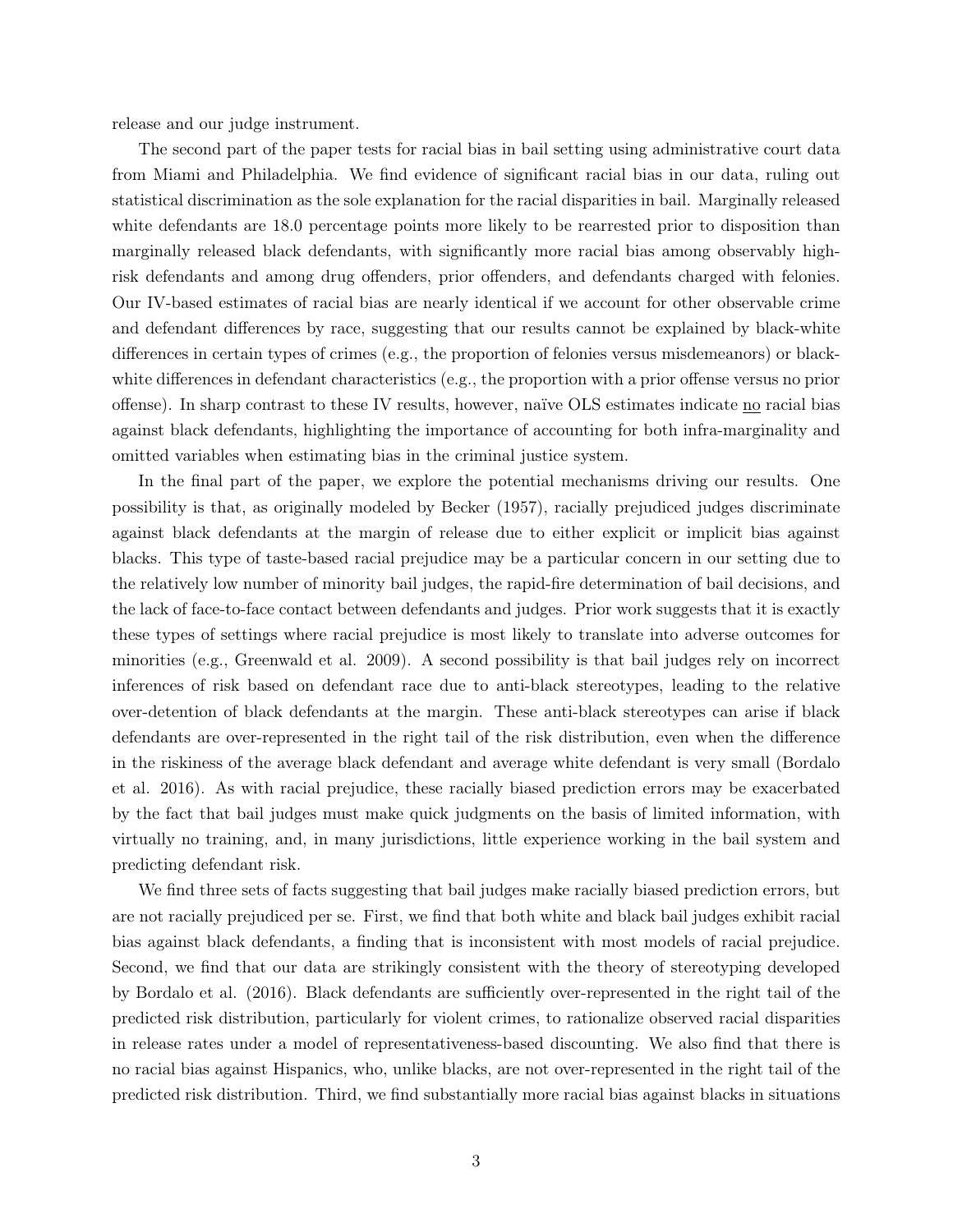where prediction errors (of any kind) are more likely to occur. For example, we find that racial bias is substantially lower among the types of bail judges that are least likely to rely on simple race-based heuristics: full-time judges in Philadelphia, who hear an average of 6,239 cases per year, and the most experienced part-time judges in Miami, who hear at least a few thousand cases during their career. Conversely, we find much larger racial bias among the least experienced part-time judges in Miami who hear just a few hundred bail cases in their career and who may be more likely to rely on race-based heuristics. We argue that these results are most consistent with bail judges, particularly inexperienced bail judges, relying on race-based heuristics that exaggerate the relative danger of releasing black defendants versus white defendants at the margin.

These findings are broadly consistent with parallel work by Kleinberg et al. (2017), who use machine learning techniques to show that bail judges make significant prediction errors for defendants of all races. Using a machine algorithm to predict risk using a variety of inputs such as prior and current criminal charges, but *excluding* defendant race, they find that the algorithm could reduce crime and jail populations while simultaneously reducing racial disparities. Their results also suggest that variables that are unobserved in the data, such as a judge's mood or a defendant's demeanor at the bail hearing, are the source of prediction errors, not private information that leads to more accurate risk predictions. Our results compliment Kleinberg et al. (2017) by documenting one specific source of these prediction errors – racial bias among bail judges.

Our results contribute to an important literature testing for racial bias in the criminal justice system. As discussed above, Knowles et al. (2001) and Anwar and Fang (2006) are seminal works in this area. Subsequent work by Antonovics and Knight (2009) finds that police officers in Boston are more likely to conduct a search if the race of the officer differs from the race of the driver, consistent with racial bias among police officers, and Alesina and La Ferrara (2014) find that death sentences of minority defendants convicted of killing white victims are more likely to be reversed on appeal, consistent with racial bias among juries. Conversely, Anwar and Fang (2015) find no racial bias against blacks in parole board release decisions, observing that among prisoners released by the parole board between their minimum and maximum sentence, the marginal prisoner is the same as the infra-marginal prisoner. Mechoulan and Sahuguet (2015) also find no racial bias against blacks in parole board release decisions, arguing that for a given sentence, the marginal prisoner is the same as the infra-marginal prisoner. Finally, Ayres and Waldfogel (1994) show that bail bond dealers in New Haven charge lower prices to minority defendants, suggesting that minorities, at least on average, have a lower probability of pre-trial misconduct than whites, and Bushway and Gelbach (2011) find evidence of racial bias in bail setting using a parametric framework that accounts for unobserved heterogeneity across defendants.[5](#page-5-0)

<span id="page-5-0"></span> $5$ There is also a large literature examining racial bias in other settings. The outcome test has been used to test for discrimination in the labor market (Charles and Guryan 2008) and the provision of healthcare (Chandra and Staiger 2010, Anwar and Fang 2012), while non-outcome based tests have been used to test for discrimination in the criminal justice system (Pager 2003, Anwar, Bayer, and Hjalmarsson 2012, Rehavi and Starr 2014, Agan and Starr 2016), the labor market (Goldin and Rouse 2000, Bertrand and Mullainathan 2004, Glover, Pallais, and Pariente forthcoming), the credit market (Ayres and Siegelman 1995, Bayer, Ferreira, and Ross 2016), the housing market (Edelman, Luca, and Svirsky 2017), and in sports (Price and Wolfers 2010, Parsons et al. 2011), among a variety of other settings.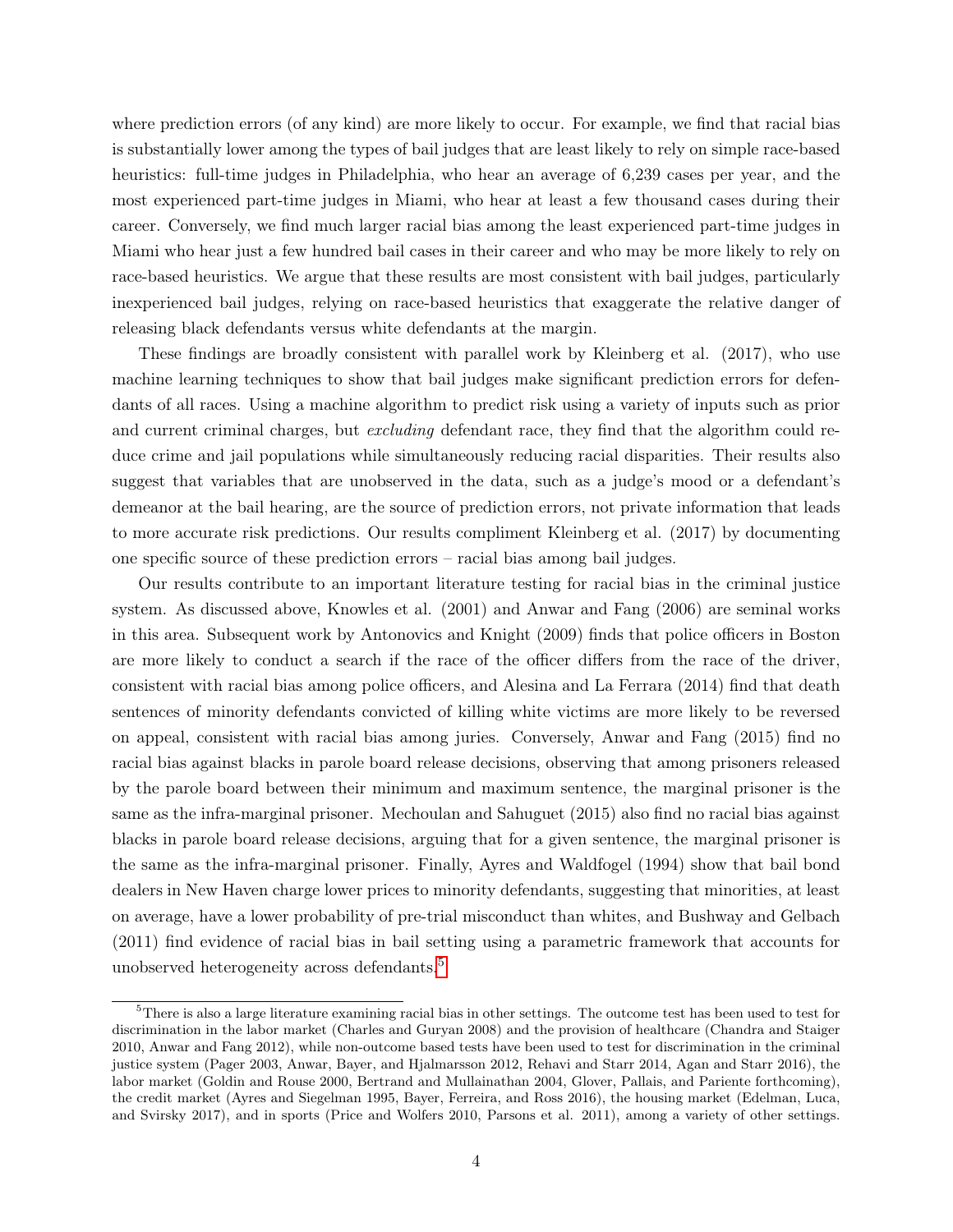Our paper is also related to an emerging literature extrapolating from the LATEs provided by IV estimators (e.g., Heckman and Vyltacil 2005, Heckman, Urzua, and Vyltacil 2006). Brinch, Mogstad, and Wiswall (forthcoming) show that a discrete instrument can be used to identify marginal treatment effects using functional form assumptions. Kowalski (2016) similarly shows that it is possible to bound and estimate average treatment effects for always takers and never takers using functional form assumptions. Most recently, Mogstad, Santos, and Torgovitsky (2017) show that because a LATE generally places some restrictions on unknown marginal treatment effects, it is possible to recover information about other estimands of interest. In the online appendix, we show that we can consistently estimate racial bias when there are a small number of judges using similar functional form assumptions on the distribution of marginal treatment effects.

The remainder of the paper is structured as follows. Section [I](#page-6-0) provides an overview of the bail system, describes the theoretical model underlying our analysis, and develops our empirical test for racial bias. Section [II](#page-17-0) describes our data and empirical methodology. Section [III](#page-22-0) presents the main results. Section [IV](#page-27-0) explores potential mechanisms, and Section [V](#page-31-0) concludes. An online appendix provides additional results, theoretical proofs, and detailed information on our institutional setting.

#### I. An Empirical Test of Racial Bias

<span id="page-6-0"></span>In this section, we motivate and develop our empirical test for racial bias in bail setting. Our theoretical framework closely follows the previous literature on the outcome test in the criminal justice system (e.g., Becker 1957, Knowles et al. 2001, Anwar and Fang 2006, Antonovics and Knight 2009). Consistent with the prior literature, we show that we can test for racial bias by comparing treatment effects for the marginal black and marginal white defendants. We then develop an estimator that identifies these race-specific treatment effects using an IV approach that exploits the quasi-random assignment of cases to judges.

# A. Overview of the Bail System

In the United States, bail judges are granted considerable discretion to determine which defendants should be released before trial. Bail judges are meant to balance two competing objectives when deciding whether to detain or release a defendant before trial. First, bail judges are directed to release all but the most dangerous defendants before trial to reduce jail expenses and increase defendant well-being. Second, bail judges are instructed to minimize the risk of pre-trial misconduct by setting the appropriate conditions for release. Importantly, bail judges are not supposed to assess guilt or punishment at the bail hearing.

The conditions of release are set at a bail hearing typically held within 24 to 48 hours of a defendant's arrest. In most jurisdictions, bail hearings last only a few minutes and are held through a video-conference to the detention center such that judges can observe each defendant's demeanor. During the bail hearing, the assigned bail judge considers factors such as the nature of the alleged

See Fryer (2011) and Bertrand and Duflo (2016) for partial reviews of the literature.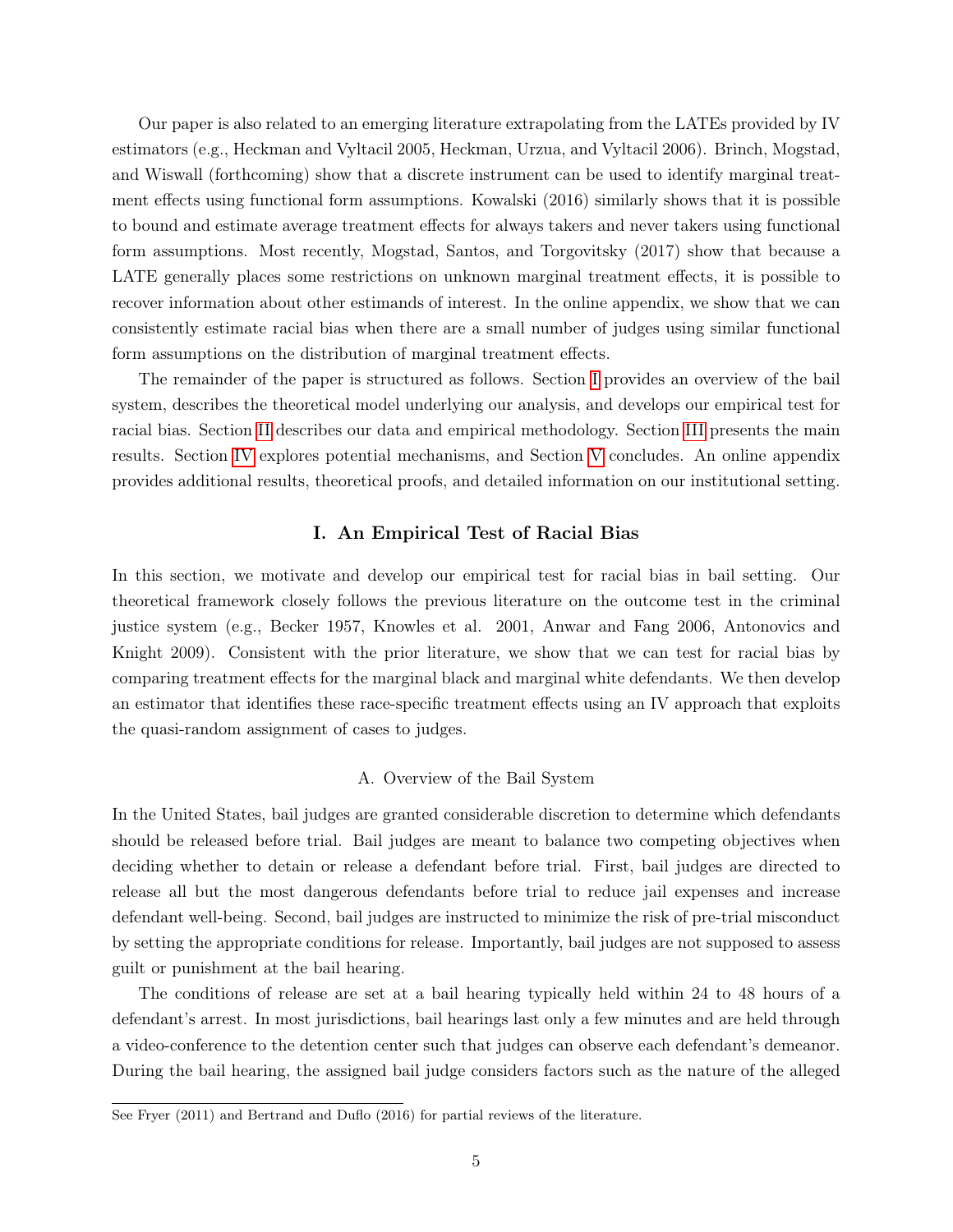offense, the weight of the evidence against the defendant, the nature and probability of danger that the defendant's release poses to the community, the likelihood of flight based on factors such as the defendant's employment status and living situation, and any record of prior flight or bail violations, among other factors (Foote 1954). Because bail judges are granted considerable discretion in setting the appropriate bail conditions, there are substantial differences across judges in the same jurisdiction (e.g., Dobbie et al. 2016, Gupta et al. 2016, Leslie and Pope 2016, Stevenson 2016).

The assigned bail judge has a number of potential options when setting a defendant's bail conditions. For example, the bail judge can release low-risk defendants on a promise to return for all court appearances, known as release on recognizance (ROR). For defendants who pose a higher risk of flight or new crime, the bail judge can allow release but impose non-monetary conditions such as electronic monitoring or periodic reporting to pre-trial services. The judge can also require defendants to post a monetary amount to secure release, typically 10 percent of the total bail amount. If the defendant fails to appear at the required court appearances or commits a new crime while out on bail, either he or the bail surety forfeits the 10 percent payment and is liable for the remaining 90 percent of the total bail amount. In practice, the median bail amount is \$5,000 in our sample, and only 31 percent of defendants are able to meet the required monetary conditions to secure release. Bail may also be denied altogether for defendants who commit the most serious crimes such as first- or second-degree murder.

One important difference between jurisdictions is the degree to which bail judges specialize in conducting bail hearings. For example, in our setting, Philadelphia bail judges are full-time specialists who are tasked with setting bail seven days a week throughout the entire year. In contrast, the bail judges we study in Miami are part-time nonspecialists who assist the bail court by serving weekend shifts once or twice per year. These weekend bail judges spend their weekdays as trial court judges. We discuss the potential importance of these institutional features in Section [IV.](#page-27-0)

#### B. Model of Judge Behavior

This section develops a theoretical framework that allows us to define an outcome-based test of racial bias in bail setting. We begin with a model of taste-based racial bias that closely follows Becker (1957). We then present an alternative model of racially biased prediction errors, which generates the same empirical predictions as the taste-based model.

Taste-Based Discrimination: Let i denote defendants and  $V_i$  denote all case and defendant characteristics considered by the bail judge, excluding defendant race  $r_i$ . The expected cost of release for defendant *i* conditional on observable characteristics  $V_i$  and race  $r_i$  is equal to the expected probability of pre-trial misconduct  $\mathbb{E}[\alpha_i|\mathbf{V}_i,r_i]$  times the cost of misconduct C. For simplicity, we normalize  $C = 1$ , so that the expected cost of release conditional on observable characteristics is equal to  $\mathbb{E}[\alpha_i | \mathbf{V}_i, r_i]$ . Moving forward, we also simplify our notation by letting the expected cost of release conditional on observables be denoted by  $\mathbb{E}[\alpha_i | r_i]$ .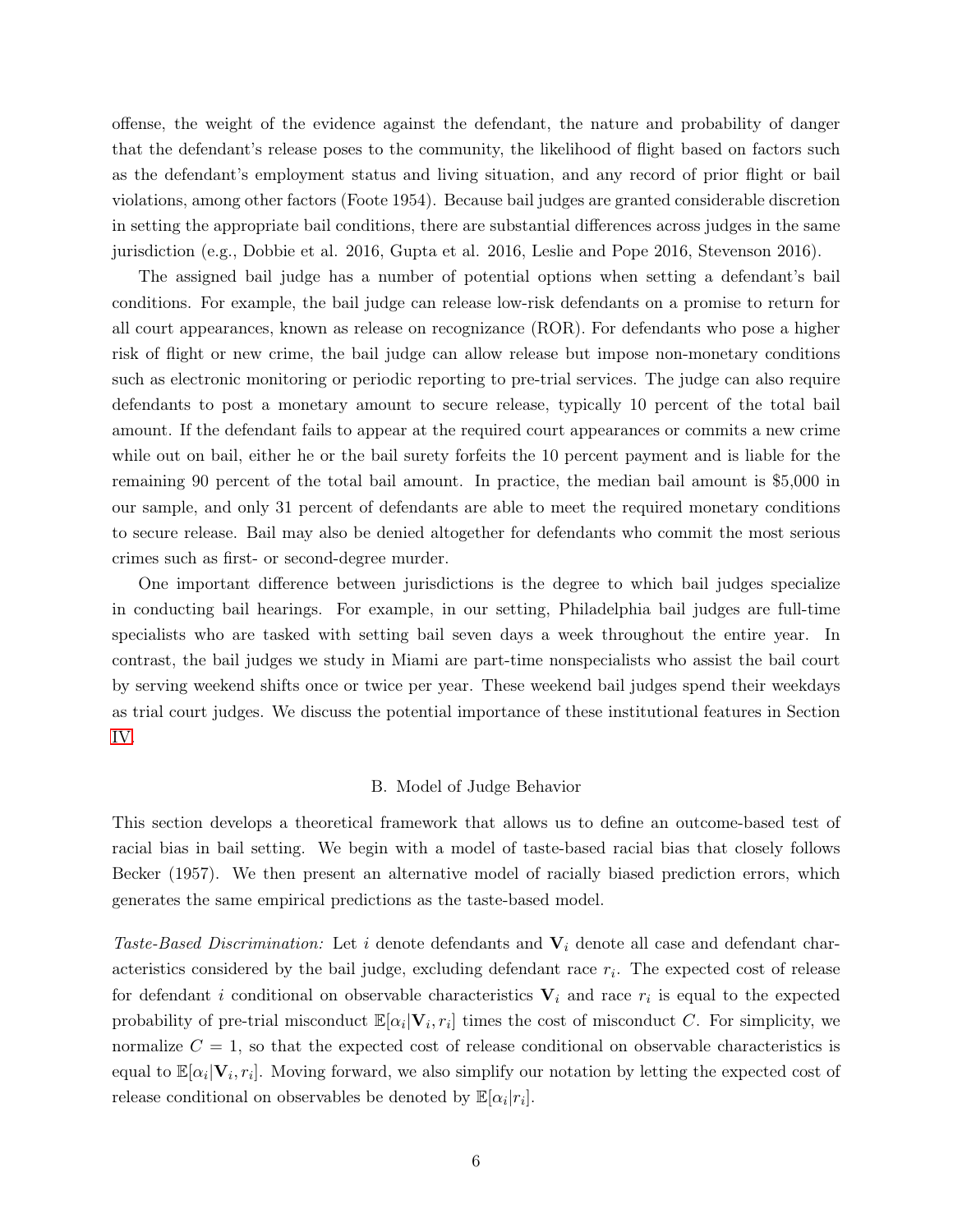The benefit of releasing defendant i assigned to judge j is denoted by  $t_r^j(\mathbf{V}_i)$ , where we explicitly allow for the benefits to be a function of the observable case and defendant characteristics  $V_i$ . The benefit of release  $t_r^j(\mathbf{V}_i)$  includes cost savings from reduced jail time and private gains to defendants, such as an improved bargaining position with the prosecutor and increased labor force participation. Importantly, we allow the benefit of release  $t_r^j(\mathbf{V}_i)$  to vary by race  $r \in W, B$  to allow for judge preferences to differ for white and black defendants.

**Definition 1.** Following Becker (1957), we define judge  $j$  as racially biased against black defendants if  $t_W^j(\mathbf{V}_i) > t_B^j(\mathbf{V}_i)$ . Thus, for racially biased judges, there is a higher benefit of releasing white defendants than releasing observably identical black defendants.

Finally, we assume that bail judges are risk neutral and maximize the net benefit of pre-trial release. Thus, bail judge j will release defendant i if and only if the cost of pre-trial release is less than the expected benefit of release:

$$
\mathbb{E}[\alpha_i|r_i = r] \le t_r^j(\mathbf{V}_i)
$$
\n(1)

Given this decision rule, the marginal defendant for judge  $j$  and race  $r$  is the defendant  $i$  for whom the expected cost of release is exactly equal to the benefit of release, i.e.  $\mathbb{E}[\alpha_i^j]$  $i^j | r_i = r \rbrack = t_r^j (\mathbf{V}_i).$ We simplify our notation moving forward by letting this expected cost of release for the marginal defendant for judge *j* and race *r* be denoted by  $\alpha_r^j$ .

Based on the above framework and Definition 1, the model yields the familiar outcome-based test for racial bias from Becker (1957):

<span id="page-8-0"></span>**Proposition 1.** If judge j is racially biased against black defendants, then  $\alpha_W^j > \alpha_I^j$  $B^J$ . Thus, for racially biased judges, the expected cost of release for the marginal white defendant is higher than the expected cost of release for the marginal black defendant.

Proposition [1](#page-8-0) predicts that the marginal white and marginal black defendant should have the same probability of pre-trial misconduct if judge  $j$  is racially unbiased, but that the marginal white defendant should have a higher probability of misconduct than the marginal black defendant if judge j is racially biased against black defendants.

Racially Biased Prediction Errors: In the taste-based model of discrimination outlined above, we assume that judges agree on the expected cost of release,  $\mathbb{E}[\alpha_i|r_i]$ , but not the benefit of release,  $t_r^j(\mathbf{V}_i)$ . An alternative approach is to assume that judges vary in their predictions of the expected cost of release, as would be the case if there were race-specific prediction errors (e.g., if judges systematically overestimate the cost of release for black defendants relative to white defendants). We show that a model motivated by racially biased prediction errors can generate the same predictions as a model of taste-based discrimination.

Let i again denote defendants and  $V_i$  denote all case and defendant characteristics considered by the bail judge, excluding defendant race  $r_i$ . The benefit of releasing defendant i assigned to judge j is now defined as  $t(\mathbf{V}_i)$ , which does not vary by judge.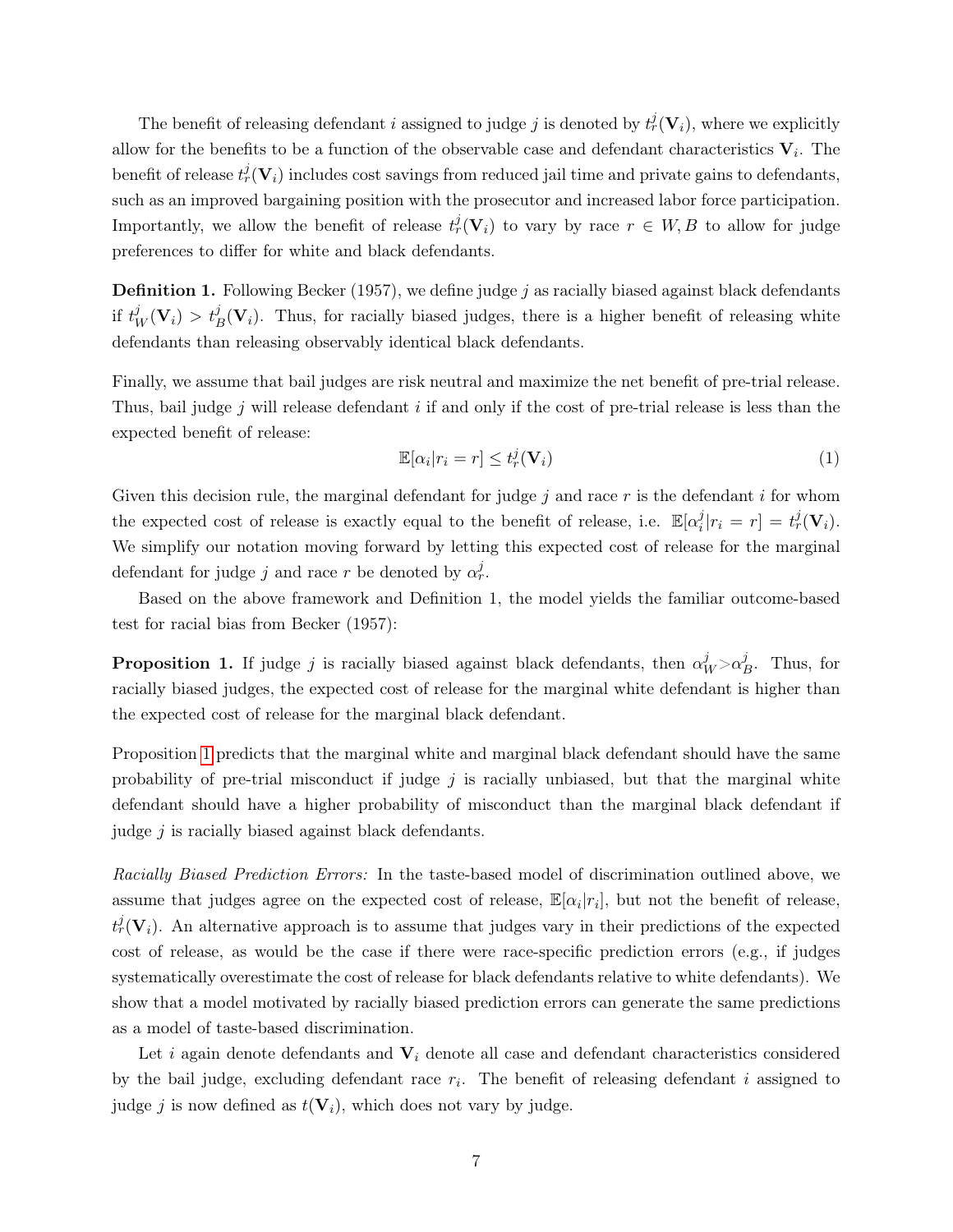The expected cost of release for defendant *i* conditional on observable characteristics  $V_i$  is equal to the expected probability of pre-trial misconduct,  $\mathbb{E}^j[\alpha_i|\mathbf{V}_i,r_i]$ , which varies across judge. We can write the expected cost of release as:

$$
\mathbb{E}^{j}[\alpha_{i}|\mathbf{V}_{i}] = \mathbb{E}[\alpha_{i}|\mathbf{V}_{i}, r_{i} = r] + \tau_{r}^{j}(\mathbf{V}_{i})
$$
\n(2)

where  $\tau_r^j(\mathbf{V}_i)$  is a prediction error that is allowed to vary by judge and defendant race. To simplify our notation, we let the true probability of pre-trial misconduct conditional on all variables observed by the judge be denoted by  $\mathbb{E}[\alpha_i | r_i]$ .

**Definition 2.** We define judge j as making racially biased prediction errors against black defendants if  $\tau_F^j$  $B_B^j(\mathbf{V}_i) > \tau_W^j(\mathbf{V}_i)$ . Thus, judges making racially biased prediction errors systematically overestimate the cost of release for black defendants relative to white defendants.

Following the taste-based model, bail judge  $j$  will release defendant  $i$  if and only if the benefit of pre-trial release is greater than the expected cost of release:

$$
\mathbb{E}^{j}[\alpha_{i}|\mathbf{V}_{i},r_{i}] = \mathbb{E}[\alpha_{i}|r_{i}] + \tau_{r}^{j}(\mathbf{V}_{i}) \leq t(\mathbf{V}_{i})
$$
\n(3)

Given the above setup, it is straightforward to show that the prediction error model can be reduced to the taste-based model of discrimination outlined above if we relabel  $t(\mathbf{V}_i) - \tau_r^j(\mathbf{V}_i) = t_r^j(\mathbf{V}_i)$ . As a result, we can generate identical empirical predictions using the prediction error and taste-based models.

Following this logic, our model of racially biased prediction errors yields a similar outcome-based test for racial bias:

<span id="page-9-0"></span>**Proposition 2.** If judge  $j$  systematically overestimates the expected cost of release of black defendants relative to white defendants, then  $\alpha_W^j \!\! > \!\! \alpha_I^j$  $B<sub>B</sub>$ . Thus, for judges who make racially biased prediction errors, the expected cost of release for the marginal white defendant is higher than the expected cost of release for the marginal black defendant.

Proposition [2](#page-9-0) predicts that the marginal white and marginal black defendant should have the same probability of pre-trial misconduct if judge  $j$  does not systematically make prediction errors that vary with race, but that the marginal white defendant should have a higher probability of misconduct than the marginal black defendant if judge  $j$  systematically overestimates the expected cost of release of black defendants relative to white defendants.

Regardless of the underlying behavioral model that drives the differences in judge behavior, the empirical predictions generated by these outcome-based tests are identical: if there is racial bias against black defendants, then marginal white defendants will have a higher probability of misconduct than marginal black defendants. In contrast, if observed racial disparities in bail setting are solely due to statistical discrimination, then marginal white defendants will not have a higher probability of misconduct than marginal black defendants.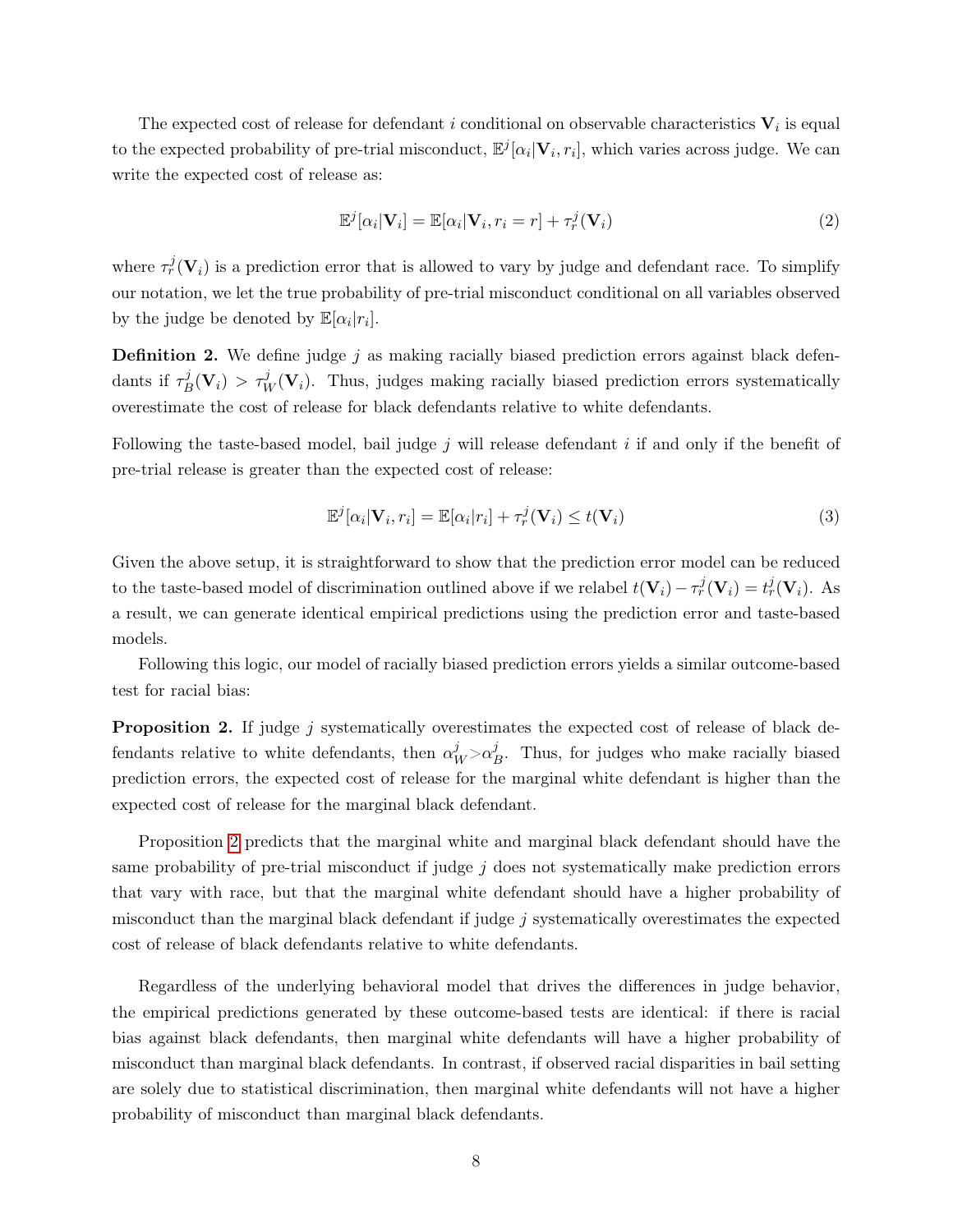However, the interpretation of racial bias does depend on the underlying behavioral model. In a taste-based model, a higher misconduct rate for marginal white versus marginal black defendants implies that judges are racially prejudiced against black defendants. In a prediction error model, the same empirical finding implies that judges systematically overestimate the relative risk of black defendants relative to white defendants. We will return to this issue in Section [IV](#page-27-0) when we discuss more speculative evidence that allows us to differentiate between racial bias due to taste and racial bias due to prediction errors.

### C. Empirical Test of Racial Bias in Bail Setting

The goal of our analysis is to empirically test for racial bias in bail setting using the rate of pre-trial misconduct for white defendants and black defendants at the margin of release. Following the theory model, let the true weighted average across all bail judges,  $j = 1...J$ , of treatment effects at the margin of release for defendants of race  $r$  be given by:

$$
\alpha_r^* = \sum_{j=1}^J \lambda^j \cdot \alpha_r^j \tag{4}
$$

where  $\lambda^{j}$  are non-negative weights which sum to one, which will be described in further detail below, and  $\alpha_r^j$  is the treatment effect for a defendant of race r at the margin of release for judge j. Intuitively,  $\alpha_r^*$  represents a weighted average across all judges of the treatment effects for defendants of race r at the margin of release.

Following this notation, the true weighted average of racial bias among bail judges  $D^*$  is given by:

<span id="page-10-0"></span>
$$
D^* = \sum_{j=1}^J \lambda^j \left( \alpha_W^j - \alpha_B^j \right)
$$
  
= 
$$
\sum_{j=1}^J \lambda^j \alpha_W^j - \sum_{j=1}^J \lambda^j \alpha_B^j
$$
  
= 
$$
\alpha_W^* - \alpha_B^*
$$
 (5)

where  $\lambda^{j}$  are again non-negative weights which sum to one, such that  $D^*$  represents a weighted average across all judges of the difference in treatment effects for white defendants at the margin of release and black defendants at the margin of release. In theory, there are many sensible weighting schemes,  $\lambda^j$ , for racial bias. In practice, we let  $\lambda^j$  be defined as the standard IV weights (Imbens and Angrist 1994), i.e. weights that depend on the size of the subpopulation whose pre-trial release decision is changed if they are assigned to a more or less lenient judge. Thus, we give more weight to judges whose release preferences impact the pre-trial release status of a greater number of defendants.

In the following section, we formally establish the conditions under which we can consistently estimate  $D^*$  using the random assignment of cases to bail judges. We begin by assessing the bias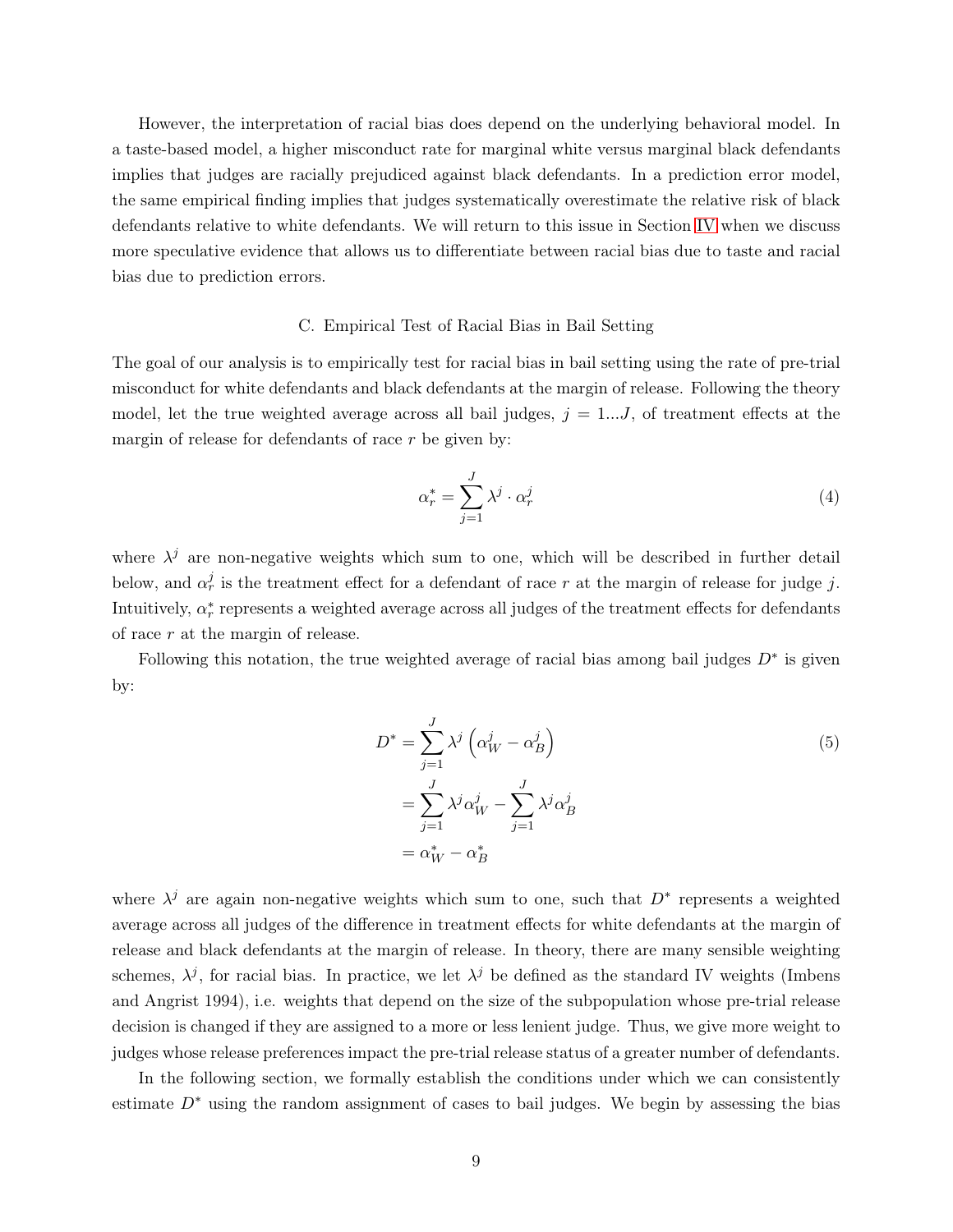that arises from simple OLS estimates. We then turn to our IV estimator for racial bias and show that our estimator yields a consistent estimate of  $D^*$  under two conditions: (1) that the instrument for pre-trial release  $Z_i$  is a continuous measure of judge leniency and (2) that the IV weights are constant by race, a condition that is satisfied if the first-stage relationship between pre-trial release and our preferred measure of  $Z_i$  is linear.

*Bias with OLS Estimates:* Let defendant i's probability of pre-trial misconduct,  $Y_i$ , be given by the following relationship:

<span id="page-11-0"></span>
$$
Y_i = \alpha_W Release d_i \cdot White_i + \alpha_B Release d_i \cdot Black_i + \beta \mathbf{X}_i + \mathbf{U}_i + \varepsilon_i
$$
 (6)

where  $Released_i$  is an indicator for being released before trial,  $White_i$  and  $Black_i$  are race indicators,  $\mathbf{X}_i$  denotes characteristics of the defendant observed by both the econometrician and bail judge, and  $U_i$  denotes characteristics observed by the bail judge but not the econometrician. In practice,  $X_i$ includes variables such age, gender, type of crime, and prior offenses, while  $U_i$  include characteristics such as the defendant's physical appearance and any information conveyed during the bail hearing.  $\varepsilon_i$  is the idiosyncratic defendant-level variation that is unobserved by both the econometrician and the judge.

OLS estimates of  $\alpha_W$  and  $\alpha_B$  from Equation [\(6\)](#page-11-0) will typically not recover unbiased estimates of the true rate of pre-trial misconduct for white and black defendants at the margin of release for two reasons. First, characteristics observable to the judge but not the econometrician,  $U_i$ , may be correlated with  $Released_i$ , resulting in omitted variable bias. For example, bail judges may be more likely to release defendants who both appear to be less dangerous during the bail hearing and who are, in fact, less likely to have an incident of pre-trial misconduct. In this scenario, OLS estimates of Equation [\(6\)](#page-11-0) will be biased downwards from the true average treatment effect.

The second, and more important, reason OLS estimates will not recover unbiased estimates of treatment effects for white and black defendants at the margin of release is that the treatment effect of pre-trial release may be correlated with judges' decision rules, meaning that the average treatment effect identified by OLS will not be equal to the marginal treatment effect required by our test (e.g., Ayres 2002). Thus, even if the econometrician observes the full set of observables known to the bail judge,  $X_i$  and  $U_i$ , OLS estimates are still not sufficient to test for racial bias unless one is willing to assume constant treatment effects across the entire distribution of defendants (i.e. assuming that the average treatment effect is equal to the marginal treatment effect). In our model, we explicitly rule out constant treatment effects by allowing judges' race-specific decision rules to be correlated with the expected treatment effect,  $\mathbb{E}[\alpha_i | r_i = r]$  (see Equation 1). In this scenario, the average treatment effect will be an underestimate of the marginal treatment effect required by our outcome test.

In this paper, we identify racial bias in the presence of both omitted variables and inframarginality issues using the local nature of instrumental variables estimators to estimate causal treatment effects for individuals at the margin of release. We now formally establish the conditions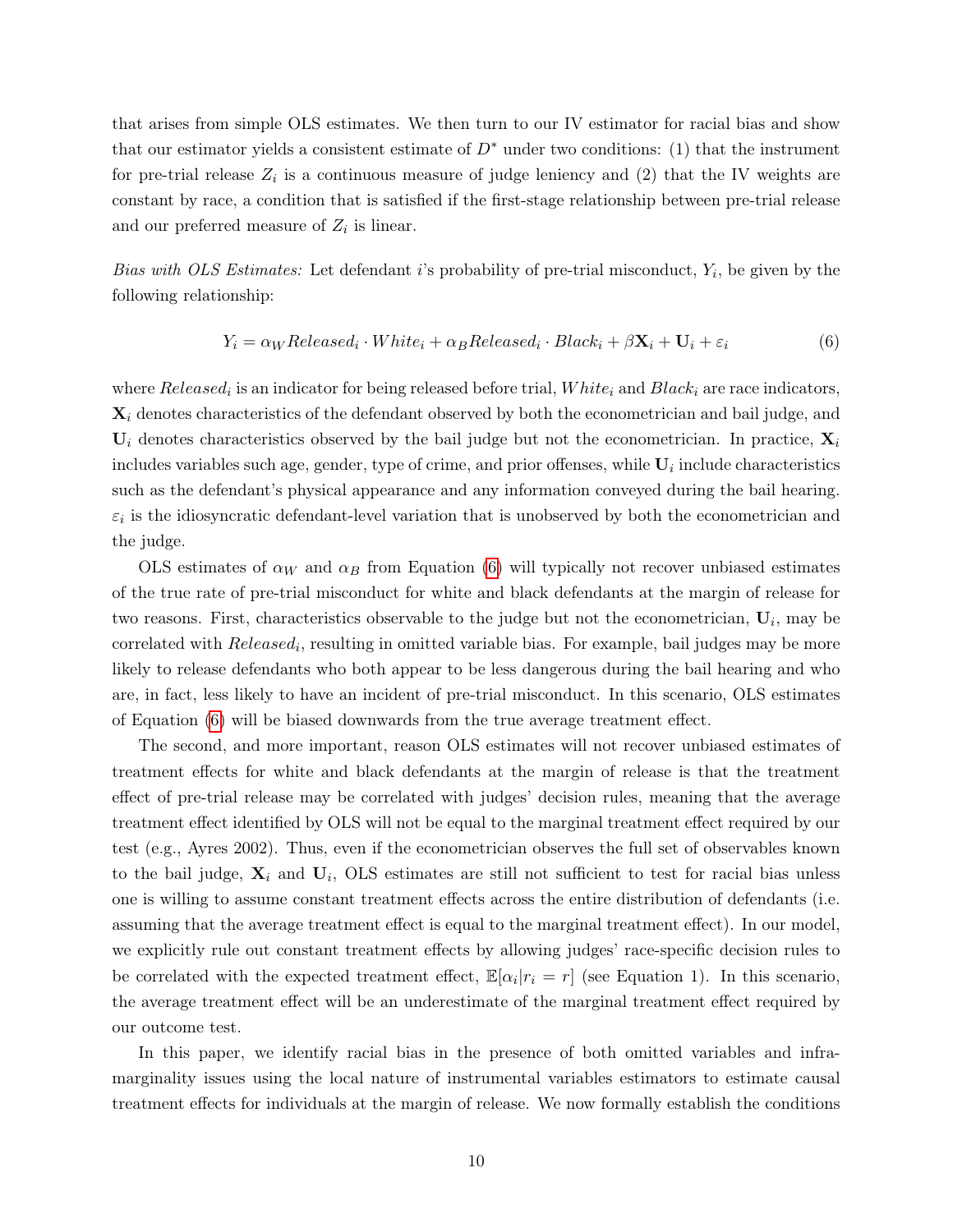under which our judge IV strategy yields consistent estimates of racial bias in bail setting.

Defining our IV Estimator: Before defining our estimator, we briefly review the econometric properties of a race-specific IV estimator that uses judge leniency as an instrumental variable for pre-trial release. Let  $Z_i$  be a scalar measure of the assigned judge's propensity for pre-trial release that takes on values ordered  $\{z_0, ..., z_J\}$ , where  $J + 1$  is the number of total judges in the bail system. For example, a value of  $z_j = 0.5$  indicates that judge j releases 50 percent of all defendants. In practice, we construct  $Z_i$  using a standard leave-out procedure that captures the pre-trial release tendency of judges across both white and black defendants. As will be described in further detail in Section [II](#page-17-0)[.B,](#page-18-0) we make a standard monotonicity assumption that the judge ordering produced by the scalar  $Z_i$  is the same for both white and black defendants in our main results. We relax this monotonicity assumption in Section [III](#page-22-0)[.C](#page-25-0) by separately calculating our leave-out judge leniency measure by defendant race.

Following Imbens and Angrist (1994), a race-specific IV estimator using  $Z_i$  as an instrumental variable for pre-trial release is valid and well-defined under the following three assumptions:

**Assumption 1. [Existence].** Pre-trial release is a nontrivial function of  $Z_i$  such that a first stage exists:

$$
Cov(Released_i, Z_i) \neq 0
$$

Assumption 1 ensures that there is a first-stage relationship between our instrument  $Z_i$  and the probability of pre-trial release.

Assumption 2. [Exclusion Restriction].  $Z_i$  is uncorrelated with unobserved determinants of  $Y_i$ :

$$
Cov(Z_i, \mathbf{v}_i) = 0
$$

where  $\mathbf{v}_i = \mathbf{U}_i + \varepsilon_i$ . Assumption 2 ensures that our instrument  $Z_i$  is orthogonal to characteristics unobserved by the econometrician,  $v_i$ . In other words, Assumption 2 assumes that the assigned judge only affects pre-trial misconduct through the channel of pre-trial release.

Assumption 3. [Monotonicity]. The impact of judge assignment on the probability of pre-trial release is monotonic if for each  $z_{i-1}, z_i$  pair:

$$
R_i(z_j) - R_i(z_{j-1}) \ge 0
$$

where  $R_i(z_j)$  equals 1 if defendant i is released if assigned to judge j. Assumption 3 implies that any defendant released by a strict judge would also be released by a more lenient judge, and any defendant detained by a lenient judge would also be detained by a more strict judge.

Under these assumptions, the race-specific IV estimator that uses judge leniency as an instrumental variable for pre-trial release can be expressed as a weighted average of pairwise treatment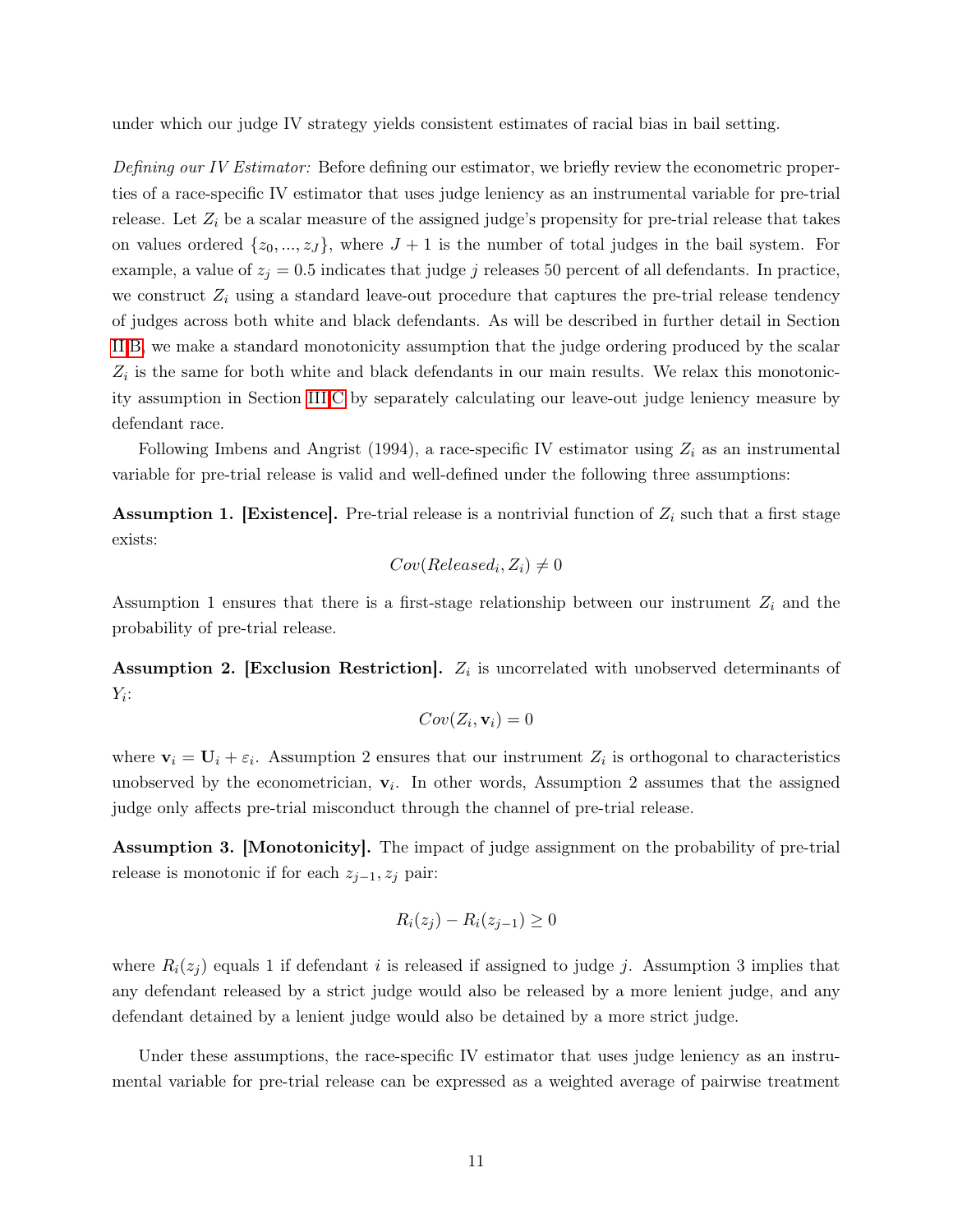effects:

<span id="page-13-0"></span>
$$
\alpha_r^{IV} = \sum_{j=1}^J \lambda_r^j \cdot \alpha_r^{j,j-1} \tag{7}
$$

where  $\lambda_r^j$  are the standard non-negative IV weights which sum to one (Imbens and Angrist 1994), which are previously described in Equation [\(5\)](#page-10-0). The weights  $\lambda_r^j$  depend on the size of the subpopulation whose treatment status is altered by changing the value of the instrument from  $z_j$  to  $z_{j-1}$ , as well as the probability of being assigned a particular judge. Each pairwise treatment effect  $\alpha_r^{j,j-1}$ captures the treatment effects of compliers within each j,  $j - 1$  pair. In the potential outcomes framework,  $\alpha_r^{j,j-1} = \mathbb{E}[Y_i(1) - Y_i(0)|R_i(z_j) - R_i(z_{j-1}) = 1, r_i = r]$ , with  $Y_i(1)$  being an indicator for pre-trial misconduct for defendant i if released before trial,  $Y_i(0)$  being an indicator for pre-trial misconduct for defendant i if detained before trial, and  $R_i(z_i)$  being equal to 1 if defendant i is released if assigned to judge  $j$ .

And using the definition of  $\alpha_r^{IV}$  from Equation [\(7\)](#page-13-0), our IV estimator for racial bias can be expressed as:

$$
D^{IV} = \alpha_W^{IV} - \alpha_B^{IV} = \sum_{j=1}^{J} \lambda_W^j \alpha_W^{j,j-1} - \sum_{j=1}^{J} \lambda_B^j \alpha_B^{j,j-1}
$$
(8)

where each pairwise LATE,  $\alpha_r^{j,j-1}$ , is again the average treatment effect of compliers between judges  $j-1$  and j and the weights,  $\lambda_r^j$ , depend on the proportion of compliers between judges j and  $j-1$ .

Consistency of our IV Estimator: Building on the standard IV framework, we can now establish the two conditions under which our IV estimator for racial bias  $D^{IV}$  provides a consistent estimate of  $D^*$ . The first condition for our IV estimator  $D^{IV}$  to provide a consistent estimate is that our judge leniency measure  $Z_i$  is continuously distributed over some interval  $[\underline{z}, \bar{z}]$ . Formally, as our instrument becomes continuous, for any judge j and any  $\epsilon > 0$ , there exists a judge k such that  $|z_j - z_k| < \epsilon$ . Following Angrist, Graddy, and Imbens (2000), as our instrument becomes continuously distributed, each pairwise treatment effect converges to the treatment effect for a defendant at the margin of release at  $z_i$ :

$$
\alpha_r^j = \alpha_r(z = z_j) = \lim_{dz \to 0} \mathbb{E}[Y_i(1) - Y_i(0)|R_i(z_j) - R_i(z_j - dz) = 1, r_i = r]
$$
\n(9)

**Proposition 3.** As  $Z_i$  becomes continuously distributed, each race-specific IV estimate,  $\alpha_r^{IV}$ , converges to a weighted average of treatment effects for defendants at the margin of release.

#### Proof. See Appendix [B.](#page-68-0)

Intuitively, each defendant becomes marginal to a judge as the distance between any two judge leniency measures converges to zero, i.e. the instrument becomes more continuous. Therefore, under this first condition, each race-specific IV estimate approaches a weighted average of treatment effects for defendants at the margin of release. In the limit, the weights of our race-specific IV estimates depend on both the derivative of the probability of release with respect to leniency and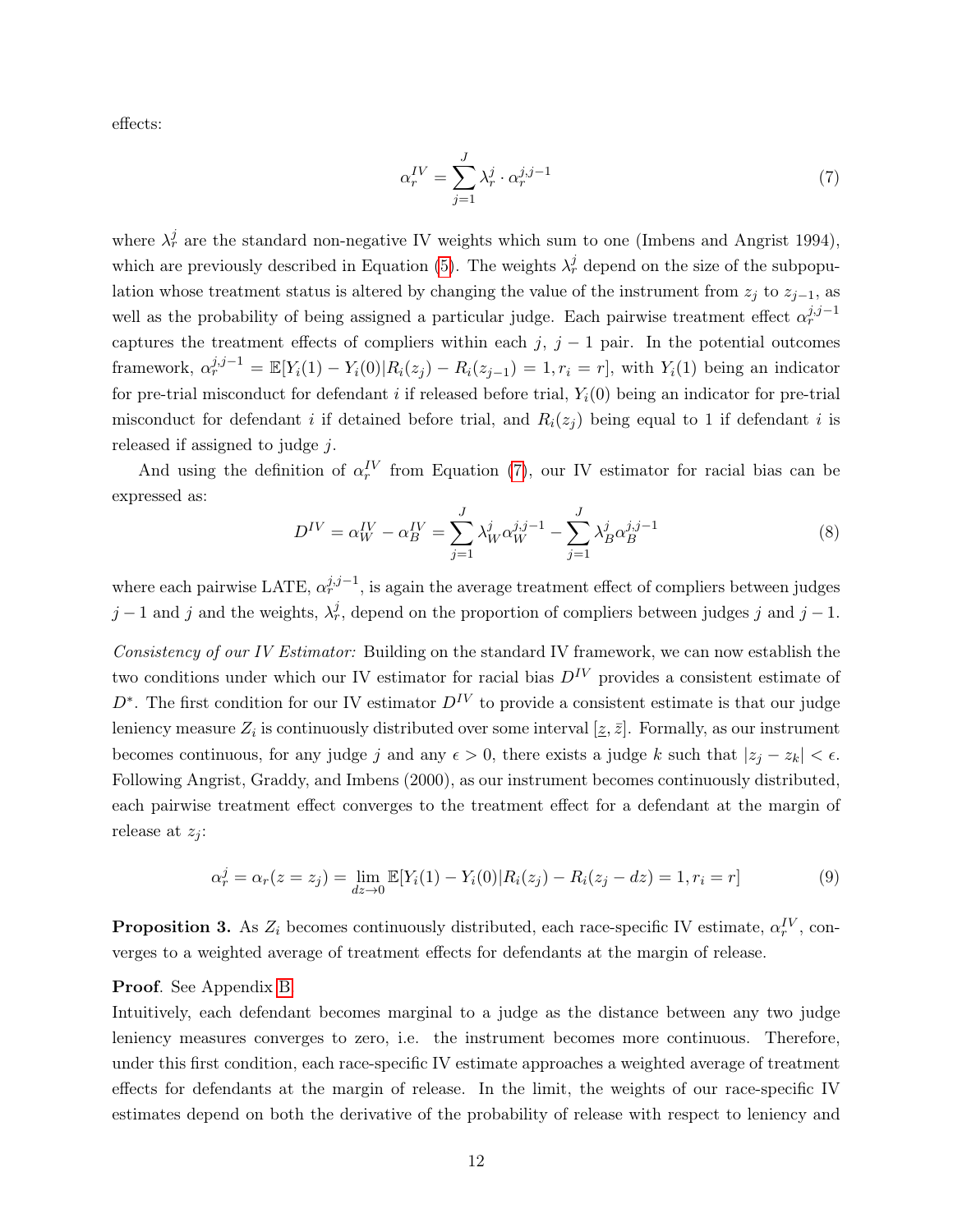the probability density function of our judge leniency measure, i.e. the continuous analog to  $\lambda_r^j$  in Equation [\(7\)](#page-13-0).

The second condition for our IV estimator  $D^{IV}$  to provide a consistent estimate of racial bias  $D^*$  is that the weights on the pairwise LATEs must be equal across race. Equal weights ensure that the race-specific IV estimates from Equation [\(7\)](#page-13-0),  $\alpha_W^{\{V\}}$  and  $\alpha_B^{\{V\}}$ , provide the same weighted averages of  $\alpha_W^{j,j-1}$  and  $\alpha_B^{j,j-1}$  $j_j^{j-1}$ . If the weights  $\lambda_W^j = \lambda_B^j = \lambda^j$ , our IV estimator can then be rewritten as a simple weighted average of the difference in pairwise LATEs for white and black defendants:

$$
D^{IV} = \sum_{j=1}^{J} \lambda^j (\alpha_W^{j,j-1} - \alpha_B^{j,j-1})
$$
\n(10)

<span id="page-14-0"></span>**Proposition 4.** Our IV estimator  $D^{IV}$  provides a consistent estimate of racial bias  $D^*$  if (1)  $\lambda_r^j$ is constant by race and (2)  $Z_i$  is continuous. The requirement that  $\lambda_r^j$  is constant by race holds if and only if the proportion of compliers shifted by moving across judges is constant by race for each  $z_{j-1}, z_j$  pair:

$$
\frac{Pr(Released|z_j, r = W) - Pr(Released|z_{j-1}, r = W)}{Pr(Released|z_j, r = B) - Pr(Released|z_{j-1}, r = B)} = c
$$
\n(11)

where  $c$  is some constant.

#### Proof. See Appendix [B.](#page-68-0)

In practice, a linear first-stage relationship between pre-trial release and our judge leniency measure by race is a sufficient condition for ensuring that the proportion of compliers shifted by moving from judge  $j - 1$  to j is constant by race (see Appendix [B\)](#page-68-0). We show below that a linear first stage for each race is consistent with our data (see Figure [1\)](#page-44-0), indicating that the equal weights assumption is unlikely to be violated in our setting.

Under these two conditions, our estimator  $D^{IV}$  provides a consistent estimate of the complierweighted average of racial bias across all judges within a court. Importantly, our estimator allows for any relationship between the leniency of each judge  $j$  and judge  $j$ 's racial bias. For example, our interpretation of  $D^{IV}$  remains valid even if lenient judges are biased against black defendants while stricter judges are biased against white defendants. In this scenario, the magnitude of and direction of  $D^{IV}$  depend on the distribution of compliers across the lenient and strict judges.

Potential Bias with a Discrete Instrument: The consistency of our judge IV estimator discussed above relies on the condition that our judge instrument is continuous. With a discrete rather than continuous instrument, each defendant is no longer marginal to a particular judge. Because of this infra-marginality concern in the context of a discrete instrument,  $D^{IV}$  may no longer provide a consistent estimate of  $D^*$ .

There are two approaches to addressing this infra-marginality bias with a discrete instrument. The first is to place additional functional form assumptions on the distribution of the underlying marginal treatment effects to allow for the consistent estimation of racial bias (e.g., Brinch et al. forthcoming). In Appendix [B,](#page-68-0) we show that a sufficient condition for  $D^{IV}$  to provide a consistent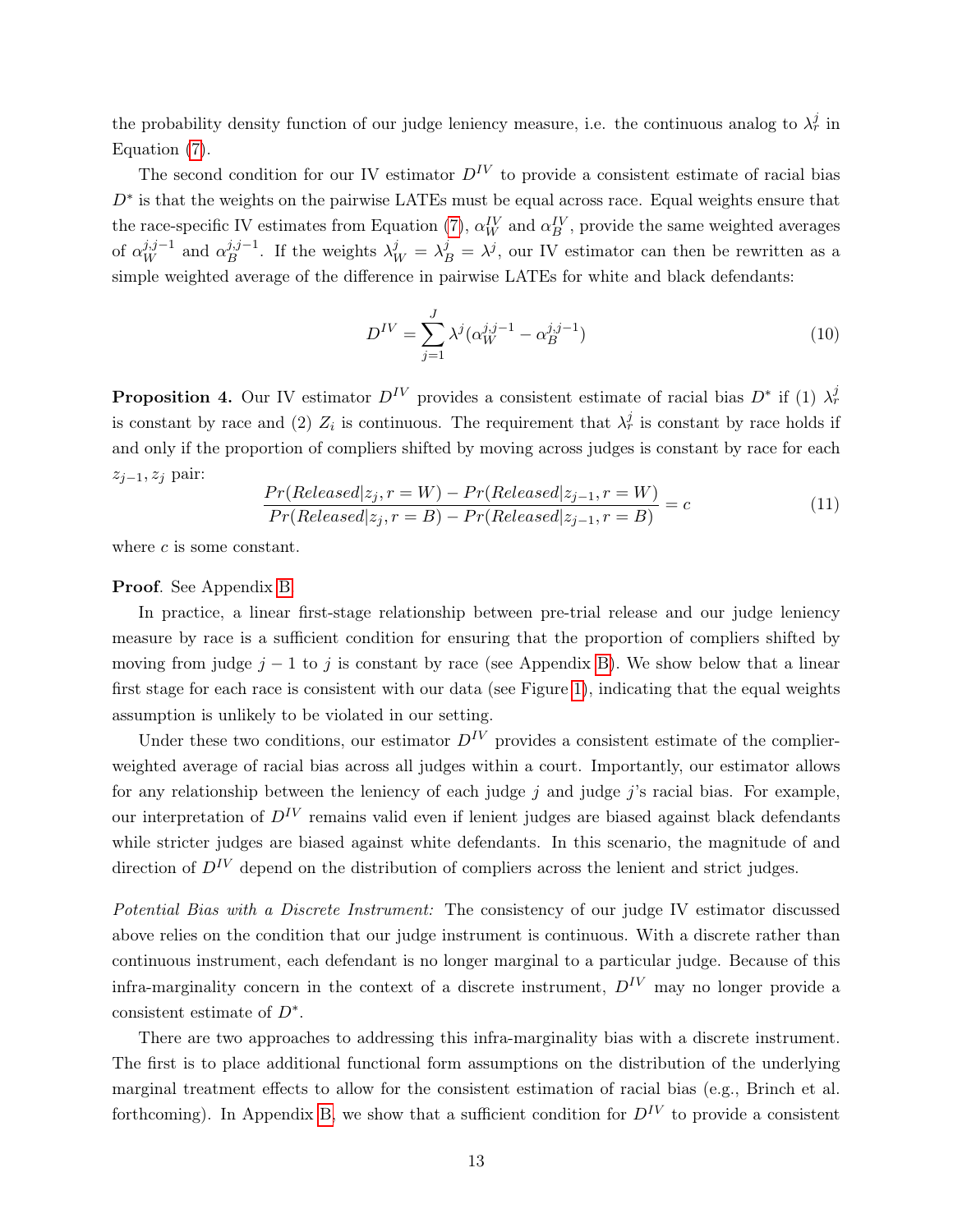estimate of true racial bias  $D^*$  is that the marginal treatment effects can be well approximated by linear splines with knots at points in the support of leniency. Thus, it remains possible to consistently estimate racial bias when there are a small number of judges if one is willing to make functional form assumptions on the distribution of marginal treatment effects.

A second approach is to characterize the maximum potential bias of our IV estimator  $D^{IV}$ relative to the true level of racial bias  $D^*$  when there are no additional functional form assumptions on the distribution of marginal treatment effects.

Proposition 5. If Assumptions 1-3 are satisfied and the first-stage relationship is linear, the maximum bias of our IV estimator  $D^{IV}$  from the true level of racial bias  $D^*$  is given by  $\max(\lambda^j)(\alpha^{max}-1)$ j  $\alpha^{min}$ ), where  $\alpha^{max}$  is the largest treatment effect among compliers,  $\alpha^{min}$  is the smallest treatment effect among compliers, and  $\lambda^j$  is given by:

$$
\lambda^{j} = \frac{(z_{j} - z_{j-1}) \cdot \sum_{l=j}^{J} \pi^{l}(z_{l} - \mathbb{E}[Z])}{\sum_{m=1}^{J} (z_{j} - z_{j-1}) \cdot \sum_{l=m}^{J} \pi^{l}(z_{l} - \mathbb{E}[Z])}
$$
(12)

where  $\pi^{j}$  is the probability of being assigned to judge j.

## Proof. See Appendix [B.](#page-68-0)

The maximum bias of  $D^{IV}$  relative to  $D^*$  decreases as (1) the distance in leniency between any two judges decreases and (2) the heterogeneity in treatment effects among compliers decreases. Intuitively, if the distance between adjacent judges is large, then the IV estimator incorporates information from infra-marginal defendants in estimating treatment effects. In the limit, as the distance between judges shrinks, all compliers are at the margin of release, and so the potential bias from infra-marginal defendants goes to zero. Similarly, holding fixed the distance between the judge leniency measures, the bias in our estimator decreases as the heterogeneity in treatment effects among compliers decreases. For example, in the extreme, if treatment effects are homogeneous among compliers such that  $\alpha^{max} = \alpha^{min}$ , our IV estimator  $D^{IV}$  continues to provide a consistent estimate of  $D^*$ .

In Appendix [B,](#page-68-0) we calculate the maximum bias of  $D^{IV}$  relative to  $D^*$  when our instrument is discrete. This maximum bias can be estimated using the empirical distribution of judge leniency in our data, the closed form solution for the weights  $\lambda^j$  when the first stage is linear, and worst case assumptions regarding treatment effect heterogeneity between white and black compliers. This calculation indicates that in our setting, the true level of racial bias  $D^*$  is within 0.5 percentage points of  $D^{IV}$ . We find similar results when we place fewer parametric restrictions on the first stage (e.g., estimate the first stage using 100 separate bins).

#### D. Discussion and Extensions

In this section, we discuss some important assumptions underlying our test for racial bias, possible extensions to our test, and how they affect the interpretation of our results.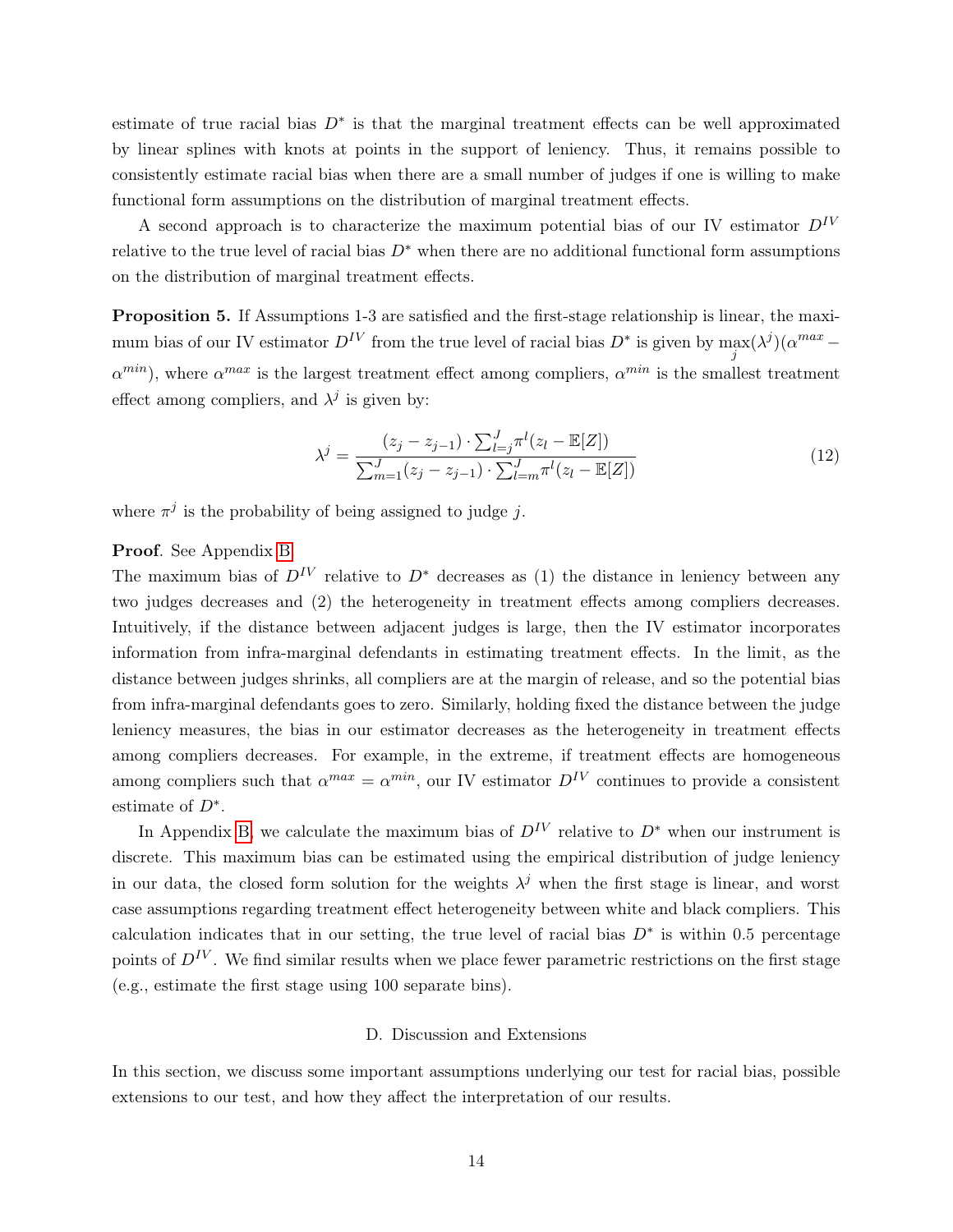Racial Differences in Arrest Probability: Our test for racial bias assumes that any measurement error in the outcome is uncorrelated with race. This assumption would be violated if, for example, the police are more likely to rearrest black defendants conditional on having committed a new crime and judges minimize new crime, not just new arrests. In this scenario, we will overestimate the probability of pre-trial misconduct for black versus white defendants at the margin and, as a result, underestimate the true amount of racial bias in bail setting. It is therefore possible that our estimates reflect the lower bound on the true amount of racial bias among bail judges.

Omitted Objectives for Release: We also assume that judges do not consider other objectives or outcomes, or what Kleinberg et al. (2017) refer to as the "omitted payoff bias." We will have this kind of omitted payoff bias if, for example, bail judges consider how pre-trial detention impacts a defendant's employment status. This kind of omitted payoff bias will bias our estimates to the extent that these other outcomes or objectives are correlated with race. For example, if judges also minimize employment disruptions when setting bail, and white defendants at the margin of release are less likely to be employed compared to black defendants at the margin, we will again underestimate the true level of racial bias.

We explore the empirical relevance of an omitted payoff bias in several ways. First, we find in unreported results that our estimates are nearly identical if we measure pre-trial misconduct using both any rearrest and any failure to appear (although we can only conduct this test in Philadelphia where we observe missed court appearances). These results are also consistent with Kleinberg et al. (2017), who find similar evidence of prediction errors using rearrests or failures to appear. Second, as will be discussed below, we find similar estimates when we measure pre-trial misconduct using crime-specific rearrest rates to address the concern that judges may be most concerned about reducing violent crimes. Third, we note that Dobbie et al. (2016) find that white defendants at the margin of release are no more likely to be employed in the formal labor market up to four years after the bail hearing compared to black defendants at the margin of release. This goes against the idea that judges may be trading off minimizing pre-trial misconduct with maximizing employment. Finally, as will be discussed below, we find that racial bias against black defendants is larger for part-time and inexperienced judges compared to full-time and experienced judges. There are few conceivable stories where omitted payoffs differ by judge experience.

Taken together, we therefore believe that any omitted payoff bias is likely to be small in practice. This conclusion is also supported by the fact that bail judges are required by law to make release decisions with the narrow objective of minimizing the risk of pre-trial misconduct. Bail judges are also explicitly told not to consider other objectives in deciding who to release or detain. Moreover, bail judges feel enormous political pressure to solely minimize pre-trial misconduct. For example, one bail judge told NPR that elected bail judges feel enormous pressure to detain defendants, and end up setting high bail amounts rather than releasing defendants because "they will have less criticism from the public for letting someone out if that person gets out and commits another crime."<sup>[6](#page-16-0)</sup>

<span id="page-16-0"></span> $^{6}$ See<http://www.npr.org/2016/12/17/505852280/states-and-cities-take-steps-to-reform-dishonest-bail-system>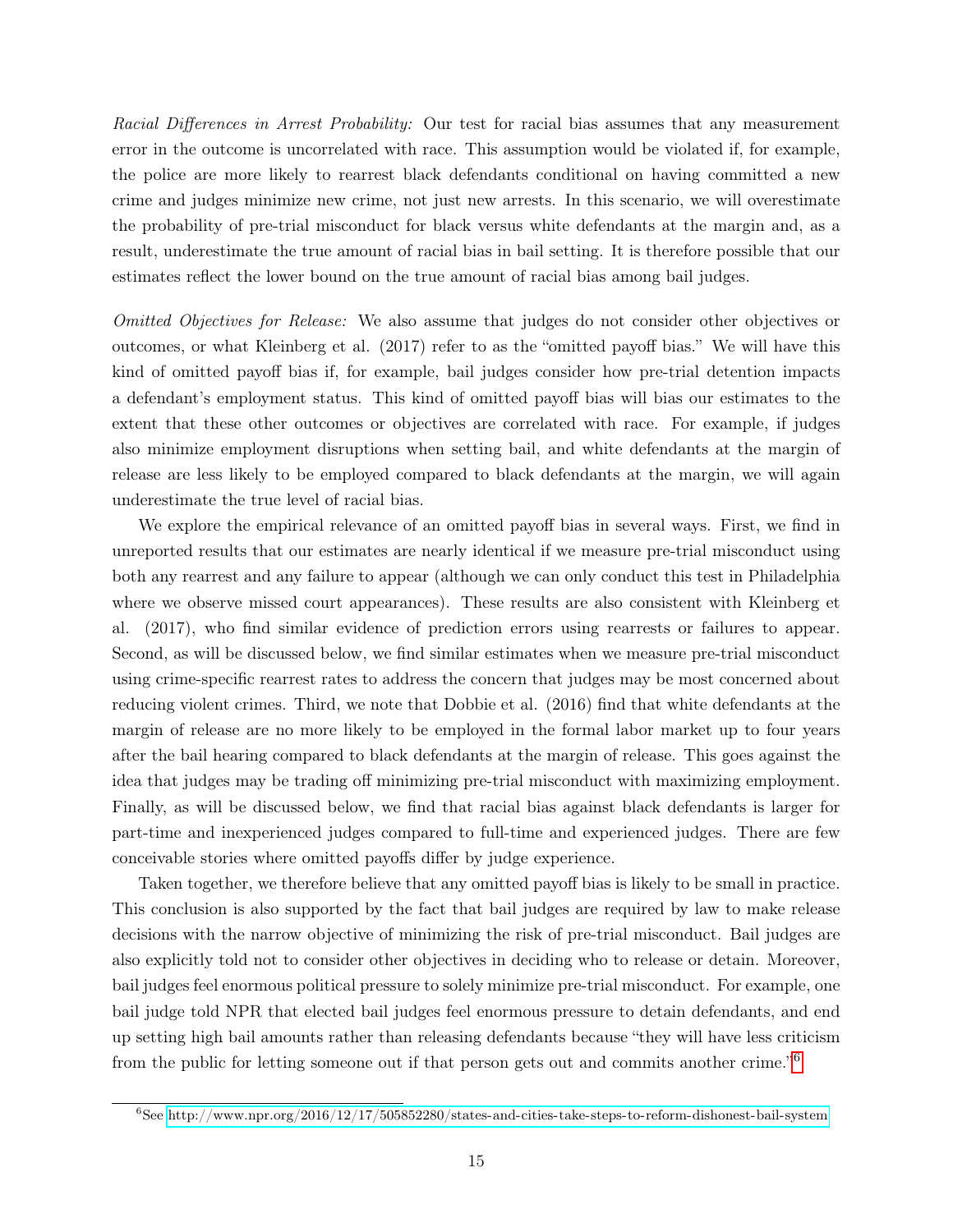Judge Preferences for Non-Race Characteristics: Bail judges may also be biased across non-race characteristics such as crime type or crime severity. For example, judges may be biased against defendants charged with violent offenses for reasons having nothing to do with race. If black defendants are more likely to be charged with violent offenses, however, then our estimates will reflect both the direct effects of racial bias and the indirect effects of this "offense type" bias.

This possibility suggests two conceptually distinct tests for racial bias. Our preferred test includes both the direct and indirect effects of racial bias as any bias on non-race factors may, in fact, be motivated by race. For example, bail judges could be biased against offenses involving drugs compared to alcohol because blacks are more likely to be arrested for these drug crimes. However, it is also possible to test for the direct effects of racial bias, holding fixed all non-race characteristics such as crime severity and crime type (e.g., Barsky et al. 2002, Chandra and Staiger 2010). In Appendix [B,](#page-68-0) we show that the direct effects of racial bias can be estimated using a re-weighting procedure under the assumption that judge preferences vary only by observable characteristics, i.e.  $t_r^j(\mathbf{V}_i) = t_r^j(\mathbf{X}_i)$ . In practice, however, this re-weighting procedure yields nearly identical estimates as our preferred non-weighted specifications.

#### II. Data and Instrument Construction

<span id="page-17-0"></span>This section summarizes the most relevant information regarding our administrative court data from Philadelphia and Miami-Dade and the construction of our judge leniency measure. Further details on the cleaning and coding of variables are contained in Appendix [C.](#page-80-0)

#### A. Data Sources and Descriptive Statistics

Philadelphia court records are available for all defendants arrested and charged between 2010-2014 and Miami-Dade court records are available for all defendants arrested and charged between 2006- 2014. For both jurisdictions, the court data contain information on defendant's name, gender, race, date of birth, and zip code of residence. Because our ethnicity identifier does not distinguish between non-Hispanic white and Hispanic white, we match the surnames in our dataset to census genealogical records of surnames. If the probability a given surname is Hispanic is greater than 80 percent, we label this individual as Hispanic. In our main analysis, we include all defendants and compare outcomes for marginal black and marginal white (Hispanic and non-Hispanic) defendants. In robustness checks, we present results comparing marginal black and marginal non-Hispanic white defendants.[7](#page-17-1)

The court data also include information on the original arrest charge, the filing charge, and the final disposition charge. We also have information on the severity of each charge based on statespecific offense grades, the outcome for each charge, and the punishment for each guilty disposition. Finally, the case-level data include information on attorney type, arrest date, and the date of and

<span id="page-17-1"></span><sup>&</sup>lt;sup>7</sup>Appendix Table [A1](#page-47-0) presents results for marginal Hispanic defendants compared to non-Hispanic white defendants. Perhaps in some part because of measurement error in our coding of Hispanic ethnicity, we find no evidence of racial bias against Hispanics.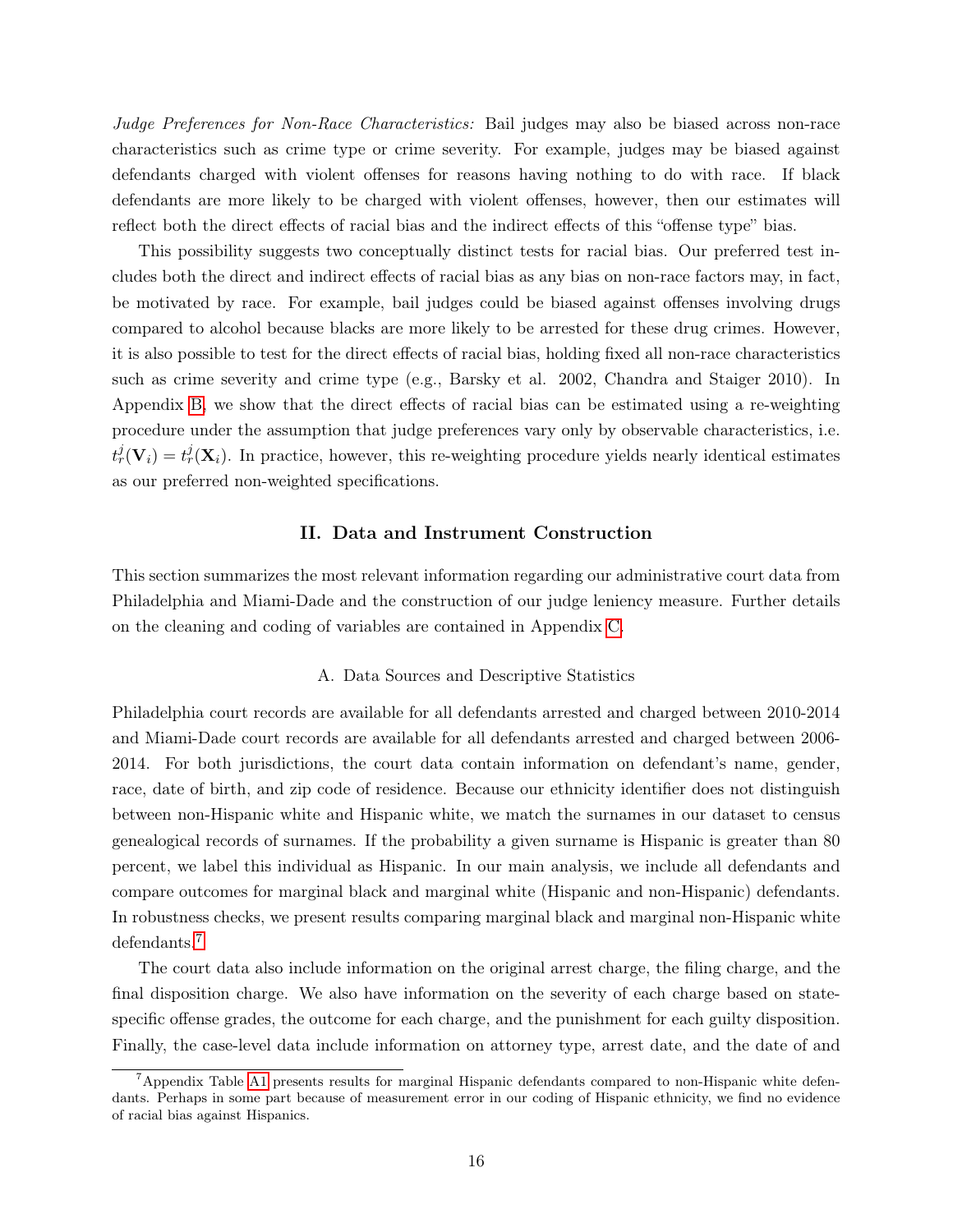judge presiding over each court appearance from arraignment to sentencing. Importantly, the caselevel data also include information on bail type, bail amount when monetary bail is set, and whether bail was met. Because the data contain defendant identifiers, we can measure whether a defendant committed pre-trial misconduct by whether the defendant was subsequently arrested for a new crime before the case was resolved.

We make three restrictions to the court data to isolate cases that are quasi-randomly assigned to judges. First, we drop a small set of cases with missing bail judge information. Second, we drop the 30 percent of defendants in Miami-Dade who never have a bail hearing because they post bail immediately following the arrest; below we show that the characteristics of defendants who have a bail hearing are uncorrelated with our judge leniency measure. Third, we drop all weekday cases in Miami-Dade because, as explained in Appendix [D,](#page-82-0) bail judges in Miami-Dade are assigned on a quasi-random basis only on the weekends. The final sample contains 193,431 cases from 116,583 unique defendants in Philadelphia and 93,572 cases from 66,003 unique defendants in Miami-Dade.

Table [1](#page-38-0) reports summary statistics for our estimation sample separately by race and pre-trial release status measured at three days within the bail hearing, as recent policy initiatives focus on this time period. In addition, three days is the time period over which the initial bail judge is most likely to affect pre-trial detention. Following the initial bail hearing, defendants have the opportunity to petition for a bail modification that could result in a different bail judge making a different detention decision. On average, black defendants are more 11.2 percentage points more likely to be assigned monetary bail compared to white defendants and receive bail amounts that are \$14,376 greater than white defendants. Compared to white defendants, released black defendants are also 6.4 percentage points more likely to be rearrested for a new crime before case disposition. Released black defendants are also 4.1 percentage points, 1.0 percentage points, and 0.8 percentage points more likely to be rearrested for a drug, property, and violent crime, respectively.

### B. Construction of the Instrumental Variable

<span id="page-18-0"></span>We estimate the causal impact of pre-trial release for the marginal defendant using a measure of the tendency of a quasi-randomly-assigned bail judge to release a defendant pre-trial as an instrument for release. In both Philadelphia and Miami-Dade, there are multiple bail judges serving at each point in time in both jurisdictions, allowing us to utilize variation in bail setting across judges. Both jurisdictions also assign cases to bail judges in a quasi-random fashion in order to balance caseloads: Philadelphia utilizes a rotation system where three judges work together in five-day shifts, with one judge working an eight-hour morning shift (7:30AM-3:30PM), another judge working the eighthour afternoon shift (3:30PM-11:30PM), and the final judge working the eight-hour evening shift (11:30PM-7:30AM). Similarly, bail judges in Miami-Dade rotate through the weekend felony and misdemeanor bail hearings. Additional details on the setting can be found in Appendix [D.](#page-82-0)

We construct our instrument using a residualized, leave-out judge leniency measure that accounts for case selection following Dahl et al. (2014) and Dobbie et al. (2016). Because the judge assignment procedures in Philadelphia and Miami-Dade are not truly random as in other settings,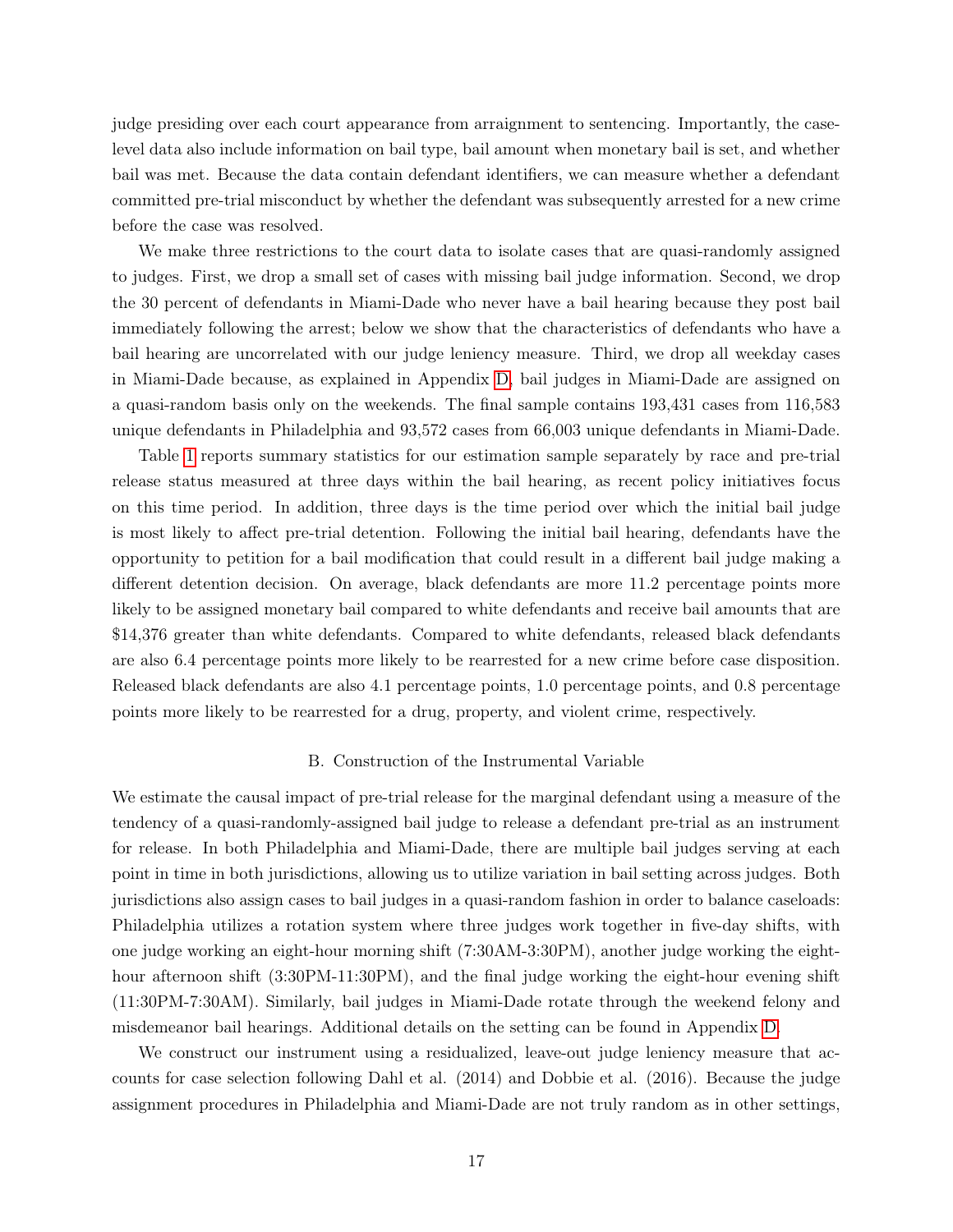selection may impact our estimates if we used a simple leave-out mean to measure judge leniency following the previous literature (e.g., Kling 2006, Aizer and Doyle 2015). For example, bail hearings following DUI arrests disproportionately occur in the evenings and on particular days of the week, leading to case selection. If certain bail judges are more likely to work evening or weekend shifts due to shift substitutions, the simple leave-out mean will be biased.

Given the rotation systems in both counties, we account for court-by-bail year-by-bail day of week fixed effects and court-by-bail month-by-bail day of week fixed effects. In Philadelphia, we add additional bail-day of week-by-bail shift fixed effects. Including these exhaustive court-bytime effects effectively limits the comparison to defendants at risk of being assigned to the same set of judges. With the inclusion of these controls, we can interpret the within-cell variation in the instrument as variation in the propensity of a quasi-randomly assigned bail judge to release a defendant relative to the other cases seen in the same shift and/or same day of the week.

Let the residual pre-trial release decision after removing the effect of these court-by-time fixed effects be denoted by:

$$
Released_{ict}^* = Released_{ic} - \gamma \mathbf{X}_{ict} = Z_{ctj} + v_{ict}
$$
\n(13)

where  $\mathbf{X}_{ict}$  includes the respective court-by-time fixed effects. The residual release decision,  $Released_{ict}^*$ , includes our measure of judge leniency  $Z_{ctj}$ , as well as unobserved defendant level variation  $v_{ict}$ .

For each case, we then use these residual bail release decisions to construct the leave-out mean decision of the assigned judge within a bail year:

<span id="page-19-0"></span>
$$
Z_{ctj} = \left(\frac{1}{n_{tj} - n_{itj}}\right) \left(\sum_{k=0}^{n_{tj}} (Released_{ikt}^*) - \sum_{c=0}^{n_{itj}} Released_{ict}^*\right)
$$
 (14)

where  $n_{tj}$  is the number of cases seen by judge j in year t and  $n_{itj}$  is the number of cases of defendant i seen by judge j in year t. We calculate the instrument across all case types (i.e. both felonies and misdemeanors), but allow the instrument to vary across years. In robustness checks, we allow judge tendencies to vary by defendant race.

The leave-out judge measure given by Equation [\(14\)](#page-19-0) is the release rate for the first assigned judge after accounting for the court-by-time fixed effects. This leave-out measure is important for our analysis because regressing outcomes for defendant i on our judge leniency measure without leaving out the data from defendant i would introduce the same estimation errors on both the left- and right-hand side of the regression and produce biased estimates of the causal impact of being released pre-trial. In our two-stage least squares results, we use our predicted judge leniency measure,  $Z_{ctj}$ , as an instrumental variable for whether the defendant is released pre-trial.

Figure [1](#page-44-0) presents the distribution of our residualized judge leniency measure for pre-trial release at the judge-by-year level for all defendants, white defendants, and black defendants. Our sample includes seven total bail judges in Philadelphia and 170 total bail judges in Miami-Dade. In Philadelphia, the average number of cases per judge is 27,633 during the sample period of 2010-2014,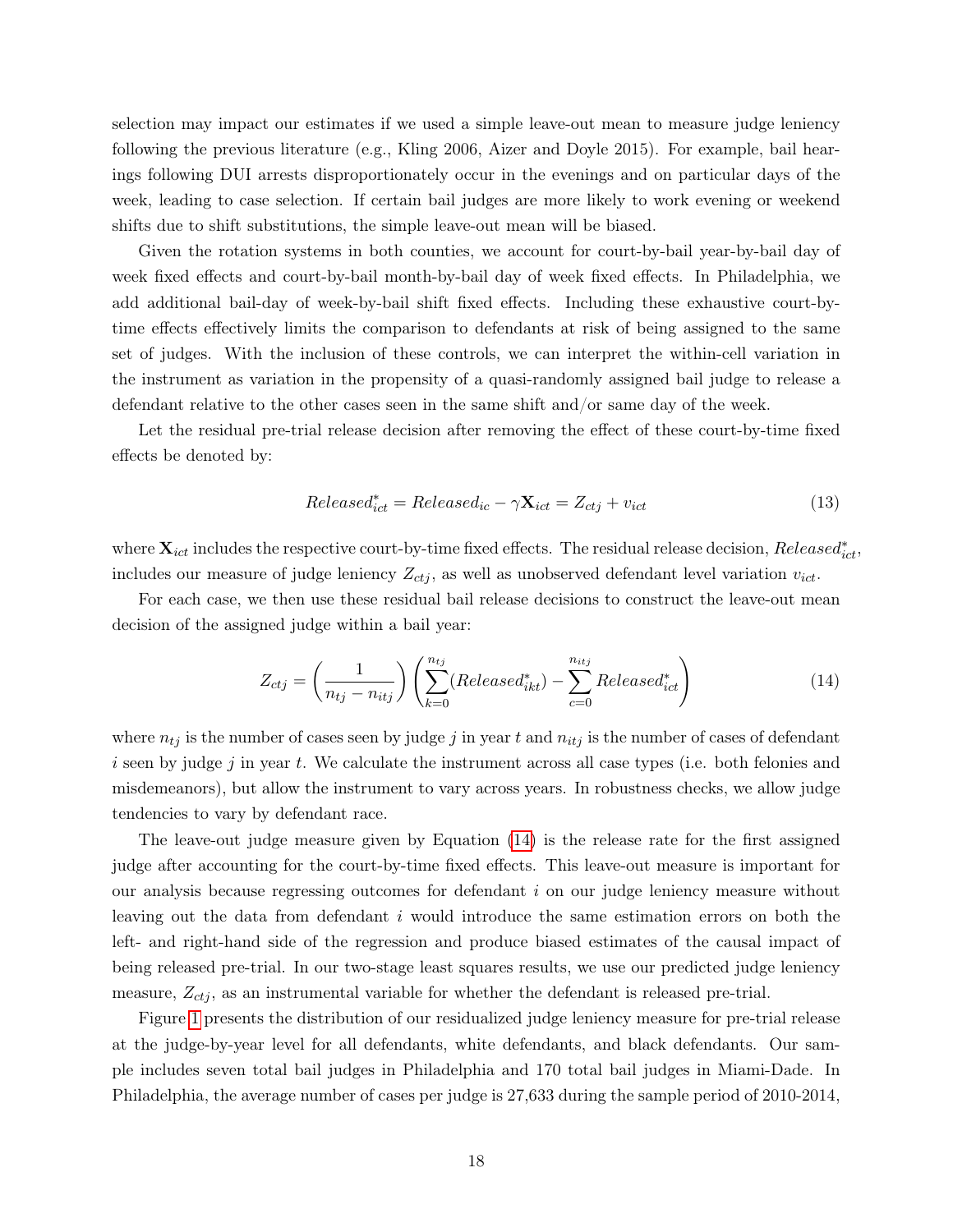with the typical judge-by-year cell including 6,239 cases. In Miami-Dade, the average number of cases per judge is 550 during the sample period of 2006-2014, with the typical judge-by-year cell including 187 cases. Controlling for our vector of court-by-time effects, the judge release measure ranges from -0.164 to 0.205 with a standard deviation of 0.036. In other words, moving from the least to most lenient judge increases the probability of pre-trial release by 37.1 percentage points, a 72.3 percent change from the mean three-day release rate of 50.6 percentage points.

One question might be why judges differ in their bail decisions. Dobbie et al. (2016) show that defendants on the margin of pre-trial release are those for whom judges disagree about the appropriateness of non-monetary versus monetary bail, not those for whom judges disagree about the appropriateness of ROR versus other bail decisions. While interesting for thinking about the design of the bail determination process, however, it is not critical to our analysis to know precisely why some judges are more lenient than others. What is critical is that some judges are systematically more lenient than others, that judge assignment only impacts defendants through the pre-trial detention decision, and that defendants released by a strict judge would also be released by a lenient one. We consider below whether each of these conditions holds in our data.

Another question is how many and what types of defendants are compliers in our setting. In Appendix Table [A2,](#page-48-0) we describe the characteristics of compliers in our sample following the approach developed by Abadie (2003) and extended by Dahl et al. (2014). Compliers in our sample are 12 percentage points more likely to be charged with a misdemeanor and 17 percentage points more likely to be charged with non-violent offenses compared to the average defendant. Compliers are not systematically different from the average defendant by race or prior criminal history, however. We also find that 13 percent of defendants in our sample are "compliers," meaning that they would have received a different bail outcome had their case been assigned to the most lenient judge instead of the most strict judge. In comparison, 53 percent of our sample are "never takers," meaning that they would be detained by all judges, and 34 percent are "always takers," meaning that they would be released pre-trial regardless of the judge assigned to the case.

#### C. Instrument Validity

Existence and Linearity of First Stage: To examine the first-stage relationship between bail judge leniency and whether a defendant is released pre-trial (Released), we estimate the following equation for individual i and case c, assigned to judge j at time t using a linear probability model:

<span id="page-20-0"></span>
$$
Released_{ictj} = \gamma_0 + \gamma_1 Z_{ctj} \cdot White_i + \gamma_2 Z_{ctj} \cdot Black_i + \pi \mathbf{X}_{ict} + v_{ict}
$$
\n
$$
\tag{15}
$$

where the vector  $\mathbf{X}_{ict}$  includes court-by-time fixed effects. The error term  $v_{ict}$  is composed of characteristics unobserved by the econometrician but observed by the judge, as well as idiosyncratic variation unobserved to both the judge and econometrician. As described previously,  $Z_{ctj}$  are leaveout (jackknife) measures of judge leniency that are allowed to vary across years. Robust standard errors are two-way clustered at the individual and judge-by-shift level.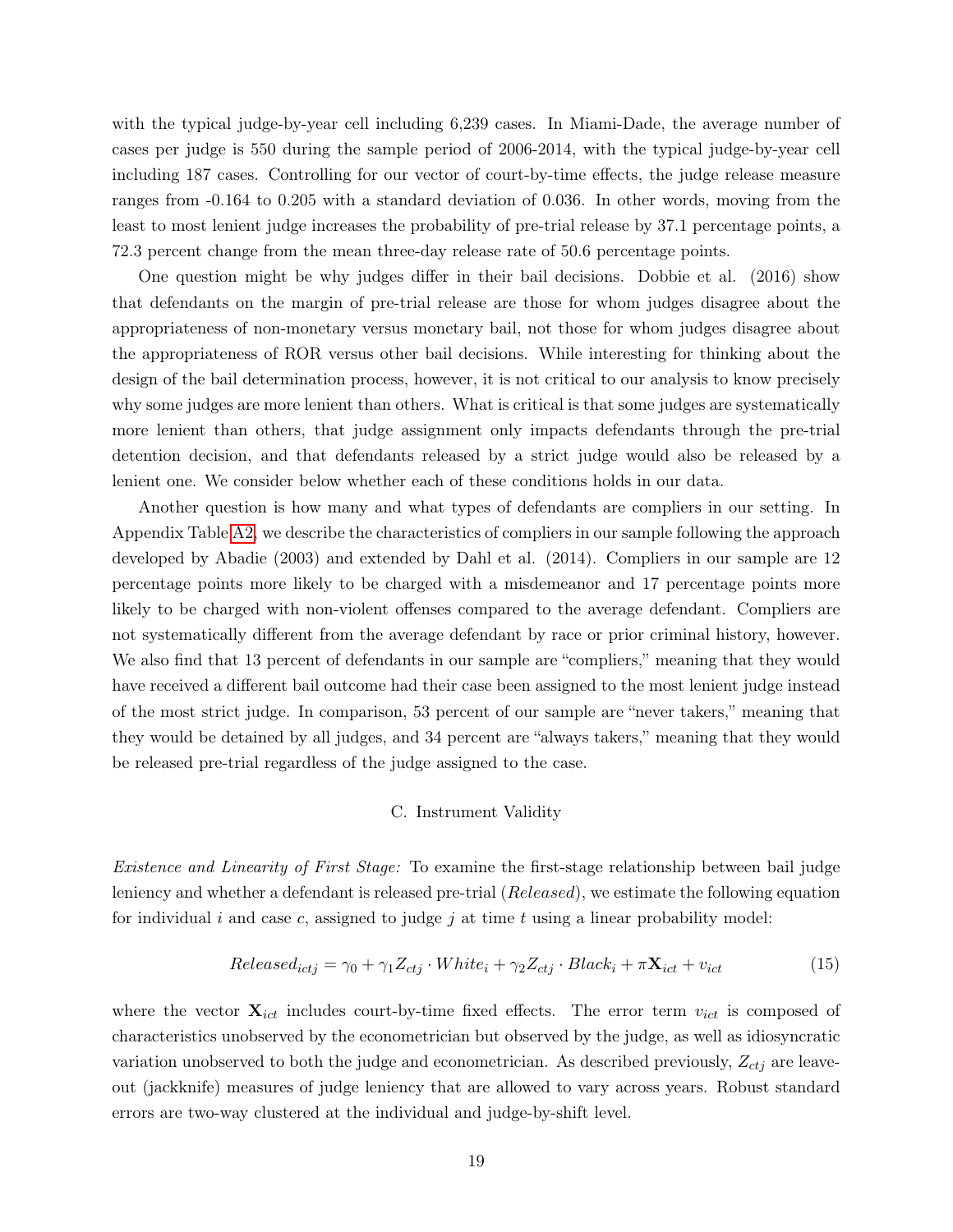Figure [1](#page-44-0) provides graphical representations of the first stage relationship, pooled and separately by race, between our residualized measure of judge leniency and the probability of pre-trial release controlling for our exhaustive set of court-by-time fixed effects, overlaid over the distribution of judge leniency. The graphs are a flexible analog to Equation [\(15\)](#page-20-0), where we plot a local linear regression of actual individual pre-trial release against judge leniency. The individual rate of pretrial release is monotonically increasing for both races, and approximately linearly increasing in our leniency measure. These results suggest that a linear first stage for defendants of both races, and thus the assumption of constant IV weights by race (Proposition [4\)](#page-14-0), is likely valid in our setting.

Table [2](#page-39-0) presents formal first stage results from Equation [\(15\)](#page-20-0) for all defendants, white defendants, and black defendants. Columns 1, 3, and 5 begin by reporting results with only court-by-time fixed effects. Columns 2, 4, and 6 add our baseline crime and defendant controls: race, gender, age, whether the defendant had a prior offense in the past year, the number of charged offenses, indicators for crime type (drug, DUI, property, violent, other) and crime severity (felony or misdemeanor), and indicators for missing characteristics.

We find that our residualized judge instrument is highly predictive of whether a defendant is released pre-trial, with an F-statistic for the instrument of 501.8. Our results show that a defendant assigned to a bail judge that is 10 percentage points more likely to release a defendant pre-trial is 5.9 percentage points more likely to be released pre-trial. Judge leniency is also highly predictive of pre-trial release for both white and black defendants. A white defendant assigned to a bail judge that is 10 percentage points more likely to release a defendant pre-trial is 5.4 percentage points more likely to be released pre-trial and a black defendant assigned to a bail judge that is 10 percentage points more likely to release a defendant pre-trial is 6.4 percentage points more likely to be released pre-trial.

Exclusion Restriction: Table [3](#page-40-0) verifies that assignment of cases to bail judges is random after we condition on our court-by-time fixed effects. Columns 1, 3, and 5 of Table [3](#page-40-0) uses a linear probability model to test whether case and defendant characteristics are predictive of pre-trial release. These estimates capture both differences in the bail conditions set by the bail judges and differences in these defendants' ability to meet the bail conditions. We control for court-by-time fixed effects and two-way cluster standard errors at the individual and judge-by-shift level. For example, we find that black male defendants are 12.6 percentage points less likely to be released pre-trial compared to similar female defendants, while white male defendants are 11.5 percentage points less likely to be released pre-trial compared to similar female defendants. White defendants with a prior offense in the past year are 20.1 percentage points less likely to be released compared to defendants with no prior offense, while black defendants with a prior offense in the past year are 14.5 percentage points less likely to be released compared to defendants with no prior offense. Columns 2, 4, and 6 assess whether these same case and defendant characteristics are predictive of our judge leniency measure using an identical specification. We find that judges with differing leniencies are assigned cases with very similar defendants.

Even with random assignment, the exclusion restriction could be violated if bail judge assignment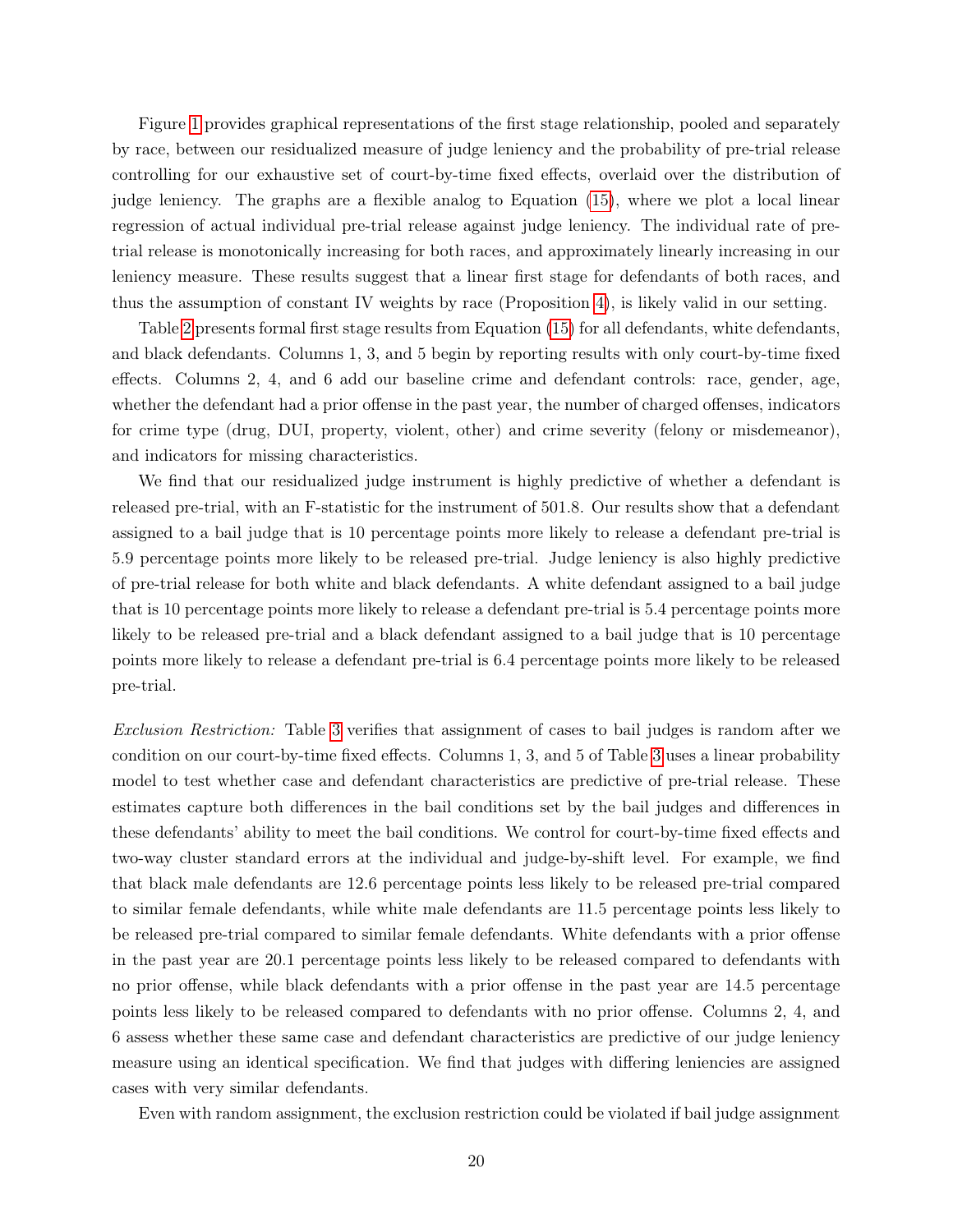impacts the probability of pre-trial misconduct through channels other than pre-trial release. The assumption that judges only systematically affect defendant outcomes through pre-trial release is fundamentally untestable, and our estimates should be interpreted with this potential caveat in mind. However, we argue that the exclusion restriction assumption is reasonable in our setting. Bail judges exclusively handle one decision, limiting the potential channels through which they could affect defendants. In addition, we are specifically interested in short-term outcomes (pre-trial misconduct) which occur prior to disposition, further limiting the role of alternative channels that could affect longer-term outcomes. Finally, Dobbie et al. (2016) find that there are no independent effects of the money bail amount or the non-monetary bail conditions, and that bail judge assignment is uncorrelated with the assignment of public defenders and subsequent trial judges.

Monotonicity: The final condition needed to interpret our estimates as the LATE of pre-trial release is that the impact of judge assignment on the probability of pre-trial release is monotonic across defendants. In our setting, the monotonicity assumption requires that individuals released by a strict judge would also be released by a more lenient judge and that individuals detained by a lenient judge would also be detained by a stricter judge. If the monotonicity assumption is violated, our two-stage least squares estimates would still be a weighted average of pairwise local average treatment effects, but the weights would not sum to one (Angrist et al. 1996, Heckman and Vytlacil 2005). The monotonicity assumption is therefore necessary to interpret our estimates as a well-defined LATE.

An implication of the monotonicity assumption is that the first stage estimates should be nonnegative for all subsamples. Appendix Table [A3](#page-49-0) present these first stage results using the full sample of cases to calculate our measure of judge leniency. We find that our residualized measure of judge leniency is consistently non-negative and sizable in all subsamples, in line with the monotonicity assumption. Appendix Figure [A1](#page-63-0) further explores how judges treat cases of observably different defendants by plotting our residualized judge leniency measures calculated separately by offense type, offense severity, and prior criminal history. Each plot reports the coefficient and standard error from an OLS regression relating each measure of judge leniency. Consistent with our monotonicity assumption, we find that the slopes relating the relationship between judge leniency in one group and judge leniency in another group are non-negative, suggesting that judge tendencies are similar across observably different defendants and cases.

## III. Results

<span id="page-22-0"></span>In this section, we present our main results applying our empirical test for racial bias. We then compare the results from our empirical test with the alternative outcome-based tests developed by Knowles et al. (2001) and Anwar and Fang (2006).

### A. Empirical Tests for Racial bias

We apply our proposed method to estimate the probability of pre-trial misconduct for white and black defendants on the margin of release. Specifically, we estimate the following two-stage least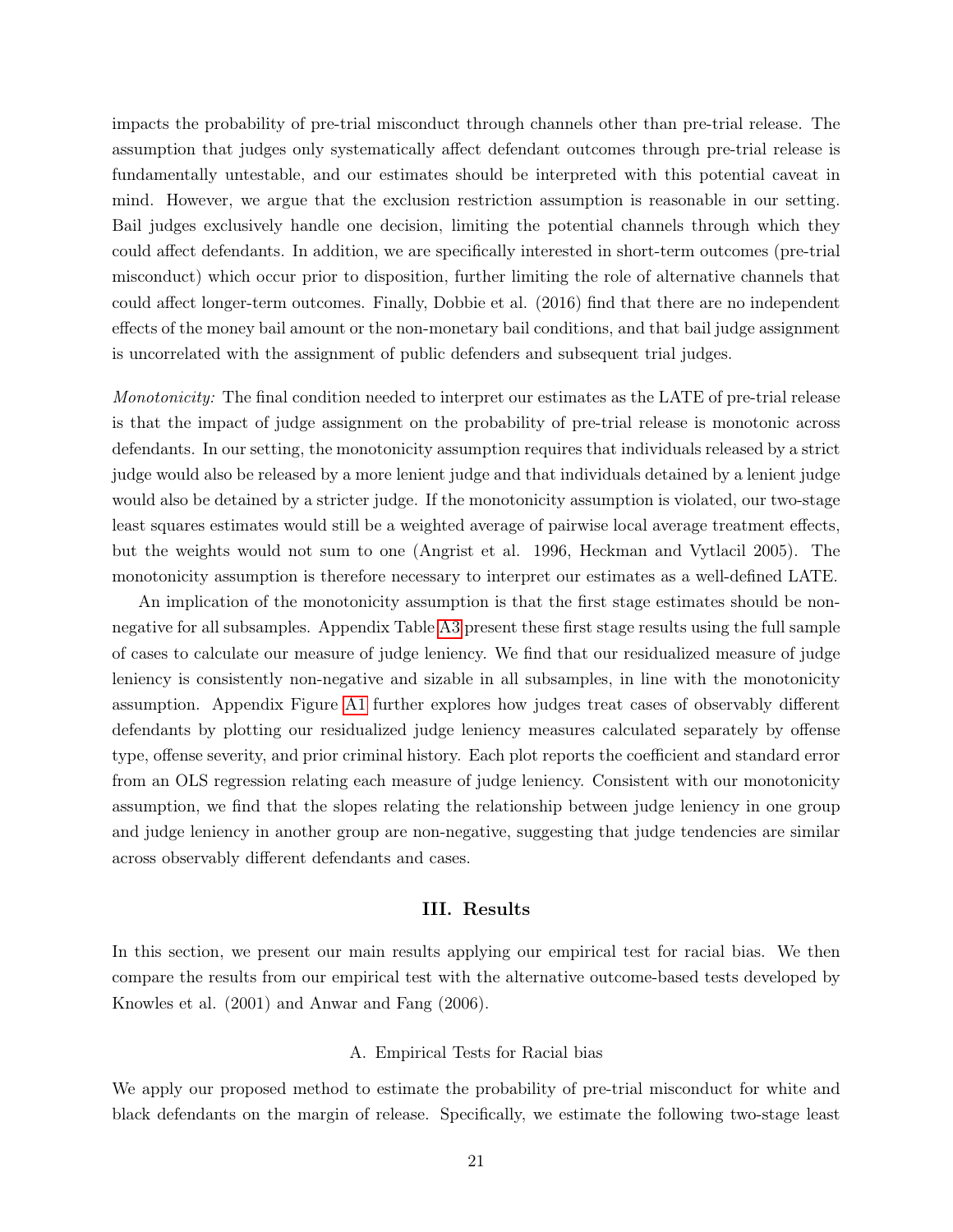squares specification for individual i and case c, assigned to judge j at time t:

<span id="page-23-0"></span>
$$
Y_{ict} = \beta_0 + \alpha_W^{IV} Release d_{ic} \cdot White_i + \alpha_B^{IV} Release d_{ic} \cdot Black_i + \beta_1 \mathbf{X}_{ict} + \mathbf{v}_{ict}
$$
 (16)

where the vector  $\mathbf{X}_{ict}$  includes court-by-time fixed effects and defendant gender, age, whether the defendant had a prior offense in the past year, the number of charged offenses, indicators for crime type (drug, DUI, property, violent, or other), crime severity (felony or misdemeanor), and indicators for any missing characteristics. As described previously, the error term  $\mathbf{v}_{ict} = \mathbf{U}_i + \varepsilon_{ict}$  consists of characteristics unobserved by the econometrician but observed by the judge,  $U_i$ , and idiosyncratic variation unobserved by both the econometrician and judge,  $\varepsilon_{ict}$ . We instrument for pre-trial release with the interaction of defendant race and our measure of judge leniency,  $Z_{ctj}$ . Robust standard errors are two-way clustered at the individual and judge-by-shift level.

Table [4](#page-41-0) presents estimates of Equation [\(16\)](#page-23-0). Columns 1-2 reports two-stage least squares estimates of the causal effect of pre-trial release on the probability of rearrest prior to case disposition for marginal white defendants,  $\alpha_W^{IV}$ , and marginal black defendants,  $\alpha_B^{IV}$ , respectively. Column 3 reports our estimate of racial bias  $D^{IV} = \alpha_W^{IV} - \alpha_B^{IV}$ . Panel A presents results for the probability of rearrest for any crime prior to case disposition, while Panel B presents results for rearrest rates for drug, property, and violent offenses separately. In total, 20.8 percent of defendants are rearrested for a new crime prior to disposition, with 9.1 percent of defendants being rearrested for drug offenses and 5.9 percent of defendants being rearrested for property offenses.

We find convincing evidence of racial bias against black defendants. In Panel A, we find that marginally released white defendants are 18.5 percentage points more likely to be rearrested for any crime compared to marginally detained white defendants (column 1). In contrast, the effect of pre-trial release on rearrest rates for the marginally released black defendants is a statistically insignificant 0.5 percentage points (column 2). Taken together, these estimates imply that marginally released white defendants are 18.0 percentage points more likely to be rearrested prior to disposition than marginally released black defendants (column 3), consistent with racial bias against blacks. Importantly, we can reject the null hypothesis of no racial bias even assuming the maximum potential bias in our IV estimator of 0.5 percentage points (see Appendix [B\)](#page-68-0).

In Panel B, we find suggestive evidence of racial bias against black defendants across all crime types, although the point estimates are too imprecise to make definitive conclusions. Most strikingly, we find that marginally released white defendants are 9.7 percentage points more likely to be rearrested for a drug crime prior to case disposition than marginally released black defendants (p-value  $= 0.024$ ). Marginally released white defendants are also 3.0 percentage points more likely to be rearrested for a property crime compared to marginally released black defendants (p-value  $= 0.579$ , and marginally released whites are about 8.2 percentage points more likely to be rearrested for a violent crime prior to disposition than marginally released blacks (p-value  $= 0.036$ ). These results suggest that judges are racially biased against black defendants even if they are most concerned about minimizing specific types of new crime, such as violent crimes.

In Appendix Table [A4,](#page-50-0) we present results comparing outcomes for marginal non-Hispanic white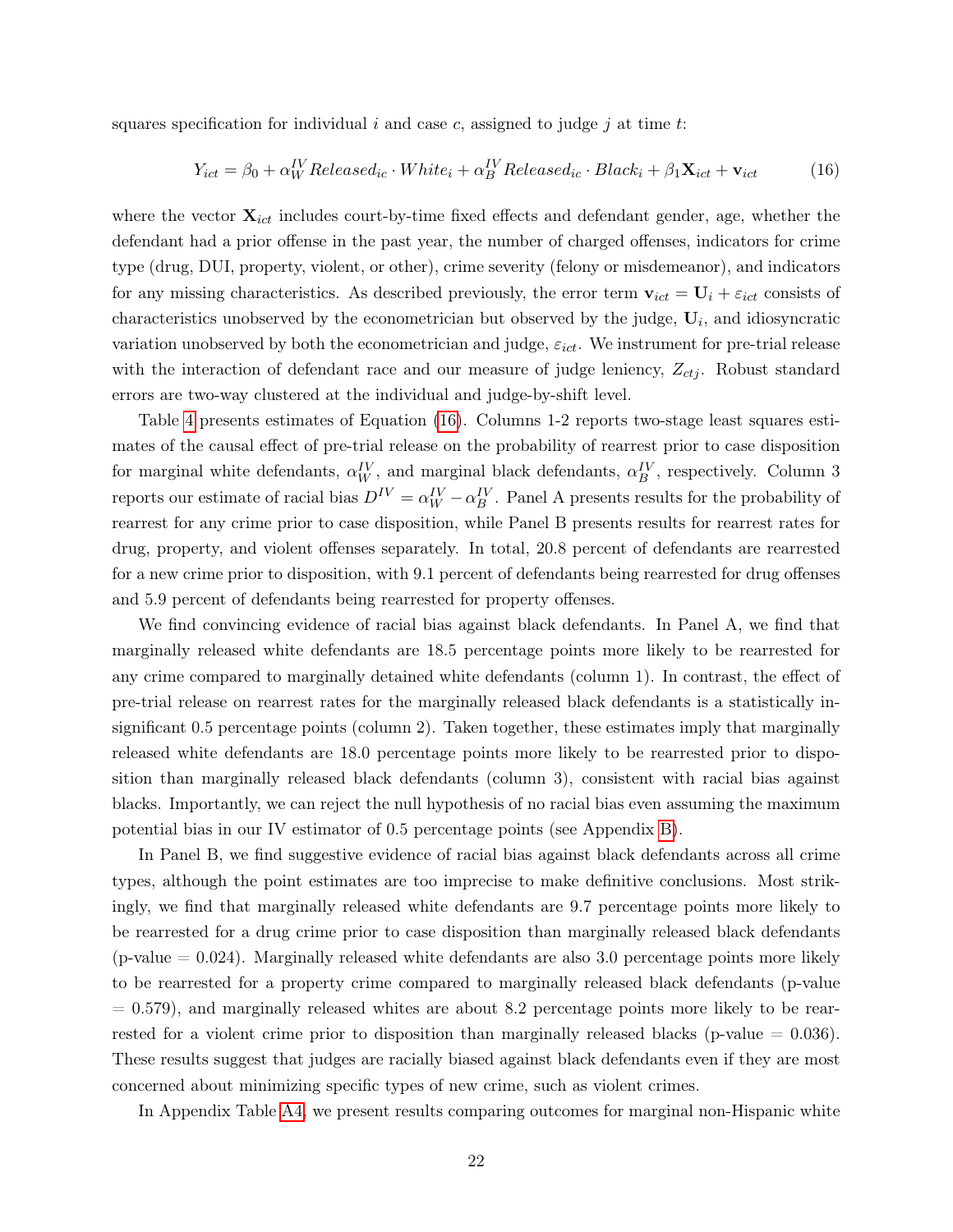defendants and marginal black defendants. We find very similar results consistent with racial bias against black defendants. Overall, these findings indicate significant racial bias against black defendants, driven largely by differences in the probability of committing a new drug crime for marginal white and marginal black defendants.<sup>[8](#page-24-0)</sup> Our results therefore rule out statistical discrimination as the sole determinant of racial disparities in bail.

Our IV estimates for racial bias capture the difference in the weighted average treatment effects for white defendants and black defendants at the margin of release. To better understand the parts of the judge leniency distribution that drive these results, we estimate treatment effects for defendants at different margins of release by calculating marginal treatment effects (MTEs) over our judge leniency range. In practice, the MTE is estimated by taking the derivative of our outcome measure with respect to the predicted probability of being released (i.e. the propensity score). We estimates these MTEs in two steps. In the first step, we use our judge leniency measure to estimate the propensity score, capturing the variation in treatment status due solely to the instrument (Doyle 2007). In the second step, we compute the numerical derivative of a smoothed function relating rearrest prior to disposition to the propensity score following Heckman and Vytlacil (2006). Specifically, we residualize the rearrest prior to case disposition using court-by-time fixed effects and then estimate the relationship between the residualized variable and the propensity score using a local quadratic estimator. To obtain the MTE, we compute the numerical derivative of the local quadratic estimator. Figure [2](#page-45-0) presents the MTEs, by defendant race, as a function of our judge leniency measure. Low propensity scores correspond to strict judges while high propensity scores correspond to lenient judges. Figure [2](#page-45-0) reveals that the MTEs for white defendants lie strictly above the MTEs for black defendants, implying that marginally released white defendants are riskier than marginally released black defendants at all points in the distribution. These results, while less precise than our IV estimates, indicate that racial bias against black defendants arises at every part of the judge leniency distribution. These MTE results also suggest that we would find racial bias in bail setting regardless of the weighting scheme, and that our main results are not driven by the decision to use the standard IV weights,  $\lambda^{j}$ .

### B. Subsample Results

To explore heterogeneous treatment effects, we combine all observable demographic and crime characteristics into a single risk index. In Table [5,](#page-42-0) we divide defendants into above and below median predicted risk, with those in the below median group having a 12.5 percent probability of rearrest prior to case disposition compared to 31.2 percent among defendants in the above median group.<sup>[9](#page-24-1)</sup> We find that racial bias against black defendants is almost exclusively driven by those with the high-

<span id="page-24-0"></span><sup>&</sup>lt;sup>8</sup>For completeness, Figure [1](#page-44-0) provides a graphical representations of our reduced form results separately by race. Following the first stage results, we plot the reduced form relationship between our judge leniency measure and the residualized rate of rearrest prior to case disposition, estimated using local linear regression.

<span id="page-24-1"></span> $^{9}$ In small samples, endogenous stratification may lead to biased estimates (e.g., Abadie, Chingos, and West 2014). We find identical results if we use a split-sample estimator to predict risk in a 5 percent random sample and estimate our two-stage least squares results in the remaining 95 percent of the sample.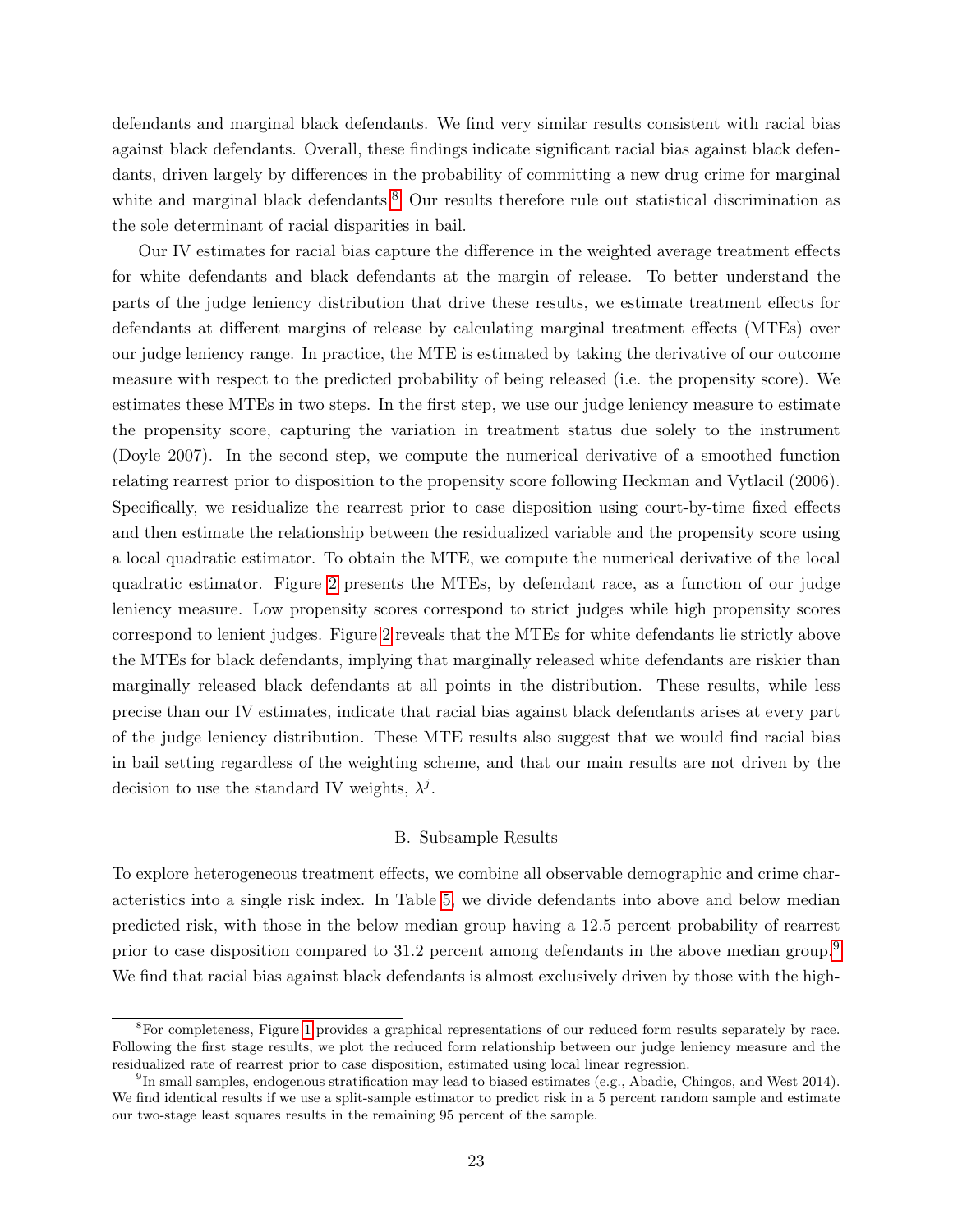est predicted risk of rearrest. Among high-risk defendants, marginally released white defendants are 36.5 percentage points more likely to be rearrested prior to case disposition than marginally released black defendants (p-value  $= 0.013$ ). In contrast, we find no evidence of racial bias against black defendants among low-risk defendants (p-value  $= 0.752$ ).

In Appendix Tables [A5-](#page-51-0)[A8,](#page-54-0) we explore additional subsample results. In Appendix Table [A5,](#page-51-0) we analyze whether racial bias against black defendants is larger among those charged with drug offenses versus non-drug offenses. This subsample split is of particular interest because black defendants in our sample are more likely to be charged with drug offenses compared to white defendants, and conditional on being charged with a drug offense, are less likely to be released before trial. We find that our main results are largely driven by the differential treatment of white and black defendants charged with drug offenses. Among drug offenders, marginally released white defendants are 36.0 percentage points more likely to be rearrested prior to case disposition than marginally released black defendants (p-value  $= 0.024$ ). In contrast, we find limited evidence of racial bias among defendants arrested for all other non-drug crimes (p-value  $= 0.313$ ).

Another important dimension on which white and black defendants differ, and which affects the likelihood of pre-trial release, is the likelihood of having a prior offense from the last year. In Appendix Table [A6,](#page-52-0) we find evidence that racial bias against black defendants is also driven by defendants with a prior in the past year. Among prior offenders, marginally released white defendants are 31.1 percentage points more likely to be rearrested prior to case disposition than marginally released black defendants (p-value  $= 0.014$ ), whereas we find limited evidence of racial bias among defendants with no recent priors (p-value  $= 0.434$ ). In Appendix Tables [A7-](#page-53-0)[A8,](#page-54-0) we also find that racial bias against black defendants is larger among defendants charged with felonies  $(p-value = 0.011)$  and defendants from below median income zip codes  $(p-value = 0.058)$ .

#### C. Robustness

<span id="page-25-0"></span>Our main results are robust to a number of alternative specifications. In Appendix Table [A9,](#page-55-0) we present analogous re-weighted two-stage least squares with the weights chosen to match the distribution of observable characteristics by race. After re-weighting on observables, we find that marginally released white defendants are 15.9 percentage points more likely to be rearrested prior to case disposition than marginally released black defendants (p-value  $= 0.061$ ), driven largely by differences in rearrest rates for drug crimes among marginal white and marginal black defendants (pvalue  $= 0.025$ ). These results indicate that even after accounting for differences in other observable characteristics by defendant race, bail judges appear to be directly racially biased against black defendants.

In Appendix Table [A10,](#page-56-0) we present our main results clustering more conservatively at the individual and judge level. In Appendix Table [A11,](#page-57-0) we reestimate the main results using a version of our instrument constructed separately for white and black defendants. By calculating the instrument separately by defendant race, we relax the monotonicity assumption and specifically allow for judge tendencies to vary across white and black defendants. In Appendix Table [A12,](#page-58-0) we present our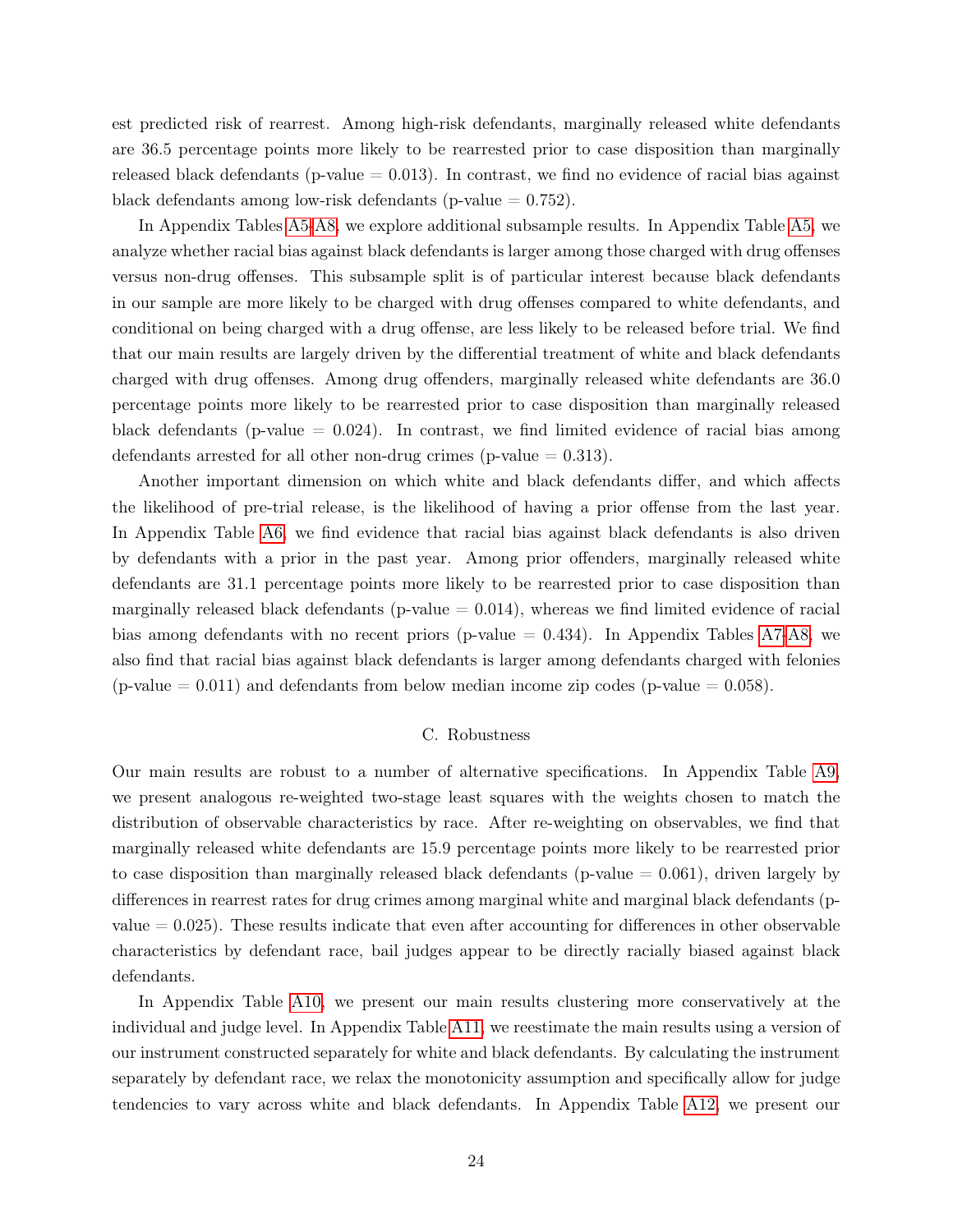main results with bootstrap-clustered standard errors, which correct for estimation error in the construction of our judge leniency measure.<sup>[10](#page-26-1)</sup> Under these alternative specifications, we continue to find that marginally released white defendants are significantly more likely to be rearrested prior to disposition than marginally released black defendants, evidence of racial bias against black defendants.

#### D. Comparison to Other Outcome Tests

<span id="page-26-0"></span>In this section, we replicate the outcome tests from Knowles et al. (2001) and Anwar and Fang (2006) in our sample. In the context of bail setting, the Knowles et al. (2001) test relies on the prediction that, under the null hypothesis of no racial bias, the average pre-trial misconduct rate will not vary by defendant race. The Anwar and Fang (2006) test instead relies on the prediction that, under the null hypothesis of no relative racial bias, the relative treatment of white defendants compared to black defendants does not depend on judge race.

Appendix Table [A13](#page-59-0) presents results for the Knowles et al. (2001) test for absolute racial bias. We estimate an OLS regression of pre-trial release on an indicator for rearrest before case disposition for both white and black defendants. This OLS specification compares the average rearrest rates for white and black defendants conditional on observables. In contrast to our preferred IV test, the OLS results indicate that judges are not racially biased against black defendants ( $p$ -value  $=$ 0.424), indicating that there are omitted variables biasing the OLS estimates, that the marginal effect of pre-trial release is not equal to the average effect of pre-trial release, or both. While it is not possible to distinguish between these various explanations using our data, these results suggest that the Knowles et al. (2001) test is invalid in our setting.

Appendix Tables [A14-](#page-60-0)[A15](#page-61-0) present results for the Anwar and Fang (2006) test for relative racial bias. Information on the race of each bail judge in our sample comes from official court directories and internet searches. In Miami, there are 91 white judges, 61 Hispanic judges, and 15 black judges in our sample. In Philadelphia, however, all seven bail judges in our sample are white, making it impossible to implement any tests of relative racial bias. We therefore restrict the sample for these tests to cases in Miami. See Appendix [C](#page-80-0) for additional details on the coding of judge race.

Appendix Table [A14](#page-60-0) presents average release rates and average rearrest rates conditional on release by both judge and defendant race. Unlike Anwar and Fang (2006), we find that judges do not differ substantially in their treatment of black versus white defendants. For example, Panel A of Appendix Table [A14](#page-60-0) indicates that 34.5 percent of white defendants are released by white judges and 33.9 percent of white defendants are released by black judges. Similarly, black defendants are generally less likely to be released by both white judges (31.1 percent) and black judges (31.8 percent). These results suggest that judges are monolithic in their treatment of both white and

<span id="page-26-1"></span><sup>&</sup>lt;sup>10</sup>We calculate the bootstrap-clustered standard errors using the procedure outlined in Cameron, Gelbach, and Miller (2008). First, we draw 500 bootstrap samples at the judge-by-shift level with replacement, re-constructing our measure of leniency within each bootstrap sample. Second, we run our two-stage least squares specification to estimate  $\alpha_W^{\{V}}$ ,  $\alpha_B^{\{V\}}$ , and  $D^{\{IV\}}$  within each of the 500 bootstrap samples. Finally, we use the standard deviations of these 500 estimates to calculate the bootstrap-clustered standard errors.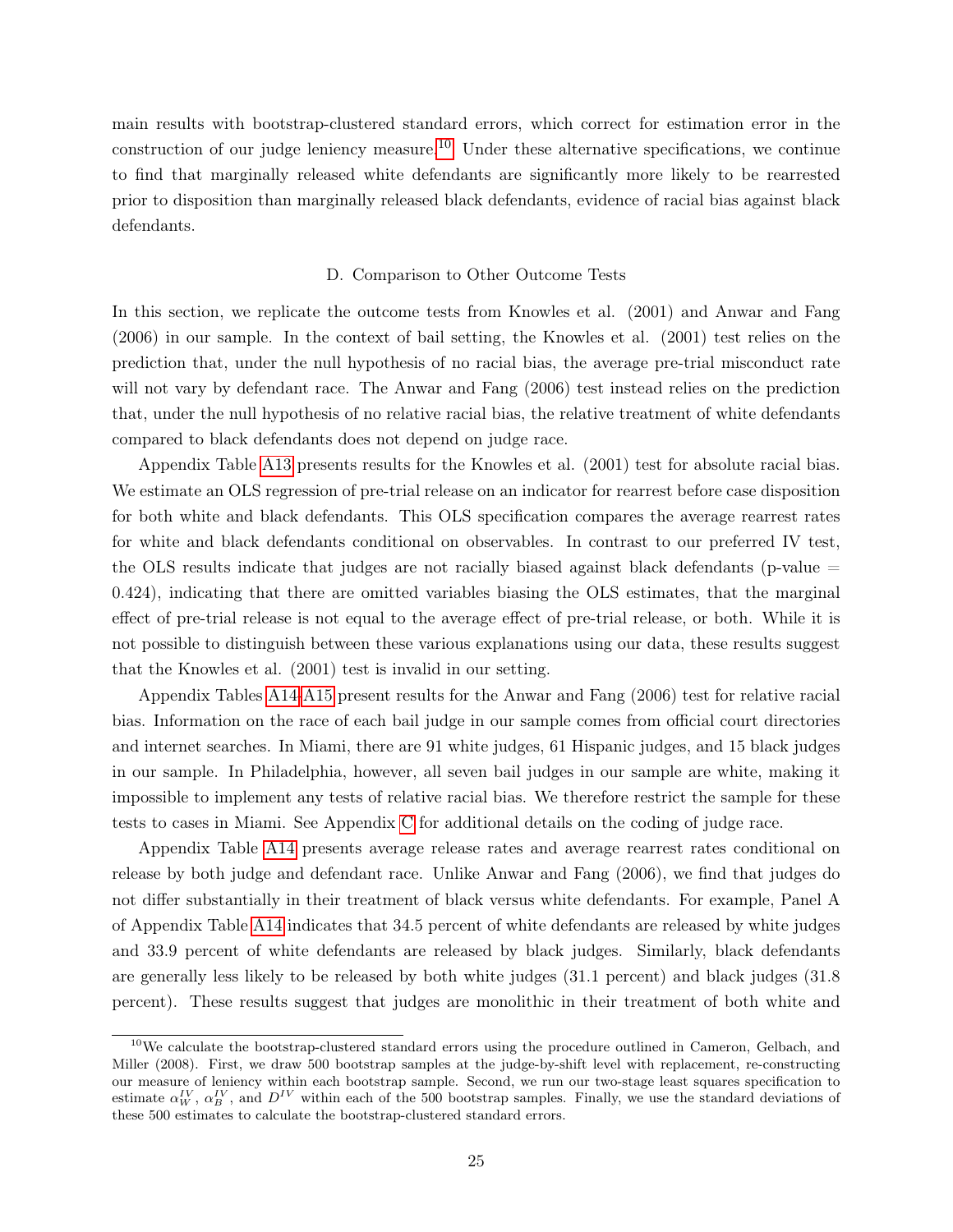black defendants.

Appendix Table [A15](#page-61-0) presents bootstrapped p-values from a test of relative racial bias, i.e. whether white judges are more lenient for white defendants than black defendants and whether black judges are more lenient for black defendants than white defendants. Following Anwar and Fang (2006), the null hypothesis is that there is no reversal in the relative treatment by judge race. Consistent with our estimates from Appendix Table [A14,](#page-60-0) we find no evidence of relative racial bias using the Anwar and Fang  $(2006)$  test for either pre-trial release rates (p-value  $= 0.364$ ) or rearrest rates conditional on release (p-value  $= 0.412$ ). These results suggest that both white and black judges are racially biased against black defendants. In results available upon request, we also find that the IV estimate of racial bias is similar among white and black judges in Miami, although the confidence intervals for these estimates are extremely large, making definitive conclusions impossible.

These results highlight the importance of accounting for both infra-marginality and omitted variables when estimating racial bias in the criminal justice system. The (false) finding of no racial bias using standard OLS specifications suggests that recent attempts to measure judge decisions using machine learning algorithms could be biased by these issues, as is extensively discussed by Kleinberg et al. (2017). Moreover, our finding that bail judges are monolithic in their treatment of white and black defendants and, as a result, that there is no relative racial bias in bail setting, highlights the importance of developing empirical tests that can detect absolute racial bias.

## IV. Potential Mechanisms

<span id="page-27-0"></span>In this section, we attempt to differentiate between two alternative theories for the racial bias observed in our setting: (1) racial prejudice (e.g., Becker 1957) and (2) racially biased prediction errors (e.g., Bordalo et al. 2016).

#### A. Racial Prejudice

The first potential explanation for our results is that judges either knowingly or unknowingly discriminate against black defendants at the margin of release as originally modeled by Becker (1957). Bail judges could, for example, harbor explicit prejudices against black defendants that lead them to value the freedom of black defendants less than the freedom of observably similar white defendants. Bail judges could also harbor implicit biases against black defendants – similar to those documented among both employers (Rooth 2010) and doctors (Penner et al. 2010) – leading to the relative over-detention of blacks despite the lack of any explicit prejudice.<sup>[11](#page-27-1)</sup> Racial prejudice may be a particular concern in bail setting due to the relatively low number of minority bail judges, the rapid-fire determination of bail decisions, and the lack of face-to-face contact between defendants

<span id="page-27-1"></span> $11$ Implicit bias is correlated with the probability of making negative judgments about the ambiguous actions by blacks (Rudman and Lee 2002), of exhibiting a variety of micro-behaviors indicating discomfort with minorities (McConnell and Leibold 2001), and of showing greater activation of the area of the brain associated with fear-driven responses to the presentation of unfamiliar black versus white faces (Phelps et al. 2000).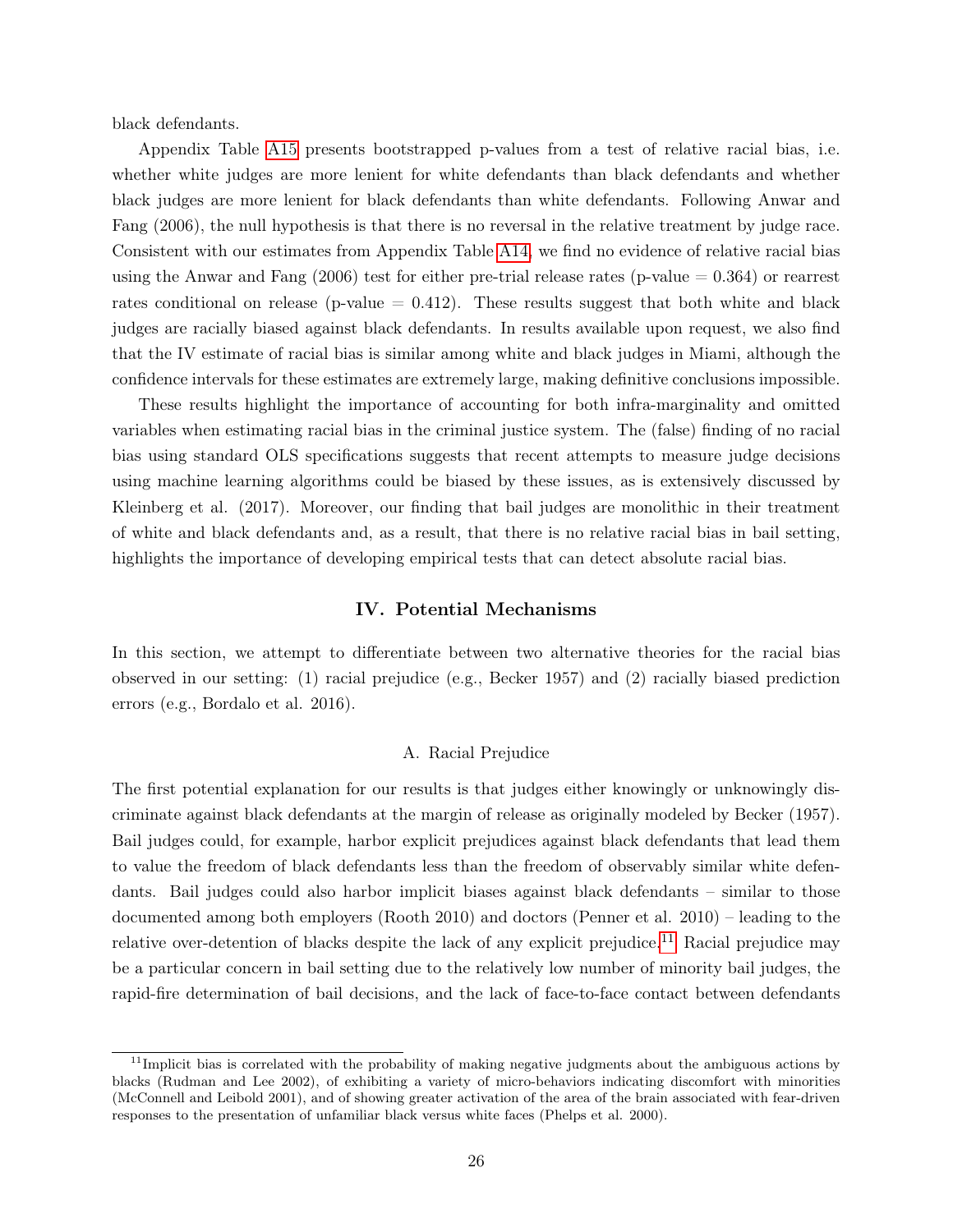and judges. Prior work has shown that it is exactly these types of settings where racial prejudice is most likely to translate into adverse outcomes for minorities (e.g., Greenwald et al. 2009).

A partial test of this hypothesis is provided by the Anwar and Fang (2006) test discussed above. These results suggest that judges are monolithic in their treatment of both white and black defendants and, as a result, that there is no relative racial bias in bail setting. We also find that our IV estimate of racial bias is similar among white and black judges, although the confidence intervals for these estimates are extremely large. Taken together, these results suggest that racial prejudice is unlikely to be the main driver of our results.

#### B. Racially Biased Prediction Errors

A second explanation for our results is that judges are making racially biased prediction errors. Bordalo et al. (2016) show, for example, that representativeness heuristics – that is, probability judgments based on the most distinctive differences between groups – can lead to anti-black stereotypes that exaggerate the perceived differences between blacks and whites. In our setting, these kinds of race-based heuristics could lead bail judges to exaggerate the relative danger of releasing black defendants versus white defendants at the margin. These race-based prediction errors could also be exacerbated by the fact that bail judges must make quick judgments on the basis of limited information and with virtually no training.<sup>[12](#page-28-0)</sup>

Representativeness of Black and White Defendants: We first explore whether our data are consistent with the formation of the type of anti-black stereotypes described by Bordalo et al. (2016). These anti-black stereotypes should only be present if blacks are over-represented among the right tail of the predicted risk distribution. To test this, we calculate the likelihood ratios for black defendants relative to white defendants in our sample,  $\mathbb{E}(x|Black)/\mathbb{E}(x|White)$ , for all observed characteristics and outcomes. Figure [3](#page-46-0) presents the distribution of the predicted risk of rearrest prior to case disposition using the full set of crime and defendant characteristics, as well as the likelihood ratios throughout the risk distribution.[13](#page-28-1) Results for individual characteristics are presented in Appendix Table [A16.](#page-62-0) Consistent with anti-black stereotypes, we find that black defendants are significantly over-represented in the right tail of the predicted risk distribution. Black defendants are 1.65 times

<span id="page-28-0"></span><sup>&</sup>lt;sup>12</sup>For example, some jurisdictions do not require bail judges to have any legal education or certification other than a one-day training session, while in other jurisdictions bail hearings are conducted by "generalist" judges that have no specific training in bail setting and who only assist with bail hearings a few days a year. See [https://bangordailynews.com/2011/03/22/business/maine's-bail-system-a-19th-century-holdoverpart\](https://bangordailynews.com/2011/03/22/business/maine) [-1-of-4people-who-set-bail-in-maine-have-almost-no-legal-training.](https://bangordailynews.com/2011/03/22/business/maine) Recent reforms include increased training for bail judges and mandatory review of all bail determinations by a second judge. See [http://www.](http://www.nytimes.com/2015/10/02/nyregion/jonathan-lippman-bail-incarceration-new-york-state-chief-judge.html) [nytimes.com/2015/10/02/nyregion/jonathan-lippman-bail-incarceration-new-york-state-chief-judge.html.](http://www.nytimes.com/2015/10/02/nyregion/jonathan-lippman-bail-incarceration-new-york-state-chief-judge.html) Other jurisdictions encourage new bail judges to shadow experienced ones. See [http://pinetreewatchdog.org/](http://pinetreewatchdog.org/maines-bail-system-best-state-can-afford-or-a-threat-to-due-process/) [maines-bail-system-best-state-can-afford-or-a-threat-to-due-process/.](http://pinetreewatchdog.org/maines-bail-system-best-state-can-afford-or-a-threat-to-due-process/)

<span id="page-28-1"></span><sup>&</sup>lt;sup>13</sup>Our measures of representativeness and predicted risk may be biased if judges base their decisions on variables that are not observed by the econometrician (e.g., demeanor at the bail hearing). Following Kleinberg et al. (2017), we can test for the importance of unobservables in bail decisions by splitting our sample into a training set to generate the risk predictions and a test set to test those predictions. We find that our measure of predicted risk from the training set is a strong predictor of true risk in the test set, indicating that our measure of predicted risk is not systematically biased by unobservables (see Appendix Figure [A2\)](#page-64-0).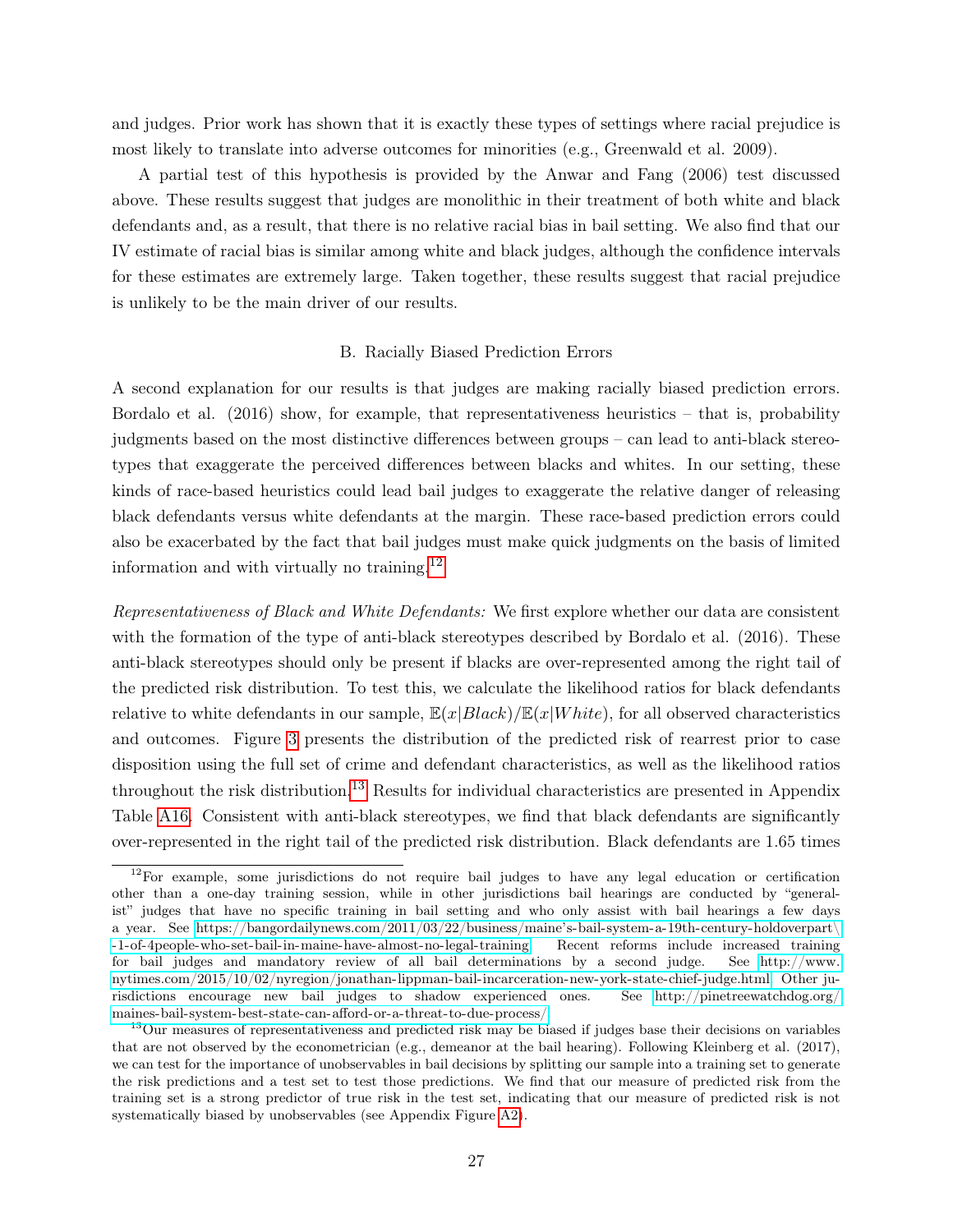more likely to be represented than whites among the top 25 percent of the predicted risk distribution, and 2.14 times more likely to be represented among the top five percent of the predicted risk distribution.

In Appendix [E,](#page-84-0) we show that these black-white differences in the predicted risk distribution are large enough to rationalize the black-white differences in pre-trial release rates. To show this, we follow Bordalo et al. (2016) and assume that judges form beliefs about the distribution of risk through a representativeness-based discounting model. Under this model, the weight attached to a given risk type t is increasing in the representativeness of t. Formally, let  $\pi_{t,r}$  be the probability that a defendant of race r is in risk category t. Let  $\pi_{t,r}^{st}$  be the stereotyped belief that a defendant of race r is in risk category t. The stereotyped beliefs for black defendants,  $\pi_{t,B}^{st}$ , is given by:

$$
\pi_{t,B}^{st} = \pi_{t,B} \frac{\left(\frac{\pi_{t,B}}{\pi_{t,W}}\right)^{\theta}}{\sum_{s \in T} \pi_{s,B} \left(\frac{\pi_{s,B}}{\pi_{s,W}}\right)^{\theta}}
$$
(17)

where  $\theta$  captures the extent to which representativeness distorts beliefs and the representativeness ratio,  $\frac{\pi_{t,B}}{\pi_{t,W}}$ , is equal to the probability a defendant is black given risk category t divided by the probability a defendant is white given risk category t. Using this approach, we find that a  $\theta = 2.5$ can rationalize the average release rate for blacks. To understand how far these beliefs are from the true distribution of risk, we plot the stereotyped distribution for blacks with  $\theta = 2.5$  alongside the true distribution of risk for blacks in Appendix Figure E1. These results indicate that a relatively modest shift in the true risk distribution for black defendants is sufficient to explain the large racial disparities we observe in our setting.

Further evidence on anti-black stereotypes comes from a comparison of the crime-specific distributions of risk. Black defendants are most over-represented in the right tail of the predicted risk distribution for new drug and new violent crimes, but not over-represented at all in the right tail of the risk distribution for new property crimes (see Appendix Figure [A3\)](#page-65-0). Consistent with anti-black stereotypes, we find strong evidence of racial bias for rearrests of new drug and new violent crimes, but weak evidence of racial bias for rearrests of new property crimes (see Table [4\)](#page-41-0).

A final piece of evidence comes from an analysis of Hispanic defendants. Consistent with stereotyping, we find that the risk distributions of Hispanic and white defendants overlap considerably (see Appendix Figure [A4\)](#page-66-0) and that there is no bias against Hispanic defendants (see Appendix Table [A1\)](#page-47-0). Thus, all of our results are broadly consistent with bail judges making race-based prediction errors due to anti-black stereotypes and representativeness-based thinking, which in turn leads to the over-detention of black defendants at the margin of release.

Racial Bias and Prediction Errors: Another testable implication of race-based prediction errors is that racial bias should be larger in situations where prediction errors (of any kind) are more likely to occur. For example, Kleinberg et al. (2017) show that bail judges struggle to form accurate risk predictions for the most observably high-risk defendants. It is plausible that judges rely on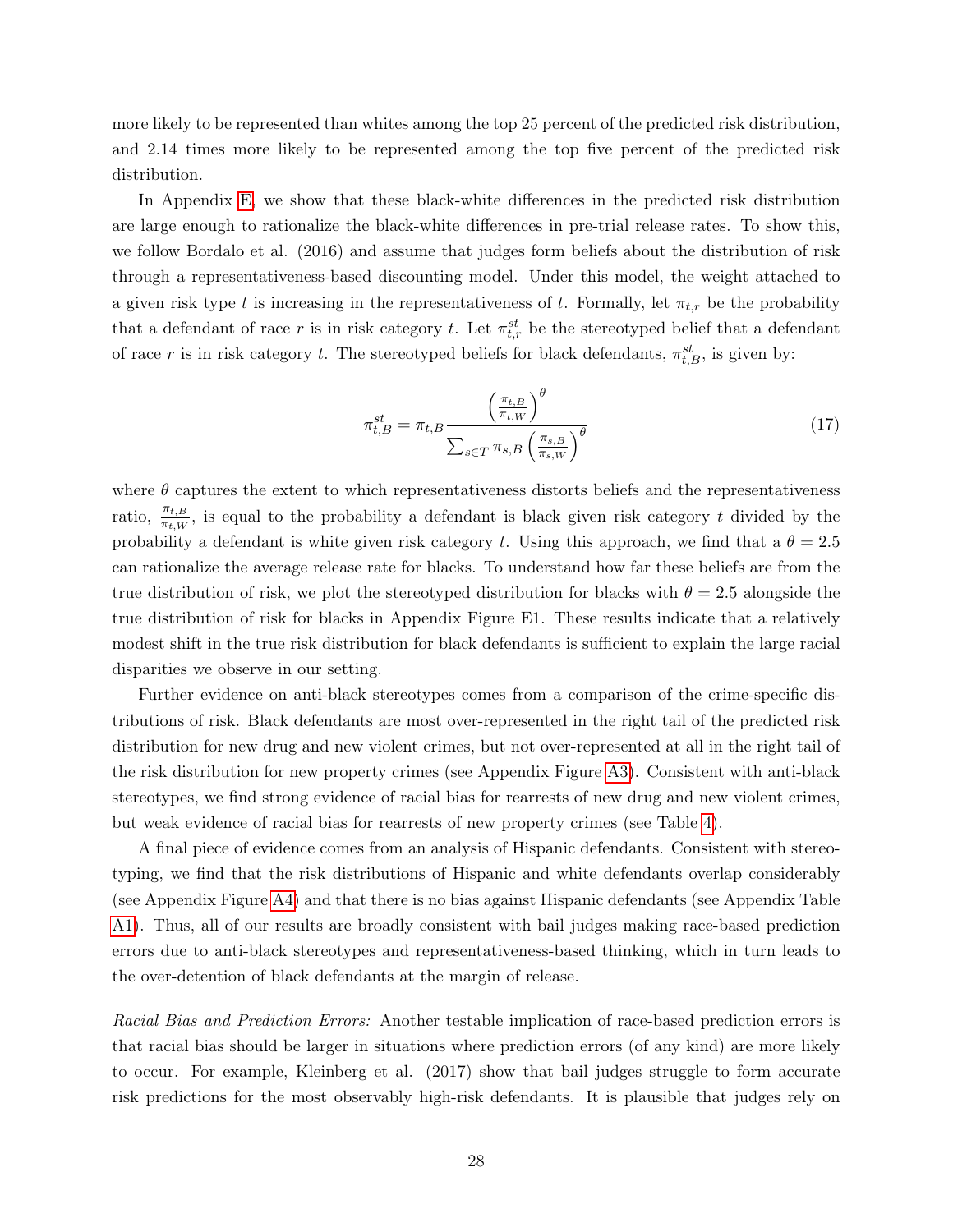stereotypical thinking and heuristics in exactly these types of situations. Consistent with this theory, we find significantly more racial bias among observably high-risk defendants (see Table [5\)](#page-42-0). In contrast, there is no reason to believe that racial prejudice should be different for low- and high-risk defendants.

An alternative test uses a comparison of experienced and inexperienced judges. When a defendant violates the conditions of release (such as by committing a new crime), he or she is taken into custody and brought to court for a hearing during which the bail judge decides whether to revoke bail. As a result, judges may obtain more information on the actual risk of pre-trial misconduct for white and black defendants as they acquire greater on-the-job experience. Consistent with this idea, we find that more experienced bail judges are more likely to release defendants, but no more likely to make mistakes (see Appendix Figure  $A5$ ).<sup>[14](#page-30-0)</sup> Thus, while it appears plausible that prediction errors will decrease with experience, there is no reason to believe that racial prejudice will change with experience.<sup>[15](#page-30-1)</sup>

Table [6](#page-43-0) presents a series of estimates for judges with different levels of experience. We first exploit the fact that in Philadelphia, bail judges are full-time judges who specialize in setting bail 24 hours a day, seven days a week, hearing an average of 6,239 cases each year. Conversely, the Miami bail judges in our sample are part-time generalists who work as trial court judges on weekdays and assist the bail court on weekend, hearing an average of only 187 bail cases each year. If racially biased prediction errors decrease with on-the-job experience, the degree of racial bias as estimated under our test should be different across the two jurisdictions.

Columns 1-3 of Table [6](#page-43-0) presents our estimates of racial bias,  $D^{IV}$ , separately by court. Column 1 reports the difference in pre-trial misconduct rates for marginal white and marginal black defendants in Miami, column 2 reports the difference in pre-trial misconduct rates for marginal white and marginal black defendants in Philadelphia, and column 3 reports the difference between the two jurisdictions. Consistent with racially biased prediction errors being more common among inexperienced judges, we find that racial bias is higher in Miami than Philadelphia (p-value  $= 0.094$ ). In Miami, marginally released white defendants are 29.1 percentage points more likely to be rearrested compared to marginally released black defendants ( $p$ -value  $= 0.071$ ). In Philadelphia, we find no statistically significant evidence of racial bias, suggesting the possible importance of experience in alleviating any prediction errors.

<span id="page-30-0"></span>We can also exploit the substantial variation in the experience profiles of the Miami bail judges

 $14$ Ideally, we would estimate a series of IV specifications separately by both race and other relevant observable characteristics for each year of experience. In practice, however, these subsample estimates are too imprecise to be informative. Instead, we plot the relationship between judicial experience and both the residualized rate of pre-trial release and the residualized rate of rearrest prior to case disposition conditional on release (i.e. the mistake rate). Pre-trial release and rearrest prior to case disposition are both residualized using the full set of court-by-time fixed effects to control for any systematic differences in the types of defendants seen by judges.

<span id="page-30-1"></span><sup>&</sup>lt;sup>15</sup>One potential concern is that intergroup contact can increase tolerance towards minority groups. For example, Van Laar et al. (2005) and Boisjoly et al. (2006) show that living with a minority group increases tolerance among white college students, Dobbie and Fryer (2013) show that teaching in a school with mostly minority children increases racial tolerance, and Clingingsmith et al. (2009) show that winning a lottery to participate in the Hajj pilgrimage to Mecca increases belief in equality and harmony of ethnic groups. However, it is not clear how these findings should be extrapolated to our setting, where judges primarily interact with blacks who are criminal defendants.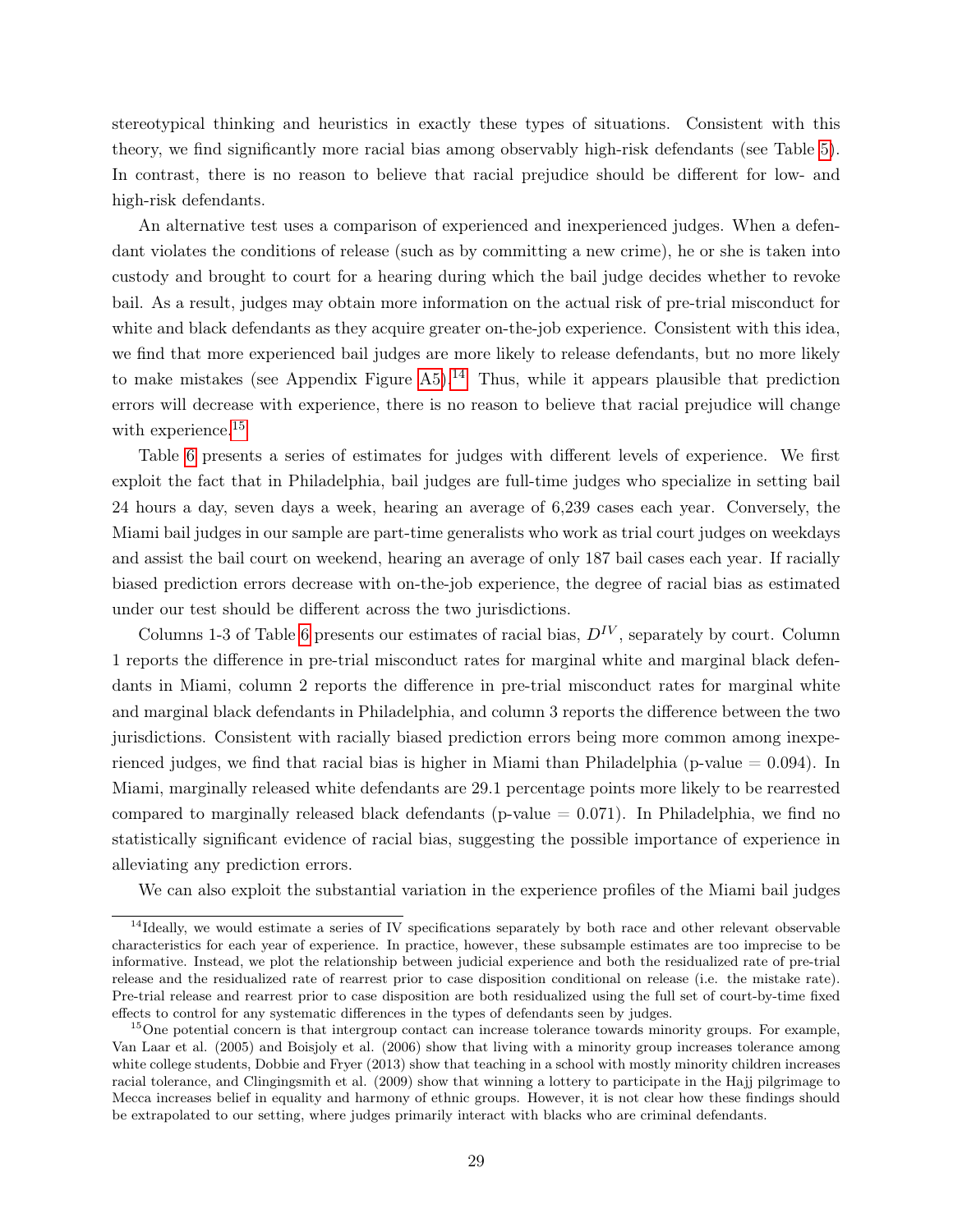in our sample. For example, splitting by the median number of years hearing bail cases, the average experienced Miami judge has 9.5 years of experience working in the bail system, while the average inexperienced Miami judge has only 2.5 years of experience working in the bail system. Columns 4 through 6 of Table [6](#page-43-0) present results separately for Miami judges with above- and below-median levels of experience. Consistent with our across-court findings, we find suggestive evidence that inexperienced judges are more racially biased than experienced judges (p-value  $= 0.290$ ). Among inexperienced judges, marginally released white defendants are 48.0 percentage points more likely to be rearrested compared to marginally released black defendants (p-value  $= 0.071$ ). Among experienced judges, marginally released white defendants are 19.3 percentage points more likely to be rearrested compared to marginally released black defendants (p-value  $= 0.228$ ).

Taken together, our results suggest that bail judges make racially biased prediction errors, but are not racially prejudiced per se. These results are broadly consistent with recent work by Kleinberg et al. (2017) showing that bail judges make significant prediction errors for all defendants, perhaps due to over-weighting the most salient case and defendant characteristics such as race and the nature of the charged offense. Our results also provide additional support for the stereotyping model developed by Bordalo et al. (2016), which suggests that probability judgments based on the most distinctive differences between groups – such as the significant over-representation of blacks relative to whites in the right tail of the risk distribution – can lead to anti-black stereotypes and, as a result, racial bias against black defendants.

#### V. Conclusion

<span id="page-31-0"></span>In this paper, we test for racial bias in bail setting using the quasi-random assignment of bail judges to identify pre-trial misconduct rates for marginal white and marginal black defendants. We find evidence that there is substantial bias against black defendants, with the largest bias against black defendants with the highest predicted risk of rearrest. Our estimates are nearly identical if we account for observable crime and defendant differences by race, indicating that our results cannot be explained by black-white differences in the probability of being arrested for certain types of crimes (e.g., the proportion of felonies versus misdemeanors) or black-white differences in defendant characteristics (e.g., the proportion of defendants with a prior offense versus no prior offense).

We find several pieces of evidence consistent with our results being driven by racially biased prediction errors, as opposed to racial prejudice among bail judges. First, we find that both white and black bail judges are racially biased against black defendants, a finding that is inconsistent with most models of racial prejudice. Second, we find that black defendants are sufficiently over-represented in the right tail of the predicted risk distribution to rationalize observed racial disparities in release rates under a theory of representativeness-based discounting. Finally, racial bias is significantly higher among both part-time and inexperienced judges, and descriptive evidence suggests that experienced judges can better predict misconduct risk for all defendants. Taken together, these results are most consistent with bail judges relying on race-based heuristics that exaggerate the relative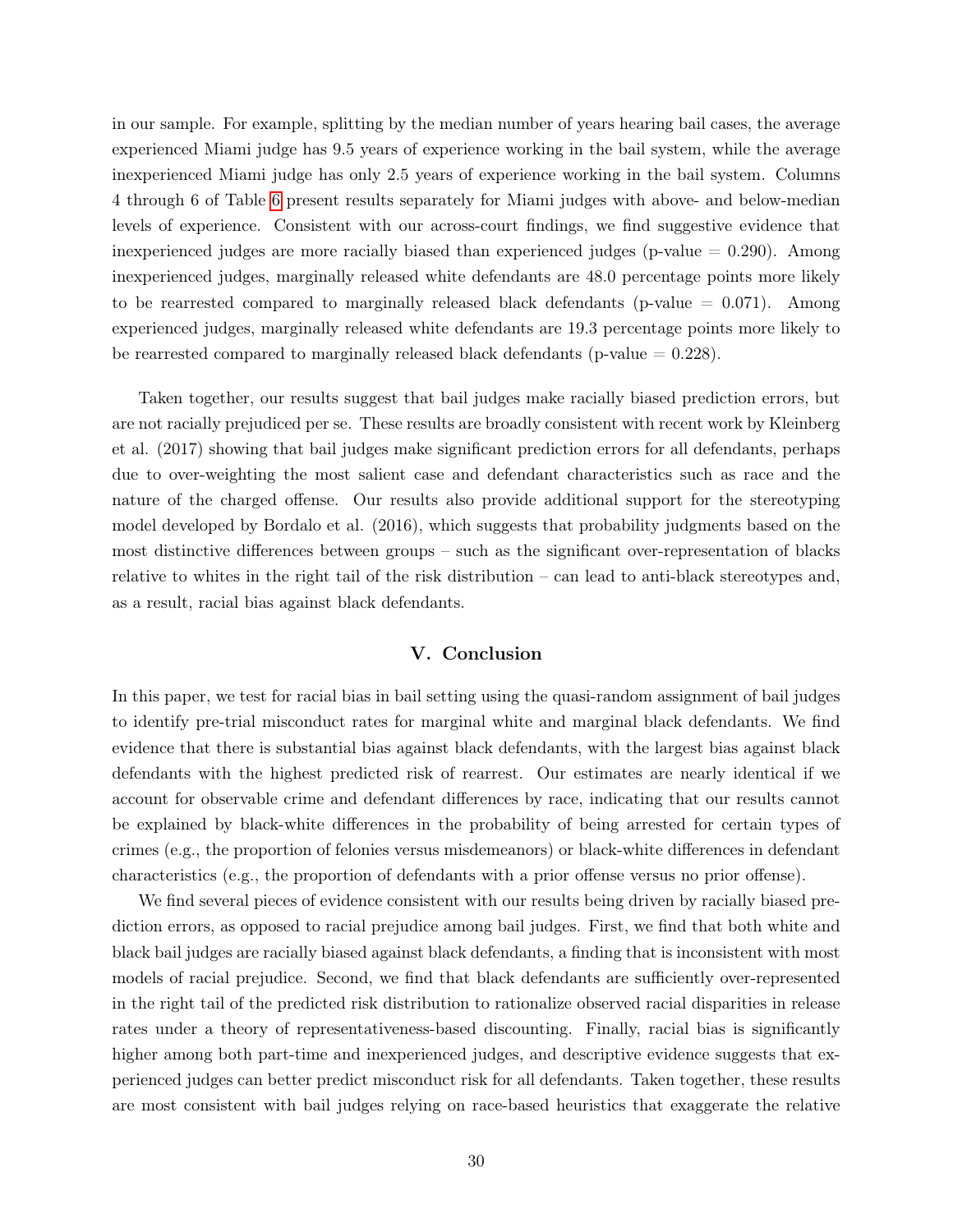danger of releasing black defendants versus white defendants at the margin.

The findings from this paper have a number of important implications. If racially biased prediction errors among inexperienced judges are an important driver of black-white disparities in pre-trial detention, our results suggest that providing judges with increased opportunities for training or onthe-job feedback could play an important role in decreasing racial disparities in the criminal justice system. Consistent with recent work by Kleinberg et al. (2017), our findings also suggest that providing judges with data-based risk assessments may help decrease unwarranted racial disparities.

The empirical test developed in this paper can also be used to test for bias in other settings. Our test for bias is appropriate whenever there is the quasi-random assignment of decision makers and the objective of these decision makers is both known and well-measured. Our test can therefore be used to explore bias in settings as varied as parole board decisions, Disability Insurance applications, bankruptcy filings, and hospital care decisions.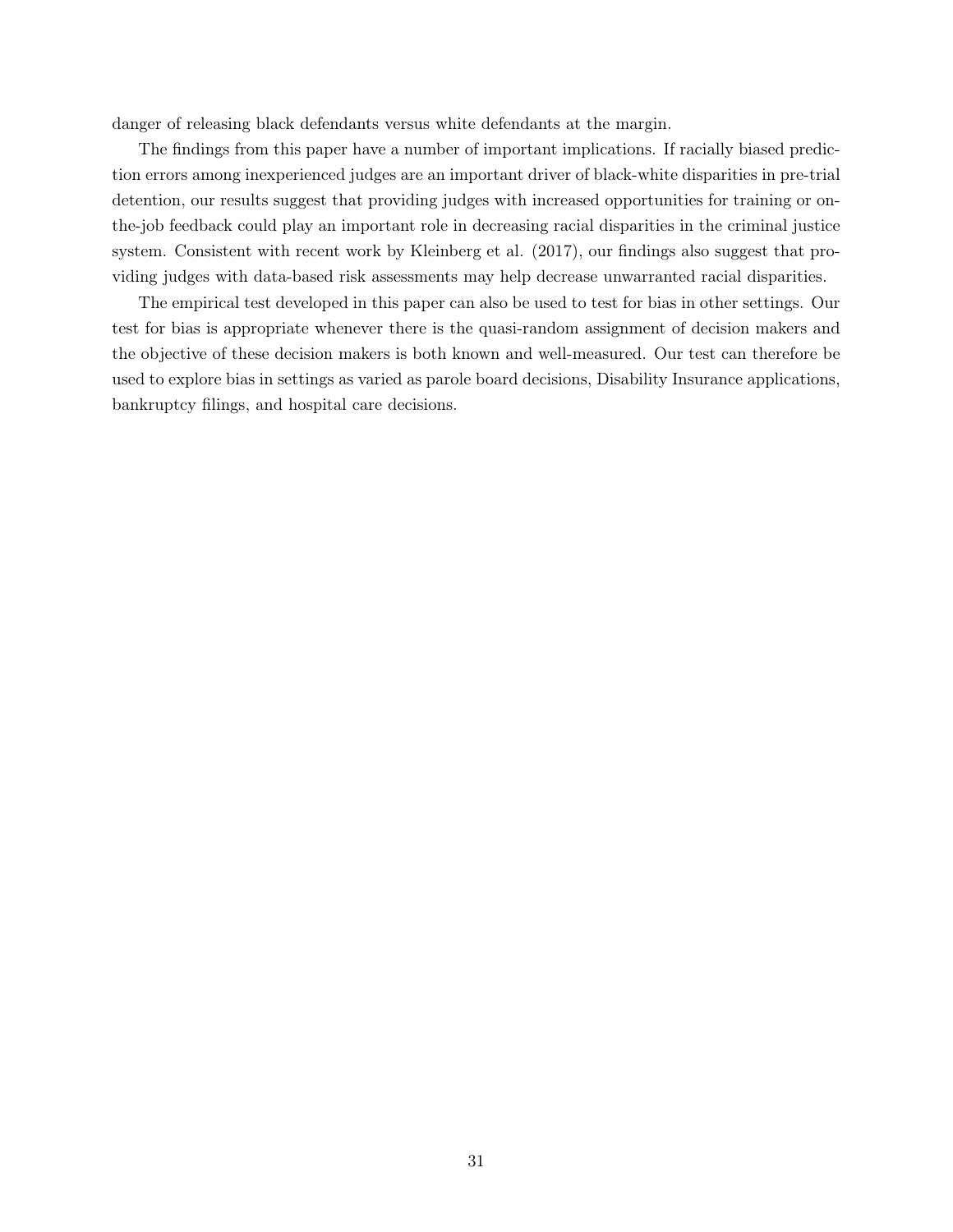#### References

- [1] Abadie, Alberto. 2003. "Semiparametric Instrumental Variable Estimation of Treatment Response Models." Journal of Econometrics, 113(2): 231-263.
- [2] Abadie, Alberto, Matthew M. Chingos, and Martin R. West. 2014. "Endogenous Stratification in Randomized Experiments." NBER Working Paper No. 19742.
- [3] Abrams, David S., Marianne Bertrand, and Sendhil Mullainathan. 2012. "Do Judges Vary in Their Treatment of Race?" Journal of Legal Studies, 41(2): 347-383.
- [4] Agan, Amanda Y., and Sonja B. Starr. 2016. "Ban the Box, Criminal Records, and Statistical Discrimination: A Field Experiment." University of Michigan Law & Econ Research Paper No. 16-012.
- [5] Aizer, Anna, and Joseph Doyle, Jr. 2015. "Juvenile Incarceration, Human Capital, and Future Crime: Evidence from Randomly-Assigned Judges." Quarterly Journal of Economics, 130(2): 759-803.
- [6] Alesina, Alberto, and Eliana La Ferrara. 2014. "A Test of Racial Bias in Capital Sentencing." American Economic Review, 104(11): 3397-3433.
- [7] Angrist, Joshua, Kathryn Graddy, and Guido W. Imbens. 2000. "The Interpretation of Instrumental Variables Estimators in Simultaneous Equations Models with an Application to the Demand for Fish." Review of Economic Studies, 67(3): 499-527.
- [8] Angrist, Joshua, Guido W. Imbens, and Donald Rubin. 1996. "Identification of Causal Effects Using Instrumental Variables." Journal of the American Statistical Association, 91(434): 444-455.
- [9] Antonovics, Kate, and Brian Knight. 2009. "A New Look at Racial Profiling: Evidence from the Boston Police Department." Review of Economics and Statistics, 91(1): 163-177.
- [10] Anwar, Shamena, and Hanming Fang. 2006. "An Alternative Test of Racial bias in Motor Vehicle Searches: Theory and Evidence." American Economic Review, 96(1): 127-151.
- [11] Anwar, Shamena, and Hanming Fang. 2012. "Testing for the Role of Prejudice in Emergency Departments Using Bounceback Rates." The B.E. Journal of Economic Analysis and Policy (Advances), 12(3): 1-47.
- [12] Anwar, Shamena, and Hanming Fang. 2015. "Testing for Racial Prejudice in the Parole Board Release Process: Theory and Evidence." Journal of Legal Studies, 44(1): 1-37.
- [13] Anwar, Shamena, Patrick Bayer, and Randi Hjalmarsson. 2012. "The Impact of Jury Race in Criminal Trials." Quarterly Journal of Economics, 127(2): 1017-1055.
- [14] Arrow, Kenneth J. 1973. The Theory of Discrimination. In Discrimination in Labor Markets, Ashenfelter, O. and A. Rees (Eds) Princeton University Press, 3-33.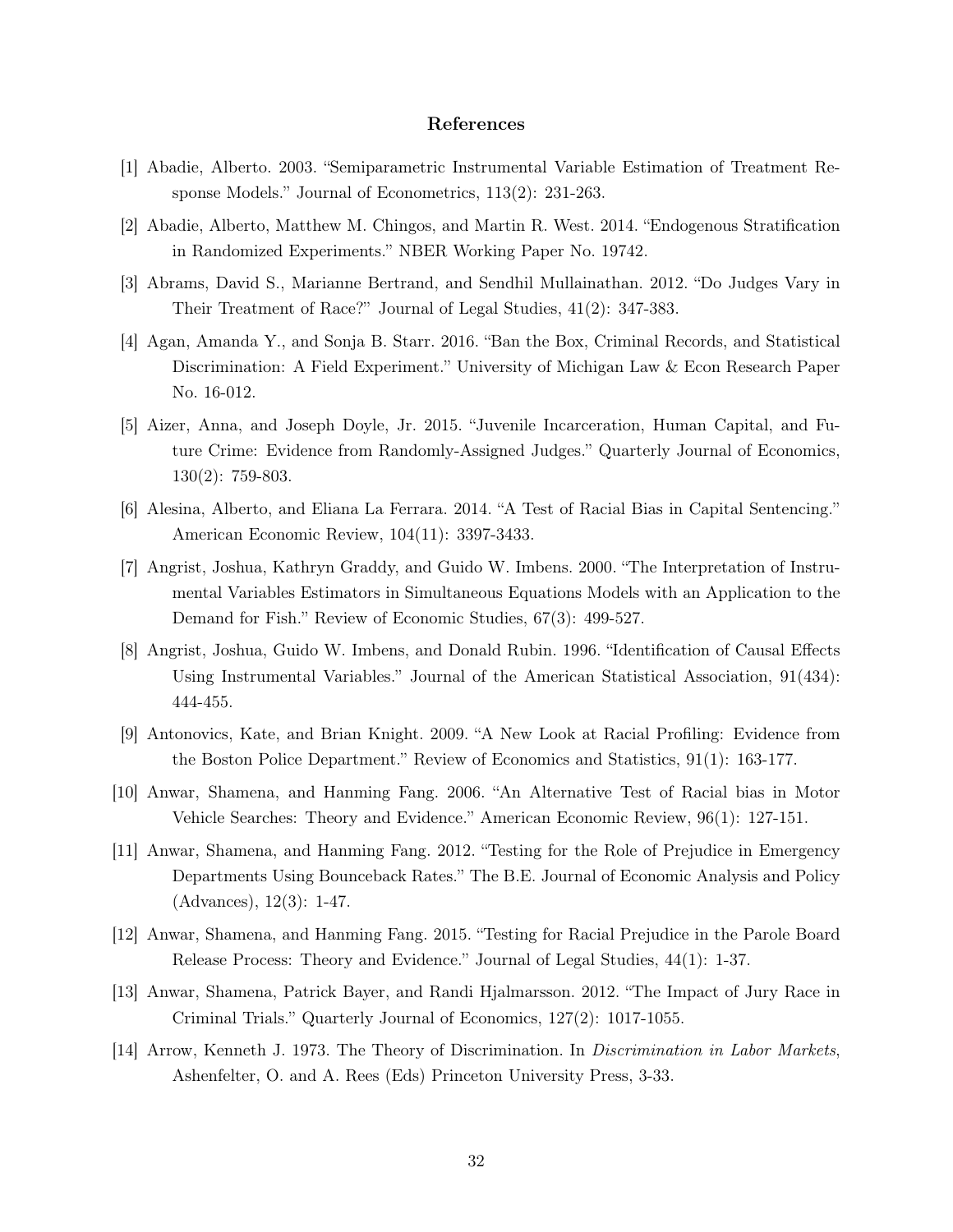- [15] Ayres, Ian, and Peter Siegelman. 1995. "Race and Gender Discrimination in Bargaining for a New Car." American Economic Review, 85(3): 304-321.
- [16] Ayres, Ian, and Joel Waldfogel. 1994. "A Market Test for Race Discrimination in Bail Setting." Stanford Law Review, 46(5): 987-1047.
- [17] Ayres, Ian. 2002. "Outcome Tests of Racial Disparities in Police Practices." Justice Research and Policy, 4(Special Issue): 131-142.
- [18] Barsky, Robert, John Bound, Kerwin Kofi Charles, and Joseph P. Lupton. 2002. "Accounting for the Black-White Wealth Gap: A Nonparametric Approach." Journal of the American Statistical Association, 97(459): 663-673.
- [19] Bayer, Patrick, Fernando Ferreira, and Stephen L. Ross. 2016. "The Vulnerability of Minority Homeowners in the Housing Boom and Bust." American Economic Journal: Economic Policy, 8(1): 1-27.
- [20] Becker, Gary S. 1957. The Economics of Discrimination. Chicago: University of Chicago Press.
- [21] Bertrand, Marianne, and Esther Duflo. 2016. "Field Experiments on Discrimination." NBER Working Paper No. 22014.
- [22] Bhuller, Manudeep, Gordon B. Dahl, Katrine V. Loken, and Magne Mogstad. 2016. "Incarceration, Recidivism and Employment." Unpublished Working Paper.
- [23] Bushway, Shawn D., and Jonah B. Gelbach. 2011. "Testing for Racial Discrimination in Bail Setting Using Nonparametric Estimation of a Parametric Model." Unpublished Working Paper.
- [24] Boisjoly, Johanne, Greg J. Duncan, Michael Kremer, Dan M. Levy, and Jacque Eccles. 2006. "Empathy or Antipathy? The Impact of Diversity." American Economic Review, 96(5): 1890-1905.
- [25] Bordalo, Pedro, Katherine Coffman, Nicola Gennaioli, and Andrei Shleifer. 2016. "Stereotypes." Quarterly Journal of Economics, 131(4): 1753-1794.
- [26] Brinch, Christian N., Magne Mogstad, and Matthew Wiswall. Forthcoming. "Beyond LATE with a Discrete Instrument." Journal of Political Economy.
- [27] Chandra, Amitabh, and Douglas O. Staiger. 2010. "Identifying Provider Bias in Healthcare." NBER Working Paper No. 16382.
- [28] Charles, Kerwin Kofi, and Jonathan Guryan. 2008. "Prejudice and Wages: an Empirical Assessment of Becker's The Economics of Discrimination." Journal of Political Economy, 116(5): 773-809.
- [29] Clingingsmith, David, Asim Ijaz Khwaja, and Michael Kremer. 2009. "Estimating the Impact of the Hajj: Religion and Tolerance in Islam's Global Gathering." Quarterly Journal of Economics, 124(3): 1133-1170.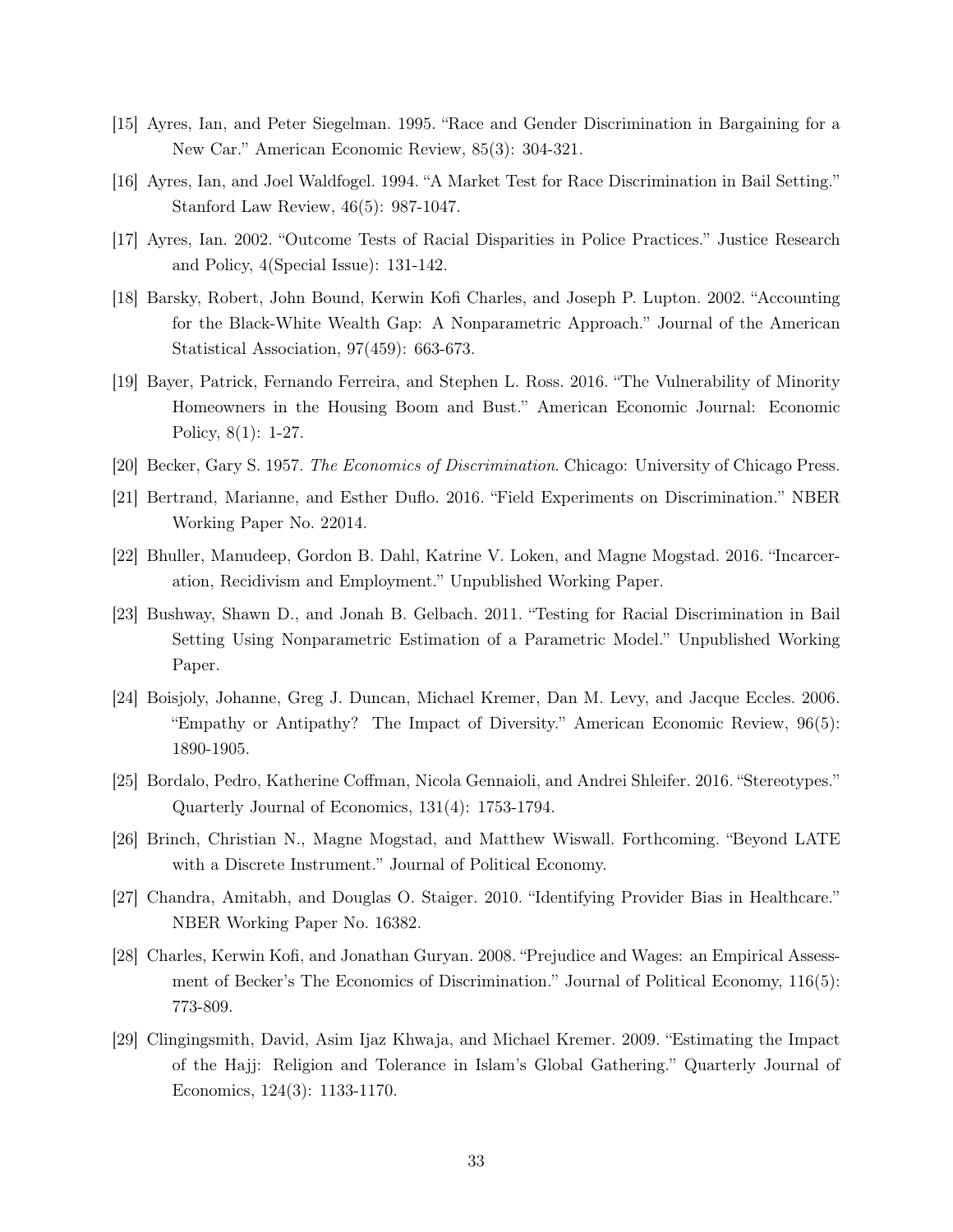- [30] Demuth, Stephen. 2003. "Racial and Ethnic Differences in Pretrial Release Decisions and Outcomes: A Comparison of Hispanic, Black, and White Felony Arrestees." Criminology, 41(3): 873-908.
- [31] Dahl, Gordon B., Andreas Ravndal Kostol, and Magne Mogstad. 2014. "Family Welfare Cultures." Quarterly Journal of Economics, 129(4): 1711-1752.
- [32] Dobbie, Will, and Roland G. Fryer. 2013. "The Impact of Voluntary Youth Service on Future Outcomes: Evidence from Teach For America." The B.E. Journal of Economic Analysis and Policy, 15(3): 1031-1065.
- [33] Dobbie, Will, Jacob Goldin, and Crystal Yang. 2016. "The Effects of Pre-Trial Detention on Conviction, Future Crime, and Employment: Evidence from Randomly Assigned Judges." NBER Working Paper No. 22511.
- [34] Edelman, Benjamin, Michael Luca, and Dan Svirsky. 2017. "Racial Discrimination in the Sharing Economy: Evidence from a Field Experiment." American Economic Journal: Applied Economics, 9(2): 1-22.
- [35] Foote, Caleb. 1954. "Compelling Appearance in Court: Administration of Bail in Philadelphia." University of Pennsylvania Law Review, 102: 1031-1079.
- [36] Frölich, Markus. 2007. "Nonparametric IV Estimation of Local Average Treatment Effects with Covariates." Journal of Econometrics, 139(1): 35-75.
- [37] Fryer, Roland G., and Matthew Jackson. 2008. "A Categorical Model of Cognition and Biased Decision-Making." The B.E. Journal of Theoretical Economics, 8(1): 1-42.
- [38] Fryer, Roland G. 2011. "Racial Inequality in the 21st Century: The Declining Significance of Discrimination." Handbook of Labor Economics, 4(B): 855-971.
- [39] Fryer, Roland G. 2016. "An Empirical Analysis of Racial Differences in Police Use of Force." NBER Working Paper No. 22399.
- [40] Gelman, Andrew, Jeffrey Fagan, and Alex Kiss. 2012. "An Analysis of the New York City Police Department's "Stop-and-Frisk" Policy in the Context of Claims of Racial Bias." Journal of the American Statistical Association, 102(479): 813-823.
- [41] Glover, Dylan, Amanda Pallais, and William Pariente. Forthcoming. "Discrimination as a Self-Fulfilling Prophecy: Evidence from French Grocery Stores." Quarterly Journal of Economics.
- [42] Goldkamp, John S., and Michael R. Gottfredson. 1988. "Development of Bail/Pretrial Release Guidelines in Maricopa County Superior Court, Dade County Circuit Court and Boston Municipal Court. Washington, D.C." National Institute of Justice.
- [43] Greenwald, Anthony G., T. Andrew Poehlman, Eric L. Uhlmann, and Mahzarin R. Banaji. 2009. "Understanding and Using the Implicit Association Test: III. Meta-Analysis of Predictive Validity." Journal of Personality and Social Psychology, 97(1): 17-41.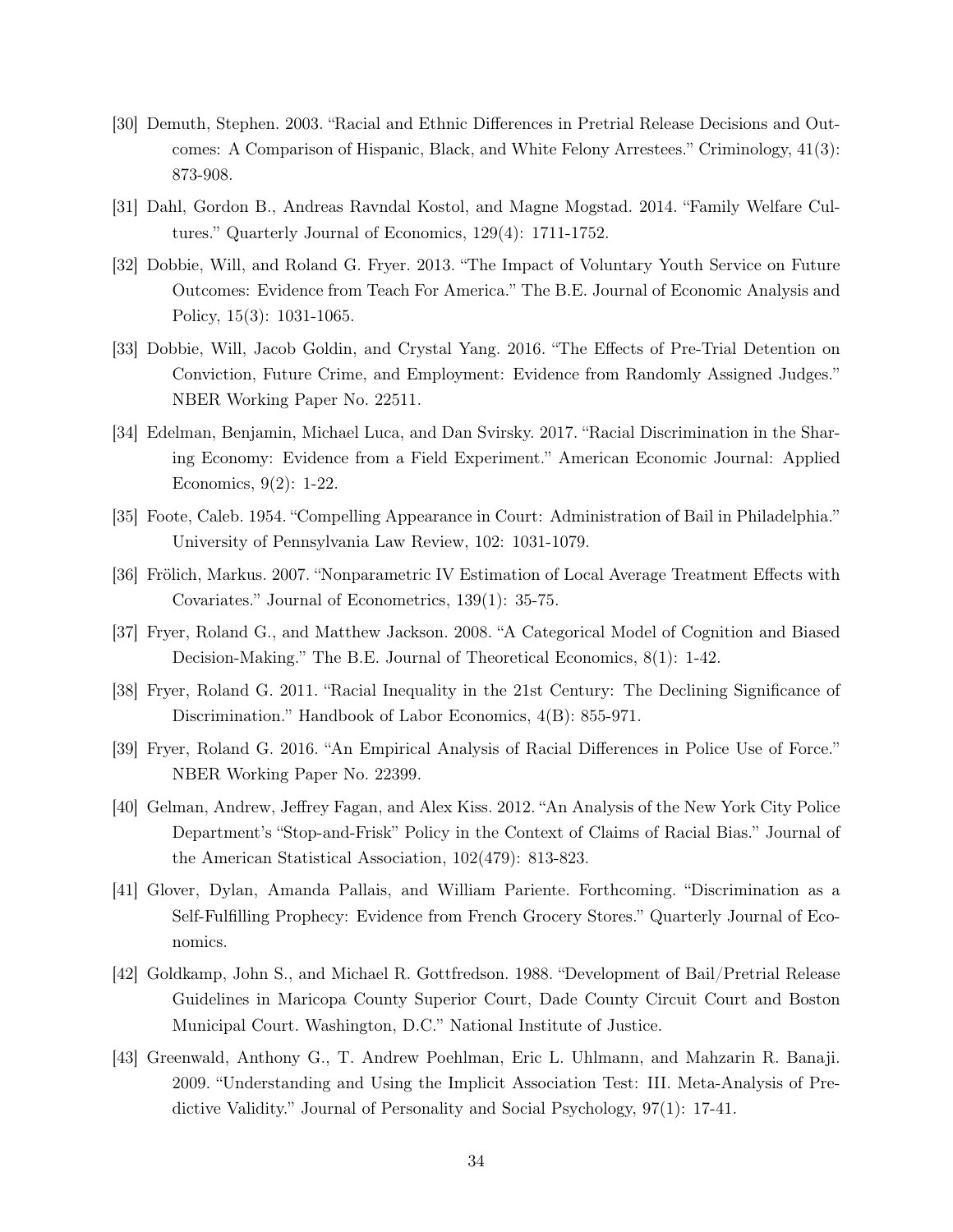- [44] Gupta, Arpit, Christopher Hansman, and Ethan Frenchman. 2016. "The Heavy Costs of High Bail: Evidence from Judge Randomization." Journal of Legal Studies, 45(2): 471-505.
- [45] Heckman, James J., Sergio Urzua, and Edward Vytlacil. 2006. "Understanding Instrumental Variables in Models with Essential Heterogeneity." Review of Economics and Statistics, 88(3): 389-432.
- [46] Heckman, James J., and Edward Vytlacil. 2005. "Structural Equations, Treatment Effects, and Econometric Policy Evaluation." Econometrica, 73(3): 669-738.
- [47] Imbens, Guido W., and Joshua D. Angrist. 1994. "Identification and Estimation of Local Average Treatment Effects." Econometrica, 62(2): 467-475.
- [48] Kleinberg, Jon, Himabindu Lakkaraju, Jure Leskovec, Jens Ludwig, and Sendhil Mullainathan. 2017. "Human Decisions and Machine Predictions." NBER Working Paper No. 23180.
- [49] Kling, Jeffrey. 2006. "Incarceration Length, Employment, and Earnings." American Economic Review, 96(3): 863-876.
- [50] Knowles, John, Nicola Persico, and Petra Todd. 2001. "Racial Bias in Motor Vehicle Searches: Theory and Evidence." Journal of Political Economy, 109(1): 203-232.
- [51] Kowalski, Amanda E. 2016. "Doing More When You're Running LATE: Applying Marginal Treatment Effect Methods to Examine Treatment Effect Heterogeneity in Experiments." NBER Working Paper No. 22363.
- [52] Leslie, Emily, and Nolan G. Pope. 2016. "The Unintended Impact of Pretrial Detention on Case Outcomes: Evidence from NYC Arraignments." Unpublished Working Paper.
- [53] McConnell, Allen R., and Jill M. Leibold. 2001. "Relations Among the Implicit Association Test, Discriminatory Behavior, and Explicit Measures of Racial Attitudes." Journal of Experimental Social Psychology, 37(5): 435-442.
- [54] McIntyre, Frank, and Shima Baradaran. 2013. "Race, Prediction, and Pretrial Detention." Journal of Empirical Legal Studies, 10(4): 741-770.
- [55] Mechoulan, Stéphane, and Nicolas Sahuguet. 2015. "Assessing Racial Disparities in Parole Release." Journal of Legal Studies, 44(1): 39-74.
- [56] Mogstad, Magne, Andres Santos, and Alexander Torgovitsky. 2016. "Using Instrumental Variables for Inference about Policy-Relevant Treatment Effects." Unpublished Working Paper.
- [57] Pager, Devah. 2003. "The Mark of a Criminal Record." American Journal of Sociology, 108(5): 937-975.
- [58] Parsons, Christopher A., Johan Sulaeman, Michael C. Yates, and Daniel S. Hamermesh. 2011. "Strike Three: Discrimination, Incentives, and Evaluation." American Economic Review 101(4): 1410-1435.
- [59] Penner, Louis A., John F. Dovidio, Tessa V. West, Samuel L. Gaertner, Terrance L. Albrecht, Rhonda K. Dailey, and Tsveti Markova. 2010. "Aversive Racism and Medical Interactions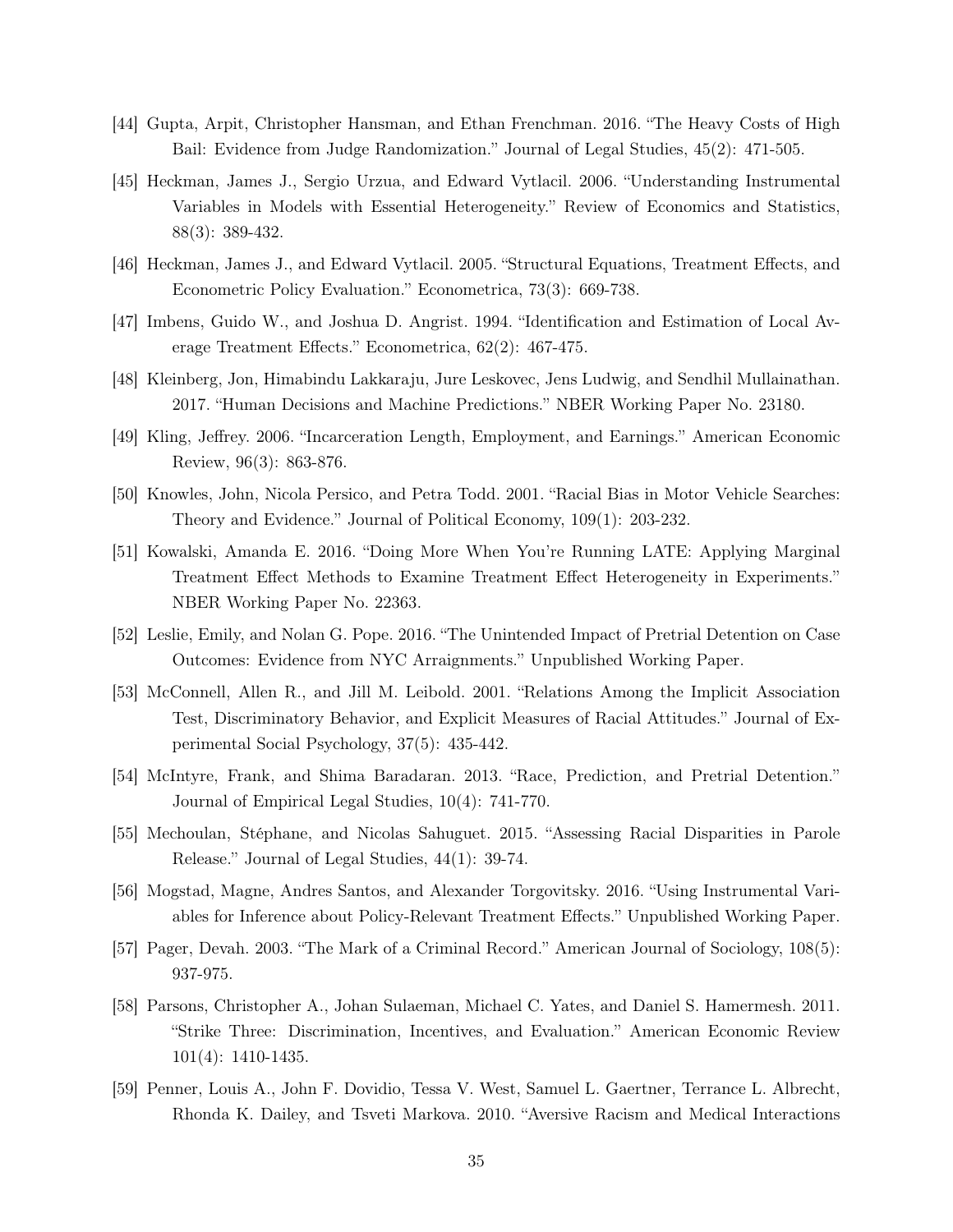with Black Patients: A Field Study." Journal of Experimental Social Psychology,  $46(2)$ : 436-440.

- [60] Phelps, Edmund S. 1972. "The Statistical Theory of Racism and Sexism." American Economic Review, 62(4): 659-661.
- [61] Phelps, Elizabeth A., Kevin J. O'Connor, William A. Cunningham, E. Sumie Funayama, J. Christopher Gatenby, John C. Gore, and Mahzarin R. Banaji. 2000. "Performance on Indirect Measures of Race Evaluation Predicts Amygdala Activation." Journal of Cognitive Neuroscience, 12(5): 729-738.
- [62] Price, Joseph, and Justin Wolfers. 2010. "Racial Discrimination Among NBA Referees." Quarterly Journal of Economics, 125(4): 1859-1887.
- [63] Rehavi, M. Marit, and Sonja B. Starr. 2014. "Racial Disparity in Federal Criminal Sentences." Journal of Political Economy, 122(6): 1320-1354.
- [64] Rooth, Dan-Olof. 2010. "Automatic Associations and Discrimination in Hiring: Real World Evidence." Labour Economics, 17(3): 523-534.
- [65] Rudman, Laurie A., and Matthew R. Lee. 2002. "Implicit and Explicit Consequences of Exposure to Violent and Misogynous Rap Music." Group Processes and Intergroup Relations, 5(2): 133-150.
- [66] Shubik-Richards, Claire, and Don Stemen. 2010. "Philadelphia's Crowded, Costly Jails: The Search for Safe Solutions." Technical Report, Pew Charitable Trusts Philadelphia Research Initiative.
- [67] Stevenson, Megan. 2016. "Distortion of Justice: How the Inability to Pay Bail Affects Case Outcomes." Unpublished Working Paper.
- [68] Van Laar, Colette, Shana Levin, Stacey Sinclair, and Jim Sidanius. 2005. "The Effect of University Roommate Contact on Ethnic Attitudes and Behavior." Journal of Experimental Social Psychology, 41(4): 329-345.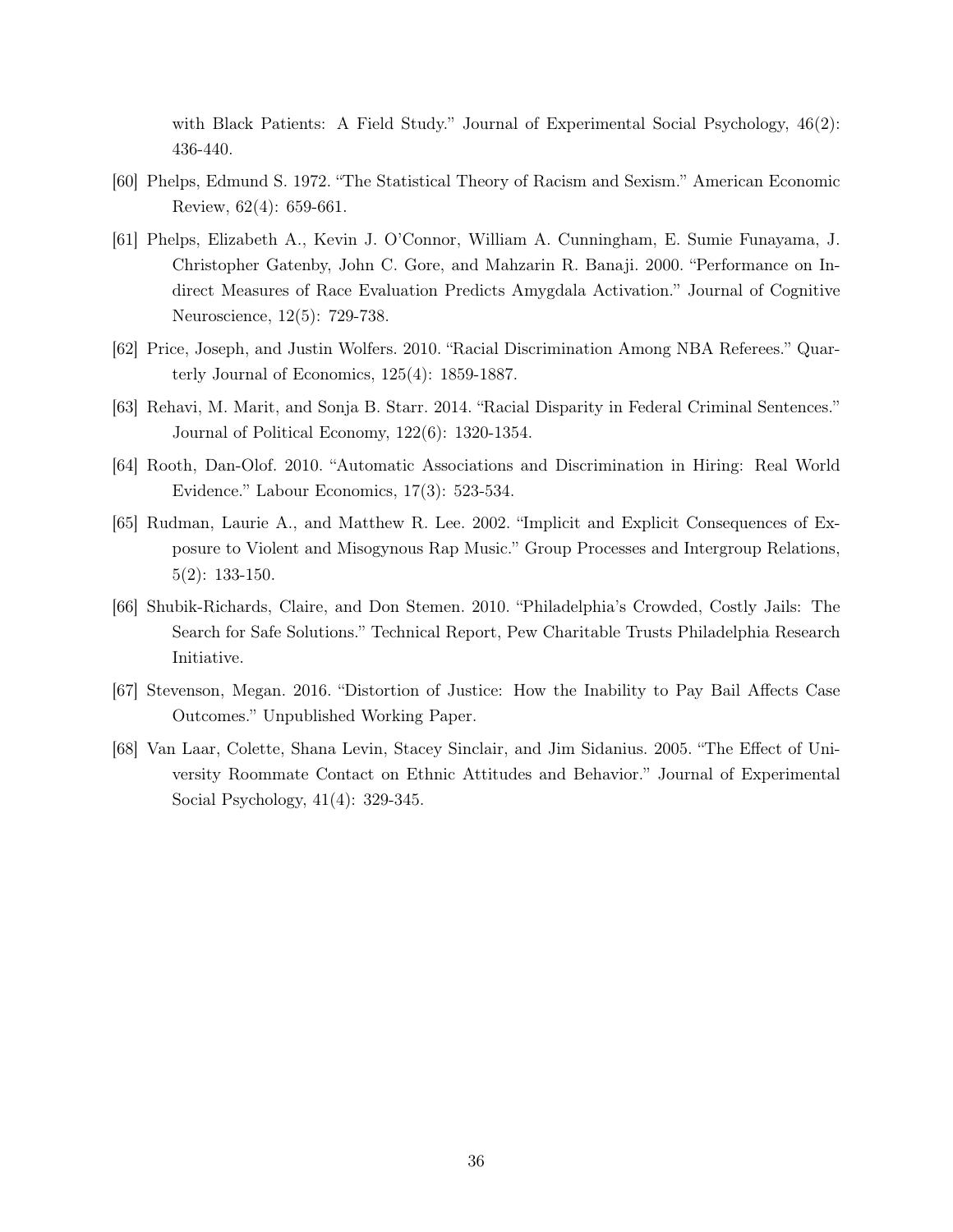|                                    | All Defendants   |                  | White            |                  | <b>Black</b> |          |
|------------------------------------|------------------|------------------|------------------|------------------|--------------|----------|
|                                    | Detained         | Released         | Detained         | Released         | Detained     | Released |
| Panel A: Bail Type                 | $\overline{(1)}$ | $\overline{(2)}$ | $\overline{(3)}$ | $\overline{(4)}$ | (5)          | (6)      |
| Release on Recognizance            | 0.024            | 0.369            | 0.028            | 0.384            | 0.021        | 0.353    |
| Non-Monetary Bail                  | 0.052            | 0.227            | 0.056            | 0.209            | 0.049        | 0.247    |
| Monetary Bail                      | 0.925            | 0.404            | 0.917            | 0.407            | 0.930        | 0.400    |
| Bail Amount (in thousands)         | 53.262           | 15.162           | 43.980           | 17.948           | 60.066       | 12.150   |
| Panel B: Subsequent Bail Outcomes  |                  |                  |                  |                  |              |          |
| Bail Modification Petition         | 0.463            | 0.056            | 0.458            | 0.050            | 0.466        | 0.064    |
| Released in 14 days                | 0.079            | 1.000            | 0.087            | 1.000            | 0.074        | 1.000    |
| Released before Trial              | 0.376            | 1.000            | 0.376            | 1.000            | 0.376        | 1.000    |
| Panel C: Defendant Characteristics |                  |                  |                  |                  |              |          |
| Male                               | 0.875            | 0.775            | 0.869            | 0.752            | 0.880        | 0.801    |
| Age at Bail Decision               | 34.357           | 33.987           | 34.990           | 33.959           | 33.893       | 34.020   |
| Prior Offense in Past Year         | 0.385            | 0.220            | 0.376            | 0.193            | 0.392        | 0.251    |
| Panel D: Charge Characteristics    |                  |                  |                  |                  |              |          |
| Number of Offenses                 | 3.349            | 2.402            | 2.956            | 2.420            | 3.638        | 2.381    |
| Felony Offense                     | 0.627            | 0.344            | 0.586            | 0.315            | 0.656        | 0.376    |
| Misdemeanor Only                   | 0.373            | 0.656            | 0.414            | 0.685            | 0.344        | 0.624    |
| Any Drug Offense                   | 0.287            | 0.407            | 0.278            | 0.377            | 0.295        | 0.443    |
| Any DUI Offense                    | 0.023            | 0.112            | 0.026            | 0.123            | 0.021        | 0.100    |
| Any Violent Offense                | 0.264            | 0.200            | 0.223            | 0.214            | 0.294        | 0.184    |
| Any Property Offense               | 0.351            | 0.193            | 0.358            | 0.189            | 0.346        | 0.197    |
| Panel E: Outcomes                  |                  |                  |                  |                  |              |          |
| Rearrest Prior to Disposition      | 0.190            | 0.202            | 0.177            | 0.173            | 0.200        | 0.236    |
| Drug                               | 0.068            | 0.102            | 0.060            | 0.083            | 0.073        | 0.124    |
| Property                           | 0.068            | 0.042            | 0.069            | 0.037            | 0.068        | 0.047    |
| Violent                            | 0.047            | 0.022            | 0.037            | 0.018            | 0.054        | 0.026    |
| Observations                       | 141,689          | 145,314          | 59,917           | 77,678           | 81,772       | 67,636   |

Table 1: Descriptive Statistics

Note: This table reports descriptive statistics for the sample of defendants from Philadelphia and Miami-Dade counties. The sample consists of bail hearings that were quasi-randomly assigned from Philadelphia between 2010- 2014 and from Miami-Dade between 2006-2014. We define pre-trial release based on whether a defendant was released within the first three days after the bail hearing. Information on race, gender, age, and criminal outcomes is derived from court records. See Appendix [C](#page-80-0) for additional details on the sample and variable construction.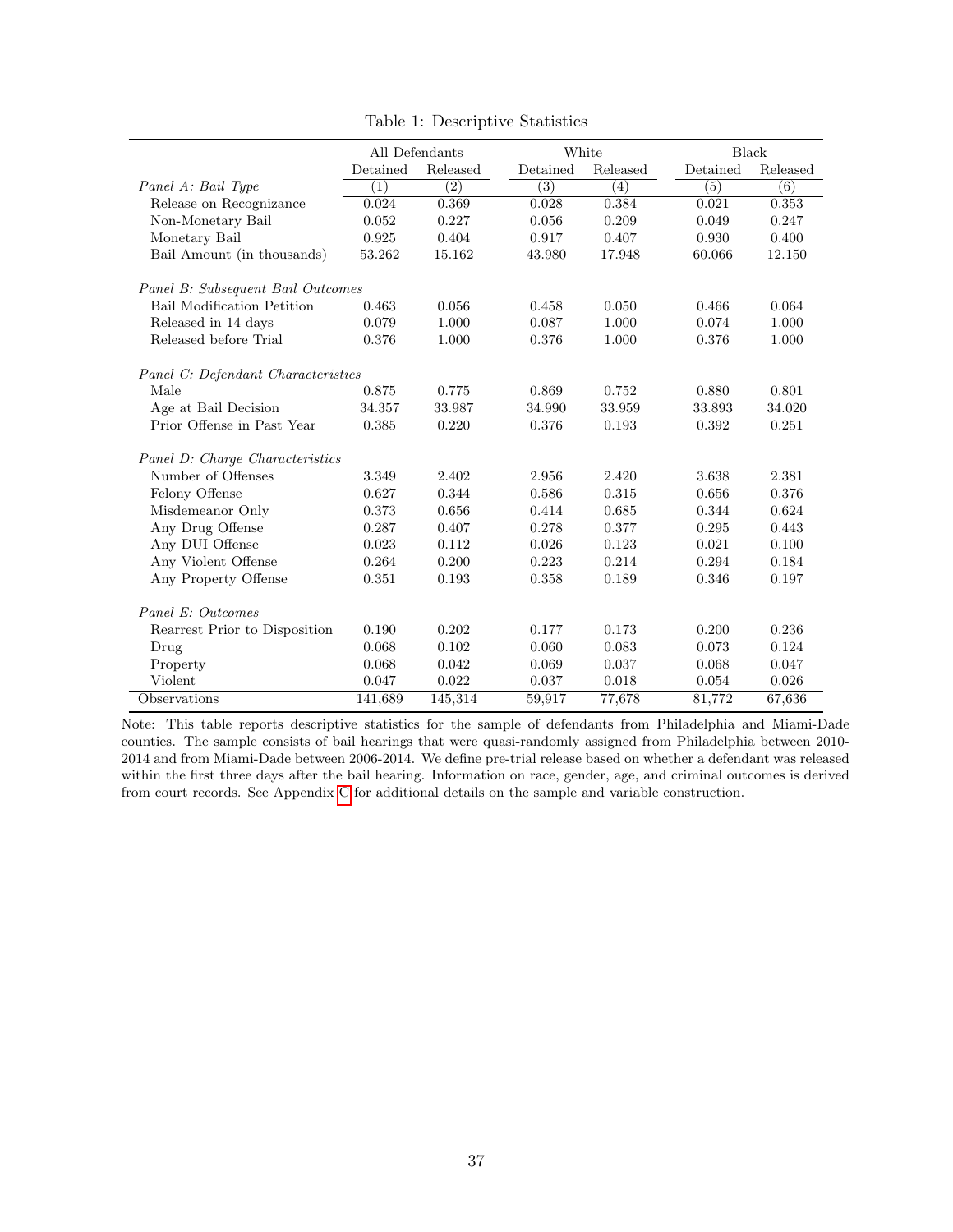|                   | All Defendants |               | White                 |                   | <b>Black</b>         |            |
|-------------------|----------------|---------------|-----------------------|-------------------|----------------------|------------|
|                   |                | $^{\prime}2)$ | $\mathbf{3}^{\prime}$ | $\left( 4\right)$ | 5                    | (6)        |
| Pre-trial Release | $0.572***$     | $0.587***$    | $0.533***$            | $0.537***$        | $0.612***$           | $0.640***$ |
|                   | (0.035)        | (0.033)       | (0.046)               | (0.043)           | (0.044)              | (0.041)    |
|                   | [0.506]        | [0.506]       | [0.565]               | [0.565]           | [0.453]              | [0.453]    |
| Court x Year FE   | Yes            | Yes           | Yes                   | Yes               | $\operatorname{Yes}$ | Yes        |
| Crime Controls    | No             | Yes           | No                    | Yes               | No                   | Yes        |
| Observations      | 287,003        | 287,003       | 137,595               | 137,595           | 149,408              | 149,408    |

Table 2: Judge Leniency and Pre-Trial Release

Note: This table reports first stage results. The regressions are estimated on the sample as described in the notes to Table 1. Judge leniency is estimated using data from other cases assigned to a bail judge in the same year following the procedure described in Section [II.](#page-17-0)[B.](#page-18-0) Columns 1, 3, and 5 begin by reporting results with only court-by-time fixed effects. Columns 2, 4, and 6 add the demographic and crime controls discussed in Section [II.](#page-17-0)[C.](#page-20-0) The sample mean of the dependent variable is reported in brackets. Robust standard errors two-way clustered at the individual and judge-by-shift level are reported in parentheses. \*\*\* = significant at 1 percent level, \*\* = significant at 5 percent level,  $* =$  significant at 10 percent level.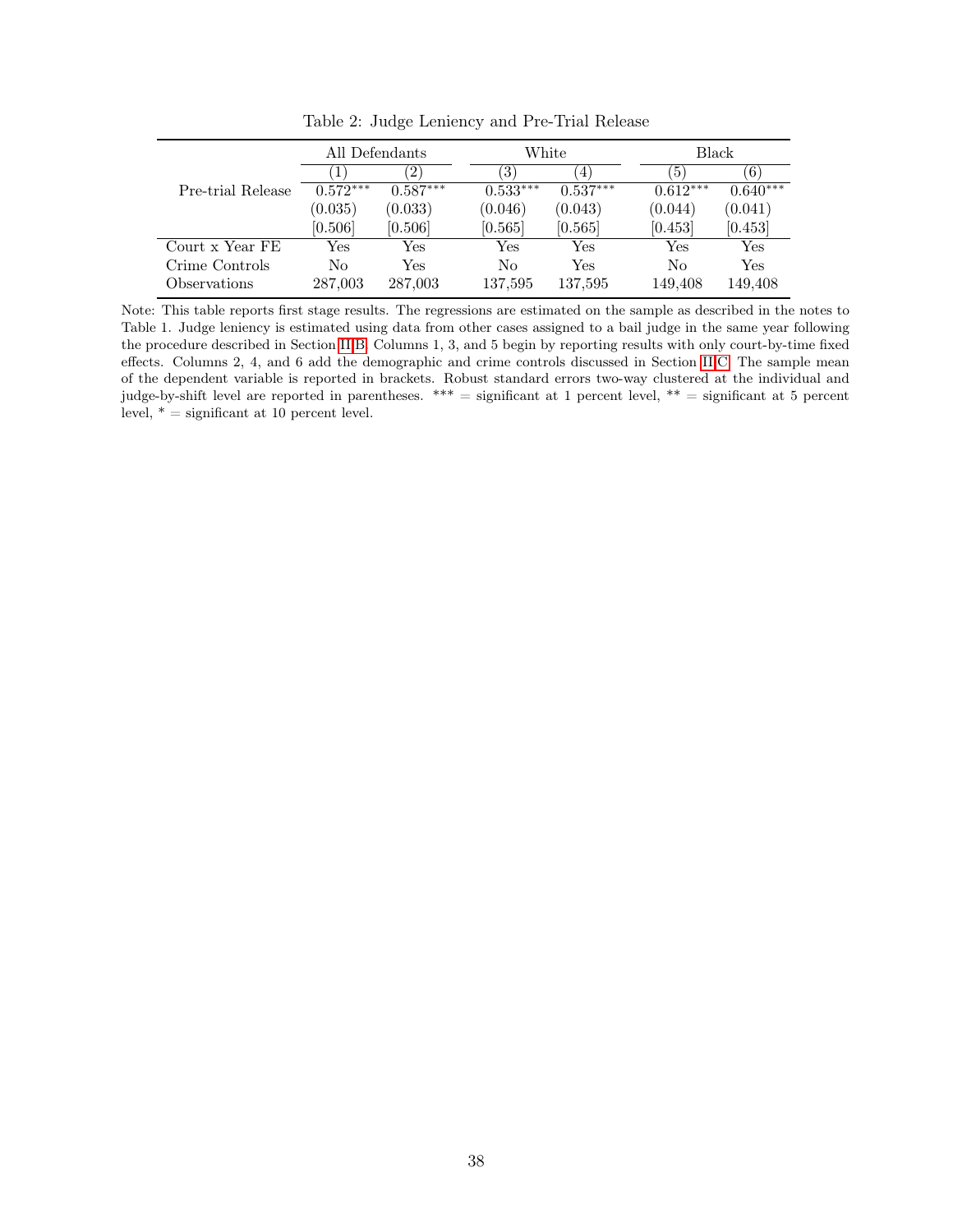|                              | 깈             |                          | White         |                | Black                |                          |
|------------------------------|---------------|--------------------------|---------------|----------------|----------------------|--------------------------|
|                              | $Pre$ Tria    | Judge                    | $Pre-Tria$    | Judge          | $Pre-Tria$           | Judge                    |
|                              | Release       | Leniency                 | Release       | Leniency       | Release              | Leniency                 |
|                              |               | $\widehat{\mathfrak{S}}$ | ව             | $\overline{4}$ | $\widetilde{\Theta}$ | $\widetilde{\mathbf{e}}$ |
| Male                         | $-0.12394***$ | 0.00008                  | $-0.11527**$  | 0.00013        | $-0.12574***$        | 0.00002                  |
|                              | (0.00255)     | 0.00019                  | (0.00322)     | 0.00024        | (0.00378)            | 0.00027                  |
| Age at Bail Decision         | $-0.01361***$ | $-0.00002$               | $0.01621***$  | $-0.00007$     | $-0.01234***$        | 0.00004                  |
|                              | (0.00081)     | 0.00007                  | (0.00114)     | 0.00010        | (0.00109)            | 0.00009                  |
| ast Year<br>Prior Offense in | $0.17756***$  | 0.00026                  | $-0.20655***$ | 0.00001        | $-0.14502***$        | $0.00042***$             |
|                              | (0.00200)     | 0.00014                  | (0.00292)     | 0.00021        | (0.00261)            | 0.00018                  |
| Number of Offenses           | $-0.02685***$ | 0.00004                  | $0.02320***$  | 0.00005        | $0.02712***$         | 0.00003                  |
|                              | (0.00046)     | 0.00003                  | (0.00072)     | 0.00004        | (0.00054)            | (0.00003)                |
| Felony Offense               | $0.32579***$  | 0.00002                  | $-0.30763***$ | $-0.00012$     | $0.33212***$         | 0.00017                  |
|                              | (0.00277)     | 0.00013                  | (0.00380)     | 0.00018        | (0.00365)            | (0.000.7)                |
| Any Drug Offense             | $0.08375***$  | $-0.00001$               | $0.06379***$  | 0.00004        | $0.10462***$         | $-0.00004$               |
|                              | (0.00243)     | 0.00022                  | (0.00330)     | 0.00027        | (0.00333)            | (0.00029)                |
| Any Violent Offense          | $-0.00052$    | $-0.00013$               | $0.04381***$  | $-0.00048$     | $-0.03541***$        | 0.00023                  |
|                              | (0.00381)     | 0.00022                  | (0.00486)     | 0.00031        | (0.00434)            | 0.00026                  |
| Any Property Offense         | $0.02291***$  | $-0.00026$               | $0.03273***$  | 0.00002        | $0.00801***$         | $-0.00055***$            |
|                              | 0.00274)      | 0.00022                  | (0.00364)     | 0.00030        | (0.00352)            | 0.00028                  |
| Joint F-Test                 | 0.00000       | 0.38774                  | 0.00000       | 0.78955        | 0.00000              | 0.10715                  |
| Observations                 | 287,003       | 287,003                  | 137,595       | 137,595        | 149,408              | 149,408                  |

Table 3: Test of Randomization Table 3: Test of Randomization

mple as described in the notes to Table 1. Judge leniency is estimated using data from other cases assigned to a bail judge in the same year following the procedure described in Section II.B. Columns 1, 3, and 5 report estimates from an OLS regression of pre-trial release on the variables listed and court-by-time fixed effects. Columns 2, 4, and 6 report estimates from an OLS regression of judge leniency on the variables listed and court-by-time fixed effects. The p-value reported at the bottom of the columns is for a F-test of th clustered at the individual and the judge-by-shift level are reported in parentheses. \*\*\*=significant at 1 percent level, \*\*=significant at 5 percent level, Note: This table reports reduced form results testing the random assignment of cases to bail judges. The regressions are estimated on the sample as described in the notes to Table 1. Judge leniency is estimated using data from other cases assigned to a bail judge in the same year following the procedure described in Section [II.](#page-17-0)[B.](#page-18-0) Columns 1, 3, and 5 report estimates from an OLS regression of pre-trial release on the variables listed and court-by-time fixed effects. Columns 2, 4, and 6 report estimates from an OLS regression of judge leniency on the variables listed and court-by-time fixed effects. The p-value reported at the bottom of the columns is for a F-test of the joint significance of the variables listed in the rows. Robust standard errors two-way clustered at the individual and the judge-by-shift level are reported in parentheses. \*\*\*=significant at 1 percent level, \*\*=significant at 5 percent level, \*=significant at 10 percent level. \*=significant at 10 percent level. Note: Tl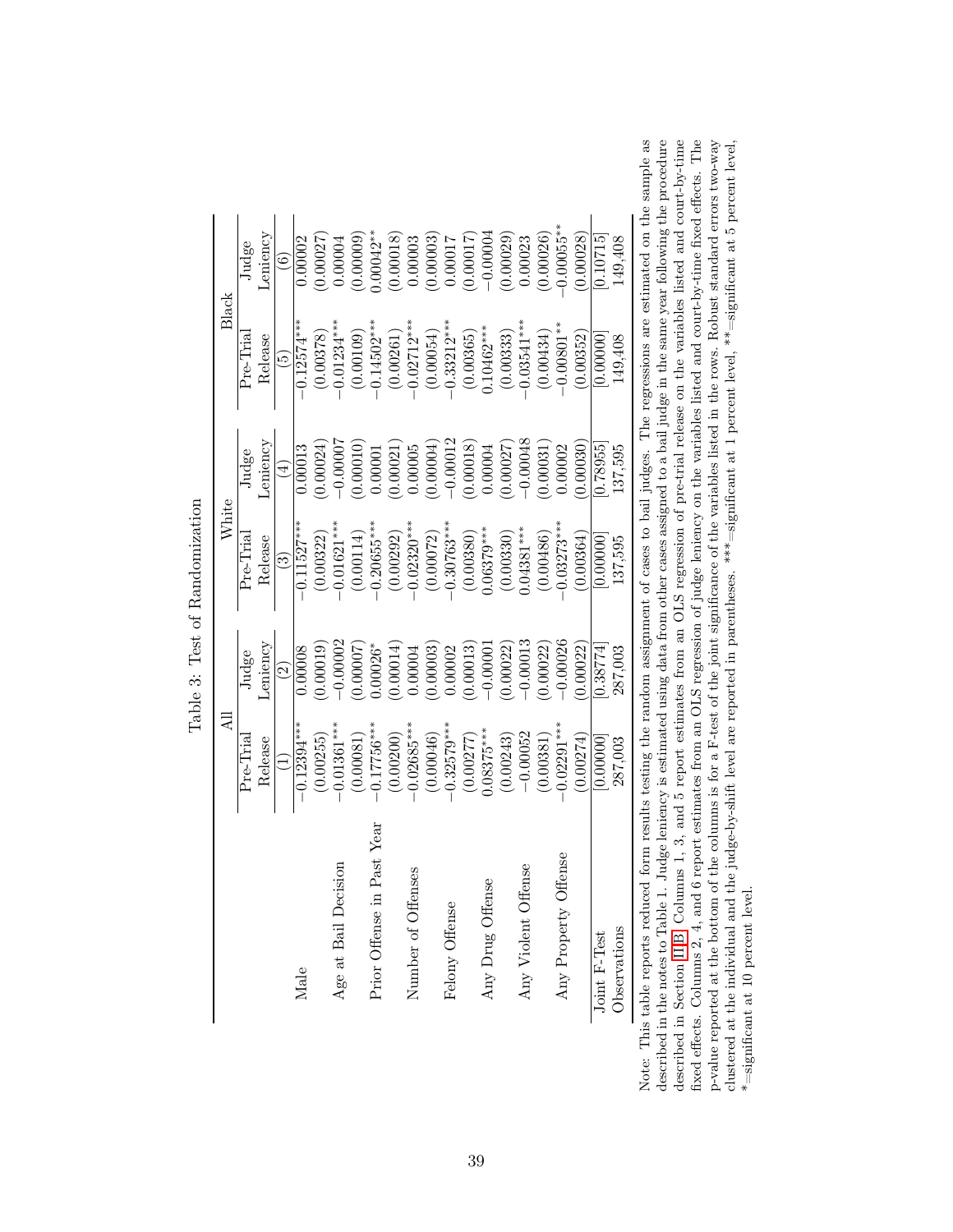|                                  | White      | Black    | Difference |
|----------------------------------|------------|----------|------------|
| Panel A: Rearrest for All Crimes | $\perp$    | (2)      | 3)         |
| Rearrest Prior to Disposition    | $0.185***$ | 0.005    | $0.180**$  |
|                                  | (0.067)    | (0.057)  | (0.087)    |
|                                  | [0.174]    | [0.216]  |            |
| Panel B: Rearrest by Crime Type  |            |          |            |
| Drug Crime                       | $0.077**$  | $-0.020$ | $0.097**$  |
|                                  | (0.034)    | (0.037)  | (0.049)    |
|                                  | [0.073]    | [0.096]  |            |
| <b>Property Crime</b>            | 0.029      | $-0.001$ | 0.030      |
|                                  | (0.045)    | (0.033)  | (0.054)    |
|                                  | [0.051]    | [0.059]  |            |
| Violent Crime                    | 0.044      | $-0.038$ | $0.082**$  |
|                                  | (0.028)    | (0.027)  | (0.039)    |
|                                  | [0.026]    | [0.042]  |            |
| Observations                     | 137,595    | 149,408  |            |

Table 4: Pre-trial Release and Criminal Outcomes

Note: This table reports two-stage least squares results of the impact of pre-trial release on the probability of pre-trial misconduct separately by race. The regressions are estimated on the sample as described in the notes to Table 1. The dependent variable is listed in each row. Robust standard errors two-way clustered at the individual and judgeby-shift level are reported in parentheses. The sample means of the dependent variables are reported in brackets. All specifications control for court-by-time fixed effects as well as the demographic and crime controls discussed in Section [II.](#page-17-0)[C.](#page-20-0) \*\*\* = significant at 1 percent level, \*\* = significant at 5 percent level, \* = significant at 10 percent level.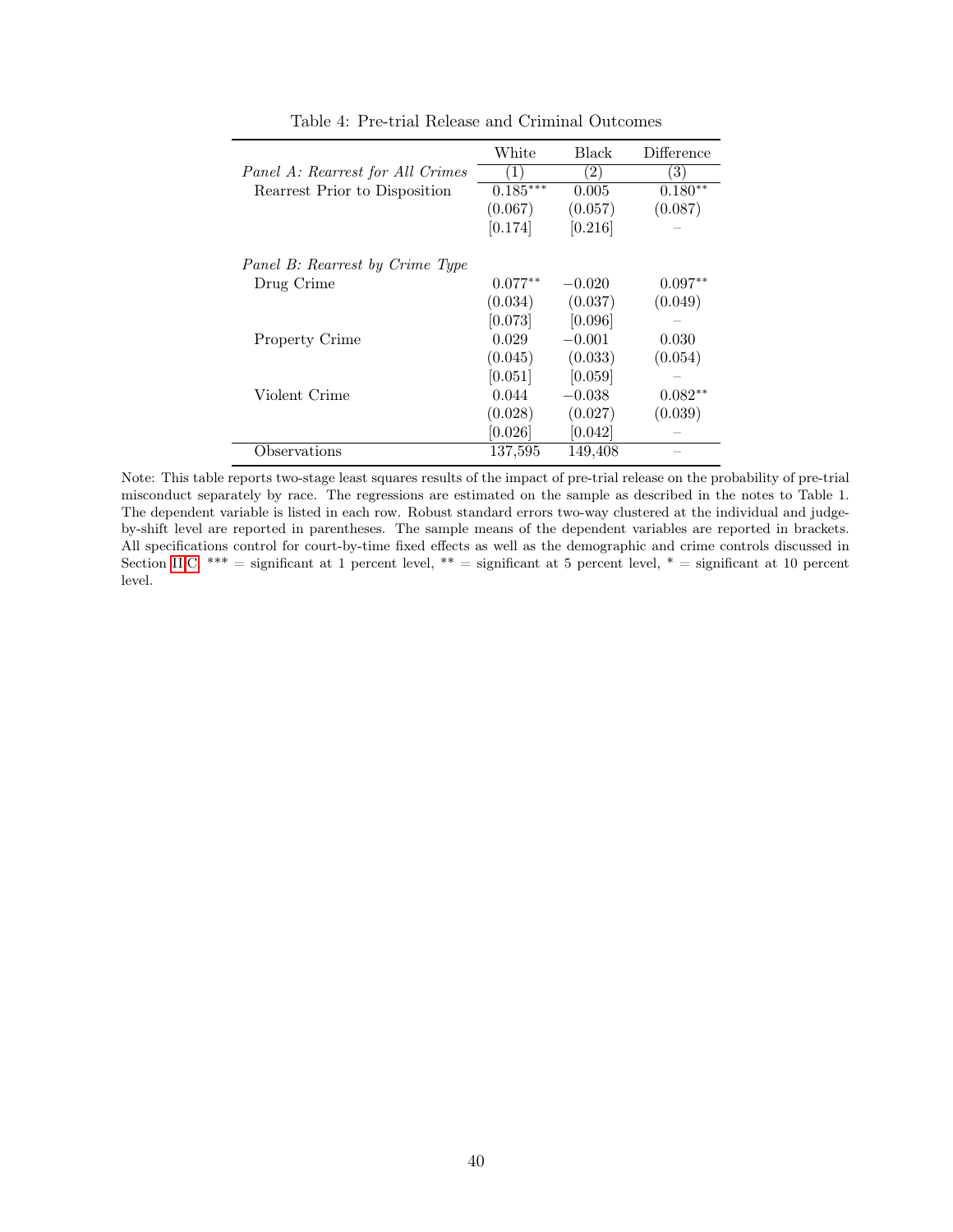|                                  |              | High Risk          |            |           | $_{\rm Low\; Risk}$ |                   |
|----------------------------------|--------------|--------------------|------------|-----------|---------------------|-------------------|
|                                  | $\rm{Wlate}$ | Black              | Difference | White     | Black               | Difference        |
| Panel A: Rearrest for All Crimes |              | $\widehat{\Omega}$ | ତି         | ਚ         | 6                   | $\widehat{\circ}$ |
| Rearrest Prior to Disposition    | $0.372***$   | 0.006              | $0.365**$  | 0.034     | 0.004               | 0.030             |
|                                  | (0.126)      | (0.081)            | (0.147)    | (0.062)   | (0.068)             | (0.095)           |
|                                  | [0.271]      | [0.282]            |            | [0.106]   | 0.126               |                   |
| Panel B: Rearrest by Crime Type  |              |                    |            |           |                     |                   |
| Drug Crime                       | $0.165***$   | $-0.017$           | $0.182**$  | $-0.006$  | $-0.015$            | 0.009             |
|                                  | (0.065)      | (0.057)            | (0.084)    | (0.026)   | (0.027)             | (0.038)           |
|                                  | [0.130]      | [0.149]            |            | [0.032]   | [0.024]             |                   |
| Property Crime                   | 0.105        | 0.003              | 0.102      | $-0.031$  | $-0.002$            | $-0.029$          |
|                                  | (0.091)      | (0.050)            | (0.103)    | (0.027)   | (0.031)             | (0.042)           |
|                                  | [0.095]      | [0.082]            |            | [0.020]   | [0.026]             |                   |
| Violent Crime                    | 0.032        | $-0.028$           | 0.060      | 0.056     | $-0.056$            | $0.112*$          |
|                                  | (0.040)      | (0.034)            | (0.052)    | (0.038)   | (0.043)             | (0.059)           |
|                                  | 0.021        | [0.033]            |            | $0.030\,$ | [0.053]             |                   |
| Observations                     | 56,879       | 86,622             |            | 80,716    | 62,786              |                   |

Table 5: Results for High Risk and Low Risk Offenders Table 5: Results for High Risk and Low Risk Offenders

high-risk<br>:ime and demographic controls discussed in Section II. The regressions are estimated on the sample as described in the notes to Table 1. The dependent variable is listed in each row. Robust standard errors two-way clustered at the individual and judge-by-shift level are reported in parentheses. The sample means of the dependent variables are reported in brackets. All specifications control for court-by-time fixed effects as well as the demographic and crime controls discussed in Section II.C. \*\*\* = significant at 1 percent level, \* demographic controls discussed in Section [II.](#page-17-0) The regressions are estimated on the sample as described in the notes to Table 1. The dependent variable is listed in each row. Robust standard errors two-way clustered at the individual and judge-by-shift level are reported in parentheses. The sample means of Note: This table reports two-stage least squares results of the impact of pre-trial release on the probability of pre-trial misconduct separately for high-risk and low-risk defendants. Risk is computed by estimating a logistic regression of rearrest prior to case disposition conditional on release on the crime and the dependent variables are reported in brackets. All specifications control for court-by-time fixed effects as well as the demographic and crime controls discussed in Section [II.](#page-17-0)[C.](#page-20-0) \*\*\* = significant at 1 percent level, \*\* = significant at 5 percent level, \* = significant at 10 percent level. Note: This ta and low-risk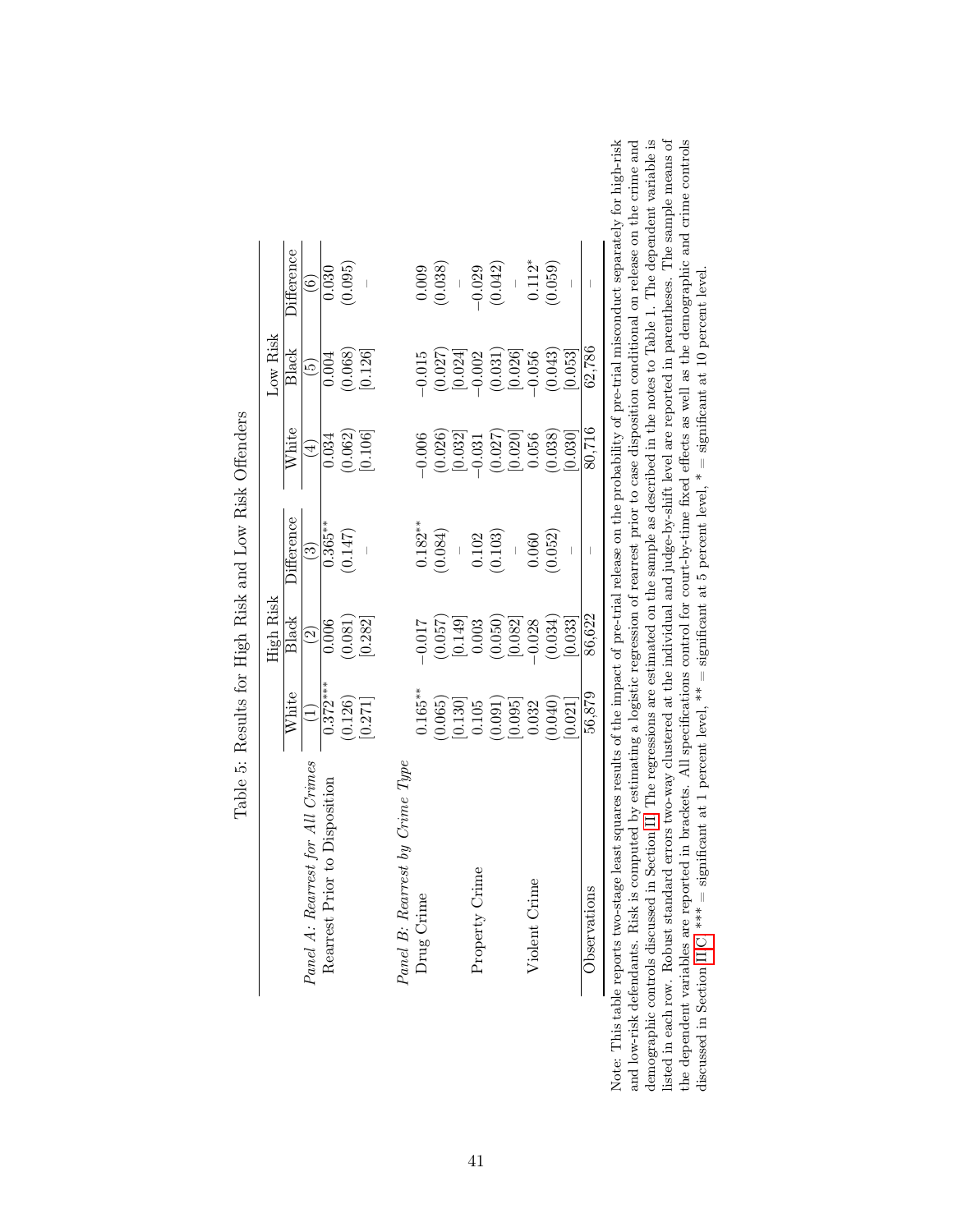|                                         |           | Judge Specialization |            |           | Judge Experience |                     |
|-----------------------------------------|-----------|----------------------|------------|-----------|------------------|---------------------|
|                                         | Miami     | Philadelphia         |            | Miami     | Miami            |                     |
|                                         | Non-Spec. | Specialist           | Difference | Low Exp.  | High Exp.        | Difference          |
| Panel A: Rearrest for All Crimes        |           | $\widehat{\Omega}$   | ි          | Ā         | <u>ی</u>         | $\widetilde{\circ}$ |
| Rearrest Prior to Disposition           | $0.291*$  | $-0.014$             | $0.305*$   | $0.480**$ | 0.193            | 0.288               |
|                                         | (0.161)   | (0.094)              | (0.182)    | (0.231)   | (0.160)          | (0.272)             |
|                                         | [0.226]   | [0.182]              |            | [0.224]   | [0.228]          |                     |
| by $C$ rime $Type$<br>Panel B: Rearrest |           |                      |            |           |                  |                     |
| Drug Crime                              | 0.105     | 0.090                | $0.015$    | $0.187*$  | 0.070            | 0.117               |
|                                         | (0.065)   | (0.060)              | (0.085)    | (0.108)   | (0.080)          | (0.130)             |
|                                         | [0.079]   | [0.088]              |            | [0.076]   | [0.082]          |                     |
| Property Crime                          | 0.070     | $-0.051$             | 0.121      | 0.171     | $-0.028$         | 0.198               |
|                                         | (0.087)   | (0.045)              | (0.097)    | (0.142)   | (0.102)          | (0.169)             |
|                                         | [0.080]   | [0.043]              |            | [0.080]   | [0.080]          |                     |
| Violent Crime                           | $0.110*$  | 0.041                | 0.069      | 0.102     | 0.124            | $-0.023$            |
|                                         | (0.062)   | (0.038)              | (0.071)    | (0.084)   | (0.080)          | (0.113)             |
|                                         | [0.049]   | [0.027]              |            | 0.050]    | [250.0]          |                     |
| Observations                            | 93,572    | 193,431              |            | 47,772    | 45,800           |                     |

Table 6: Pre-trial Release and Criminal Outcomes: The Role of Experience Table 6: Pre-trial Release and Criminal Outcomes: The Role of Experience

 $\text{mns } 1-3$ pecialist bail judges in Miami with below and above median years of experience. The regressions are estimated on the sample as described in the notes to Table 1. The dependent variable is listed in each row. Robust standard errors two-way clustered at the individual and judge-by-shift level are reported in parentheses. All specifications control for court-by-time fixed effects Note: This table reports two-stage least squares results of the estimate of racial bias separately by judge specialization and judge experience. Columns 1-3 report estimates for non-specialist bail judges in Miami-Dade and specialist bail judges in Philadelphia. Columns 4-6 report estimates for non-specialist bail judges in Miami with below and above median years of experience. The regressions are estimated on the sample as described in the notes to Table 1. The dependent variable is listed in each row. Robust standard errors two-way clustered at the individual and judge-by-shift level are reported in parentheses. All specifications control for court-by-time fixed effects as well as the demographic and crime controls discussed in Section II.C. \*\*\* = significant at 1 percent level,  $** =$  significant at 5 percent level,  $* =$  significant at 10 percent level. report est Note: Th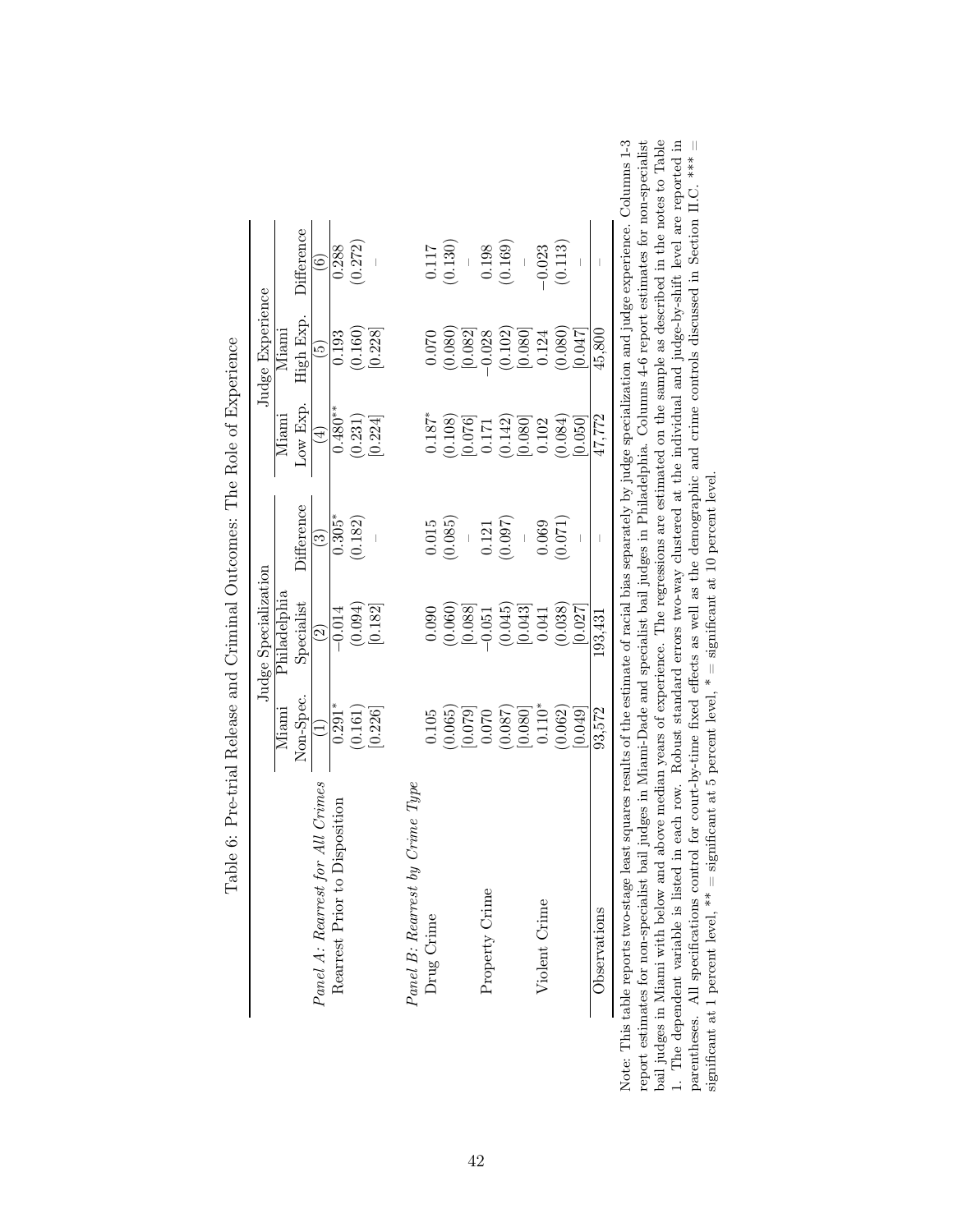

Note: These figures report the distribution of the judge leniency measure that is estimated using data from other cases assigned to a bail judge in the same year following the procedure described in Section [II.](#page-17-0)[B.](#page-18-0) Panels A-B pools all defendants. Panels C-D restricts the sample to white defendants. Panels E-F restricts the sample to black defendants. In the first figure in each Panel, the solid line is a local linear regression of pre-trial on judge leniency. In the second figure in each Panel, the solid line is a local linear regression of pre-trial misconduct on judge leniency. All regressions include the full set of court-by-time fixed effects.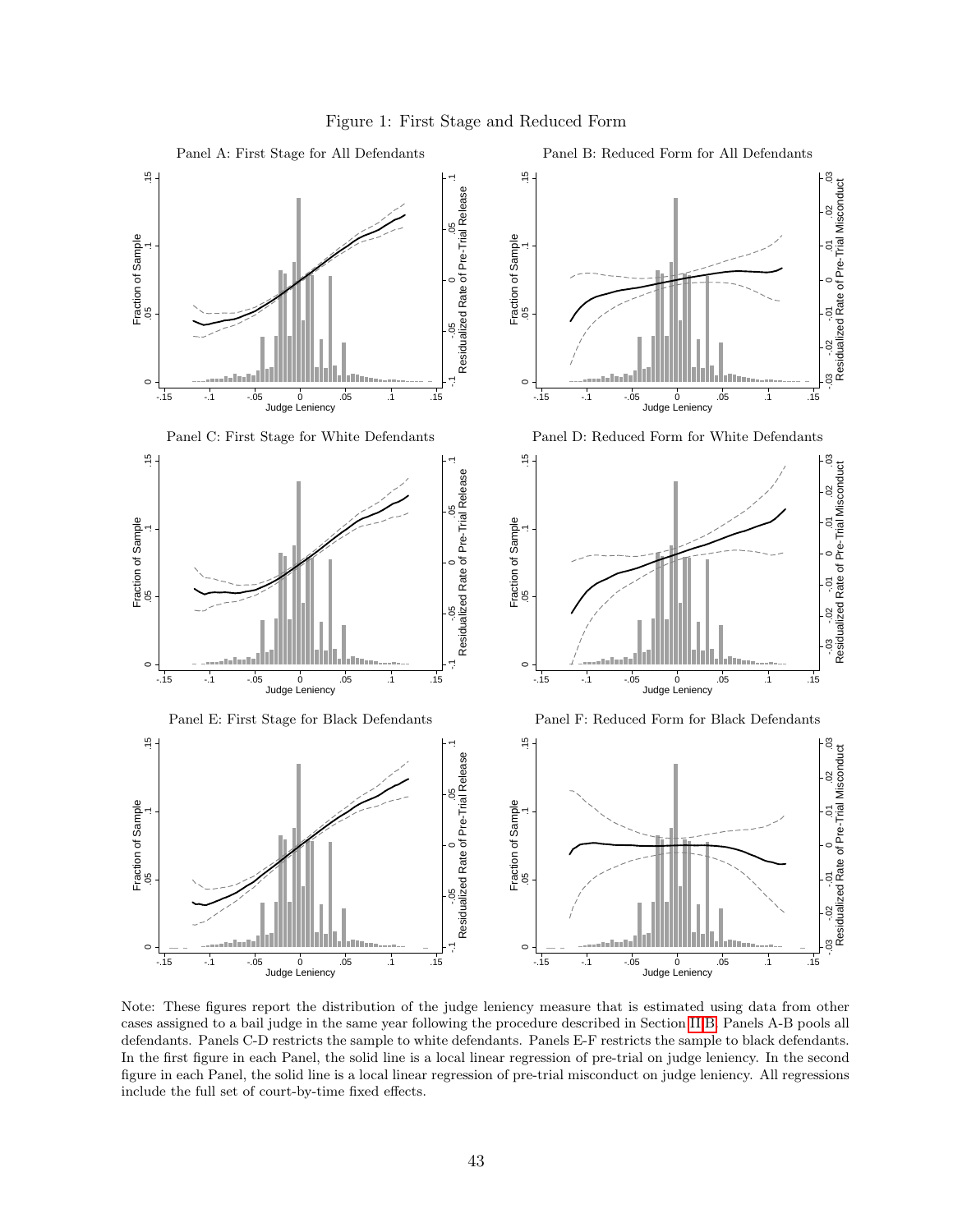



Note: This figure displays the estimated marginal treatment effects of release on rearrest separately for white and black defendants. The MTE is estimated in two steps. In the first step, we estimate probability of release (i.e. the propensity score) using only judge leniency in order to capture variation in treatment status due solely to the instrument (Doyle 2007). In the second step, we estimate the relationship between the propensity score and the residualized outcome (rearrest prior to disposition) using a local quadratic estimator (bandwidth = 0.065). The MTE is equal to the numerical derivative of the local quadratic estimator. Standard errors are computed using 500 bootstrap replications.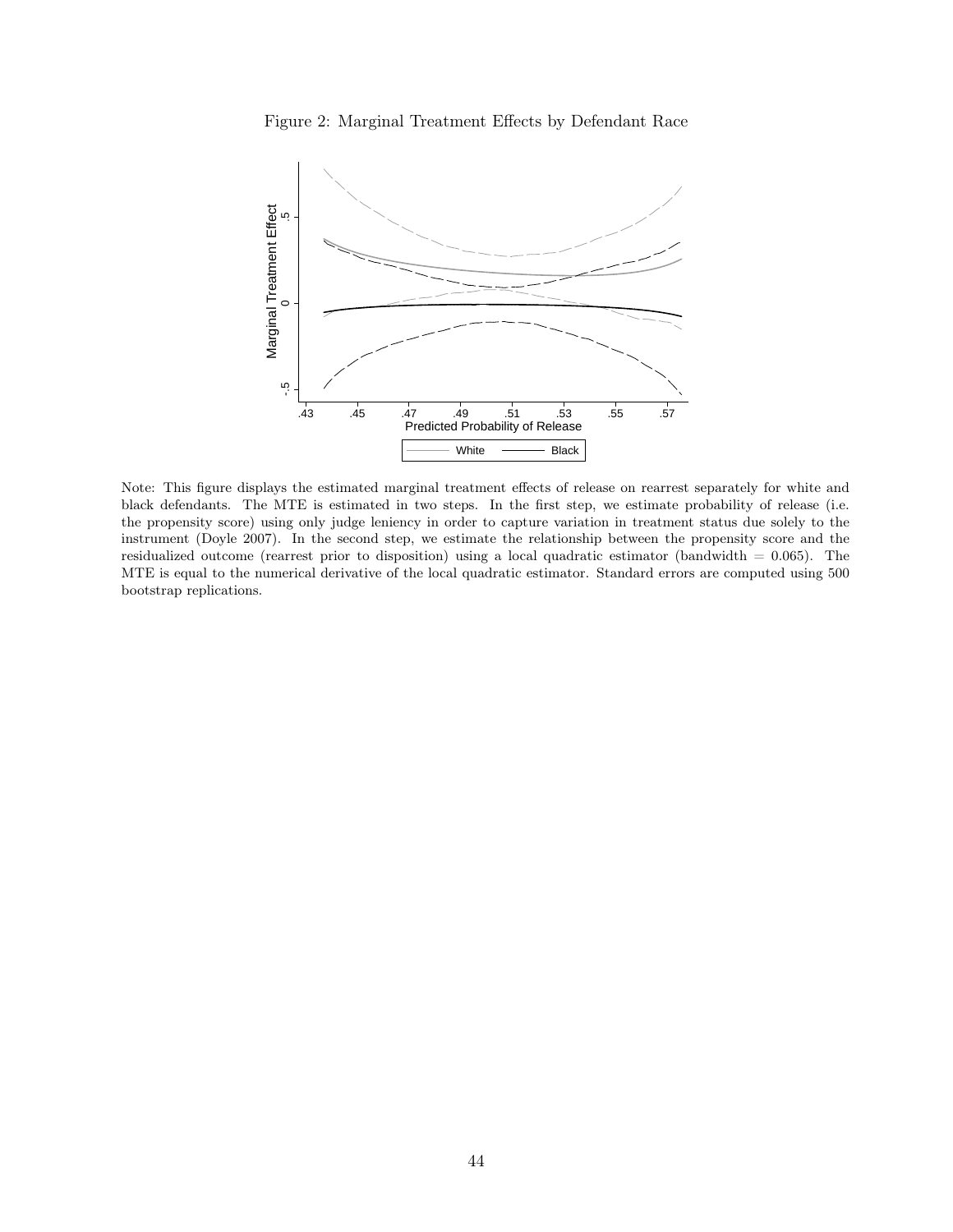



Note: This figure reports the distribution of the risk of pre-trial misconduct separately by defendant race. Risk is computed by estimating a logit regression of the probability of rearrest prior to case disposition conditional on release on the crime and demographic controls discussed in Section [II.](#page-17-0)[C.](#page-20-0) The sample is described in the notes to Table 1.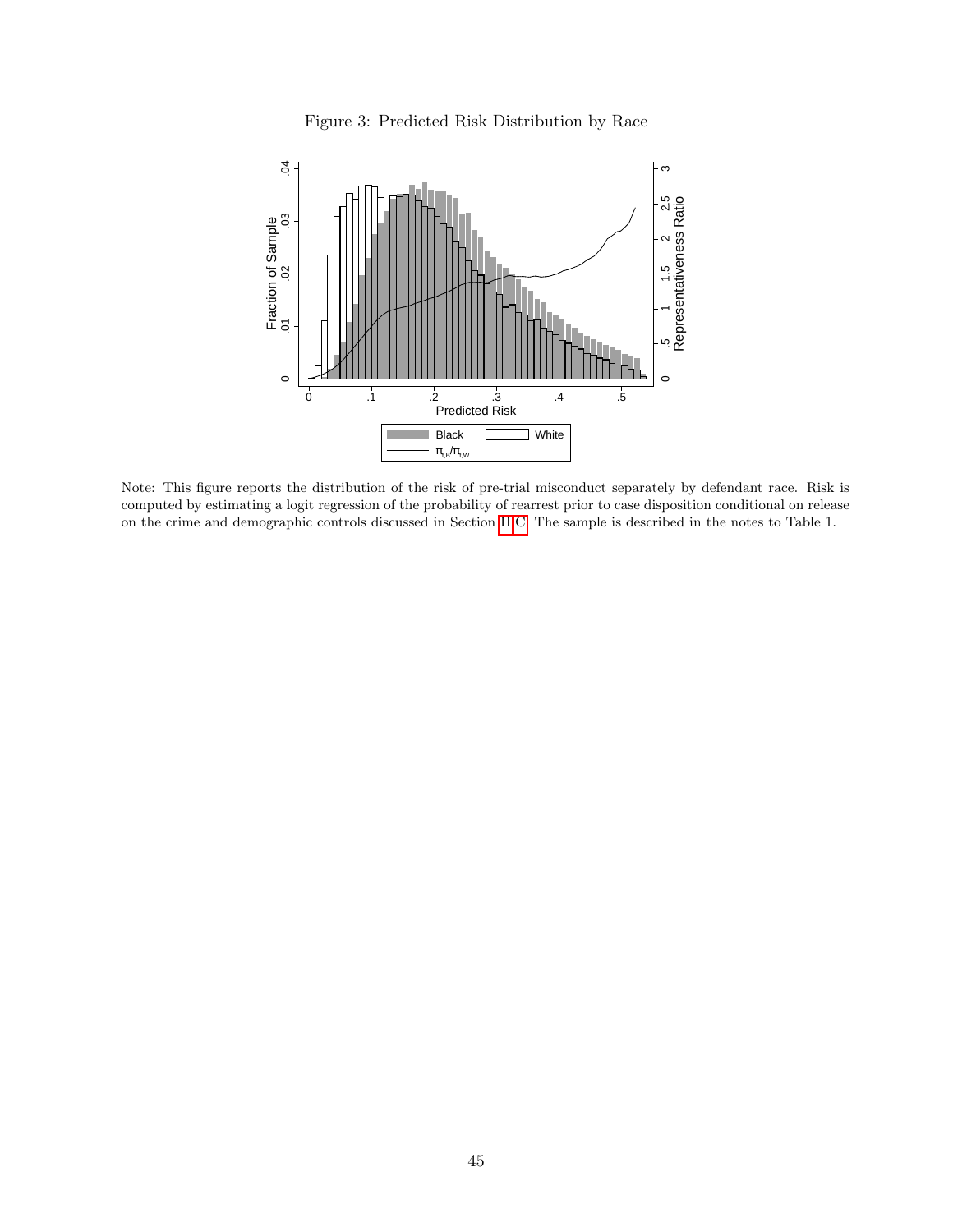## Appendix A: Additional Results

|                                  | White     | Hispanic          | Difference |
|----------------------------------|-----------|-------------------|------------|
| Panel A: Rearrest for All Crimes | $\perp$   | $\left( 2\right)$ | 3)         |
| Rearrest Prior to Disposition    | $0.150**$ | $0.250**$         | $-0.099$   |
|                                  | (0.075)   | (0.119)           | (0.138)    |
|                                  | [0.196]   | [0.191]           |            |
| Panel B: Rearrest by Crime Type  |           |                   |            |
| Drug Crime                       | $0.103**$ | 0.054             | 0.049      |
|                                  | (0.046)   | (0.055)           | (0.072)    |
|                                  | [0.073]   | [0.083]           |            |
| <b>Property Crime</b>            | $0.080*$  | 0.001             | 0.079      |
|                                  | (0.045)   | (0.080)           | (0.091)    |
|                                  | [0.061]   | [0.056]           |            |
| Violent Crime                    | 0.000     | $0.102**$         | $-0.101*$  |
|                                  | (0.033)   | (0.049)           | (0.058)    |
|                                  | [0.027]   | [0.030]           |            |
| Observations                     | 35,468    | 78,554            |            |

Appendix Table A1: White-Hispanic Results

Note: This table reports two-stage least squares results of the impact of pre-trial release on the probability of pre-trial misconduct separately by race. The regressions are estimated on the sample as described in the notes to Table 1. The dependent variable is listed in each row. Robust standard errors two-way clustered at the individual and judgeby-shift level are reported in parentheses. The sample means of the dependent variables are reported in brackets. All specifications control for court-by-time fixed effects as well as the demographic and crime controls discussed in Section [II.](#page-17-0)[C.](#page-20-0) \*\*\* = significant at 1 percent level, \*\* = significant at 5 percent level, \* = significant at 10 percent level.

L.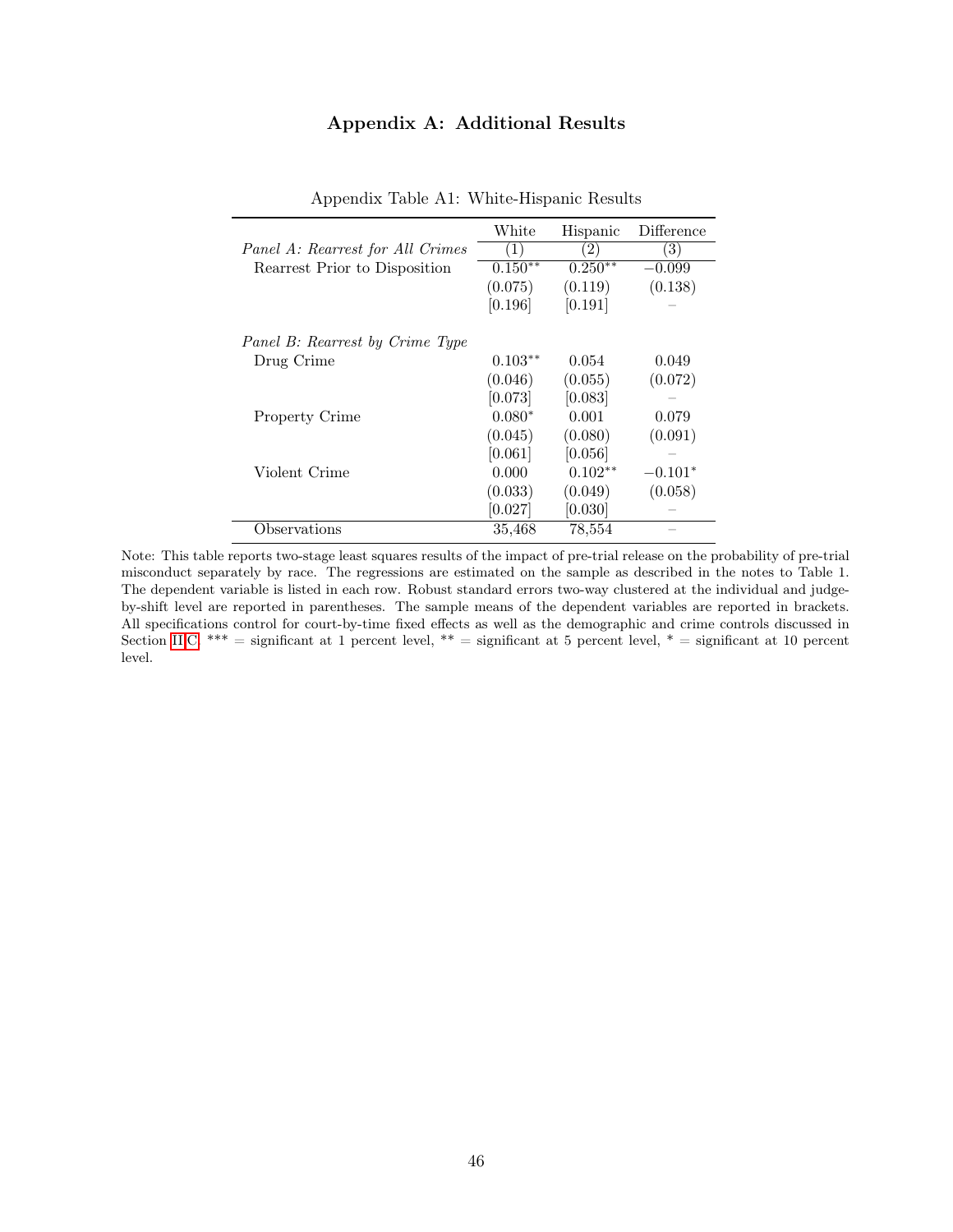|             |                                                                      | White                                                     |                                                                     |                                                                               | Black                                                                                                                                                                                    |                                                                                                                                                                                 |
|-------------|----------------------------------------------------------------------|-----------------------------------------------------------|---------------------------------------------------------------------|-------------------------------------------------------------------------------|------------------------------------------------------------------------------------------------------------------------------------------------------------------------------------------|---------------------------------------------------------------------------------------------------------------------------------------------------------------------------------|
|             | $P[X=x]$                                                             | $P[X=x complier$                                          | $P[X=x complier$<br>$x = X _G$                                      | $P[X=x]$                                                                      | $P[X=x $ complier                                                                                                                                                                        | $P[X=x complier]$<br>$x = X _G$                                                                                                                                                 |
| <b>Jrug</b> | 0.313                                                                | 0.388                                                     | 1.241                                                               | 0.348                                                                         | 0.335                                                                                                                                                                                    | 0.963                                                                                                                                                                           |
|             |                                                                      |                                                           | (0.082)                                                             | (0.001)                                                                       |                                                                                                                                                                                          |                                                                                                                                                                                 |
| VonDrug     |                                                                      | $\begin{array}{c} 0.026 \\ 0.612 \end{array}$             | 0.890                                                               | 0.652                                                                         | $(0.022)$<br>0.665                                                                                                                                                                       |                                                                                                                                                                                 |
|             |                                                                      | $(0.026)$<br>0.006                                        |                                                                     | $(0.001)$<br>0.204                                                            |                                                                                                                                                                                          |                                                                                                                                                                                 |
| /iolent     |                                                                      |                                                           |                                                                     |                                                                               |                                                                                                                                                                                          |                                                                                                                                                                                 |
|             | $(0.001)$<br>$0.687$<br>$(0.001)$<br>$0.192$<br>$(0.001)$<br>$0.808$ | $\begin{array}{c} 7660 \\ 6100 \end{array}$               | $\begin{array}{c} (0.037) \\ 0.029 \end{array}$                     | $\begin{array}{c} (0.001) \\ 0.796 \end{array}$                               | $\begin{array}{l} (0.022)\\ 0.016\\ 0.019\\ 0.019\\ 0.019\\ 0.019\\ 0.019\\ 0.019\\ 0.023\\ 0.023\\ 0.019\\ 0.019\\ 0.019\\ 0.019\\ 0.019\\ 0.016\\ 0.016\\ 0.016\\ 0.016\\ \end{array}$ | $\begin{array}{l} (0.064) \\ (0.019) \\ (0.034) \\ (0.035) \\ (0.095) \\ (0.024) \\ (0.024) \\ (0.024) \\ (0.0024) \\ (0.0048) \\ (0.058) \\ (0.058) \\ (0.058) \\ \end{array}$ |
| NonViolen   |                                                                      |                                                           | 1.230                                                               |                                                                               |                                                                                                                                                                                          |                                                                                                                                                                                 |
|             | $\begin{array}{c} (0.001) \\ 0.433 \\ (0.001) \\ 0.567 \end{array}$  |                                                           | $\begin{array}{c} (0.024) \\ 0.574 \\ (0.056) \\ 1.326 \end{array}$ | $\begin{array}{c} (0.001) \\ 0.529 \\ (0.001) \\ (0.01) \\ 0.471 \end{array}$ |                                                                                                                                                                                          |                                                                                                                                                                                 |
| vuoler      |                                                                      |                                                           |                                                                     |                                                                               |                                                                                                                                                                                          |                                                                                                                                                                                 |
|             |                                                                      | $(0.019)$<br>$0.249$<br>$(0.024)$<br>$(0.024)$<br>$0.751$ |                                                                     |                                                                               |                                                                                                                                                                                          |                                                                                                                                                                                 |
| NonFelony   |                                                                      |                                                           |                                                                     |                                                                               |                                                                                                                                                                                          |                                                                                                                                                                                 |
|             |                                                                      | (0.024)                                                   |                                                                     | $(0.001)$<br>0.328                                                            |                                                                                                                                                                                          |                                                                                                                                                                                 |
| Prior       |                                                                      | 0.333                                                     |                                                                     |                                                                               |                                                                                                                                                                                          |                                                                                                                                                                                 |
|             | $\begin{array}{c} 0.001 \\ 0.273 \\ 0.001 \\ 0.727 \end{array}$      | (0.021)                                                   | $\begin{array}{c} (0.043) \\ 1.223 \\ 0.076) \end{array}$           | (100.0)                                                                       |                                                                                                                                                                                          |                                                                                                                                                                                 |
| NonPrior    |                                                                      | 0.667                                                     | 0.916                                                               | 0.672                                                                         |                                                                                                                                                                                          | 0.918                                                                                                                                                                           |
|             | 0.001                                                                | 0.021                                                     | 0.029                                                               | 0.001                                                                         | (0.019)                                                                                                                                                                                  | 0.028)                                                                                                                                                                          |

Appendix Table A2: Characteristics of Compliers by Race Appendix Table A2: Characteristics of Compliers by Race Note: This table presents the sample distribution, complier distribution, and relative likelihood for different subgroups by race. Bootstrapped standard<br>errors in parentheses are obtained using 500 replications. Note: This table presents the sample distribution, complier distribution, and relative likelihood for different subgroups by race. Bootstrapped standard errors in parentheses are obtained using 500 replications.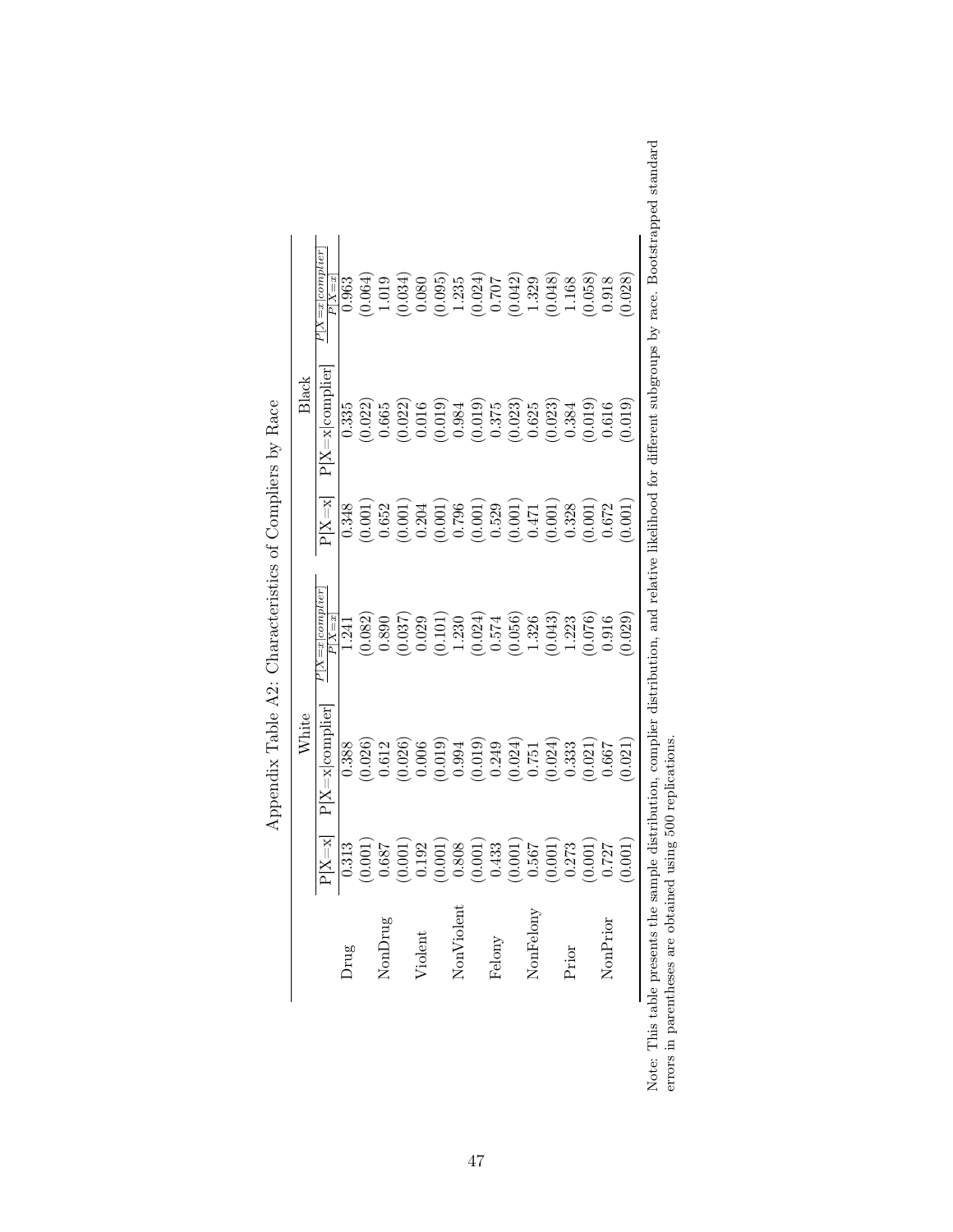|                   | Crime Severity |            |            | Crime Type      |                  |            | Defendant Type |
|-------------------|----------------|------------|------------|-----------------|------------------|------------|----------------|
|                   | Misd.          | Felony     | Property   | Drug            | $\rm Violent$    | Prior      | No Prior       |
|                   |                | (2)        | (3)        | $\vert 4 \vert$ | $\left(5\right)$ | (6)        |                |
| Pre-trial Release | $0.793***$     | $0.383***$ | $0.744***$ | $0.615***$      | 0.068            | $0.703***$ | $0.533***$     |
|                   | (0.046)        | (0.043)    | (0.055)    | (0.052)         | (0.057)          | (0.049)    | (0.039)        |
|                   | [0.643]        | [0.360]    | [0.371]    | [0.598]         | [0.475]          | [0.369]    | [0.369]        |
| Court x Year FE   | Yes            | Yes        | Yes        | Yes             | Yes              | Yes        | Yes            |
| Crime Controls    | Yes            | Yes        | Yes        | Yes             | Yes              | Yes        | Yes            |
| Observations      | 148,269        | 138,734    | 95,012     | 71,113          | 56,791           | 86,552     | 200,451        |

Appendix Table A3: First Stage Results by Case Characteristics

Note: This table reports first stage subsample results. The regressions are estimated on the sample as described in the notes to Table 1. Judge leniency is estimated using data from other cases assigned to a bail judge in the same year following the procedure described in Section [II.](#page-17-0)[B.](#page-18-0) All specifications control for court-by-time fixed effects as well as the demographic and crime controls discussed in Section [II.](#page-17-0)[C.](#page-20-0) Robust standard errors two-way clustered at the individual and judge-by-shift level are reported in parentheses. \*\*\* = significant at 1 percent level, \*\* = significant at 5 percent level,  $* =$  significant at 10 percent level.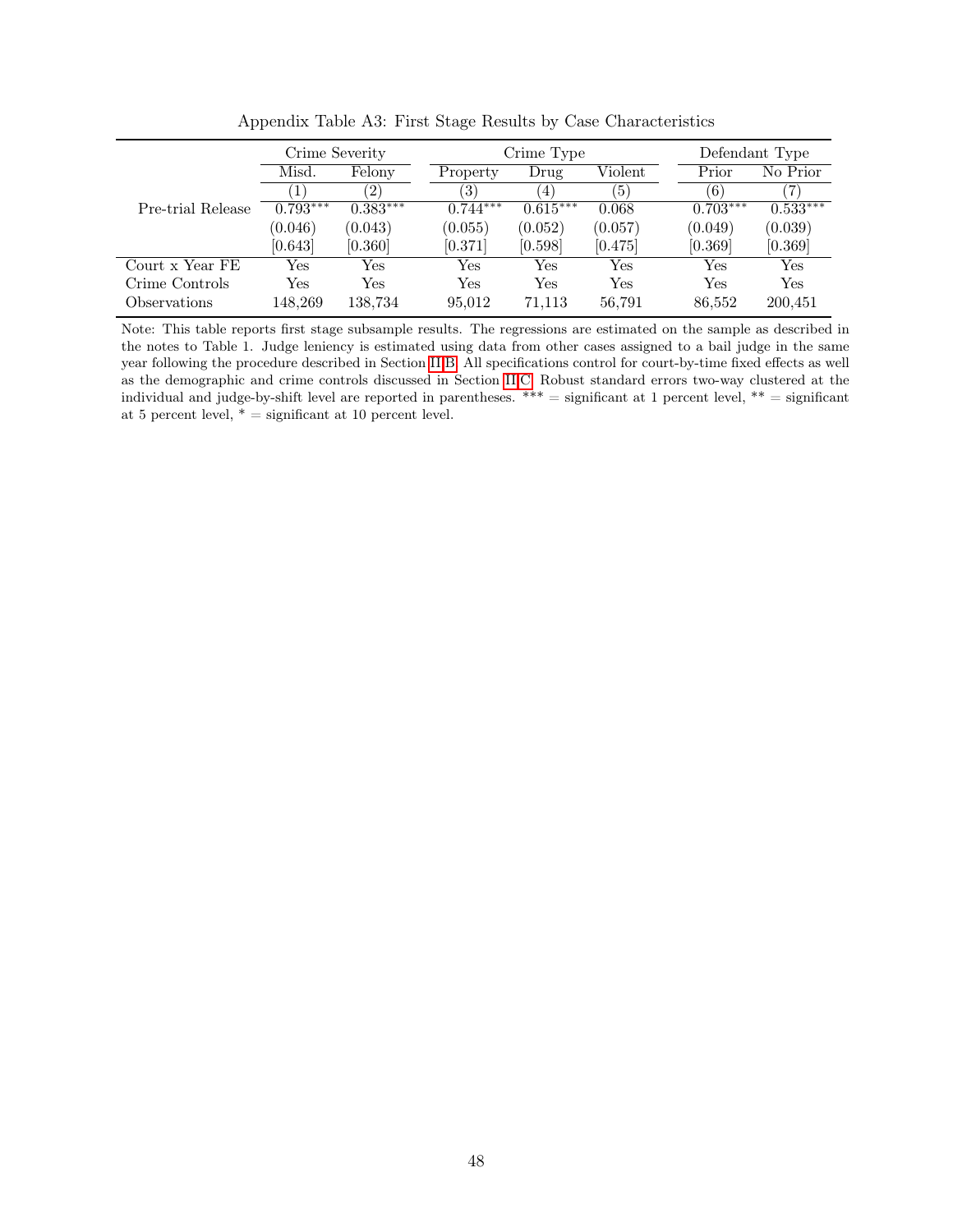|                                  | White             | <b>Black</b> | Difference |
|----------------------------------|-------------------|--------------|------------|
| Panel A: Rearrest for All Crimes | $\cdot$ 1 $\cdot$ | $^{(2)}$     | 3)         |
| Rearrest Prior to Disposition    | $0.147*$          | 0.006        | 0.141      |
|                                  | (0.076)           | (0.057)      | (0.091)    |
|                                  | [0.196]           | [0.216]      |            |
| Panel B: Rearrest by Crime Type  |                   |              |            |
| Drug Crime                       | $0.101**$         | $-0.020$     | $0.121**$  |
|                                  | (0.047)           | (0.037)      | (0.057)    |
|                                  | [0.073]           | [0.096]      |            |
| <b>Property Crime</b>            | $0.080*$          | $-0.001$     | 0.080      |
|                                  | (0.045)           | (0.033)      | (0.053)    |
|                                  | [0.061]           | [0.059]      |            |
| Violent Crime                    | $-0.003$          | $-0.038$     | 0.035      |
|                                  | (0.033)           | (0.027)      | (0.042)    |
|                                  | [0.027]           | [0.042]      |            |
| Observations                     | 35,468            | 149,408      |            |

Note: This table reports two-stage least squares results of the impact of pre-trial release on the probability of pre-trial misconduct separately for blacks and non-Hispanic whites. The regressions are estimated on the sample as described in the notes to Table 1. The dependent variable is listed in each row. Robust standard errors two-way clustered at the individual and judge-by-shift level are reported in parentheses. The sample means of the dependent variables are reported in brackets. All specifications control for court-by-time fixed effects as well as the demographic and crime controls discussed in Section [II.](#page-17-0)[C.](#page-20-0) \*\*\* = significant at 1 percent level, \*\* = significant at 5 percent level, \* = significant at 10 percent level.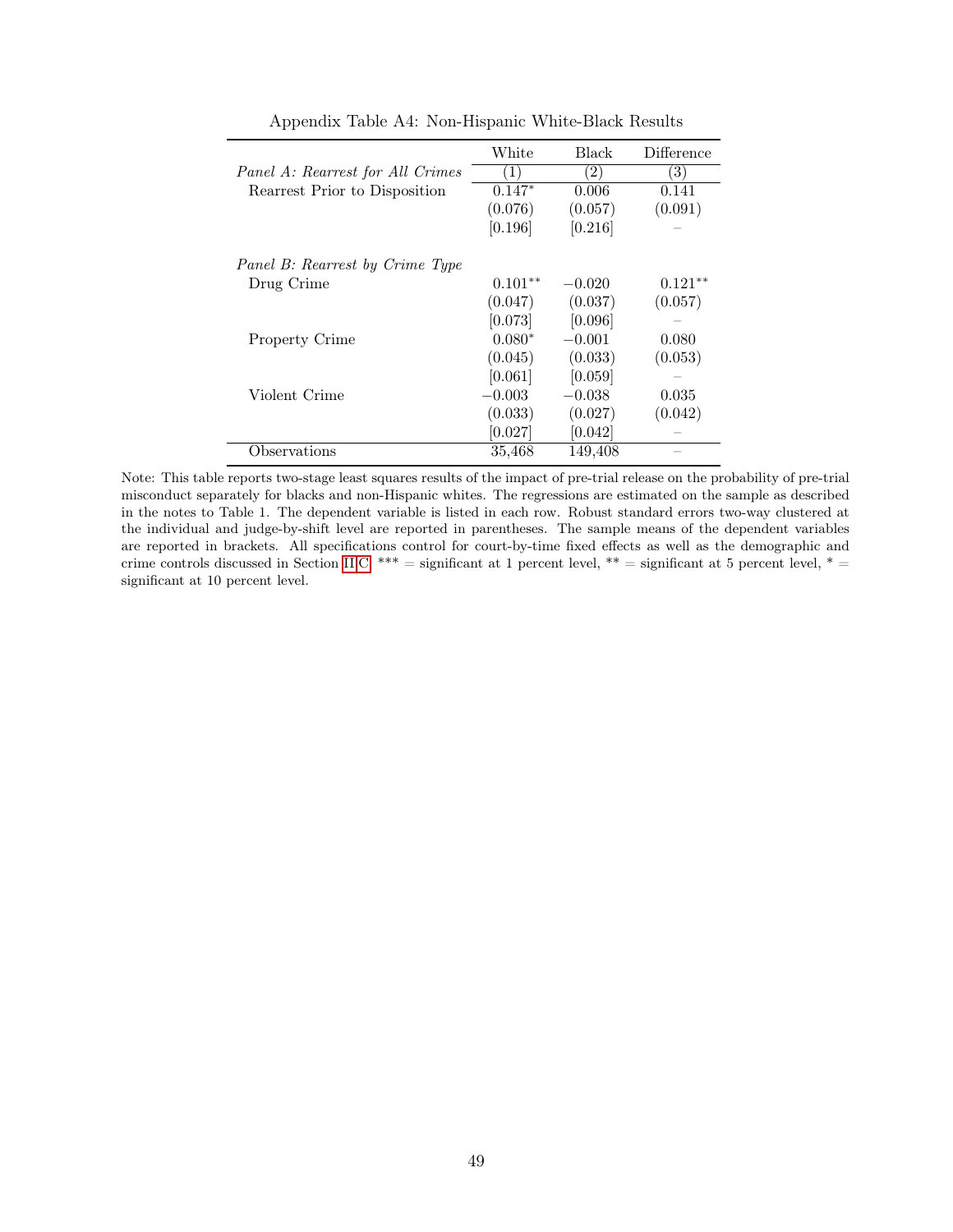|                                  |            | Drug                 |                        |               | Other Crime   |                 |
|----------------------------------|------------|----------------------|------------------------|---------------|---------------|-----------------|
|                                  | White      | Black                | Difference             | White         | Black         | Difference      |
| Panel A: Rearrest for All Crimes |            | $\widehat{\Omega}$   | $\widehat{\mathbb{C}}$ | $\frac{4}{3}$ | $\widehat{5}$ | $\ddot{\theta}$ |
| Rearrest Prior to Disposition    | $0.264**$  | $-0.096$             | $0.360**$              | $0.156*$      | 0.053         | 0.103           |
|                                  | (0.113)    | (0.120)              | (0.160)                | (0.080)       | (0.062)       | (0.102)         |
|                                  | [0.221]    | [0.268]              |                        | [0.153]       | 0.189         |                 |
| Panel B: Rearrest by Crime Type  |            |                      |                        |               |               |                 |
| Drug Crime                       | $0.258***$ | $-0.093$             | $0.351***$             | 0.009         | 0.003         | 0.007           |
|                                  | (0.112)    | (0.120)              | (0.160)                | 0.011         | (0.009)       | (0.015)         |
|                                  | [0.220]    | $\left[0.267\right]$ |                        | [0.006]       | [0.005]       |                 |
| Property Crime                   | 0.002      | $-0.002$             | 0.004                  | 0.038         | 0.008         | 0.031           |
|                                  | (0.012)    | (0.010)              | (0.016)                | (0.061)       | (0.046)       | (0.074)         |
|                                  | [0.001]    | [0.001]              |                        | [0.074]       | [0.089]       |                 |
| Violent Crime                    | $-0.003$   | $-0.001$             | $-0.001$               | 0.064         | $-0.052$      | $0.116**$       |
|                                  | (0.007)    | (0.006)              | (0.009)                | (0.040)       | (0.038)       | (0.056)         |
|                                  | [0.001]    | [0.001]              |                        | 0.038         | [0.063]       |                 |
| Observations                     | 43,057     | 51,955               |                        | 94,538        | 97,453        |                 |

| Ì                                                                                                                                                                           |
|-----------------------------------------------------------------------------------------------------------------------------------------------------------------------------|
| ı<br>$\frac{1}{2}$<br>١<br>ı<br>ı<br>١                                                                                                                                      |
| ŗ<br>$\frac{1}{2}$                                                                                                                                                          |
| ļ<br>l<br>j<br>֖֖֖֧֧֧ׅ֧֧֧֧֧֧֧֧֧֧֧֧֧֧֧֧֧֧֧֧֧֚֚֚֚֚֚֚֚֚֚֚֚֚֚֚֚֚֚֚֡֝֓֝֓֝֬֓֓֝֬֝֓֝֬֓֓֝֬֓֝֬֝֬֝֬֝֬֝֬֝֬֝֬֝֬֓֝֬֝֬<br>֧֧֧֧֧֧֧֧֧֧֧֧֧֧֧֧֧֧֧֧֧֧֧֧֧֧֧֧֧֧֧֜֩֩<br>֧֪֪֧<br>j<br>$\vdots$<br>I |
| an<br>1<br>$25 - 25$<br>ļ                                                                                                                                                   |
| i<br>C<br>ו<br>ג                                                                                                                                                            |
| .<br>ا<br>I<br>ı                                                                                                                                                            |
| I                                                                                                                                                                           |
| l                                                                                                                                                                           |
| ֕<br>ׇ֚֘<br>I<br>ı                                                                                                                                                          |

Note: This table reports two-stage least squares results of the impact of pre-trial release on the probability of pre-trial misconduct separately by crime type. The regressions are estimated on the sample as described in Note: This table reports two-stage least squares results of the impact of pre-trial release on the probability of pre-trial misconduct separately by crime type. The regressions are estimated on the sample as described in the notes to Table 1. The dependent variable is listed in each row. Robust standard errors two-way clustered at the individual and judge-by-shift level are reported in parentheses. Subgroup-specific means of the dependent variables are reported in brackets. All specifications control for court-by-time fixed effects as well as the demographic and crime controls discussed in Section [II.](#page-17-0)[C.](#page-20-0) \*\* = significant at 1 percent level, \*\* = significant at 5 percent level, \* = significant at 10 percent level.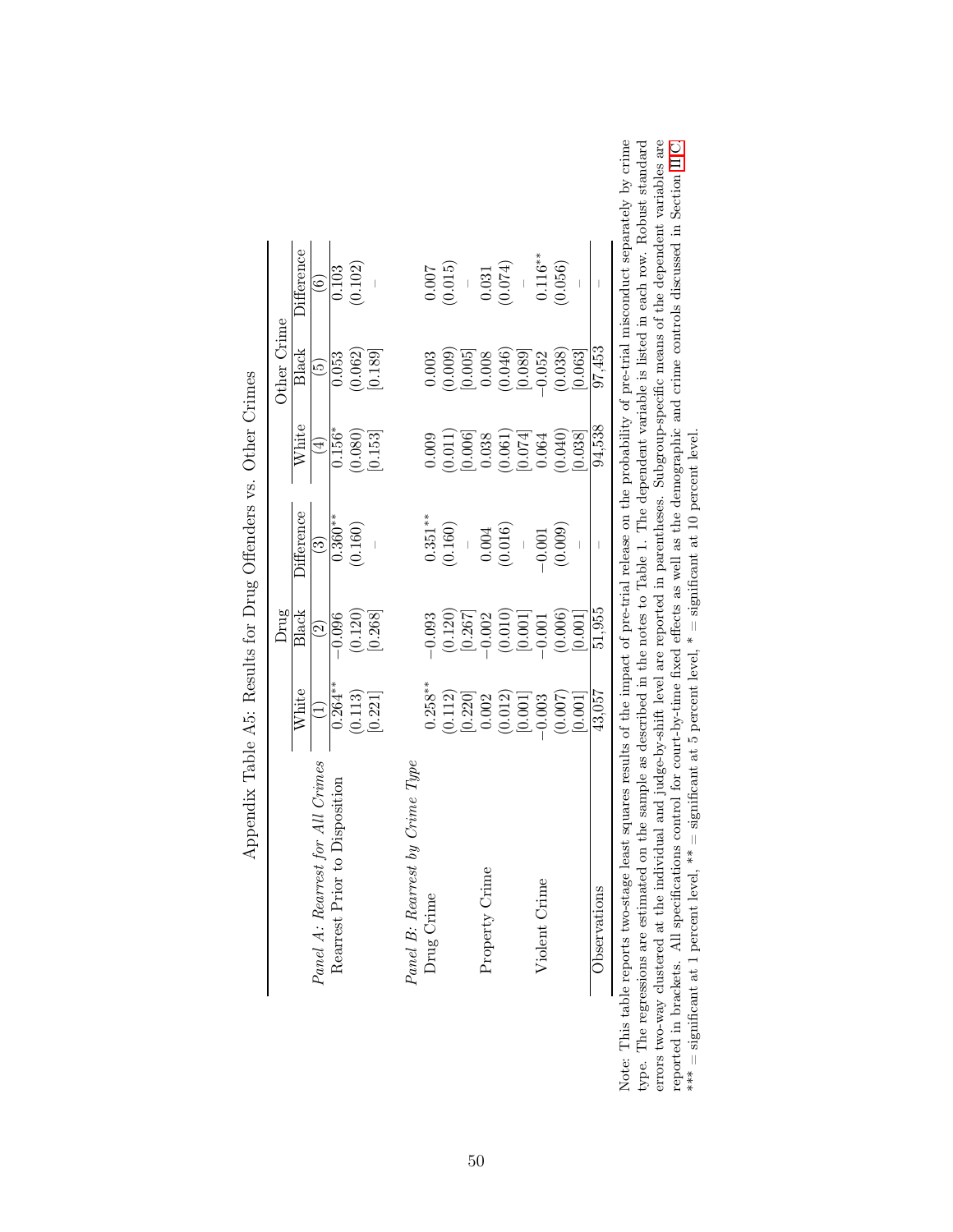|                                  |                                                | Prior Offender |            |          | No Prior Offender    |                |
|----------------------------------|------------------------------------------------|----------------|------------|----------|----------------------|----------------|
|                                  | White                                          | Black          | Difference | White    | Black                | Difference     |
| Panel A: Rearrest for All Crimes |                                                | $\widehat{c}$  | ල          | $(\pm)$  | $\widetilde{\Theta}$ | $\overline{6}$ |
| Rearrest Prior to Disposition    | $0.285***$                                     | 0.027          | $0.311***$ | 0.118    | 0.032                | 0.086          |
|                                  | (0.097)                                        | (0.081)        | (0.126)    | (0.083)  | (0.073)              | (0.110)        |
|                                  | [0.256]                                        | [0.285]        |            | [0.144]  | [0.183]              |                |
| Panel B: Rearrest by Crime Type  |                                                |                |            |          |                      |                |
| Drug Crime                       | $0.095*$                                       | $-0.040$       | $0.135*$   | $0.073*$ | 0.007                | 0.066          |
|                                  | 0.058)                                         | (0.052)        | (0.075)    | (0.040)  | (0.043)              | (0.058)        |
|                                  |                                                | [0.130]        |            | [0.059]  |                      |                |
| Property Crime                   | $\begin{bmatrix} 0.109 \\ 0.057 \end{bmatrix}$ | $-0.013$       | 0.070      | 0.005    | $[0.080]$<br>$0.009$ | $-0.004$       |
|                                  | 0.055)                                         | (0.046)        | (0.067)    | (0.059)  | (0.042)              | (0.071)        |
|                                  | [620.0]                                        | [0.080]        |            | [0.041]  | [0.048]              |                |
| Violent Crime                    | 0.034                                          | $-0.040$       | 0.074      | 0.042    | $-0.043$             | $0.084*$       |
|                                  | 0.042)                                         | (0.038)        | (0.056)    | (0.035)  | (0.035)              | (0.050)        |
|                                  | 0.032                                          | 0.049          |            | 0.024]   | [0.038]              |                |
| Observations                     | 37,506                                         | 49,046         |            | .00,089  | 100,362              |                |

| ı<br>١<br>ı<br>Ι                                                          |
|---------------------------------------------------------------------------|
| ı<br>)<br>ı<br>l<br>ı                                                     |
| ı                                                                         |
| しょう<br>$\overline{\phantom{a}}$<br>Į<br>l<br>j<br>J                       |
| 5<br>Ī<br>I<br>$\frac{1}{2}$<br>ı<br>ĵ<br>֚֚֬<br>$\overline{\mathcal{L}}$ |
| i<br>l<br>١<br>l<br>ı<br>l<br>ļ<br>١                                      |
| ı<br>i<br>Ç<br>ì                                                          |
| ļ<br>}<br>ו<br>ו<br>2<br>١<br>ļ<br>ı                                      |
| ì<br>ı                                                                    |
| ١<br>١<br>ı<br>Ż<br>S<br>ĺ<br>١                                           |
| .<br>ו<br>ı<br>l<br>5<br>l<br>ı<br>$\sim$ $\sim$                          |
| I<br>I<br>1                                                               |

by whether<br>ble is listed the detendant is a prior offender. The regressions are estimated on the sample as described in the notes to lable 1. The dependent variable is listed<br>in each row. Robust standard errors two-way clustered at the individual Note: This table reports two-stage least squares results of the impact of pre-trial release on the probability of pre-trial misconduct separately by whether the defendant is a prior offender. The regressions are estimated on the sample as described in the notes to Table 1. The dependent variable is listed in each row. Robust standard errors two-way clustered at the individual and judge-by-shift level are reported in parentheses. The sample means of the dependent variables are reported in brackets. All specifications control for court-by-time fixed effects as well as the demographic and crime controls discussed in Section [II.](#page-17-0)[C.](#page-20-0) \*\*\* = significant at 1 percent level, \*\* = significant at 5 percent level, \* = significant at 10 percent level. the defendant Note: This tab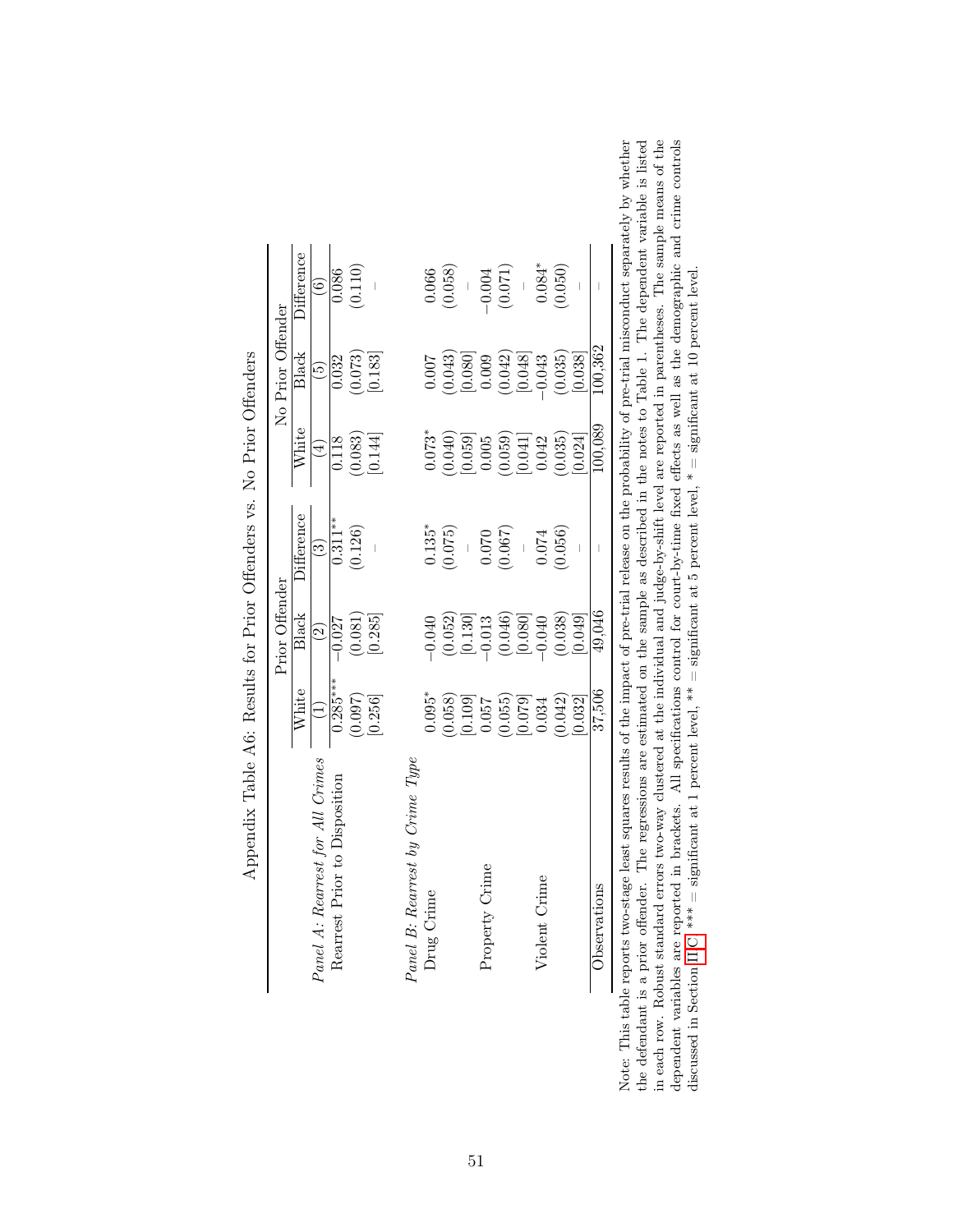|                                  |            | Felony                                                       |                                       |                            | Misdemeanor        |            |
|----------------------------------|------------|--------------------------------------------------------------|---------------------------------------|----------------------------|--------------------|------------|
|                                  | White      | Black                                                        | Difference                            | White                      | Black              | Difference |
| Panel A: Rearrest for All Crimes |            | $\widehat{\mathfrak{O}}$                                     | ව                                     | $\left(\frac{1}{2}\right)$ | $\widetilde{5}$    | $\circ$    |
| Rearrest Prior to Disposition    | $0.594***$ | $-0.095$                                                     | $0.689**$                             | 0.034                      | 0.074              | $-0.040$   |
|                                  | (0.246)    | (0.129)                                                      | (0.272)                               | (0.045)                    | (0.046)            | (0.065)    |
|                                  | [0.217]    | [0.249]                                                      |                                       | [0.141]                    | [0.180]            |            |
| Panel B: Rearrest by Crime Type  |            |                                                              |                                       |                            |                    |            |
| Drug Crime                       | $0.275***$ | $-0.009$                                                     | $0.284***$                            | 0.002                      | $-0.025$           | 0.027      |
|                                  | (0.113)    | (0.088)                                                      | (0.136)                               | (0.023)                    | (0.025)            | (0.034)    |
|                                  | [0.095]    |                                                              |                                       | [0.056]                    | $[0.078]$<br>0.016 |            |
| Property Crime                   | 0.134      | $\begin{array}{c} \left[ 0.112\right] \\ -0.017 \end{array}$ | 0.151                                 | 0.008                      |                    | $-0.024$   |
|                                  | (0.157)    | (0.078)                                                      | (0.170)                               | (0.022)                    | (0.023)            | (0.032)    |
|                                  | [0.086]    | [0.085]                                                      |                                       | [0.025]                    | [0.030]            |            |
| Violent Crime                    | 0.118      | $-0.078$                                                     | $0.196*$                              | 0.017                      | $-0.012$           | 0.029      |
|                                  | 0.088      | (0.065)                                                      | (0.108)                               | (0.019)                    | (0.018)            | (0.026)    |
|                                  | 0.040      | [0.058]                                                      |                                       | [0.016]                    | 0.023              |            |
| Observations                     | 59,628     | 79,106                                                       | $\begin{array}{c} \hline \end{array}$ | 77,967                     | 70,302             |            |

Appendix Table A7: Results for Felonies vs Misdemeanors Appendix Table A7: Results for Felonies vs. Misdemeanors  $y$  by crime severity. The regressions are estimated on the sample as described in the notes to Table 1. The dependent variable is listed in each row. Robust standard<br>errors two-way clustered at the individual and judge-by-shift level Note: This table reports two-stage least squares results of the impact of pre-trial release on the probability of pre-trial misconduct separately by crime severity. The regressions are estimated on the sample as described in the notes to Table 1. The dependent variable is listed in each row. Robust standard errors two-way clustered at the individual and judge-by-shift level are reported in parentheses. The sample means of the dependent variables are reported in brackets. All specifications control for court-by-time fixed effects as well as the demographic and crime controls discussed in Section [II.](#page-17-0)[C.](#page-20-0) \*\*\* = significant at 1 percent level,  $** =$  significant at 5 percent level,  $* =$  significant at 10 percent level. Note: This tal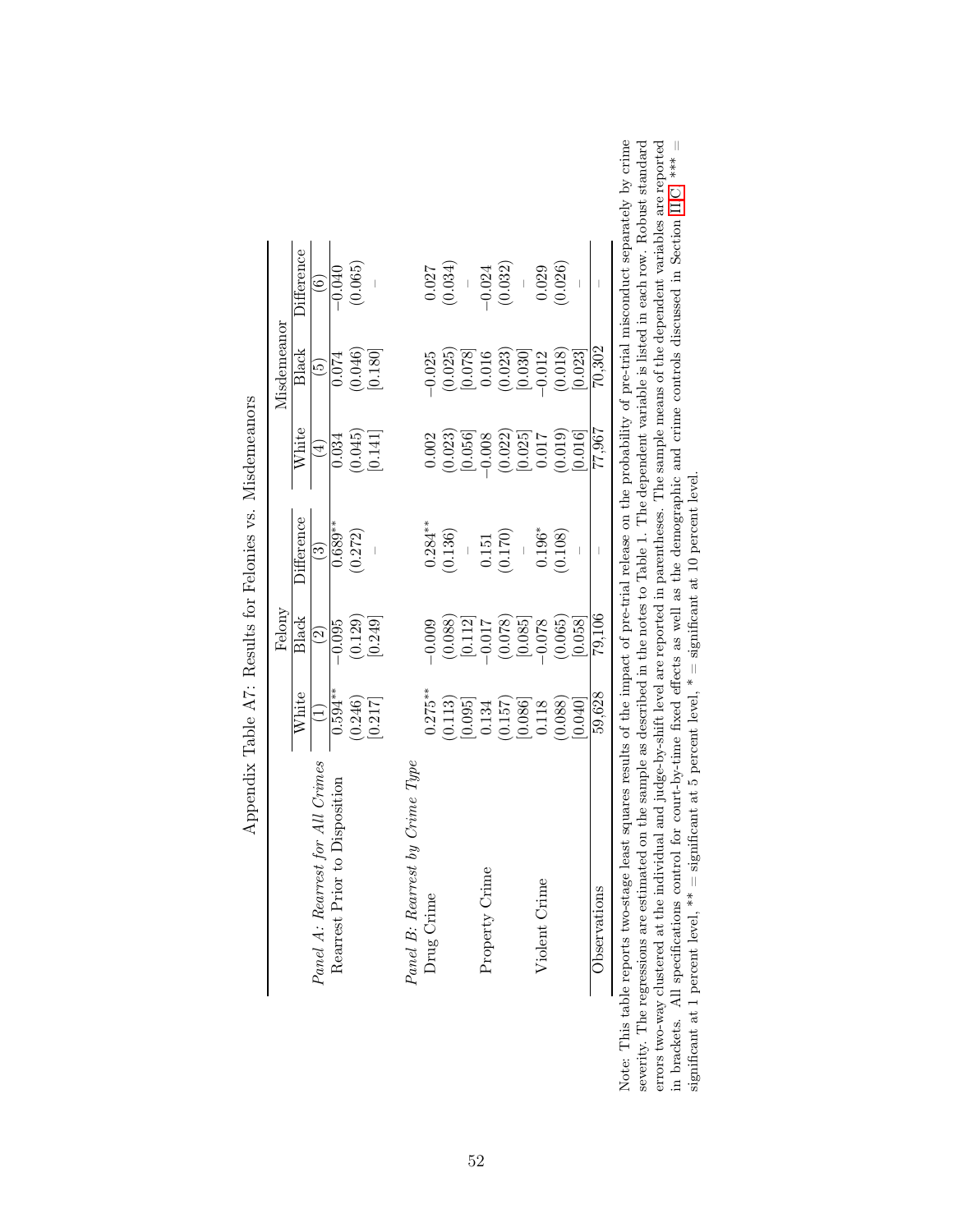|                                  |           | Above Median Income |                   |            | Below Median Income |                   |
|----------------------------------|-----------|---------------------|-------------------|------------|---------------------|-------------------|
|                                  | White     | Black               | <b>Jifference</b> | White      | Black               | Difference        |
| Panel A: Rearrest for All Crimes |           | $\widehat{\Omega}$  | ි                 | ₹          | $\widehat{5}$       | $\widehat{\circ}$ |
| Rearrest Prior to Disposition    | $-0.070$  | 0.017               | $-0.086$          | $0.257***$ | 0.011               | $0.246*$          |
|                                  | (0.091)   | (0.115)             | (0.145)           | (0.103)    | (0.074)             | (0.130)           |
|                                  | [0.154]   | [0.211]             |                   | 0.181      | [0.213]             |                   |
| Panel B: Rearrest by Crime Type  |           |                     |                   |            |                     |                   |
| Drug Crime                       | 0.055     | $-0.062$            | 0.116             | 0.082      | $-0.002$            | 0.084             |
|                                  | (0.048)   | (0.064)             | (0.079)           | (0.050)    | (0.045)             | (0.068)           |
|                                  | [0.058]   | [0.085]             |                   | [0.082]    | [0.097]             |                   |
| Property Crime                   | $-0.112*$ | 0.043               | $-0.155*$         | 0.093      | $-0.032$            | 0.125             |
|                                  | (0.064)   | (0.068)             | (0.091)           | (0.068)    | (0.043)             | (0.080)           |
|                                  | [0.047]   | [0.066]             |                   | [0.049]    | [0.056]             |                   |
| Violent Crime                    | $-0.014$  | $-0.047$            | 0.033             | 0.009      | $-0.026$            | 0.036             |
|                                  | (0.040)   | (0.049)             | (0.060)           | 0.043)     | (0.037)             | (0.057)           |
|                                  | [0.023]   | [0.040]             |                   | 0.027      | 0.041               |                   |
| Observations                     | 33,766    | 17,526              |                   | 85,960     | 10,992              |                   |

me Offenders Appendix Table A8: Results for High-Income vs. Low-Income Offenders  $I_{\text{row-In}}$  $\overline{v}$ Appendix Table A8: Results for High-Income

income and low-income defendants. A defendant is classified as high-income if the zip code of residence has an average level of income greater than the Robust standard errors two-way clustered at the individual and judge-by-shift level are reported in parentheses. The sample means of the dependent variables are reported in brackets. All specifications control for court-b for highmedian level of income in the city, while low-income is defined as coming from a zip code with an average level of income less than the median level of income in the city. The regressions are estimated on the sample as described in the notes to Table 1. The dependent variable is listed in each row. Note: This table reports two-stage least squares results of the impact of pre-trial release on the probability of pre-trial misconduct separately for highincome and low-income defendants. A defendant is classified as high-income if the zip code of residence has an average level of income greater than the median level of income in the city, while low-income is defined as coming from a zip code with an average level of income less than the median level of income in the city. The regressions are estimated on the sample as described in the notes to Table 1. The dependent variable is listed in each row. Robust standard errors two-way clustered at the individual and judge-by-shift level are reported in parentheses. The sample means of the dependent variables are reported in brackets. All specifications control for court-by-time fixed effects as well as the demographic and crime controls discussed in Section [II.](#page-17-0)[C.](#page-20-0) \*\*\* = significant at 1 percent level, \*\* = significant at 5 percent level, \* = significant at 10 percent level. Note: This tal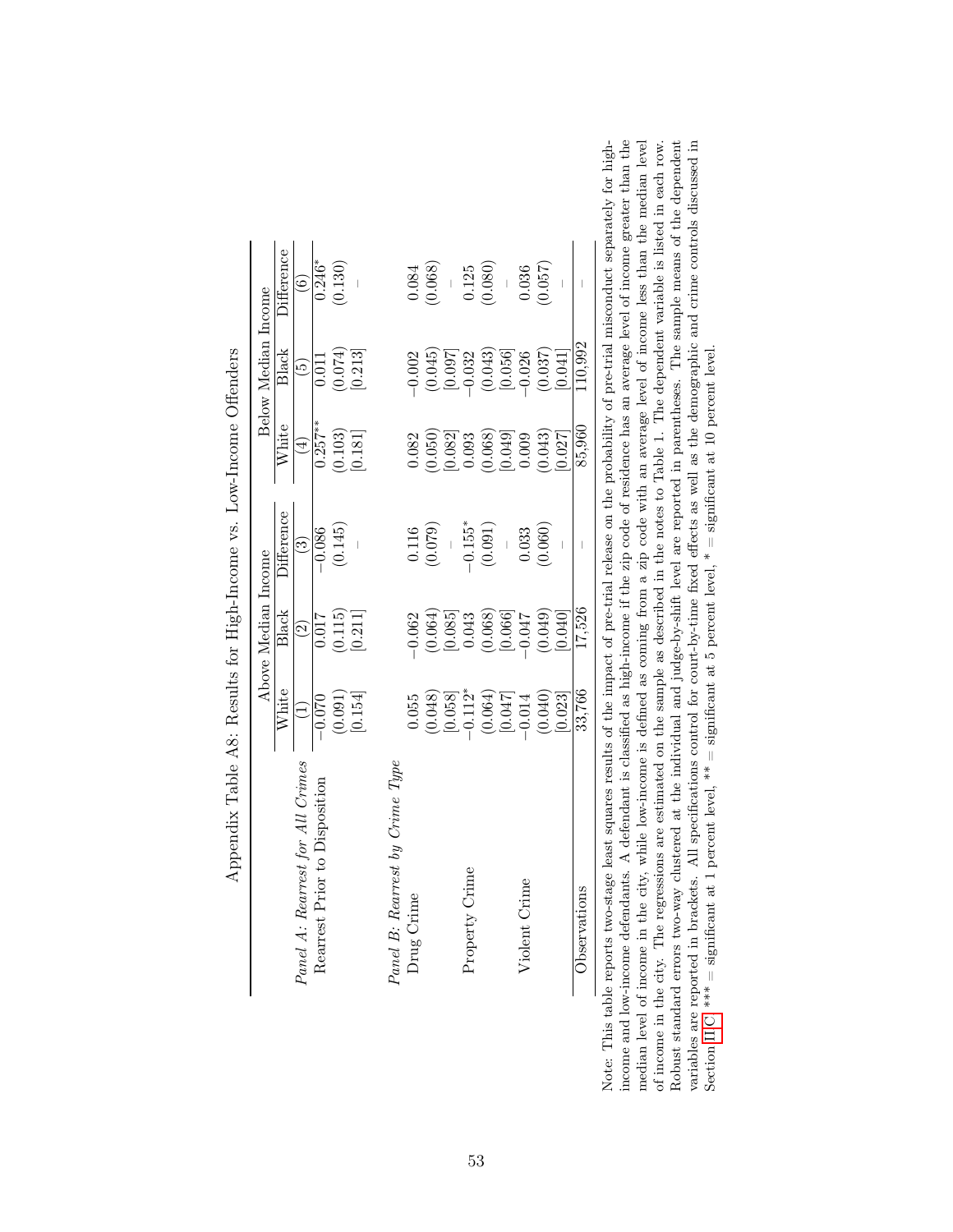|                                  | White      | Black            | Difference |
|----------------------------------|------------|------------------|------------|
| Panel A: Rearrest for All Crimes | $\perp$    | $\left(2\right)$ | 3)         |
| Rearrest Prior to Disposition    | $0.191***$ | 0.032            | $0.159*$   |
|                                  | (0.066)    | (0.054)          | (0.085)    |
|                                  | [0.174]    | [0.216]          |            |
| Panel B: Rearrest by Crime Type  |            |                  |            |
| Drug Crime                       | $0.082**$  | $-0.019$         | $0.101**$  |
|                                  | (0.033)    | (0.032)          | (0.045)    |
|                                  | [0.073]    | [0.096]          |            |
| <b>Property Crime</b>            | 0.028      | 0.008            | 0.020      |
|                                  | (0.044)    | (0.033)          | (0.054)    |
|                                  | [0.051]    | [0.059]          |            |
| Violent Crime                    | $0.045*$   | $-0.021$         | $0.066*$   |
|                                  | (0.027)    | (0.024)          | (0.036)    |
|                                  | [0.026]    | [0.042]          |            |
| Observations                     | 137,595    | 149,408          |            |

Appendix Table A9: Results Weighting by Case and Defendant Characteristics

Note: This table reports weighted two-stage least squares results of the impact of pre-trial release on the probability of pre-trial misconduct separately by race. Results are re-weighted with the weights chosen to match the distribution of observable characteristics by race. The regressions are estimated on the sample as described in the notes to Table 1. The dependent variable is listed in each row. Robust standard errors two-way clustered at the individual and judgeby-shift level are reported in parentheses. The sample means of the dependent variables are reported in brackets. All specifications control for court-by-time fixed effects as well as the demographic and crime controls discussed in Section [II.](#page-17-0)[C.](#page-20-0) \*\*\* = significant at 1 percent level, \*\* = significant at 5 percent level, \* = significant at 10 percent level.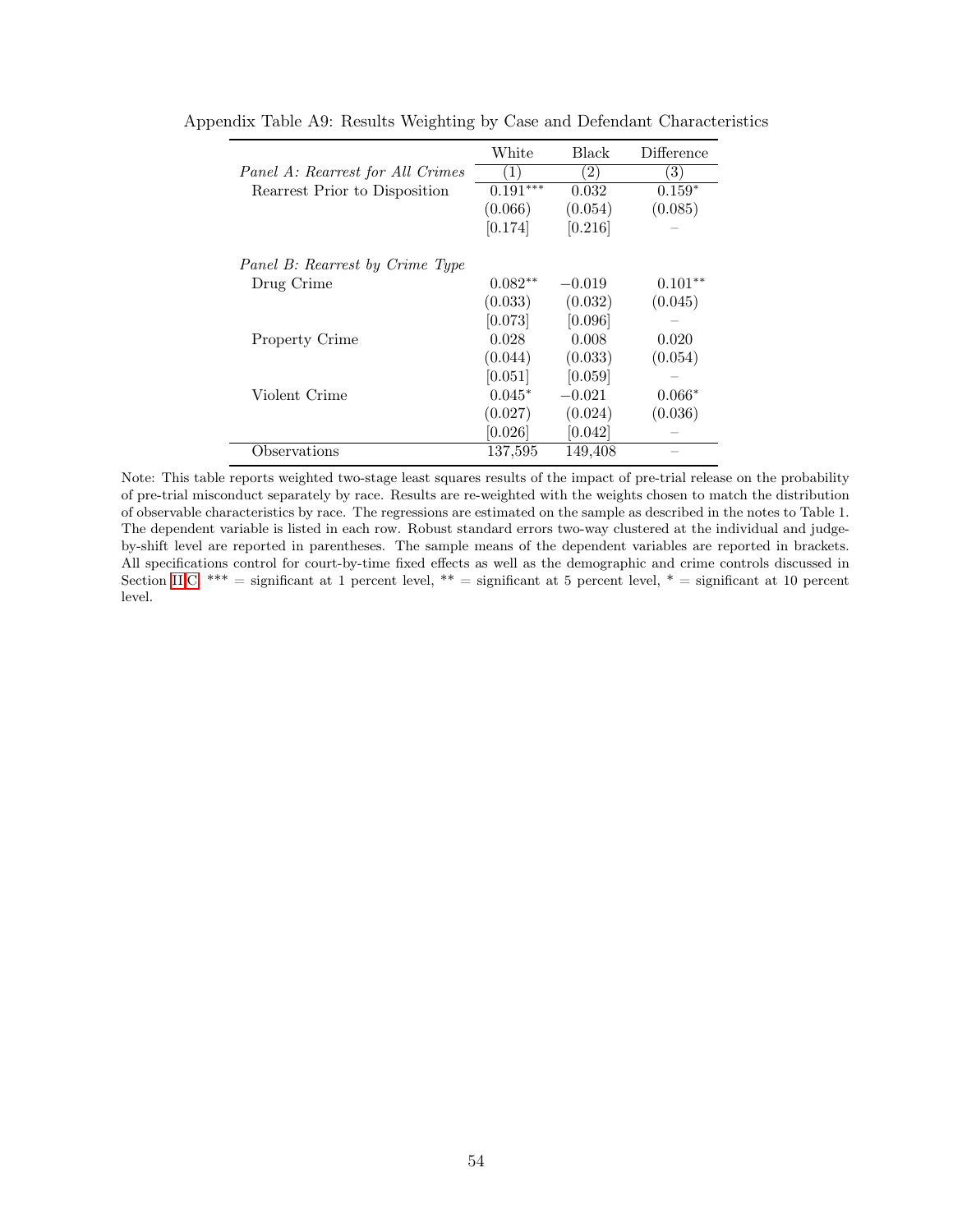|                                  | White     | Black    | Difference |
|----------------------------------|-----------|----------|------------|
| Panel A: Rearrest for All Crimes |           | 2)       | (3)        |
| Rearrest Prior to Disposition    | $0.185**$ | 0.005    | $0.180*$   |
|                                  | (0.082)   | (0.059)  | (0.098)    |
|                                  | [0.174]   | [0.216]  |            |
|                                  |           |          |            |
| Panel B: Rearrest by Crime Type  |           |          |            |
| Drug Crime                       | $0.077*$  | $-0.020$ | $0.097*$   |
|                                  | (0.045)   | (0.036)  | (0.051)    |
|                                  | [0.073]   | [0.096]  |            |
| Property Crime                   | 0.029     | $-0.001$ | 0.030      |
|                                  | (0.043)   | (0.031)  | (0.055)    |
|                                  | [0.051]   | [0.059]  |            |
| Violent Crime                    | 0.044     | $-0.038$ | $0.082**$  |
|                                  | (0.031)   | (0.026)  | (0.038)    |
|                                  | [0.026]   | [0.042]  |            |
| Observations                     | 137,595   | 149,408  |            |

Appendix Table A10: Robustness to Clustering at the Judge Level

Note: This table reports two-stage least squares results of the impact of pre-trial release on the probability of pre-trial misconduct separately by race. The regressions are estimated on the sample as described in the notes to Table 1. The dependent variable is listed in each row. Robust standard errors two-way clustered at the individual and judge level are reported in parentheses. The sample means of the dependent variables are reported in brackets. All specifications control for court-by-time fixed effects as well as the demographic and crime controls discussed in Section [II.](#page-17-0)[C.](#page-20-0) \*\*\*  $=$ significant at 1 percent level,  $** =$  significant at 5 percent level,  $* =$  significant at 10 percent level.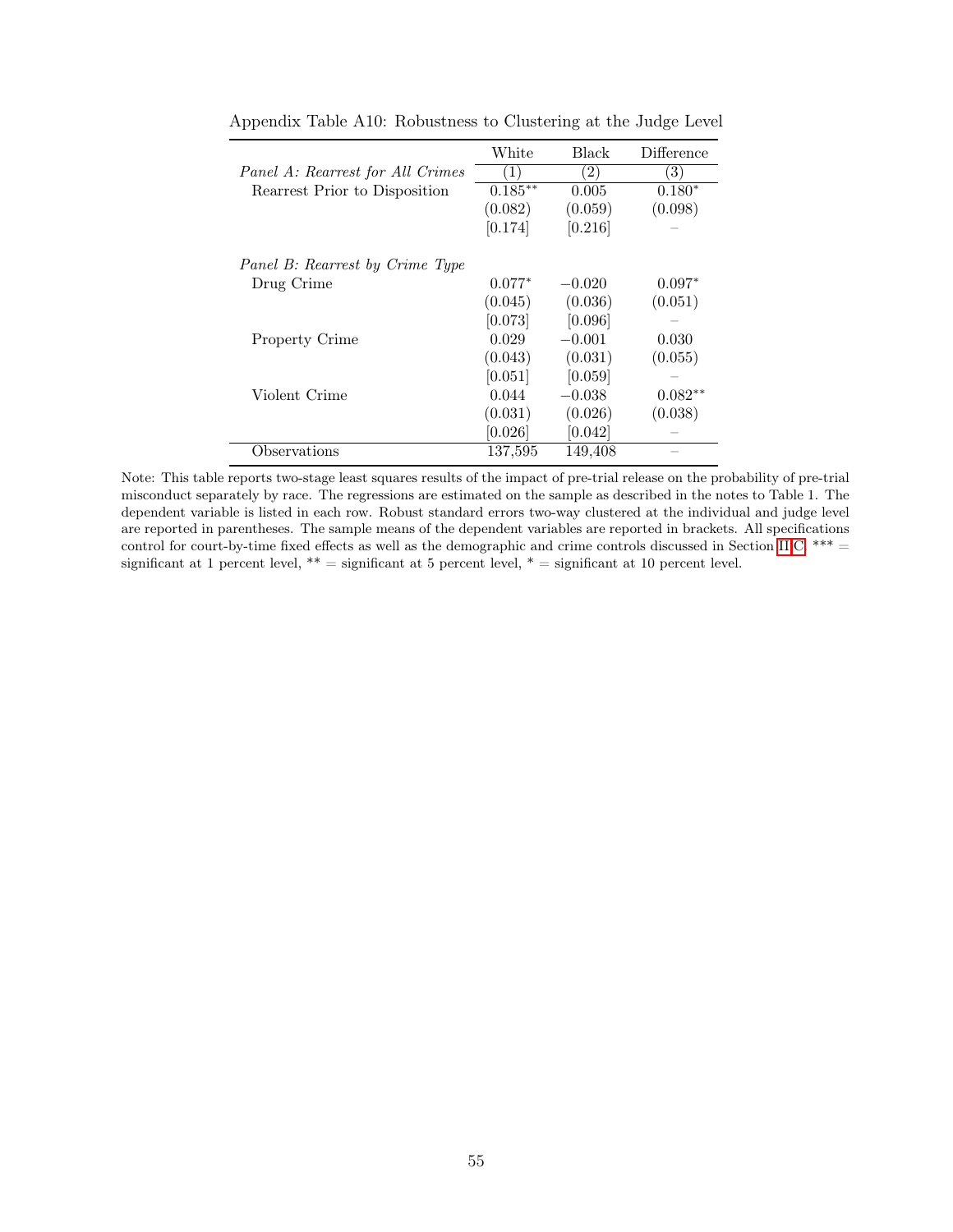|                                  | White             | Black    | Difference |
|----------------------------------|-------------------|----------|------------|
| Panel A: Rearrest for All Crimes | $\left( 1\right)$ | 2)       | 3)         |
| Rearrest Prior to Disposition    | $0.181*$          | $-0.032$ | $0.213*$   |
|                                  | (0.105)           | (0.068)  | (0.123)    |
|                                  | [0.196]           | [0.216]  |            |
| Panel B: Rearrest by Crime Type  |                   |          |            |
| Drug Crime                       | $0.129*$          | $-0.050$ | $0.179**$  |
|                                  | (0.067)           | (0.044)  | (0.079)    |
|                                  | [0.073]           | [0.096]  |            |
| <b>Property Crime</b>            | 0.097             | $-0.006$ | 0.103      |
|                                  | (0.062)           | (0.037)  | (0.070)    |
|                                  | [0.061]           | [0.059]  |            |
| Violent Crime                    | $-0.038$          | $-0.039$ | 0.001      |
|                                  | (0.046)           | (0.031)  | (0.057)    |
|                                  | [0.027]           | [0.042]  |            |
| Observations                     | 35,468            | 149,408  |            |

| Appendix Table A11: Robustness to Race-Specific Leniency Measures |  |  |  |  |  |  |
|-------------------------------------------------------------------|--|--|--|--|--|--|
|-------------------------------------------------------------------|--|--|--|--|--|--|

Note: This table reports two-stage least squares results of the impact of pre-trial release on the probability of pre-trial misconduct separately by race with judge leniency computed separately by race. The regressions are estimated on the sample as described in the notes to Table 1. The dependent variable is listed in each row. Robust standard errors two-way clustered at the individual and judge level are reported in parentheses. The sample means of the dependent variables are reported in brackets. All specifications control for court-by-time fixed effects as well as the demographic and crime controls discussed in Section [II.](#page-17-0)[C.](#page-20-0) \*\*\* = significant at 1 percent level, \*\* = significant at 5 percent level,  $* =$  significant at 10 percent level.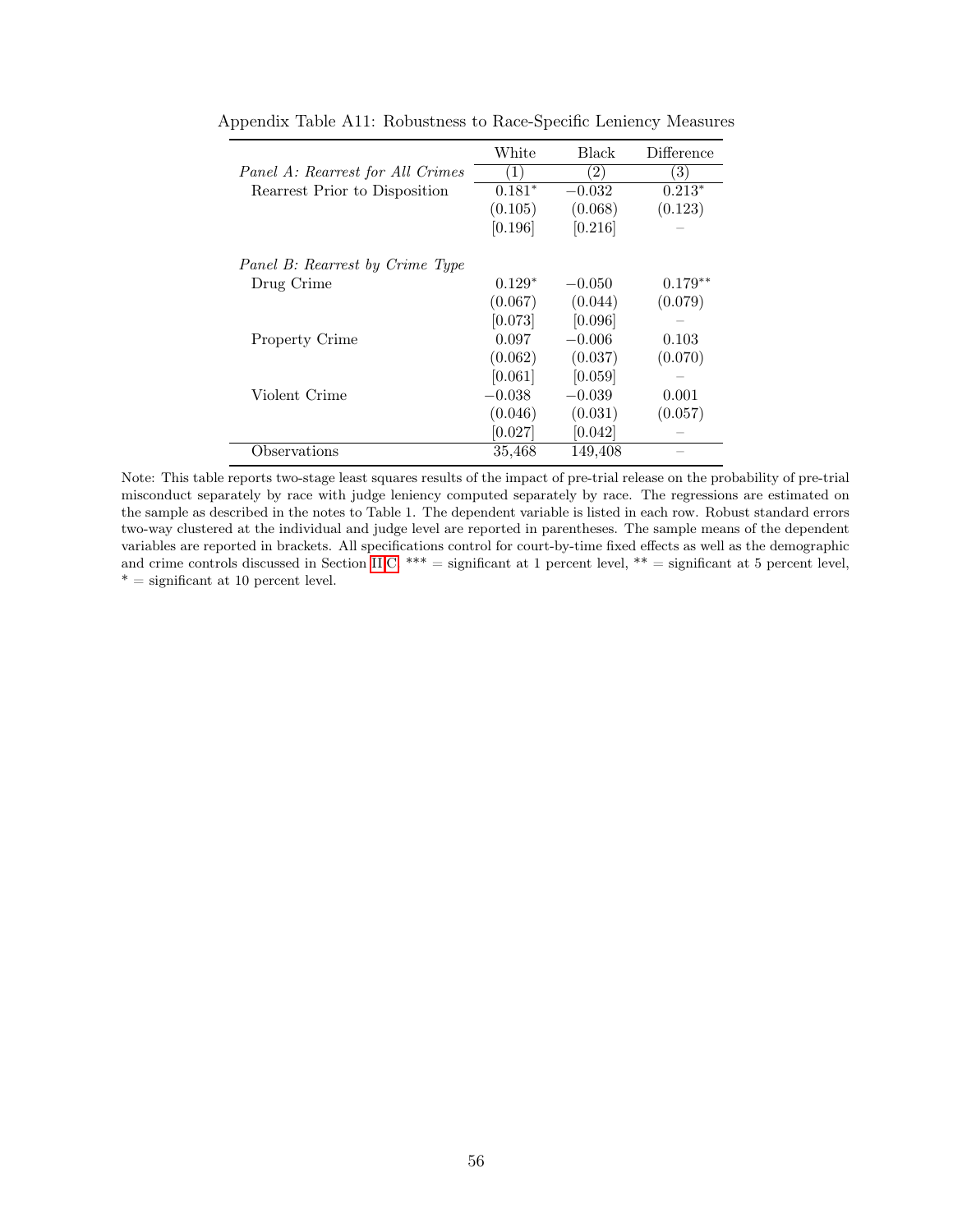|                                  | White      | <b>Black</b>     | Difference |
|----------------------------------|------------|------------------|------------|
| Panel A: Rearrest for All Crimes |            | $\left(2\right)$ | 3)         |
| Rearrest Prior to Disposition    | $0.185***$ | 0.005            | $0.180*$   |
|                                  | (0.089)    | (0.063)          | (0.108)    |
|                                  | [0.174]    | [0.216]          |            |
| Panel B: Rearrest by Crime Type  |            |                  |            |
| Drug Crime                       | $0.077*$   | $-0.020$         | $0.097*$   |
|                                  | (0.039)    | (0.045)          | (0.057)    |
|                                  | [0.073]    | [0.096]          |            |
| <b>Property Crime</b>            | 0.029      | $-0.001$         | 0.030      |
|                                  | (0.056)    | (0.035)          | (0.064)    |
|                                  | [0.051]    | [0.059]          |            |
| Violent Crime                    | 0.044      | $-0.038$         | $0.082*$   |
|                                  | (0.035)    | (0.031)          | (0.047)    |
|                                  | [0.026]    | [0.042]          |            |
| Observations                     | 137,595    | 149,408          |            |

Appendix Table A12: Robustness to Bootstrap-Clustered Standard Errors

Note: This table reports two-stage least squares results of the impact of pre-trial release on the probability of pre-trial misconduct separately by race. The regressions are estimated on the sample as described in the notes to Table 1. The dependent variable is listed in each row. Bootstrap standard errors clustered at the judge-by-shift level based on 500 simulations are reported in parentheses. The sample means of the dependent variables are reported in brackets. All specifications control for court-by-time fixed effects as well as the demographic and crime controls discussed in Section [II.](#page-17-0)[C.](#page-20-0) \*\*\* = significant at 1 percent level, \*\* = significant at 5 percent level, \* = significant at 10 percent level.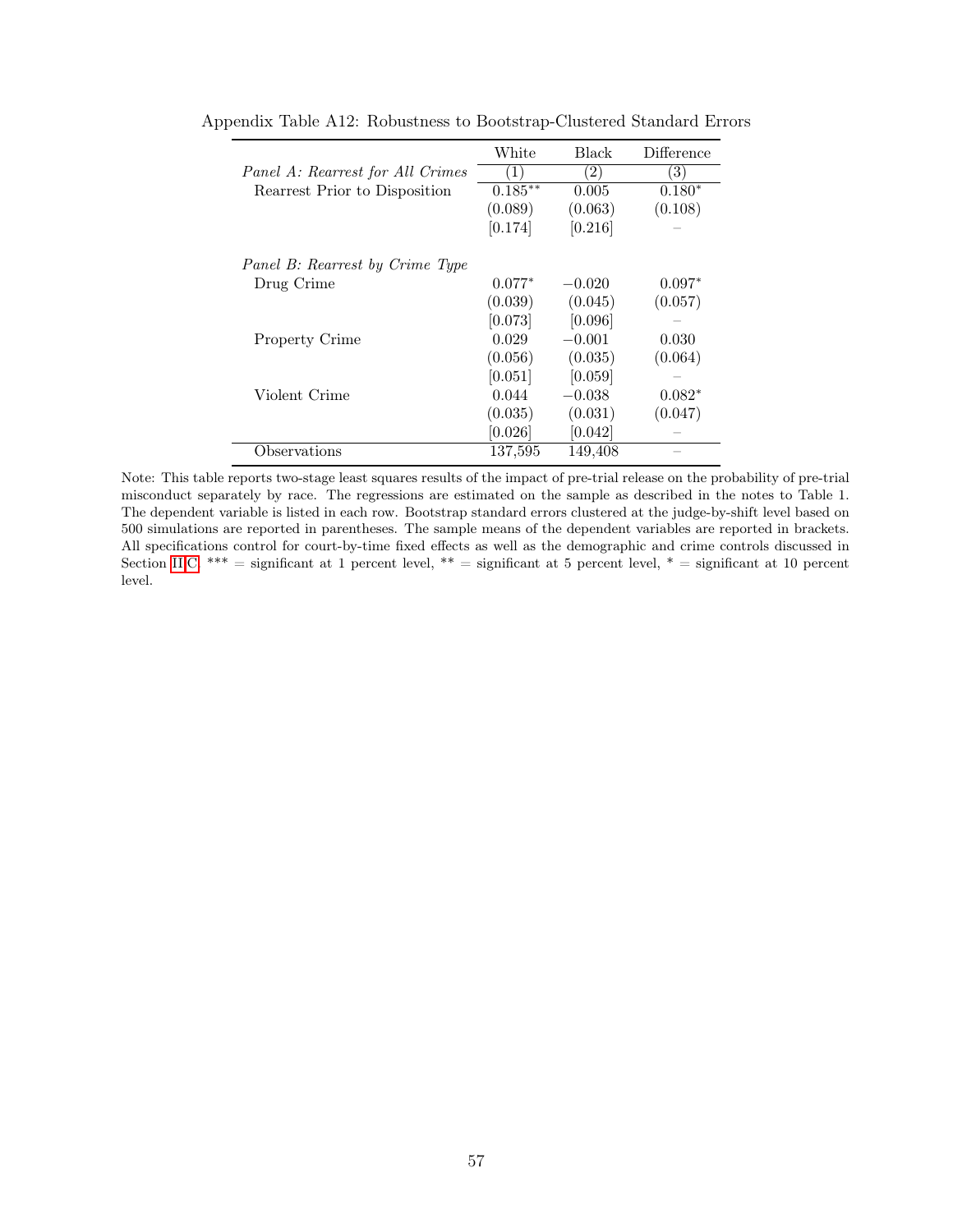|                                  | White       | Black       | Difference  |
|----------------------------------|-------------|-------------|-------------|
| Panel A: Rearrest for All Crimes | $\Box$      | 2)          | 3)          |
| Rearrest Prior to Disposition    | $0.042***$  | $0.037***$  | 0.005       |
|                                  | (0.003)     | (0.002)     | (0.003)     |
|                                  | [0.174]     | [0.216]     |             |
| Panel B: Rearrest by Crime Type  |             |             |             |
|                                  |             |             |             |
| Drug Crime                       | $0.023***$  | $0.029***$  | $-0.006***$ |
|                                  | (0.001)     | (0.002)     | (0.002)     |
|                                  | [0.073]     | [0.096]     |             |
| <b>Property Crime</b>            | $0.003*$    | 0.002       | 0.001       |
|                                  | (0.001)     | (0.001)     | (0.002)     |
|                                  | [0.051]     | [0.059]     |             |
| Violent Crime                    | $-0.008***$ | $-0.009***$ | 0.002       |
|                                  | (0.001)     | (0.001)     | (0.001)     |
|                                  | [0.026]     | [0.042]     |             |
| Observations                     | 137,595     | 149,408     |             |

Appendix Table A13: OLS Results

Note: This table replicates the Knowles et al. (2001) test. The table reports OLS results of the impact of pre-trial release on the probability of pre-trial misconduct separately by race. The regressions are estimated on the sample as described in the notes to Table 1. The dependent variable is listed in each row. Robust standard errors two-way clustered at the individual and judge-by-shift level are reported in parentheses. The sample means of the dependent variables are reported in brackets. All specifications control for court-by-time fixed effects as well as the demographic and crime controls discussed in Section [II.](#page-17-0)[C.](#page-20-0) \*\*\* = significant at 1 percent level, \*\* = significant at 5 percent level,  $* =$  significant at 10 percent level.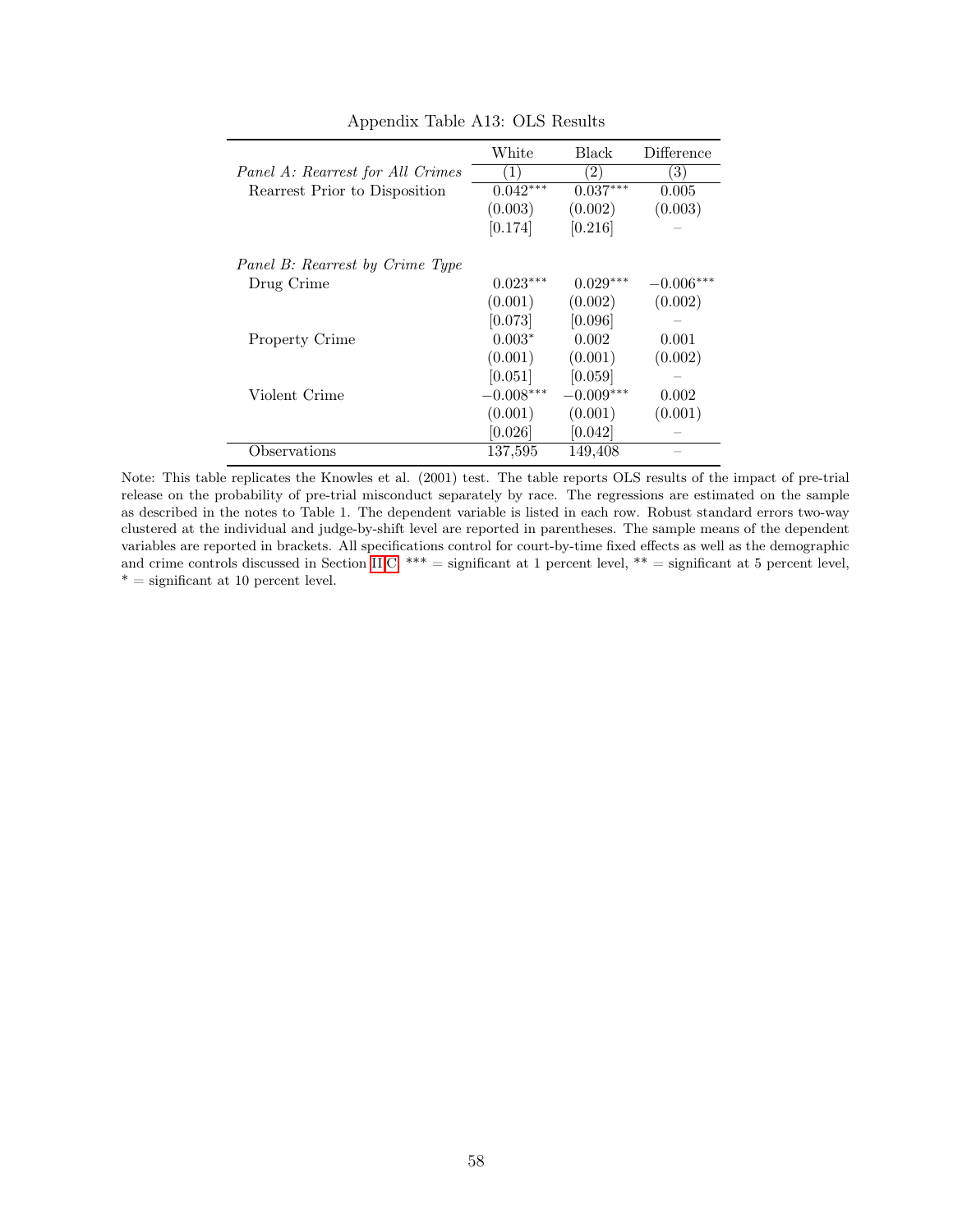|                                   |         | Race of Judge     |
|-----------------------------------|---------|-------------------|
|                                   | White   | Black             |
| Panel A: Release Rates            | (1)     | $\left( 2\right)$ |
| White                             | 0.345   | 0.339             |
|                                   | (0.475) | (0.474)           |
| Black                             | 0.311   | 0.318             |
|                                   | (0.463) | (0.466)           |
| Panel B: Pre-Trial Rearrest Rates |         |                   |
| White                             | 0.175   | 0.174             |
|                                   | (0.380) | (0.379)           |
| Black                             | 0.253   | 0.273             |
|                                   | (0.435) | (0.446)           |

Appendix Table A14: Pre-Trial Release and Pre-Trial Misconduct by Judge and Defendant Race

Note: This table presents average rates of pre-trial release and pre-trial misconduct conditional on release by defendant and judge race in Miami. The means are calculated using the Miami sample reported in Table 1. See text for additional details.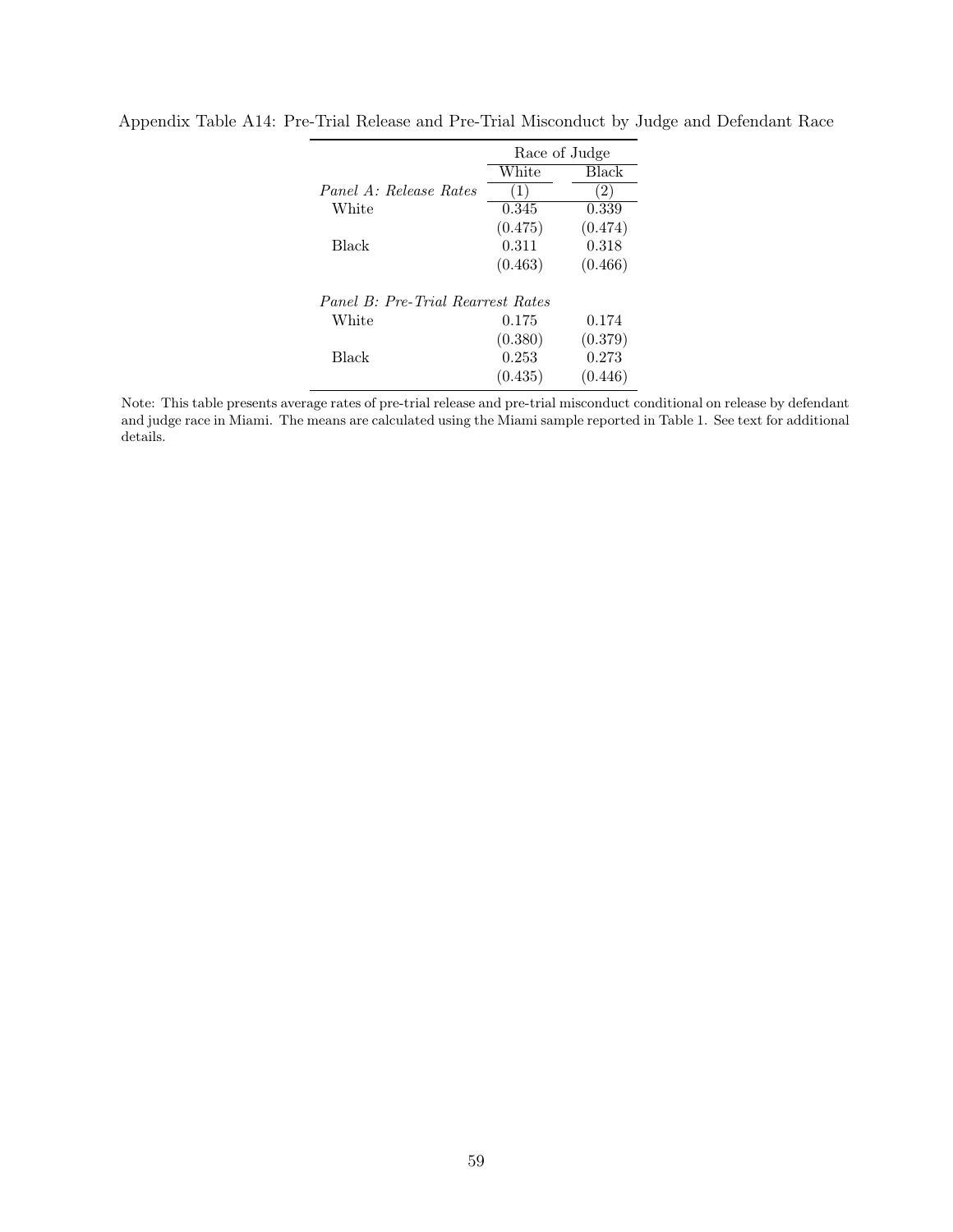# Appendix Table A15: p-values from Tests of Relative Racial Prejudice

|                    | p-value |
|--------------------|---------|
|                    | (1)     |
| Pre-Trial Release  | 0.364   |
| Pre-Trial Rearrest | 0.412   |

Note: This table replicates the Anwar and Fang (2006) test for pre-trial release rates and pre-trial misconduct rates. This table presents bootstrapped p-values testing for relative racial bias. The null hypothesis is rejected if white judges are more lenient on white defendants, and black judges are more lenient on black defendants.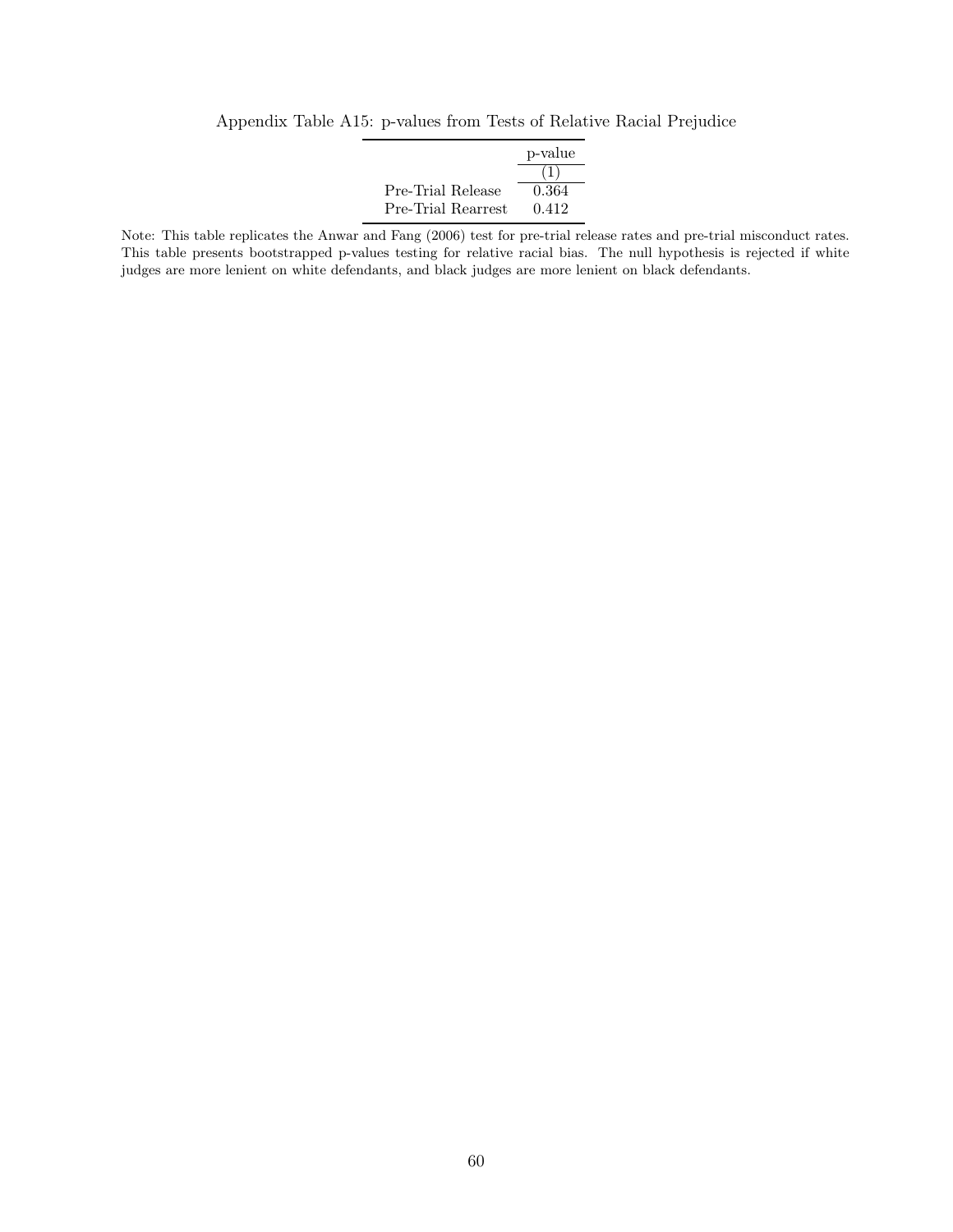|                                    | $\mathbb{E}(x Black)/\mathbb{E}(x White)$ |
|------------------------------------|-------------------------------------------|
| Panel A: Defendant Characteristics | (1)                                       |
| Male                               | 1.053                                     |
| Age at Bail Decision               | 0.987                                     |
| Prior Offense in Past Year         | 1.203                                     |
| Panel B: Charge Characteristics    |                                           |
| Number of Offenses                 | 1.157                                     |
| Felony Offense                     | 1.221                                     |
| Misdemeanor Only                   | 0.831                                     |
| Any Drug Offense                   | 1.085                                     |
| Any DUI Offense                    | 0.691                                     |
| Any Violent Offense                | 1.118                                     |
| Any Property Offense               | 1.059                                     |
| Panel C: Outcomes                  |                                           |
| Rearrest Prior to Disposition      | 1.239                                     |
| Drug Crime                         | 1.318                                     |
| <b>Property Crime</b>              | 1.157                                     |
| Violent Crime                      | 1.588                                     |
| Observations                       | 287,003                                   |

Appendix Table A16: Representativeness Statistics

Note: This table reports the mean of the variable listed in the row given the defendant is black, divided by the mean of the variable listed in the row given the defendant is white. The sample is described in the notes to Table 1.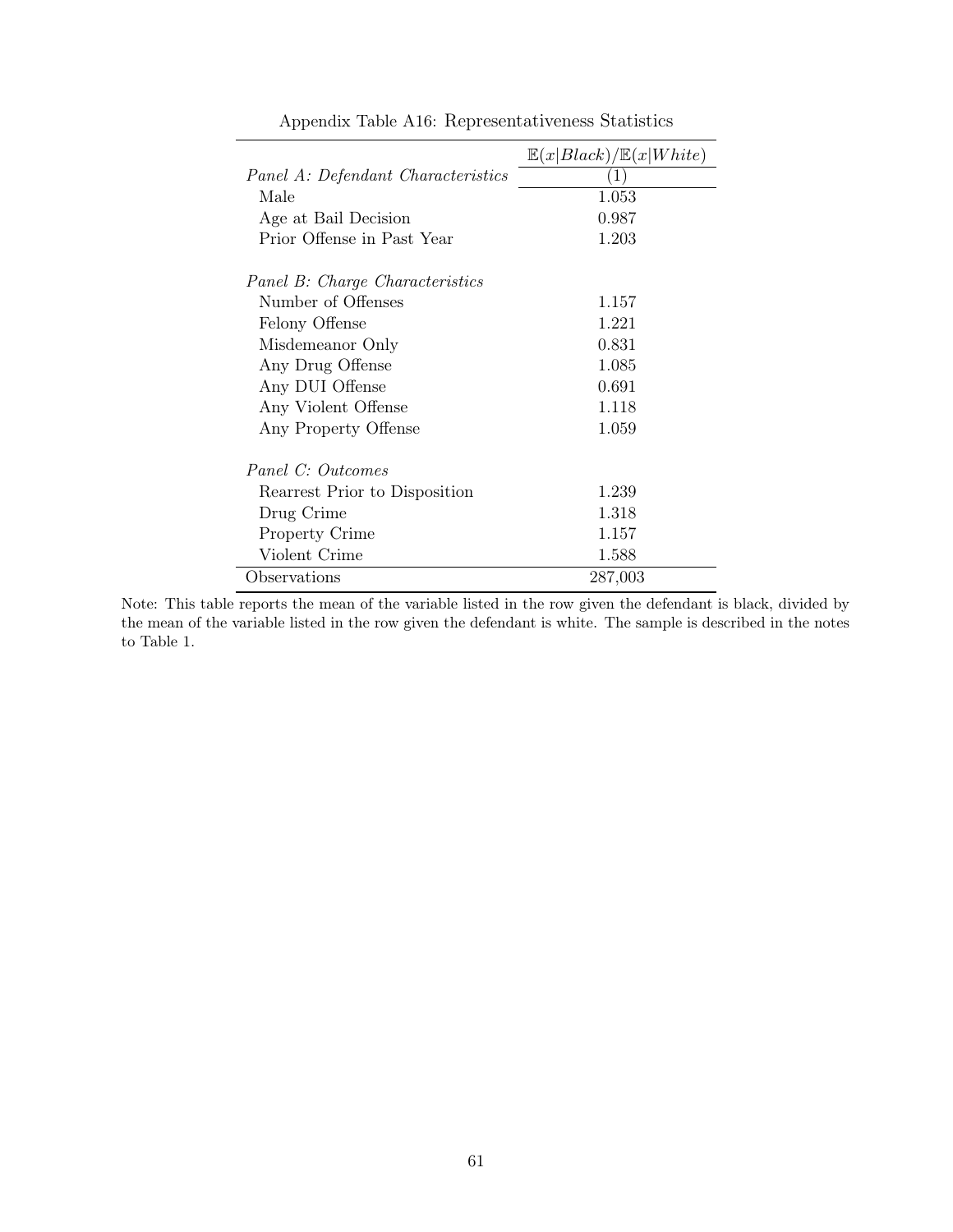

Appendix Figure A1: Judge Leniency by Defendant and Case Characteristics

Note: These figures show the correlation between our residualized measure of judge leniency for different groups of defendants over all available years of data. We also plot the linear best fit line estimated using OLS.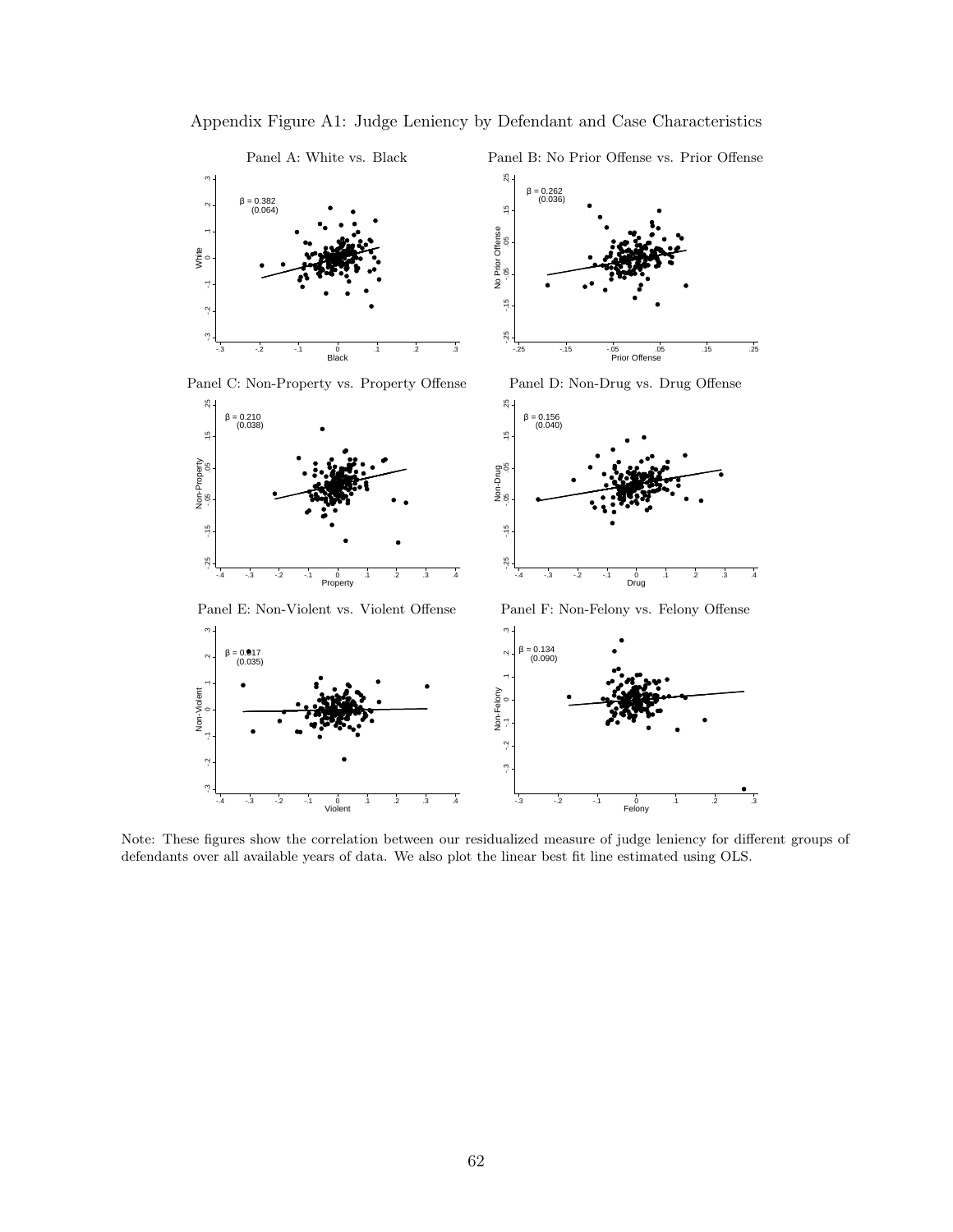Appendix Figure A2: Relationship between Predicted Risk and True Risk



Note: This figure reports the distribution of the risk of pre-trial misconduct. Risk is computed by estimating a logistic regression of rearrest prior to case disposition conditional on release on the crime and demographic controls discussed in Section [II.](#page-17-0)[C.](#page-20-0) The solid line is a local linear regression of true risk on predicted risk. The sample is described in the notes to Table 1.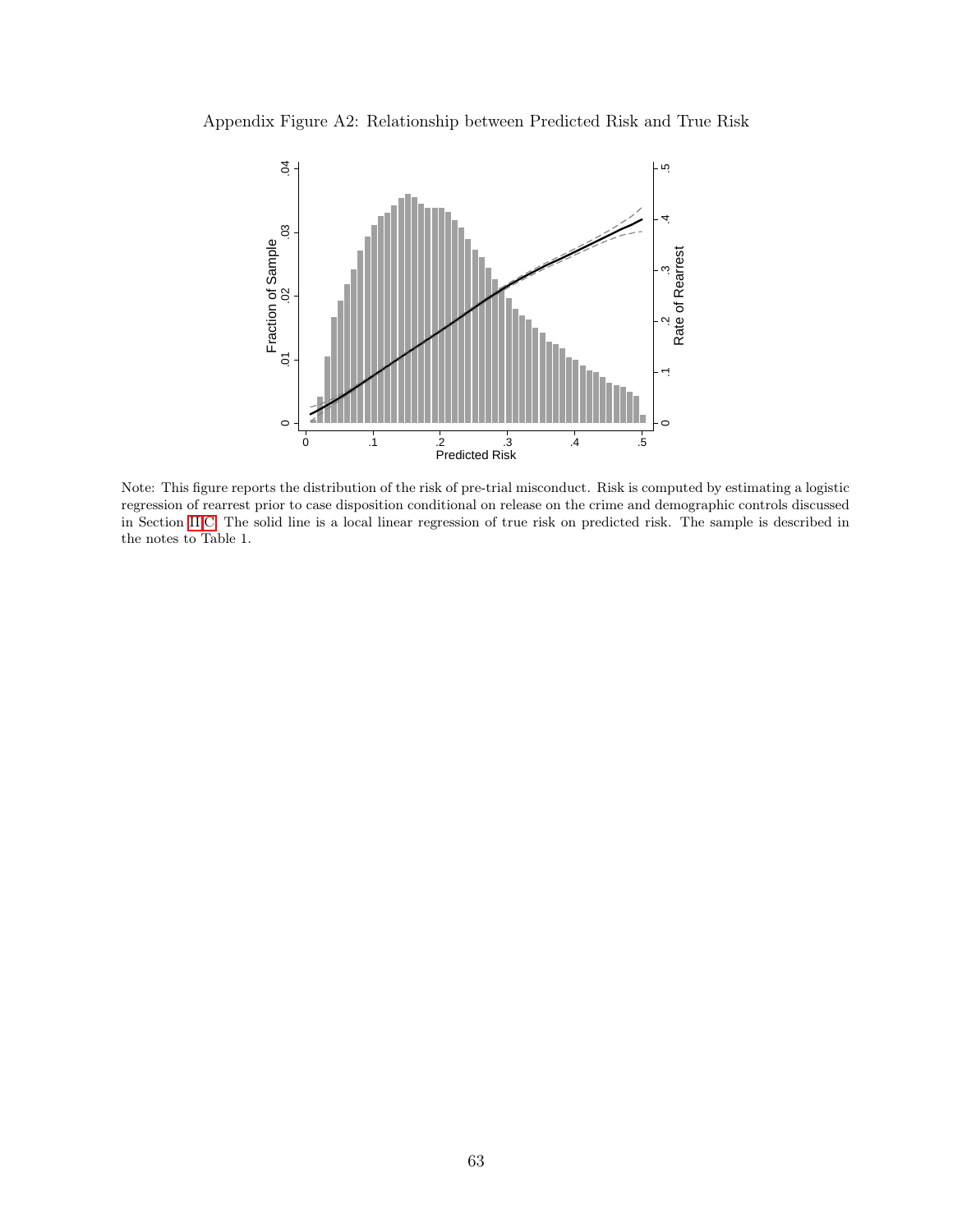

Appendix Figure A3: Predicted Crime-Specific Risk Distributions by Race

Note: This figure reports the distribution of the risk of crime-specific pre-trial misconduct separately by defendant race. Risk is computed by estimating a logit regression of the probability of rearrest prior to case disposition conditional on release on the crime and demographic controls discussed in Section [II.](#page-17-0)[C.](#page-20-0) Panel C omits defendants with a less than 1 percentage probability of committing a violent crime (73 percent of black defendants and 76 percent of white defendants). The sample is described in the notes to Table 1.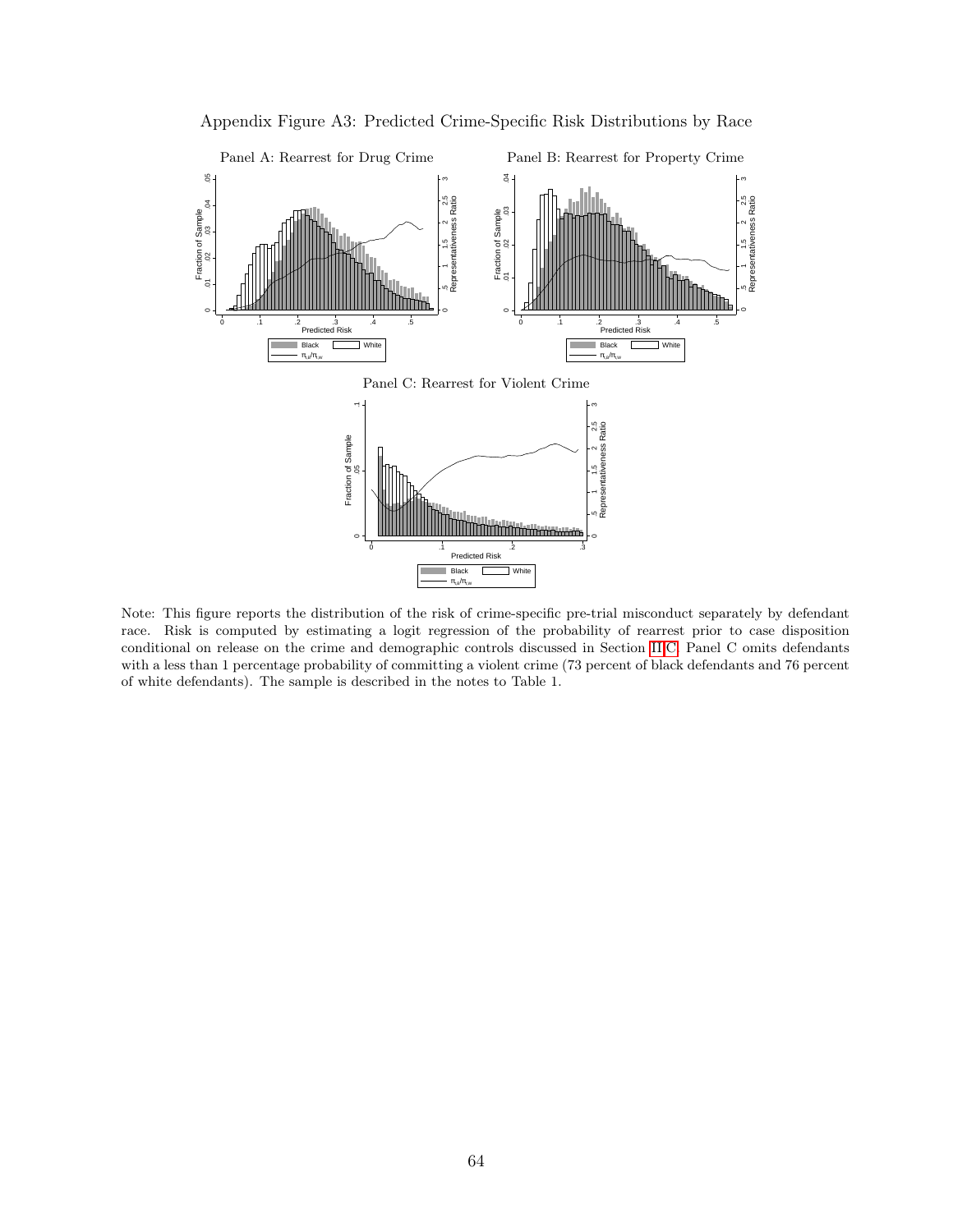



Note: This figure reports the distribution of the risk of pre-trial misconduct separately by Hispanic and white defendants. Risk is computed by estimating a logit regression of the probability of rearrest prior to case disposition conditional on release on the crime and demographic controls discussed in Section [II.](#page-17-0)[C.](#page-20-0) The sample is described in the notes to Table 1.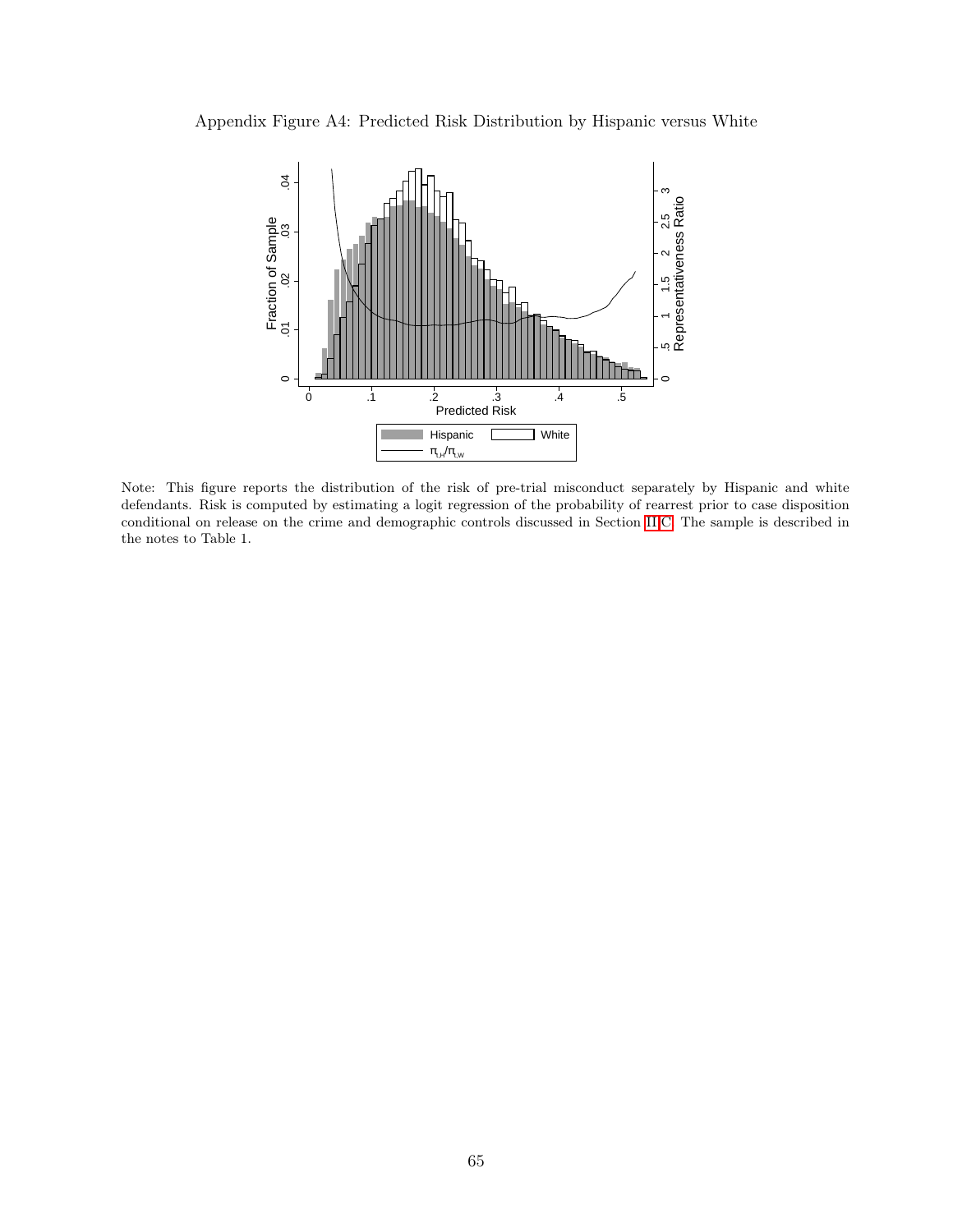



Note: This figure plots the relationship between judicial experience and both the residualized rate of pre-trial release and the residualized rate of rearrest prior to case disposition conditional on release (i.e. the mistake rate). Pre-trial release and rearrest prior to case disposition are both residualized using the full set of court-by-time fixed effects to control for any systematic differences in the types of defendants seen by judges.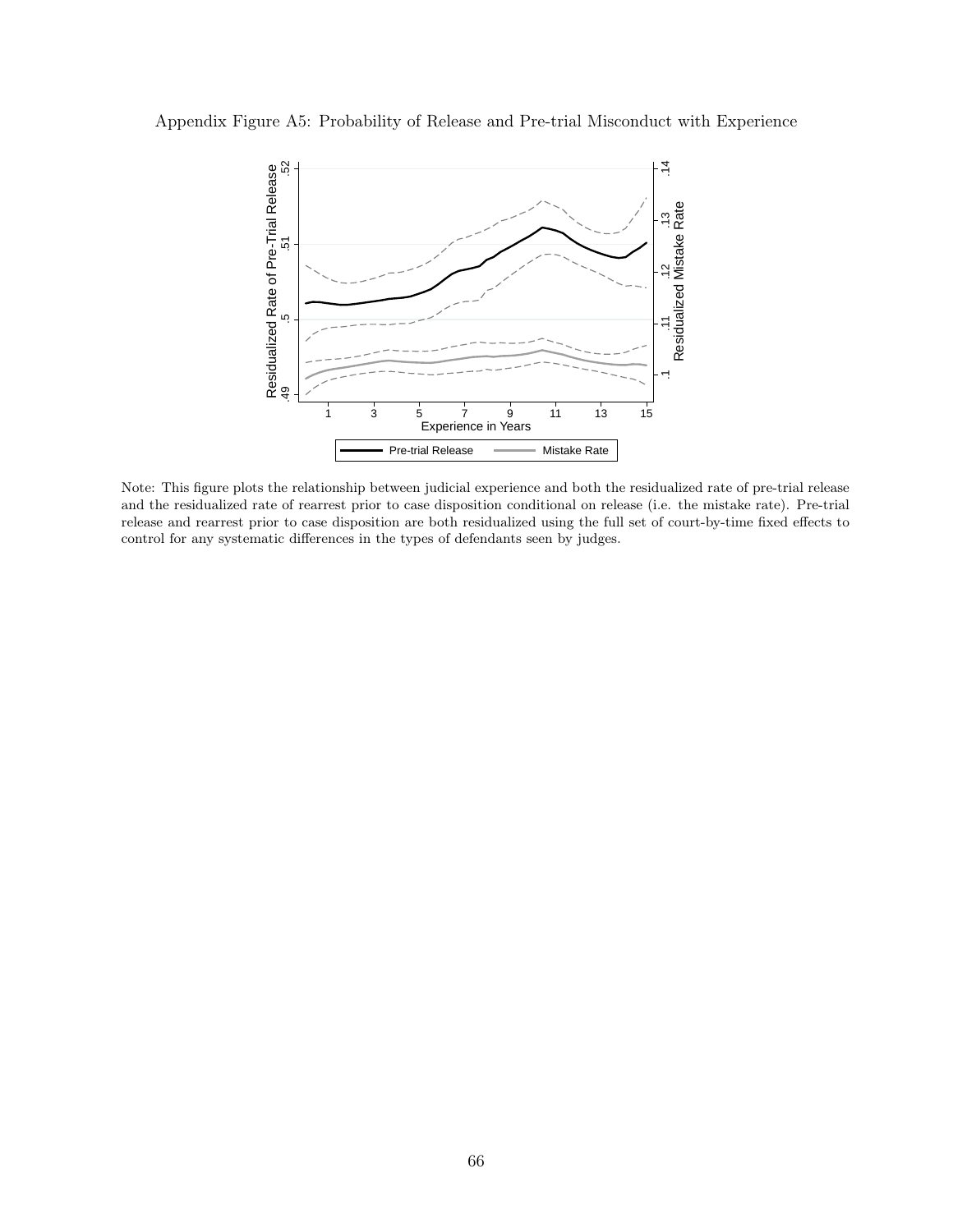### Appendix B: Proofs of Propositions

### A. Proof of Proposition [3](#page-13-0)

Proposition [3](#page-13-0) states that as our judge leniency measure  $Z_i$  becomes continuously distributed, each race-specific IV estimate,  $\alpha_r^{\{V\}}$ , converges to a weighted average of treatment effects for defendants at the margin of release.

To see why this proposition holds, first define the treatment effect for a defendant at the margin of release at  $z_j$  as:

$$
\alpha_r^j = \alpha_r(z = z_j) = \lim_{dz \to 0} \mathbb{E}[Y_i(1) - Y_i(0)|R_i(z) - R_i(z - dz) = 1]
$$
\n(B.1)

With a continuous instrument  $Z_i$ , Angrist, Graddy, and Imbens (2000) show that the IV estimate,  $\alpha_r^{IV}$ , converges to:

$$
\alpha_r = \int \lambda_r(z) \alpha_r(z) dz \tag{B.2}
$$

where the weights,  $\lambda_r(z)$  are given by:

$$
\lambda_r(z) = \frac{\frac{\partial R_r}{\partial z}(z) \cdot \int_z^{\bar{z}} (y - \mathbb{E}[z]) \cdot f_z^r(y) dy}{\int_{\bar{z}}^{\bar{z}} \frac{\partial R_r}{\partial z}(v) \cdot \int_v^{\bar{z}} (y - \mathbb{E}[z]) \cdot f_z^r(y) dy dv}
$$
(B.3)

where  $\frac{\partial R_r}{\partial z}$  is the derivative of the probability of release with respect to leniency and  $f_z^r$  is the probability density function of leniency. If  $\frac{\partial R_r}{\partial z} \geq 0$  for all z, then the weights are nonnegative. Therefore, as  $Z_i$  becomes continuously distributed, our race-specific IV estimate will return a weighted average of treatment effects of defendants on the margin of release.  $\Box$ 

#### B. Proof of Proposition [4](#page-14-0)

Proposition [4](#page-14-0) states that our IV estimator  $D^{IV}$  provides a consistent estimate of racial bias  $D^*$  if (1)  $\lambda_r^j$  is constant by race and (2)  $Z_i$  is continuous. The first condition – that  $\lambda_r^j$  is constant by race – holds if and only if the proportion of compliers shifted by moving across judges is constant by race for each  $z_{j-1}, z_j$  pair:

<span id="page-68-0"></span>
$$
Pr(Released|z_j, r = W) - Pr(Released|z_{j-1}, r = W)
$$
  

$$
Pr(Released|z_j, r = B) - Pr(Released|z_{j-1}, r = B) = c
$$
 (B.4)

where  $c$  is some constant.

To show why this proposition holds, we proceed in two steps. First, we show that our IV estimator is consistent if the IV weights by race are constant and  $Z_i$  is continuous. Second, we show that the assumption of constant weights by race holds if and only if Equation [\(B.4\)](#page-68-0) is true.

We begin by showing that if  $\lambda_r^j$  is constant by race, then as  $Z_i$  becomes continuously distributed,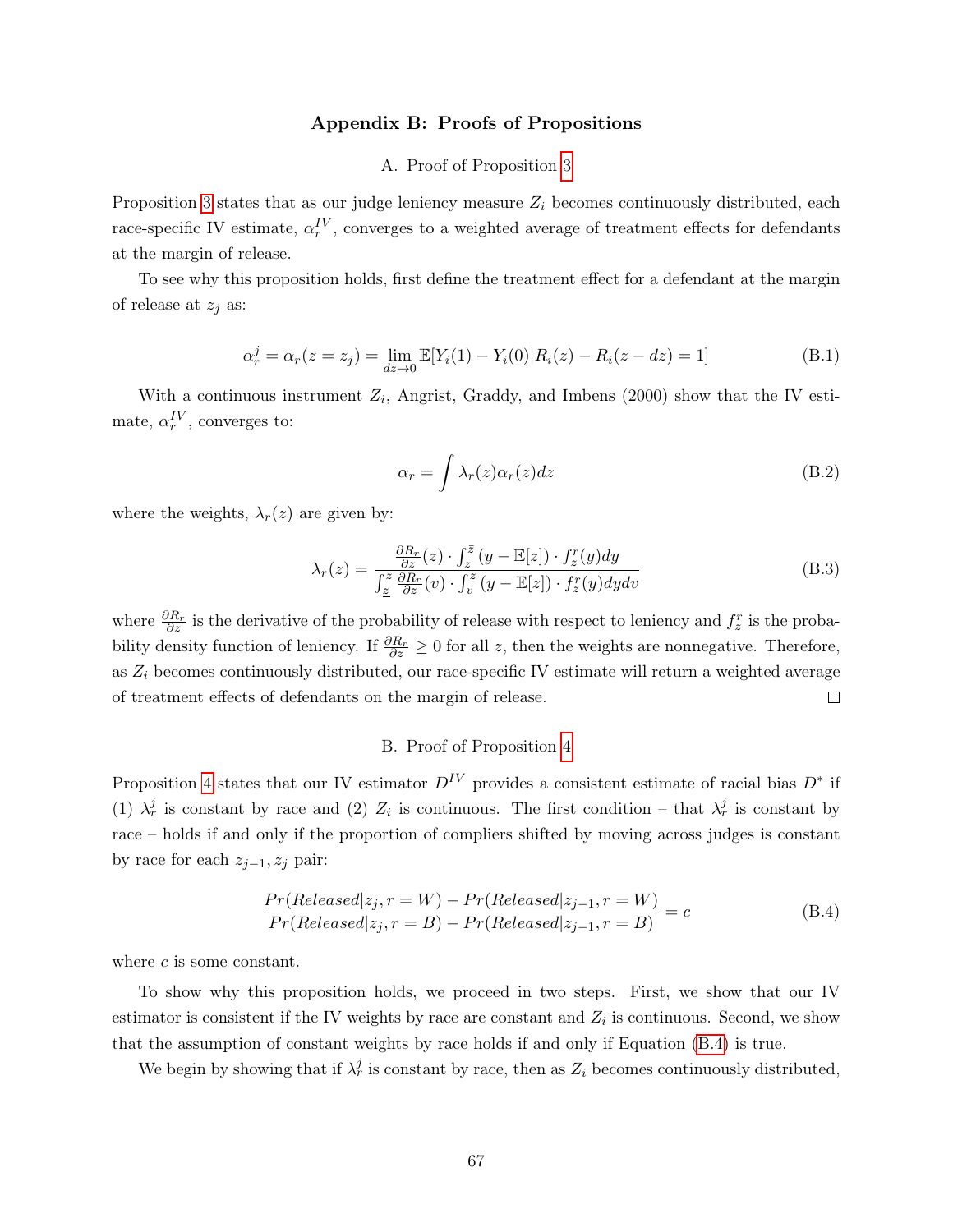$D^{IV}$  provides a consistent estimate of  $D^*$ .  $D^{IV}$  is given by:

$$
D^{IV} = \alpha_W^{IV} - \alpha_B^{IV} = \sum_{j=1}^{J} \lambda_W^j \alpha_W^{j, j-1} - \sum_{j=1}^{J} \lambda_B^j \alpha_B^{j, j-1}
$$
(B.5)

If  $\lambda_r^j = \lambda^j$ , then:

$$
D^{IV} = \sum_{j=1}^{J} \lambda^{j} \left( \alpha_W^{j,j-1} - \alpha_B^{j,j-1} \right)
$$
 (B.6)

Following Proposition [3,](#page-13-0) as  $Z_i$  becomes continuously distributed, we can rewrite  $D^{IV}$  as:

$$
D^{IV} = \int \lambda(z) \left( \alpha_W(z) - \alpha_B(z) \right) dz = D^*
$$
\n(B.7)

Therefore, in the limit,  $D^{IV}$  estimates a weighted average of differences in treatment effects for defendants at the margin of release, and therefore provides a consistent estimate of true racial bias.

Next, we show that the weights  $\lambda_r^j$  are constant by race if and only if:

$$
\frac{Pr(Released|z_j, r = W) - Pr(Released|z_{j-1}, r = W)}{Pr(Released|z_j, r = B) - Pr(Released|z_{j-1}, r = B)} = c
$$
\n(B.8)

where  $c$  is some constant.

To begin, Imbens and Angrist (1994) show that the weights in the IV estimator with a multivalued instrument are given by the formula:

$$
\lambda_r^j = \frac{(P(Released|z_j, r) - P(Released|z_{j-1}, r)) \cdot \sum_{l=j}^J \pi_r^l(g(z_l) - \mathbb{E}[g(Z)])}{\sum_{m=1}^J (P(Released|z_m, r) - P(Released|z_{m-1}, r)) \cdot \sum_{l=m}^J \pi_r^l(g(z_l) - \mathbb{E}[g(Z)])}
$$
(B.9)

where  $g(Z)$  is the instrumental variable and  $\pi_r^j$  is the probability of being assigned judge j for defendant race r. In our setting, we use judge leniency as our instrument, and so  $g(Z) = Z$ .

To simplify notation, let  $\phi_r^j = \sum_{l=j}^J \pi_r^l(z_l - \mathbb{E}[Z])$ . Under the exclusion restriction (Assumption 2), the probability of being assigned to any particular judge should not differ by defendant race. Therefore,  $\pi_r^l$  and  $\mathbb{E}[Z]$  are independent of race. Going forward, we we drop the r subscript on  $\phi_r^j$ as this term does not depend on race.

First, we prove that if Equation [\(B.4\)](#page-68-0) holds, then the IV weights are the same by race:

$$
\begin{aligned} \lambda_W^j=&\frac{(Pr(Released|z_j,r=W)-Pr(Released|z_{j-1},r=W))\phi^j}{\sum_{m=1}^J Pr(Released|z_j,r=W)-Pr(Released|z_{j-1},r=W)\phi^m}\\=&\frac{c(Pr(Released|z_j,r=B)-Pr(Released|z_{j-1},r=B))\phi^j)}{\sum_{m=1}^J c(Pr(Released|z_j,r=B)-Pr(Released|z_{j-1},r=B))\phi^m}\\=&\frac{(Pr(Released|z_j,r=B)-Pr(Released|z_{j-1},r=B))\phi^j}{\sum_{m=1}^J (Pr(Released|z_j,r=B)-Pr(Released|z_{j-1},r=B))\phi^m}=\lambda_B^j \end{aligned}
$$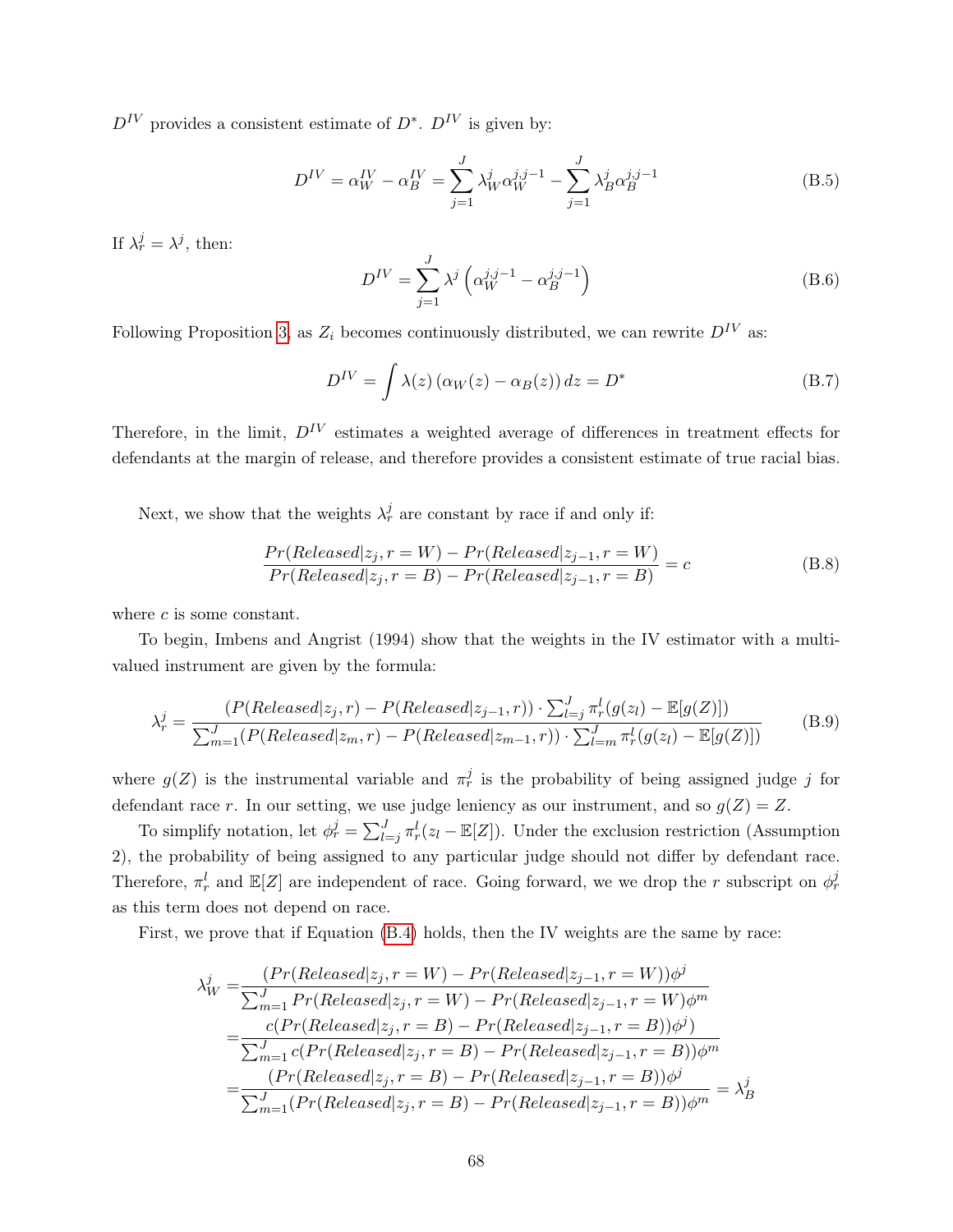where the first equality follows from Imbens and Angrist (1994) and the second equality follows by substituting in Equation [\(B.4\)](#page-68-0).

Next, we prove that if the IV weights are constant by race, then Equation [\(B.4\)](#page-68-0) holds. To do so, we prove the contrapositive statement. Suppose Equation [\(B.4\)](#page-68-0) does not hold, so that there exists  $z_i$  and  $z_k$  such that:

$$
\frac{Pr(Released|z_j, r = W) - Pr(Released|z_{j-1}, r = W)}{Pr(Released|z_j, r = B) - Pr(Released|z_{j-1}, r = B)} = c_1
$$
\n(B.10)

$$
\frac{Pr(Released|z_k, r = W) - Pr(Released|z_{k-1}, r = W)}{Pr(Released|z_k, r = B) - Pr(Released|z_{k-1}, r = B)} = c_2
$$
\n(B.11)

where  $c_1 \neq c_2$ . To simplify notation, denote the denominator of  $\lambda_W^j$  as  $D_W$  and the denominator for  $\lambda_I^j$  $B_B^j$  as  $D_B$ , which is constant for all j. Then:

<span id="page-70-3"></span><span id="page-70-2"></span><span id="page-70-0"></span>
$$
\frac{\lambda_W^j}{\lambda_B^j} = \frac{1}{c_1} \frac{D_B}{D_W} \tag{B.12}
$$

while

<span id="page-70-1"></span>
$$
\frac{\lambda_W^k}{\lambda_B^k} = \frac{1}{c_2} \frac{D_B}{D_W} \tag{B.13}
$$

 $\Box$ 

where Equation [\(B.12\)](#page-70-0) and Equation [\(B.13\)](#page-70-1) follow by substituting Equation [\(B.10\)](#page-70-2) and Equation [\(B.11\)](#page-70-3) into the formula for the IV weights. If  $c_1 \neq c_2$  then  $\frac{\lambda_W^j}{\lambda_B^j} \neq \frac{\lambda_W^k}{\lambda_B^k}$ . Therefore, either  $\lambda_W^j \neq \lambda_H^j$ B or  $\lambda_W^k \neq \lambda_B^k$ , implying the weights cannot be equal by race.

Sufficiency of Linear First Stage: We now show that a linear first stage is sufficient for the weights in our IV estimator to be the same by race. Let the first stage relationship between pre-trial release and  $Z_i$  is given by a linear probability model of the form:

$$
Released_i = \gamma_0 + \gamma_W Z_i \cdot White_i + \gamma_B Z_i \cdot Black_i + \pi \mathbf{X}_i + \mathbf{U}_i + \varepsilon_i
$$
\n(B.14)

such that the proportion of compliers shifted by moving from judge  $j - 1$  to j is constant by race.

If the first stage is linear for each race, then:

$$
Pr(Released|z_j, r) - Pr(Released|z_{j-1}, r) = \gamma_r(z_j - z_{j-1})
$$
\n(B.15)

Then, it is straightforward to show:

$$
\frac{Pr(Released|z_j, r = W) - Pr(Released|z_{j-1}, r = W)}{Pr(Released|z_j, r = B) - Pr(Released|z_{j-1}, r = B)} = \frac{\gamma_W(z_j - z_{j-1})}{\gamma_B(z_j - z_{j-1})} = \frac{\gamma_W}{\gamma_B}
$$
(B.16)

where  $\frac{\gamma_W}{\gamma_B}$  is constant for all j.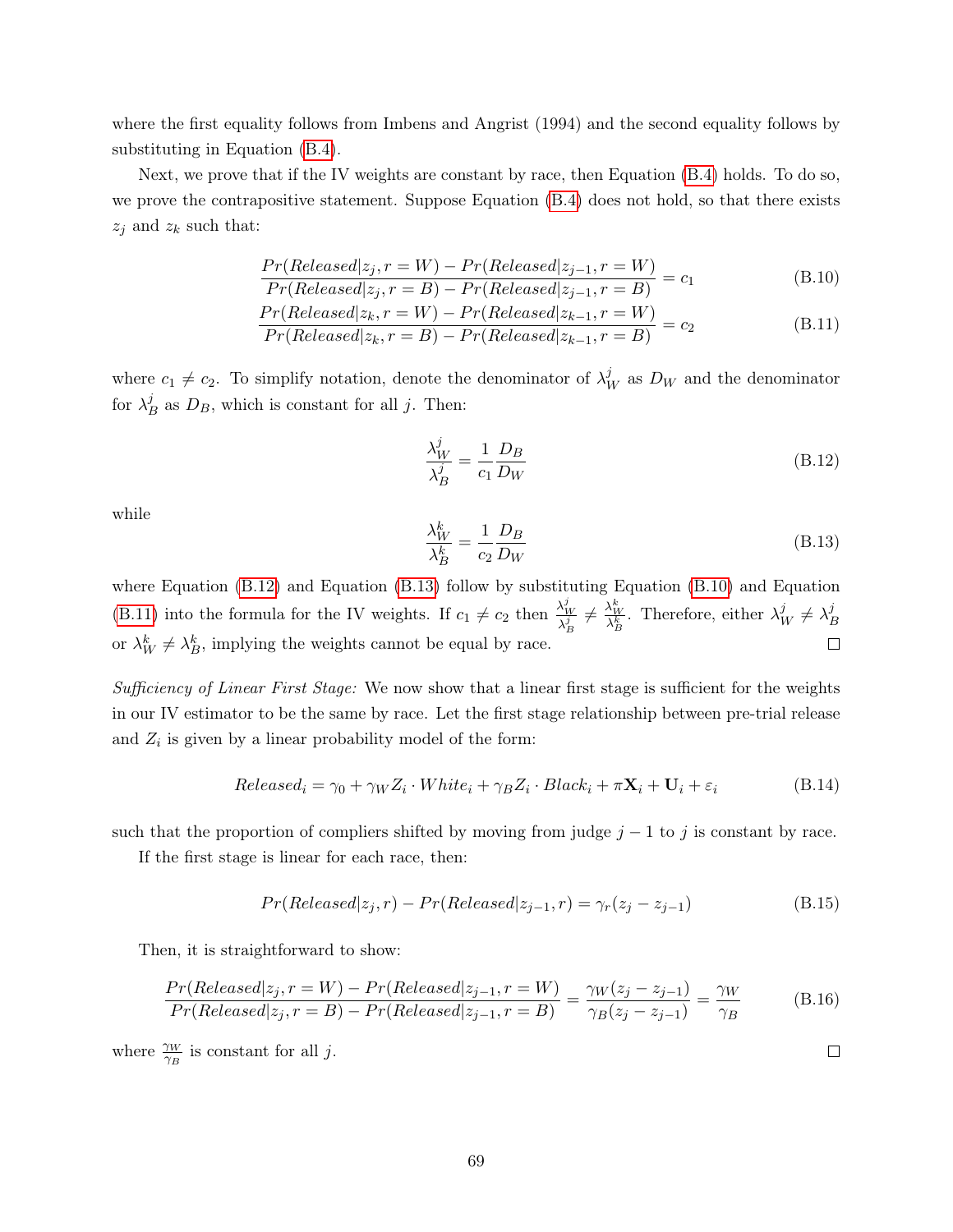#### C. Additional Functional Form Assumptions for Consistency

Our empirical strategy relies on the assumption that  $Z_i$  is continuous for our IV estimator,  $D^{IV}$ , to provide a consistent estimate of racial bias. However,  $D^{IV}$  will not in general be a consistent estimate of racial bias with a discrete instrument. In this section, we discuss additional assumptions necessary for  $D^{IV}$  to be consistent in this case.

To do so, we link our theoretical model to the marginal treatment effect (MTE) literature, which will allow us to illustrate the shape restrictions on the MTE necessary to interpret our IV estimator as an estimate of racial bias.

To begin, note that we characterize the pre-trial release decision as:

$$
R_i(z_j) = \mathbb{1}\{\mathbb{E}[\alpha_i|r_i] \le t_r^j\} \tag{B.17}
$$

Let  $F_{\alpha,r}$  be the cumulative density function of  $\mathbb{E}[\alpha_i|r_i]$ , which we assume is continuous on the interval [0, 1]. The model of release above has the same empirical content as:

<span id="page-71-0"></span>
$$
R_i(z_j) = \mathbb{1}\{F_{\alpha,r}(\mathbb{E}[\alpha_i|r_i]) \leq F_{\alpha,r}(t_r^j)\} = \mathbb{1}\{U_{i,r} \leq Pr(Released|z_j,r)\}
$$
(B.18)

where  $U_{i,r} \in [0,1]$  by construction. The second equality follows because  $F_{\alpha,r}(t_r^j)$  is the probability of release given a judge with preferences  $t_r^j$ , which is simply the probability of release given assignment to judge j. By writing the release decision as a latent-index model of the form in Equation [\(B.18\)](#page-71-0), we can map our model to the framework of Heckman and Vytlacil (2005). Following Heckman and Vytlacil (2005), the race-specific MTE is defined as:

<span id="page-71-1"></span>
$$
MTE_r(u) = \mathbb{E}[Y_i(1) - Y_i(0)|r_i = r, U_{i,r} = u]
$$
\n(B.19)

Recall that under our model, we want to estimate the treatment effect of defendants at the margin of release:

$$
\alpha_r^j = \mathbb{E}[Y_i(1) - Y_i(0)|r_i = r, \mathbb{E}[\alpha_i|r_i] = t_r^j]
$$
\n(B.20)

Given Equation [\(B.18\)](#page-71-0) and Equation [\(B.19\)](#page-71-1), the treatment effect for defendants at the margin of release is equivalent to:

$$
\mathbb{E}[Y_i(1) - Y_i(0)|r_i = r, U_{i,r} = Pr(Released|z_j, r)] = MTE_r(Pr(Released|z_j, r))
$$
\n(B.21)

We can now discuss the structural assumptions we must place on the MTE function so that our IV estimator is a consistent estimate of racial bias. To simplify notation, let  $Pr(Released|z_j, r) = p_r^j$ , which we refer to as the propensity score. Below, we show that if the MTE can be well approximated by linear splines, with knots at points in the support of the propensity score, then the IV estimator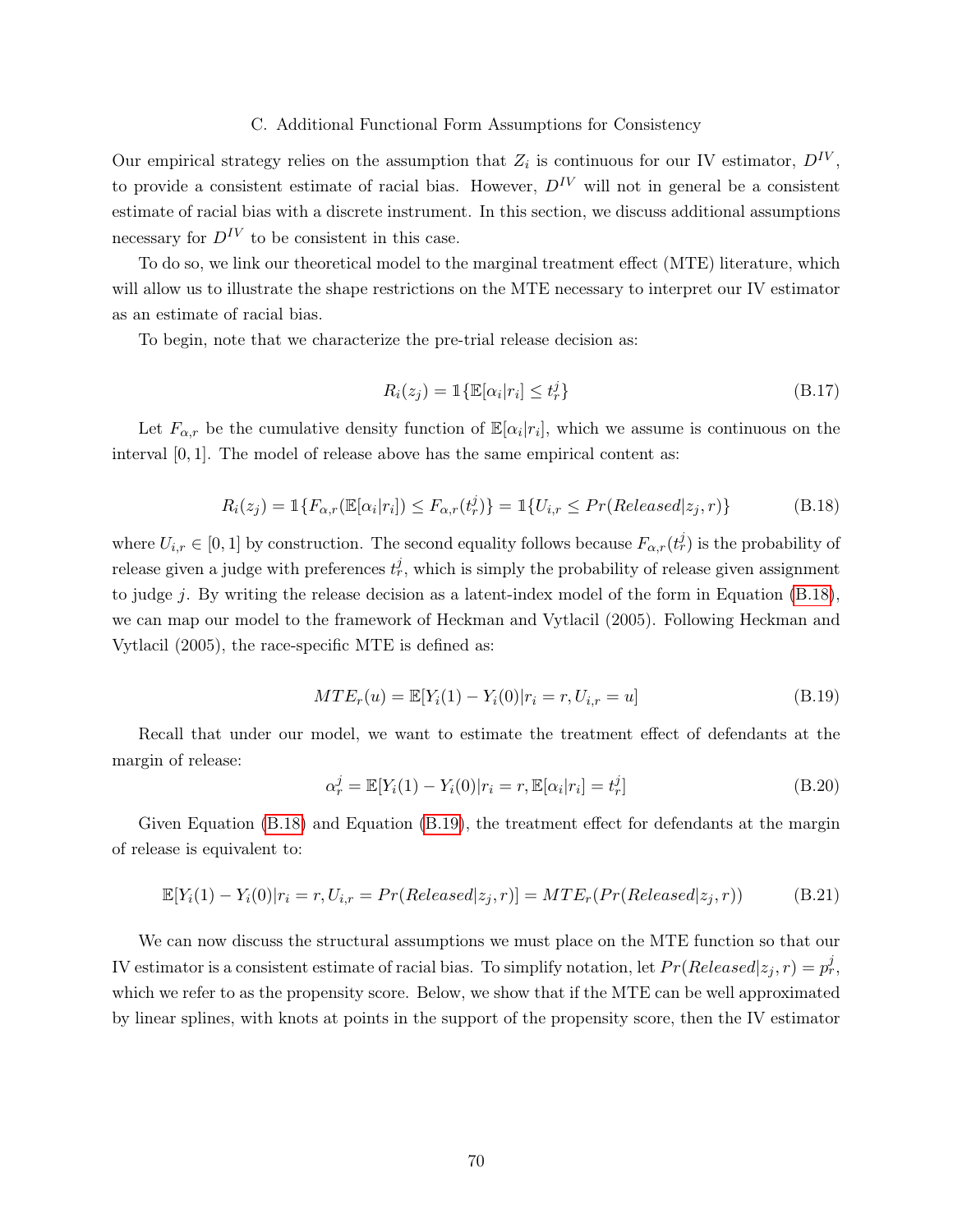is a consistent estimate of a weighted average of true racial bias. Specifically, if:

<span id="page-72-0"></span>
$$
MTE_r(u) \approx \sum_{j=1}^{J} \mathbb{1}\{u \in [p_r^{j-1}, p_r^j] \} [\theta_r^{1,j} + \theta_r^{2,j} u]
$$
(B.22)

then we may interpret  $D^{IV}$  as a consistent estimate of racial bias.

The strength of this assumption depends on the distribution of leniency. If  $Z_i$  becomes continuous, then the propensity score also becomes continuously distributed, implying this formulation imposes no structure on the MTE, consistent with Proposition [3.](#page-13-0) With only two judges, it imposes that the MTE is linear for compliers. The more points in the distribution of leniency, the more we can accommodate non-linearities into the MTE.

Our restrictions on the MTE are similar to Brinch et al. (forthcoming) who estimate the MTE in settings with a discrete instrument. With a binary instrument, they impose that the MTE is linear (exactly the same as our restriction). With  $k$  points in the distribution of leniency, they impose that the MTE is a polynomial of order no higher than  $k-1$ . We do not utilize our restrictions to estimate the MTE itself, but rather to interpret the our IV estimator for racial bias.

To show why Equation [\(B.22\)](#page-72-0) implies that  $D^{IV}$  is a consistent estimate of racial bias, first consider a case with two judges with  $p_r^0 < p_r^1$ . As shown in Heckman and Vytlacil (2005), the LATE is related to the MTE by the following formula:

$$
LATE_r^{0,1} = \frac{1}{p_r^1 - p_r^0} \int_{p_r^0}^{p_r^1} MTE_r(u) du
$$
 (B.23)

The relevant estimates for racial discrimination are  $MTE_r(p_r^0)$  and  $MTE_r(p_r^1)$  (i.e. the treatment effects for defendants at the margin of release). In contrast, the LATE is an average of  $MTE_r$ between these points. To relate the average to the endpoints, we assume  $MTE_r(u)$  is linear over the interval  $[p_r^0, p_r^1]$ , so that:

$$
\frac{1}{p_r^1 - p_r^0} \int_{p_r^0}^{p_r^1} MTE_r(u) du = \frac{1}{p_r^1 - p_r^0} \int_{p_r^0}^{p_r^1} [\theta_r^{1,1} + \theta_r^{2,1} u] du
$$

$$
= \frac{1}{p_r^1 - p_r^0} \left[ \theta_r^{1,1} u + \theta_r^{2,1} \frac{u^2}{2} \right]_{p_r^0}^{p_r^1}
$$

$$
= \frac{\theta_r^{1,1} + \theta_r^{2,1} p_r^0}{2} + \frac{\theta_r^{1,1} + \theta_r^{2,1} p_r^1}{2}
$$

$$
= \frac{MTE_r(p_r^0) + MTE_r(p_r^1)}{2}
$$

$$
= \frac{t_r^0 + t_r^1}{2}
$$

where the first line follows from substituting in Equation [\(B.22\)](#page-72-0) and the last line follows from the fact  $MTE_r(p_r^j) = \alpha_r^j = t_r^j$ . By assuming the MTE is linear between these points, we may write the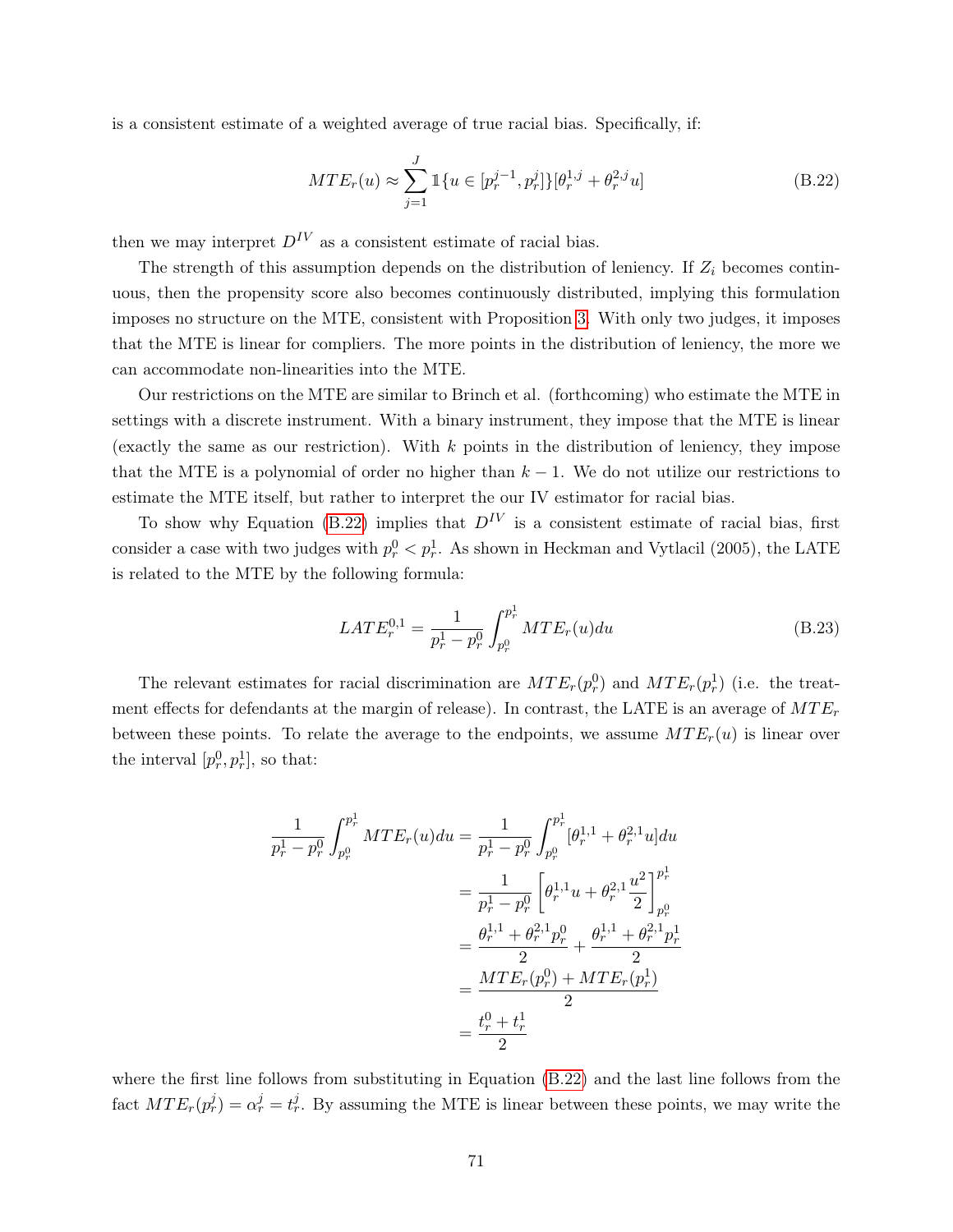LATE as a simple average of  $t_r^0$  and  $t_r^1$ . This is true for all  $j-1$ , j pairs. Therefore:

$$
D^{IV} = \sum_{j=1}^{J} \lambda^{j} (\alpha_W^{j,j-1} - \alpha_B^{j,j-1})
$$
  
=  $\frac{\lambda^{1}}{2} (t_W^{0} - t_B^{0}) + \sum_{j=1}^{J-1} \frac{\lambda^{j} + \lambda^{j+1}}{2} (t_W^{j} - t_B^{j}) + \frac{\lambda^{J}}{2} (t_W^{J} - t_B^{J})$   
=  $\sum_{j=0}^{J} \tilde{\lambda}^{j} (t_W^{j} - t_B^{j}) = D^{**}$ 

where

$$
\tilde{\lambda}^{j} = \begin{cases}\n\frac{\lambda^{1}}{2} & j = 0 \\
\frac{\lambda^{j} + \lambda^{j+1}}{2} & j \in [1, J-1] \\
\frac{\lambda^{j}}{2} & j = J\n\end{cases}
$$
\n(B.24)

and  $\sum \tilde{\lambda}^j = 1$ . Note that the weights  $\tilde{\lambda}^j$  differ slightly from the IV weights  $\lambda^j$ . We define this new weighted average of racial bias as  $D^{**}$ . Therefore, we have shown that under the functional form assumption in Equation [\(B.22\)](#page-72-0),  $D^{IV}$  is a consistent estimate of  $D^{**}$ , which is a weighted average of true racial bias.

### D. Proof of Proposition [5](#page-15-0)

Proposition [5](#page-15-0) states that if Assumptions 1-3 are satisfied and the first stage relationship is linear, the maximum bias of our IV estimator  $D^{IV}$  from the true level of racial bias  $D^*$  is given by  $\max_j(\lambda^j)(\alpha^{max}-\alpha^{min})$ , where  $\alpha^{max}$  is the largest treatment effect among compliers,  $\alpha^{min}$  is the smallest treatment effect among compliers, and  $\lambda^j$  is given by:

$$
\lambda^{j} = \frac{(z_{j} - z_{j-1}) \cdot \sum_{l=j}^{J} \pi^{l}(z_{l} - \mathbb{E}[Z])}{\sum_{m=1}^{J} (z_{j} - z_{j-1}) \cdot \sum_{l=m}^{J} \pi^{l}(z_{l} - \mathbb{E}[Z])}
$$
(B.25)

where  $\pi^{j}$  is the probability of being assigned to judge j.

To prove that this proposition holds, we proceed in five steps. First, we derive an upper bound of  $D^{IV}$  by replacing  $\alpha_W^{j,j-1}$  with its maximum possible value for every j and replacing  $\alpha_B^{j,j-1}$  with its minimum possible value for every j. Second, we derive a lower bound of  $D^{IV}$  by replacing  $\alpha_W^{j,j-1}$  with its minimum possible value for every j and replacing  $\alpha_B^{j,j-1}$  with its maximum value for every j. Third, we show that the upper bound and lower bound of  $D^{IV}$  both converge to  $D^*$  as  $Z_i$ becomes continuously distributed. Fourth, we develop a formula for the maximum potential bias with a discrete instrument using the derived upper and lower bounds, and provide intuition for how we derive this estimation bias. Fifth, we show how to empirically estimate the maximum potential bias in the case of a discrete instrument.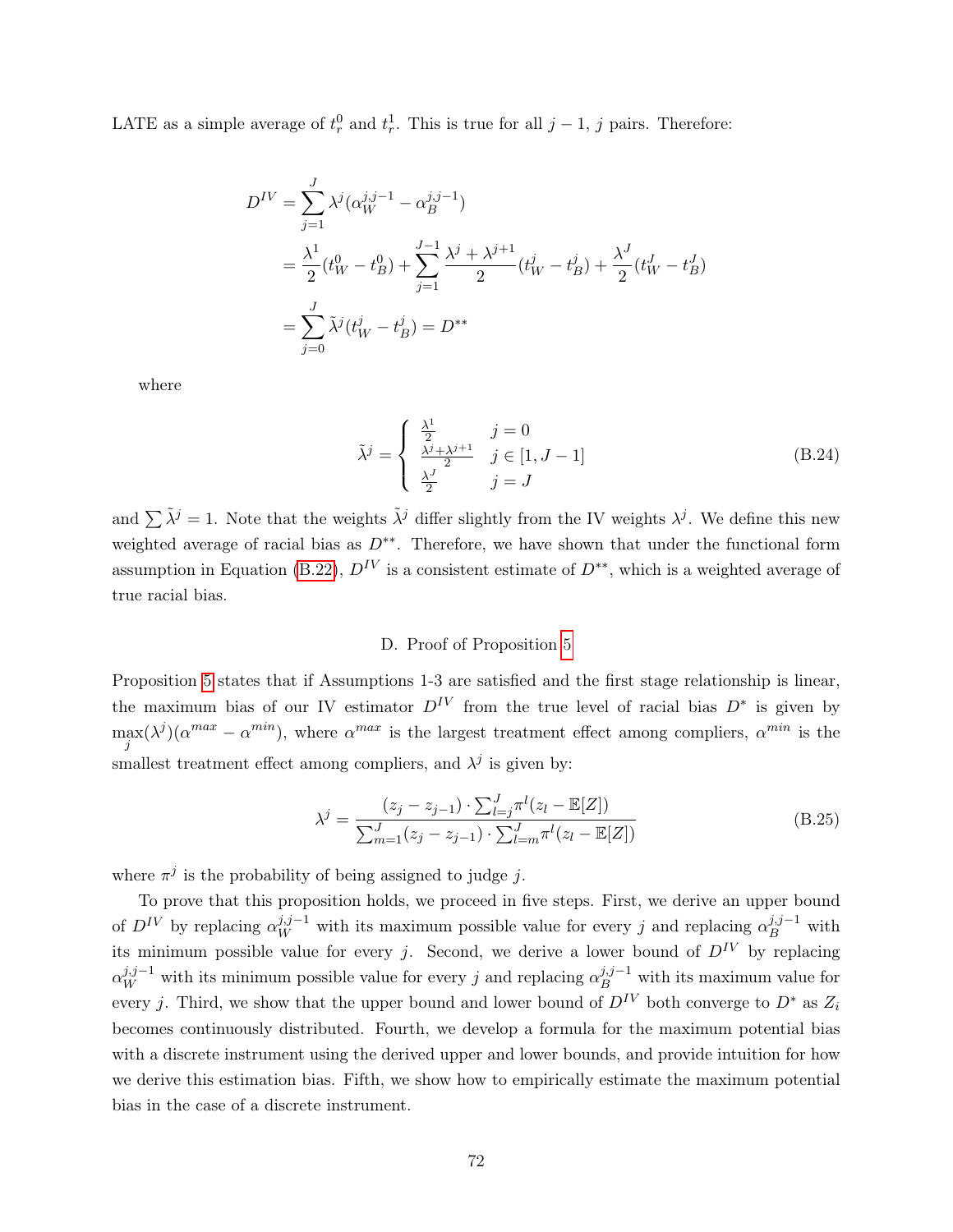To begin, note that under the assumption of equal weights (Proposition [4\)](#page-14-0), our IV estimator for racial bias is given by:

<span id="page-74-0"></span>
$$
D^{IV} = \sum_{j=1}^{J} \lambda^j \left( \alpha_W^{j,j-1} - \alpha_B^{j,j-1} \right)
$$

Recall that under our theory model, compliers for judge j and  $j - 1$  are individuals such that  $t_r^{j-1}(\mathbf{V}_i) < \mathbb{E}[\alpha_i|r_i] \leq t_r^j(\mathbf{V}_i)$ . For illustrative purposes, we drop conditioning on  $\mathbf{V}_i$ . Under this definition of compliers, we know that:

$$
\alpha_r^{j,j-1} \in (t_r^{j-1}, t_r^j] \tag{B.26}
$$

Given Equation [\(B.26\)](#page-74-0), we can derive an upper bound of  $D^{IV}$ :

$$
D^{IV} = \sum_{j=1}^{J} \lambda^{j} \left( \alpha_W^{j,j-1} - \alpha_B^{j,j-1} \right)
$$
  

$$
< \sum_{j=1}^{J} \lambda^{j} \left( t_W^{j} - t_B^{j-1} \right)
$$
  

$$
= \sum_{j=1}^{J} \lambda^{j} \left( t_W^{j} - (t_B^{j} - \Delta_B^{j}) \right)
$$
  

$$
= \sum_{j=1}^{J} \lambda^{j} \left( t_W^{j} - t_B^{j} \right) + \sum_{\substack{j=1 \ \text{of } \lambda^{j} \Delta_B^{j}}} \lambda^{j} \Delta_B^{j}
$$
  

$$
D^* = \text{true racial bias} \qquad \text{infra-marginality bias}
$$

where  $\Delta_B^j = t_B^j - t_B^{j-1}$  $j^{-1}$ . This bound follows from replacing  $\alpha_W^{j,j-1} = t_W^j$  and replacing  $\alpha_B^{j,j-1} = t_B^{j-1}$  $B^{-1}$ . Specifically, we replace  $\alpha_W^{j,j-1}$  with its maximum possible value for every j and replace  $\alpha_B^{j,j-1}$  with its minimum possible value for every j. As can be seen, this upper bound of  $D^{IV}$  is comprised of two components: (1) the true level of racial bias,  $D^*$  and (2) an "infra-marginality" bias.

Similarly, given Equation [\(B.26\)](#page-74-0), we can also provide a lower bound of  $D^{IV}$ :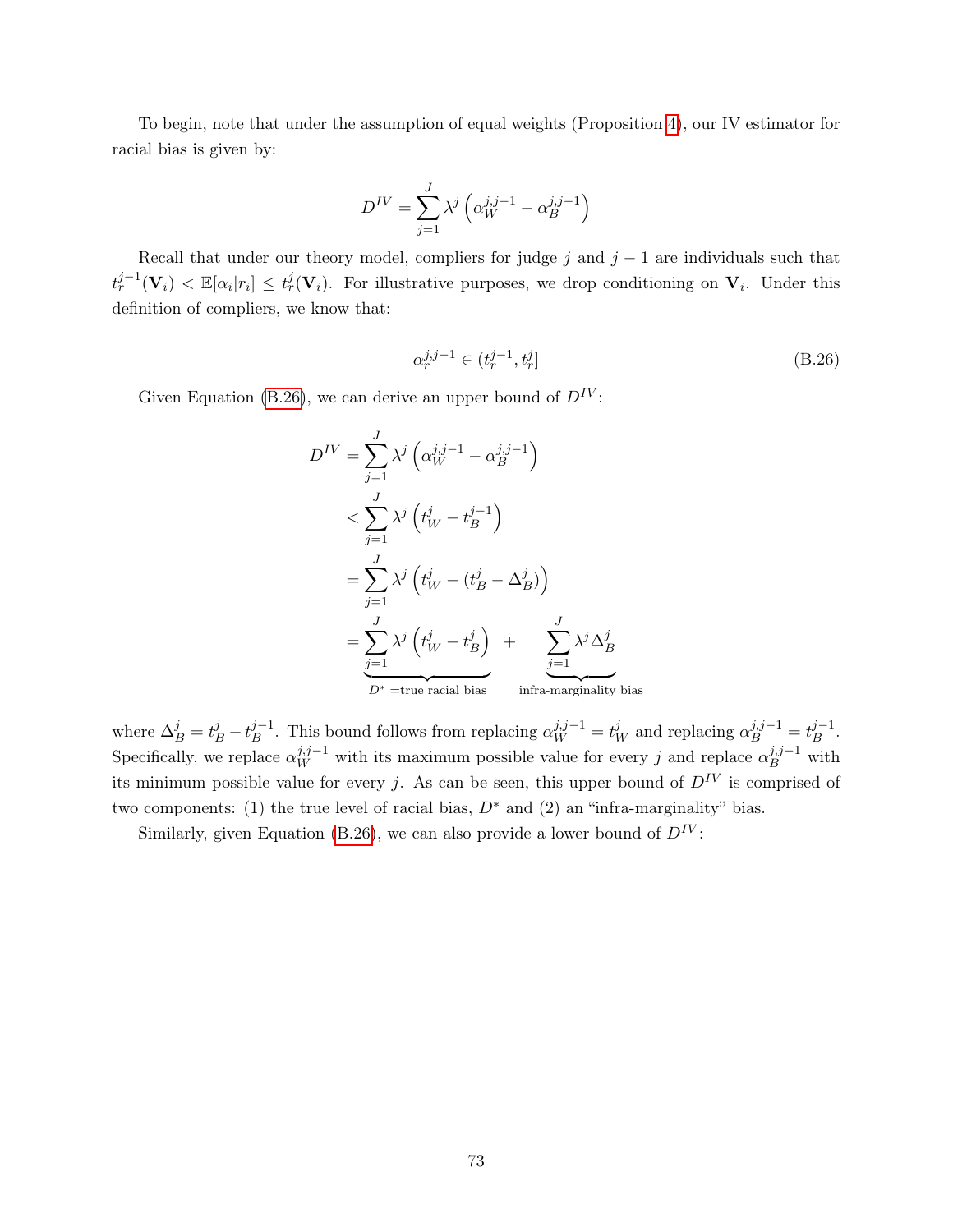$$
D^{IV} = \sum_{j=1}^{J} \lambda^{j} \left( \alpha_W^{j, j-1} - \alpha_B^{j, j-1} \right)
$$
  
\n
$$
> \sum_{j=1}^{J} \lambda^{j} \left( t_W^{j-1} - t_B^{j} \right)
$$
  
\n
$$
= \sum_{j=1}^{J} \lambda^{j} \left( t_W^{j} - \Delta_W^{j} - t_B^{j} \right)
$$
  
\n
$$
= \sum_{j=1}^{J} \lambda^{j} \left( t_W^{j} - t_B^{j} \right) - \sum_{\substack{j=1 \ \text{of } \lambda^{j} \Delta_W^{j}}} \lambda^{j} \Delta_W^{j}
$$
  
\n
$$
D^* = \text{true racial bias} \qquad \text{infra-marginality bias}
$$

where this lower bound comes from substituting  $\alpha_W^{j,j-1} = t_W^{j-1}$  and  $\alpha_B^{j,j-1} = t_H^{j}$  $B<sub>B</sub>$ . Specifically, we replace  $\alpha_W^{j,j-1}$  with its minimum possible value for every j and replace  $\alpha_B^{j,j-1}$  with its maximum possible value for every j. As can be seen, this lower bound of  $D^{IV}$  is again comprised of two components: (1) the true level of racial bias,  $D^*$  and (2) an "infra-marginality" bias.

Therefore,  $D^{IV}$  is bounded above and below by:

$$
\sum_{j=1}^{J} \lambda^j \left( t_W^j - t_B^j \right) - \sum_{j=1}^{J} \lambda^j \Delta_W^j < D^{IV} < \sum_{j=1}^{J} \lambda^j \left( t_W^j - t_B^j \right) + \sum_{j=1}^{J} \lambda^j \Delta_B^j \tag{B.27}
$$

Alternatively, expressed with respect to the true level of racial bias  $D^*$ , the difference between  $D^{IV}$  and  $D^*$  is bounded by:

<span id="page-75-0"></span>
$$
-\sum_{j=1}^{J} \lambda^{j} \Delta_{W}^{j} < D^{IV} - D^{*} < \sum_{j=1}^{J} \lambda^{j} \Delta_{B}^{j} \tag{B.28}
$$

Given that  $\lambda^j$  are non-negative weights which sum to one,  $\sum_{j=1}^J \lambda^j \Delta_r^j \leq \max_j \Delta_r^j$  (i.e. the average is less than the maximum). If  $Z_i$  becomes continuous, then  $\Delta_r^j \to 0$  for all j, and so inframarginality bias shrinks to zero. Intuitively, at the limit, every complier is at the margin, and so there is no infra-marginality bias. As a result,  $D^{IV}$  converges to  $D^*$  as  $Z_i$  becomes continuous.

We now bound the infra-marginality bias when leniency is not continuous, i.e. when our instrument is discrete. Note that  $\Delta_r^j = t_r^j - t_r^{j-1} = \alpha_r^j - \alpha_r^{j-1}$ , where  $\alpha_r^j - \alpha_r^{j-1} > 0$ . Without loss of generality, assume  $\lambda^1 \geq \lambda^2$ . Then:

$$
\lambda^{1}\left(\alpha_{r}^{1}-\alpha_{r}^{0}\right)+\lambda^{2}\left(\alpha_{r}^{2}-\alpha_{r}^{1}\right)\leq\lambda^{1}\left(\alpha_{r}^{2}-\alpha_{r}^{0}\right)
$$
\n(B.29)

We can continue in this manner to bound the infra-marginality bias. Without loss of generality,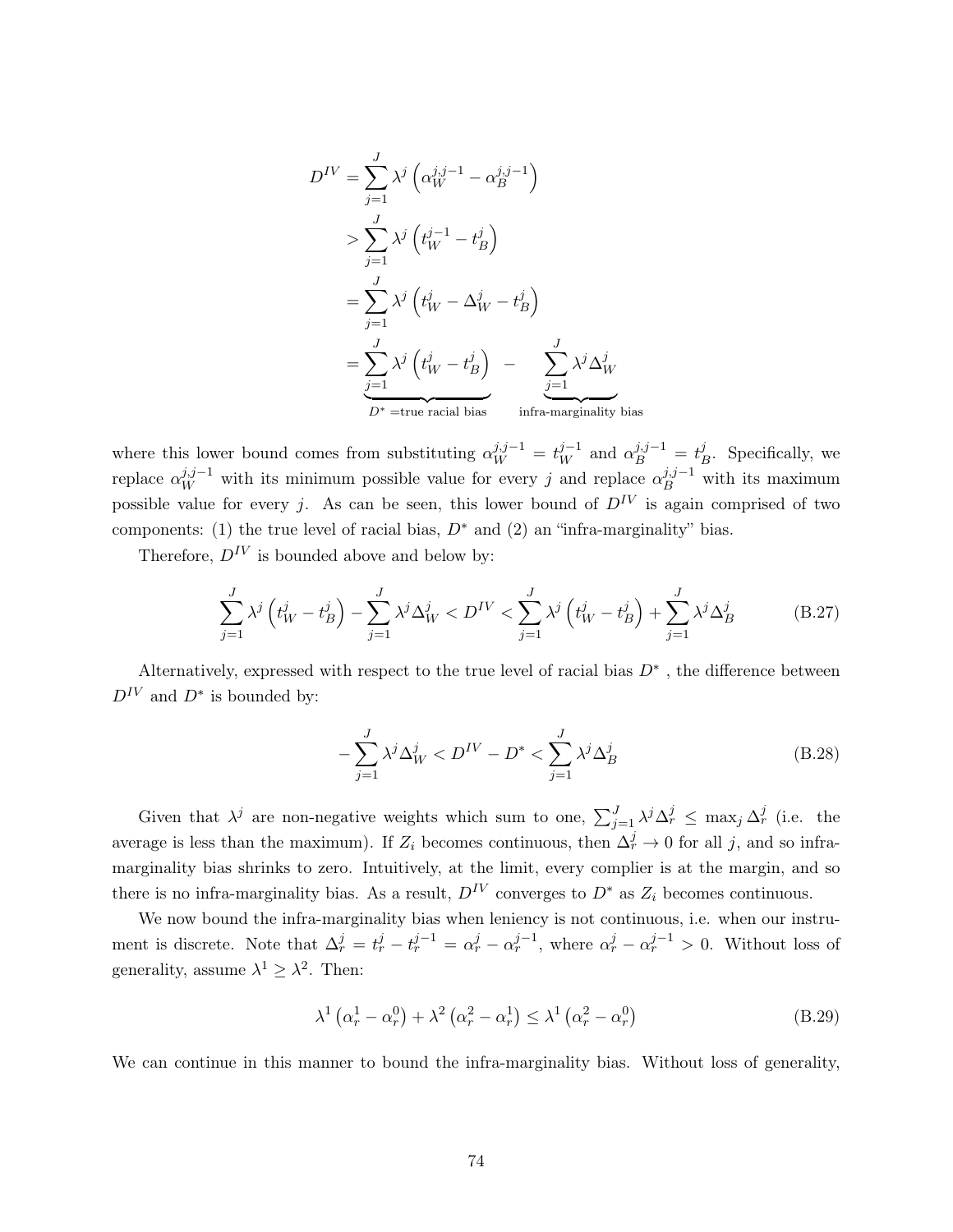assume  $\lambda^1 \geq \lambda^j$  for all j. Then

$$
\sum_{j=1}^{J} \lambda^j \left( \alpha_r^j - \alpha_r^{j-1} \right) \leq \lambda^1 (\alpha_r^2 - \alpha_r^0) + \sum_{j=3}^{J} \lambda^j (\alpha_r^j - \alpha_r^{j-1})
$$
  

$$
\leq \lambda^1 (\alpha_r^3 - \alpha_r^0) + \sum_{j=4}^{J} \lambda^j (\alpha_r^j - \alpha_r^{j-1})
$$
  

$$
\dots
$$
  

$$
\leq \lambda^1 (\alpha_r^J - \alpha_r^0)
$$

Note that  $\alpha_r^0 = \alpha_r^{min}$  (the smallest treatment effect is associated with the most strict judge) and  $\alpha_r^J = \alpha_r^{max}$  (the largest treatment effect is associated with the most lenient judge), then the infra-marginality bias is bounded by:

$$
\max_{j} (\lambda^{j}) (\alpha_r^{max} - \alpha_r^{min})
$$
\n(B.30)

In practice, we do not observe  $\alpha_r^{max} - \alpha_r^{min}$ . While we find evidence for limited heterogeneity in treatment effects in our setting, we take a conservative approach and assume the worst-case scenario. In other words, we assume that  $\alpha_r^{max} - \alpha_r^{min} = 1$ . We assume that there are defendants who are rearrested with probability 1 if released but never rearrested if detained such that  $\alpha_r^{max} = 1$ , and also that there are defendants whose rearrest probability is unaffected by release status such that  $\alpha_r^{min} = 0$ . Because the weights  $\lambda^j$  are identified in our data, under the worst-case scenario, the maximum bias due to infra-marginality concerns can be conservatively estimated to be equal to  $\max_j (\lambda^j)$ .

From Equation [\(B.28\)](#page-75-0), we thus know that the maximum potential bias between  $D^{IV}$  and  $D^*$  is bounded by:

$$
-\max_{j}(\lambda^{j}) < D^{IV} - D^{*} < \max_{j}(\lambda^{j})\tag{B.31}
$$

Intuition of Maximum Bias Formula: To illustrate intuitively how we bound the maximum estimation bias between  $D^{IV}$  and  $D^*$ , it is helpful to consider a simple two judge case. Assume that there is no racial bias such that both judges use the same release thresholds for both white and black defendants,  $t_W^j = t_H^j$  $\frac{j}{B}$  for both  $j = 1$  and  $j = 2$ . Under this scenario,  $D^* = 0$ .

Suppose that the lenient judge releases defendants with an expected pre-trial misconduct rate of less than 20 percent, while the strict judge releases defendants with an expected pre-trial misconduct rate of less than 10 percent. Then, the race-specific LATEs estimated using our judge IV strategy is the average treatment effect of all defendants with expected misconduct rates between 10 and 20 percent (i.e. compliers).

Within this range of compliers, suppose that all black defendants have expected rates of pre-trial misconduct of 10 percent, while all white defendants have expected rates of pre-trial misconduct of 20 percent (i.e. the distribution of compliers differs by race). If so, our IV estimator will yield a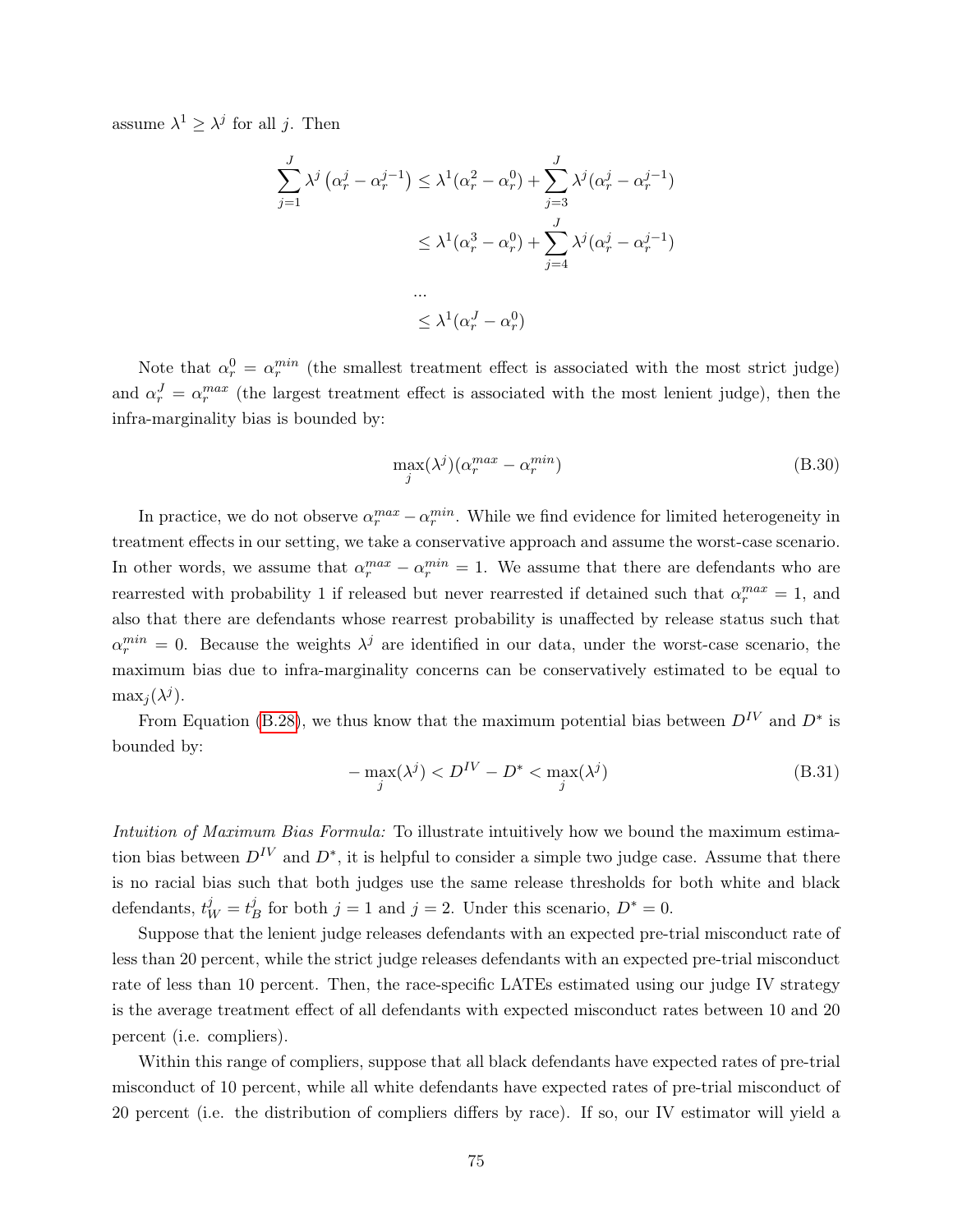LATE for whites  $(\alpha_W^{IV} = 0.2)$  that is larger in magnitude than the LATE for blacks  $(\alpha_B^{IV} = 0.1)$ , causing us to estimate  $D^{IV} > 0$ . Our IV estimator would thus lead us to conclude that there was racial bias despite the fact that there is no true racial bias  $(D^* = 0)$ . A similar exercise can be used to show that we may find  $D^{IV} = 0$  even if  $D^* > 0$ .

Intuitively, this "infra-marginality bias" arises because not all compliers are marginal in the case of a discrete instrument. Because the distribution of treatment effects for both white and black defendants may be different among compliers, our IV estimator can lead us to erroneously find racial bias where none exists. Conversely, this infra-marginality problem could also lead us to conclude there is no racial bias when in fact both judges are racially biased against blacks.

Specifically, in the case of only two judges, the maximum estimation bias due to infra-marginality concerns is  $\max_j (\lambda^j) = 1$  because 100 percent of compliers fall within the two judges. In this case, without further assumptions on the distribution of treatment effects by race, any value of  $D^{IV}$ is consistent with no true racial bias  $(D^* = 0)$ , racial bias blacks  $(D^* > 0)$ , or racial bias against whites  $(D^* < 0)$ . As a result, in the two judge case, one would need to make additional assumptions to ensure the consistency of our estimator. For example, in this two judge case, one could assume that the distribution of treatment effects is uniform across the two thresholds for defendants of both races. With uniform distribution of treatment effects by race, our IV estimator would yield  $\alpha_W^{IV} = 0.15$  and  $\alpha_B^{IV} = 0.15$ . Thus, we would find  $D^{IV} = 0$ , yielding a consistent estimate of true racial bias.

In order to bound the extent of the infra-marginality problem in our setting where there are many judges, we assume the worst-case scenario in an analogous way to the two judge example. With multiple judges, we also assume that  $\alpha_r^{max} - \alpha_r^{min} = 1$  (the maximum possible heterogeneity among compliers). Because the weights  $\lambda^j$  are identified in our data, the maximum bias due to infra-marginality concerns can be conservatively estimated to be equal to  $\max_j(\lambda^j)$ .

Estimating Maximum Bias in our Setting: We now illustrate how we empirically estimate the maximum potential bias of our IV estimator from the true level of racial bias by using the formula in Proposition [5.](#page-15-0) Again, because we cannot observe  $\alpha^{max} - \alpha^{min}$ , we take the most conservative approach and assume that this value is equal to 1.

Recall from before that the weights  $\lambda_r^j$  are given by the following formula:

<span id="page-77-0"></span>
$$
\lambda_r^j = \frac{(Pr(Released|z_j, r) - Pr(Released|z_{j-1}, r)) \cdot \sum_{l=j}^J \pi_r^l(g(z_l) - \mathbb{E}[g(Z)])}{\sum_{m=1}^J (Pr(Released|z_m, r) - Pr(Released|z_{m-1}, r)) \cdot \sum_{l=m}^J \pi_r^l(g(z_l) - \mathbb{E}[g(Z)])}
$$
(B.32)

As discussed in [4,](#page-14-0) under the exclusion restriction (Assumption 2), the probability of being assigned to any particular judge should not differ by defendant race. Therefore,  $\pi_r^l$  and  $\mathbb{E}[Z]$  are independent of race. Also, we use judge leniency as our instrument so  $g(Z) = Z$ . Given a linear first stage,  $Pr(Released|z_j, r) - Pr(Released|z_{j-1}) = \gamma_r(z_j - z_{j-1})$ . Substituting this expression into [\(B.32\)](#page-77-0) and simplifying yields: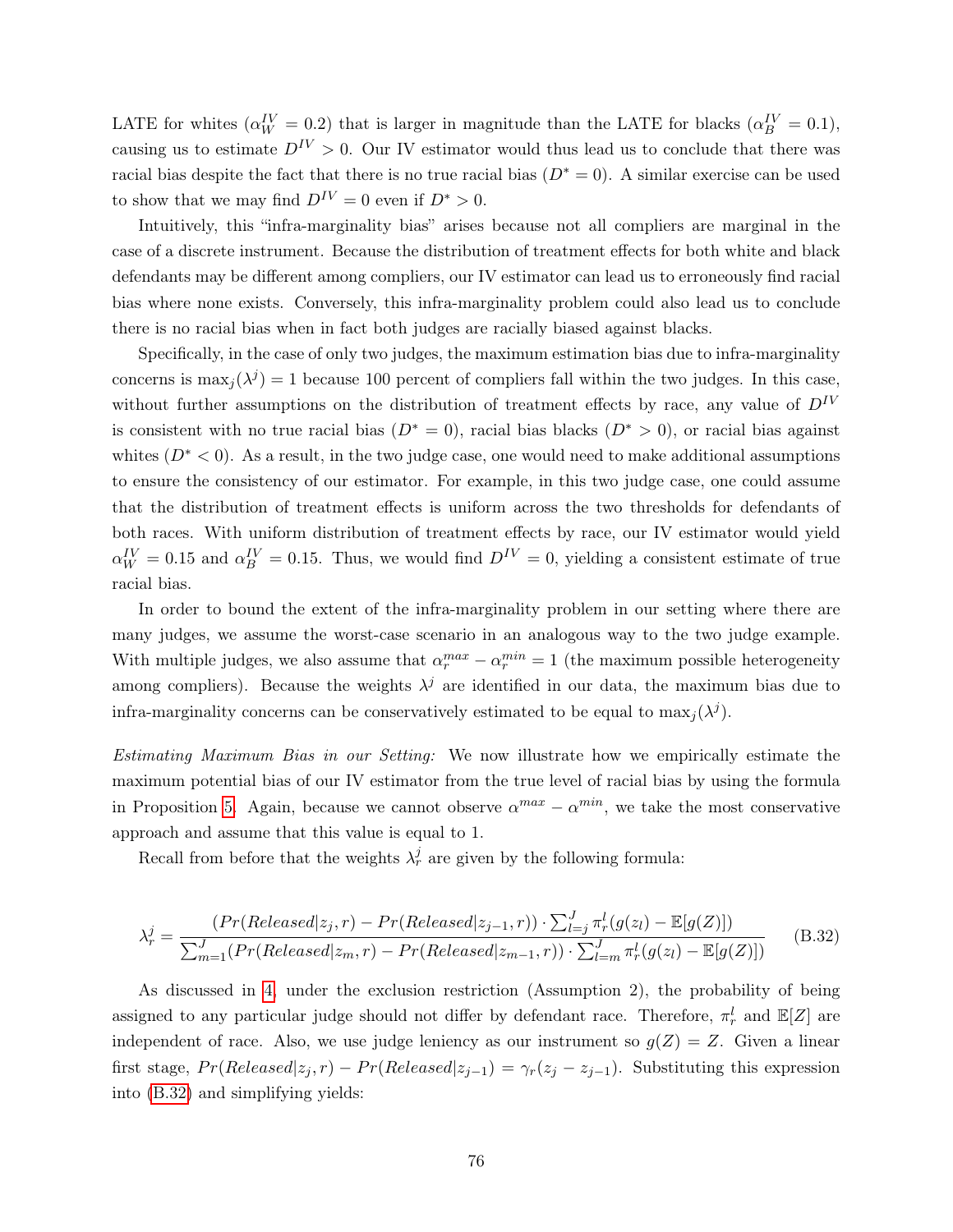<span id="page-78-0"></span>
$$
\lambda^{j} = \frac{(z_{j} - z_{j-1}) \cdot \sum_{l=j}^{J} \pi^{l}(z_{l} - \mathbb{E}[Z])}{\sum_{m=1}^{J} (z_{j} - z_{j-1}) \cdot \sum_{l=m}^{J} \pi^{l}(z_{l} - \mathbb{E}[Z])}
$$
(B.33)

We use Equation [\(B.33\)](#page-78-0) to estimate the maximum bias of our estimator by replacing  $\pi^{j}$  and  $\mathbb{E}[Z]$  with their empirical counterparts:

$$
\hat{\pi}^j = \sum_{i=1}^N \frac{\mathbb{1}\{Z_i = z_j\}}{N}
$$
 (B.34)

$$
\mathbb{E}[Z] = \frac{1}{N} \sum_{i=1}^{N} Z_i
$$
\n(B.35)

Plugging these quantities into the formula for the weights yields an estimate of the weight attached to each pairwise LATE. We then take the maximum of our weights and interpret this estimate as the maximum potential bias between our IV estimator and the true level racial bias. This procedure yields a maximum bias of 0.005 or 0.5 percentage points.

From Equation [\(B.28\)](#page-75-0), we know:

$$
D^* < D^{IV} + \max_j(\lambda^j) = D^{IV} + .005
$$
\n
$$
D^* > D^{IV} - \max_j(\lambda^j) = D^{IV} - .005
$$

Therefore, in our setting, the true level of racial bias is bounded within 0.5 percentage points of our  $\Box$ IV estimate for racial bias.

#### E. Re-weighting Procedure to Allow Judge Preferences for Non-Race Characteristics

In this section, we show that a re-weighting procedure can be used to estimate direct racial bias (i.e. racial bias which cannot be explained by the composition of crimes). To begin, let the weights for all white defendants be equal to 1. We construct the weights for a black defendant with observables equal to  $X_i = x$  as:

$$
\Psi(x) = \frac{Pr(W|x)Pr(B)}{Pr(B|x)Pr(W)}\tag{B.36}
$$

where  $Pr(W|x)$  is the probability of being white given observables  $X_i = x$ ,  $Pr(B|x)$  is the probability of being black given observables  $X_i = x$ ,  $Pr(B)$  is the unconditional probability of being black, and  $Pr(W)$  is the unconditional probability of being white.

Define the covariate-specific LATE as:

$$
\alpha_r^{j,j-1}(x) = \mathbb{E}[Y_i(1) - Y_i(0)|R_i(z_j) - R_i(z_{j-1})] = 1|r_i = r, \mathbf{X}_i = x]
$$
(B.37)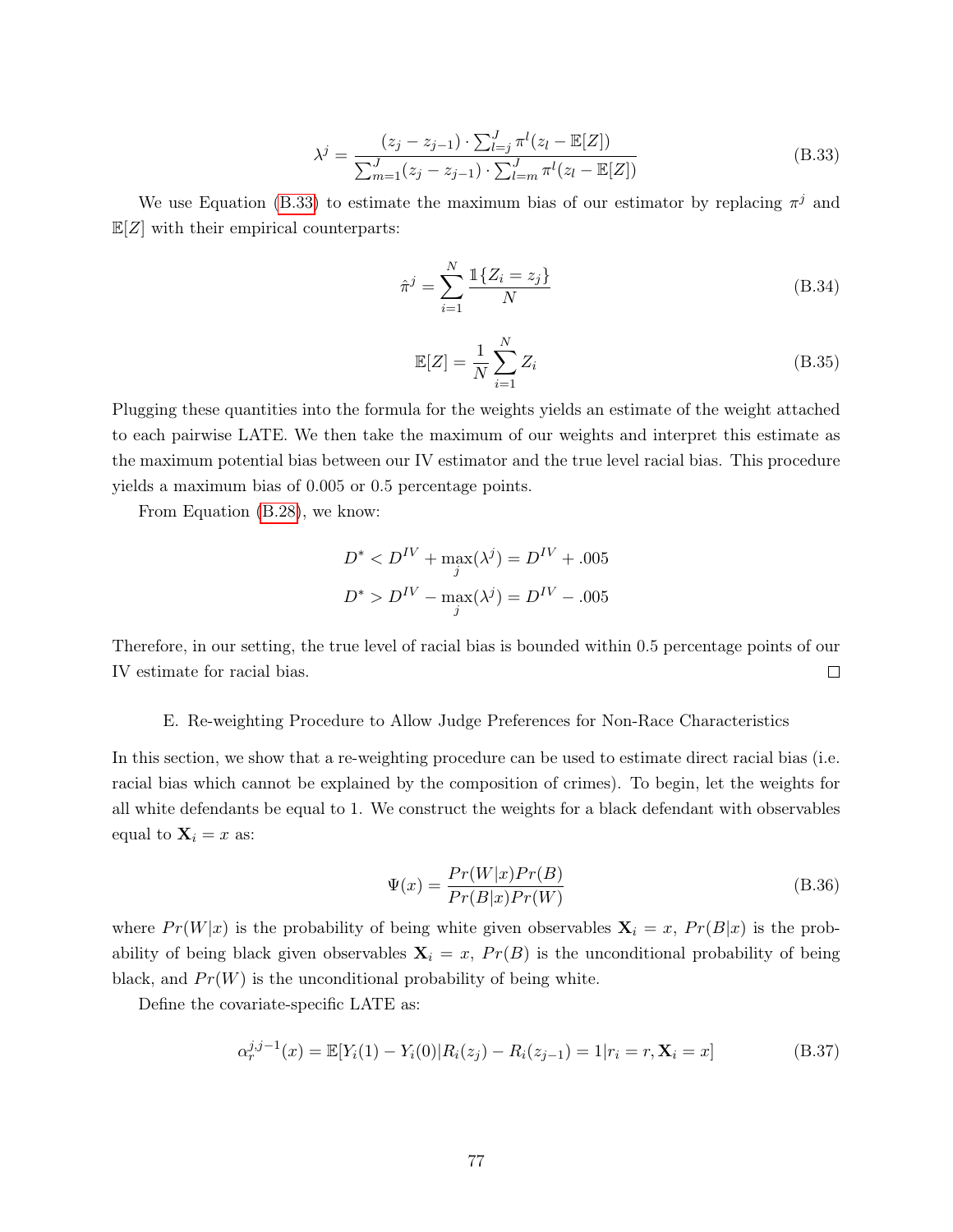As noted by Fröhlich (2007), the unconditional LATE can be expressed as:

$$
\alpha_r^{j,j-1} = \sum_{x \in X} \alpha_r^{j,j-1}(x) \frac{Pr(Released|z_j, x, r) - Pr(Released|z_{j-1}, x, r)}{Pr(Released|z_j, r) - Pr(Released|z_{j-1}, r)} P(x|r)
$$
(B.38)

Given a linear first stage:

$$
\frac{Pr(Released|z_j, x, r) - Pr(Released|z_{j-1}, x, r)}{Pr(Released|z_j, r) - Pr(Released|z_{j-1}, r)} = 1
$$
\n(B.39)

Therefore, in the re-weighted sample,  $\alpha_B^{j,j-1}$  $B^{j,j-1}$  is given by:

$$
\alpha_B^{j,j-1} = \sum_{x \in X} \alpha_B^{j,j-1}(x) Pr(x|B) \Psi(x)
$$
  
\n
$$
= \sum_{x \in X} \alpha_B^{j,j-1}(x) Pr(x|B) \frac{Pr(W|x)Pr(B)}{Pr(B|x)Pr(W)}
$$
  
\n
$$
= \sum_{x \in X} \alpha_B^{j,j-1}(x) \frac{Pr(B|x)Pr(x)}{Pr(B)} \frac{Pr(W|x)Pr(B)}{Pr(B|x)Pr(W)}
$$
  
\n
$$
= \sum_{x \in X} \alpha_B^{j,j-1}(x) \frac{Pr(W|x)Pr(x)}{Pr(W)}
$$
  
\n
$$
= \sum_{x \in X} \alpha_B^{j,j-1}(x) Pr(x|W)
$$

Where line 2 follows by plugging in the formula for  $\Psi(x)$  and lines 3 and 5 follow from Bayes' rule. Given that the weights for all white defendants are equal to 1,  $D^{IV}$  is given by:

$$
D^{IV} = \sum_{j=1}^{J} \lambda^j \left( \sum_{x \in X} Pr(x|W) \left( \alpha_W^{j,j-1}(x) - \alpha_B^{j,j-1}(x) \right) \right)
$$
(B.40)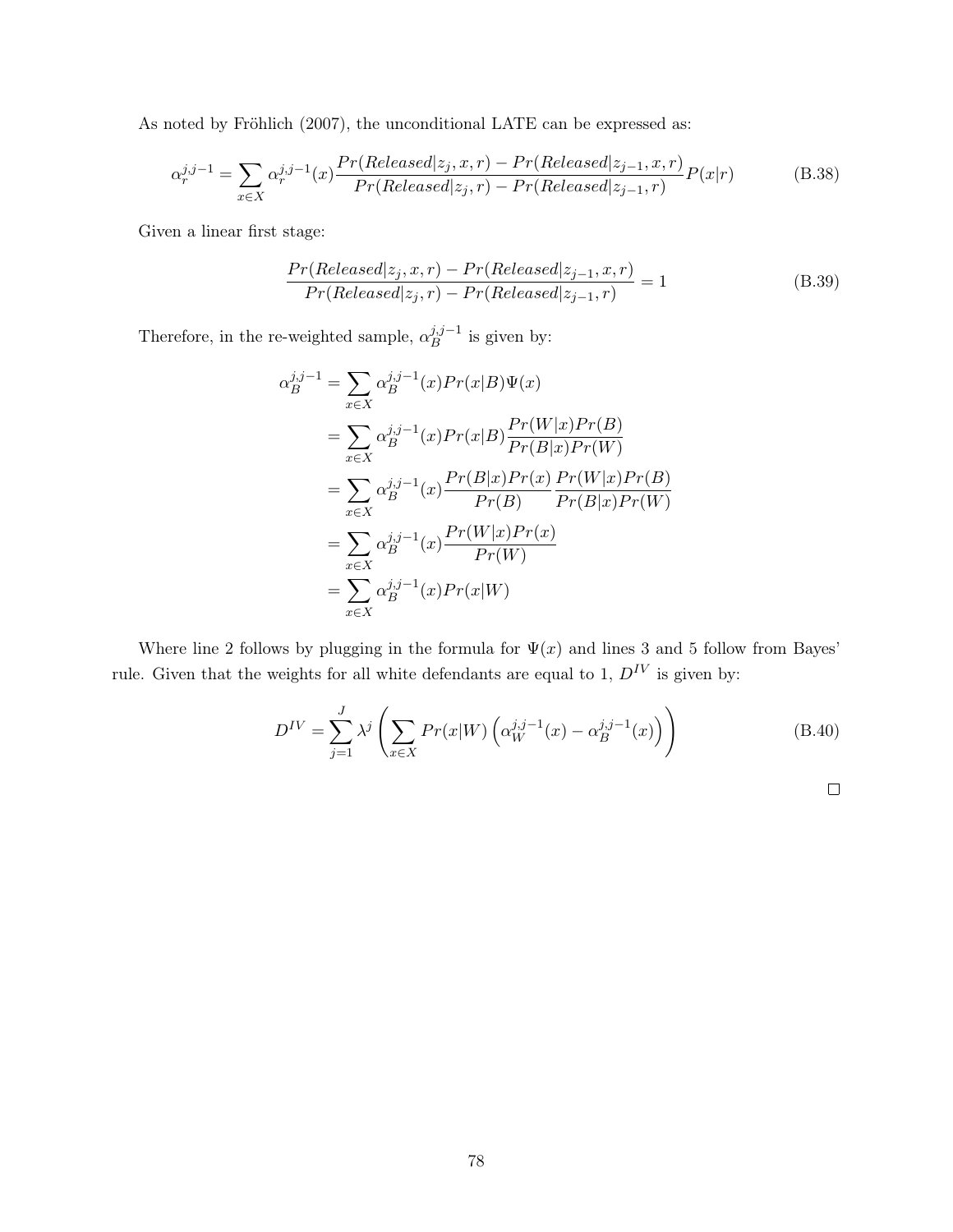# Appendix C: Data Appendix

Judge Leniency: We calculate judge leniency as the leave-one-out mean residualized pre-trial release decisions of the assigned judge within a bail year. We use the residual pre-trial release decision after removing court-by-time fixed effects. In our main results, we define pre-trial release based on whether a defendant was released within the first three days after the bail hearing.

Release on Recognizance: An indicator for whether the defendant was released on recognizance (ROR), where the defendant secures release on the promise to return to court for his next scheduled hearing. ROR is used for defendants who show minimal risk of flight, no history of failure to appear for court proceedings, and pose no apparent threat of harm to the public.

Non-Monetary Bail: An indicator for whether the defendant was released on non-monetary bail, also known as conditional release. Non-monetary conditions include monitoring, supervision, halfway houses, and treatments of various sorts, among other options.

Monetary Bail: An indicator for whether the defendant was assigned monetary bail. Under monetary bail, a defendant is generally required to post a bail payment to secure release, typically 10 percent of the bail amount, which can be posted directly by the defendant or by sureties such as bail bondsmen.

Bail Amount: Assigned monetary bail amount in thousands, set equal to missing for defendants who receive non-monetary bail or ROR.

Race: Information on defendant race is missing for the Philadelphia data prior to 2010.

Hispanic: We match the surnames in our data to census genealogical records of surnames. If the probability a given surname is Hispanic is greater than 80 percent, we label the defendant as Hispanic.

Prior Offense in Past Year: An indicator for whether the defendant had been charged for a prior offense in the past year of the bail hearing within the same county, set to missing for defendants who we cannot observe for a full year prior to their bail hearing.

Number of Offenses: Total number of charged offenses.

Felony Offense: An indicator for whether the defendant is charged with a felony offense.

Misdemeanor Offense: An indicator for whether the defendant is charged with only misdemeanor offenses.

Rearrest: An indicator for whether the defendant was rearrested for a new crime prior to case disposition.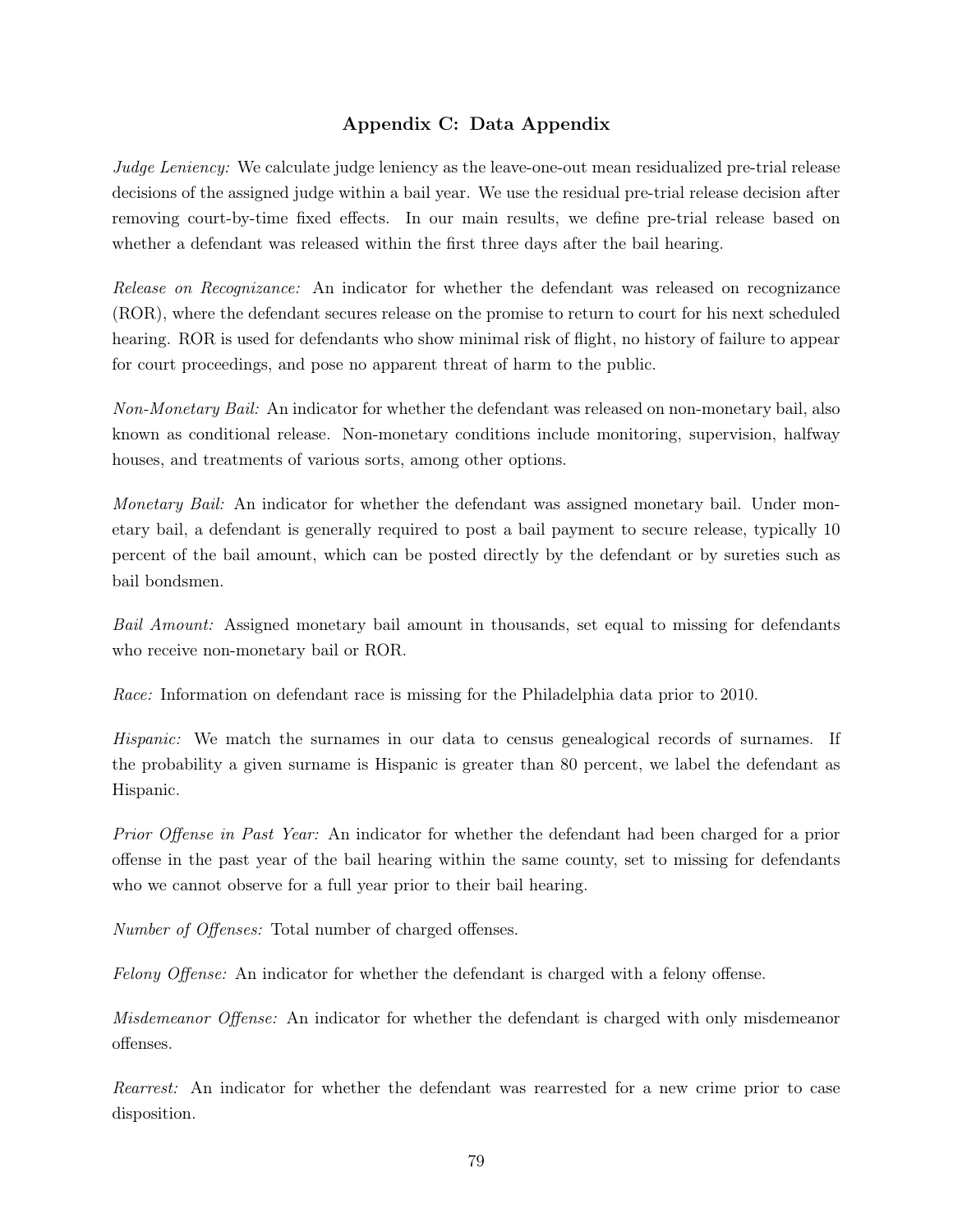Race: We collect information on judge race from court directories and conversations with court officials. All judges in Philadelphia are white. Information on judge race in Miami is missing for two of the 170 judges in our sample.

Experience: We use historical court records back to 1999 to compute experience, which we define as the difference between bail year and start year (earliest 1999). In our sample, years of experience range from zero to 15 years.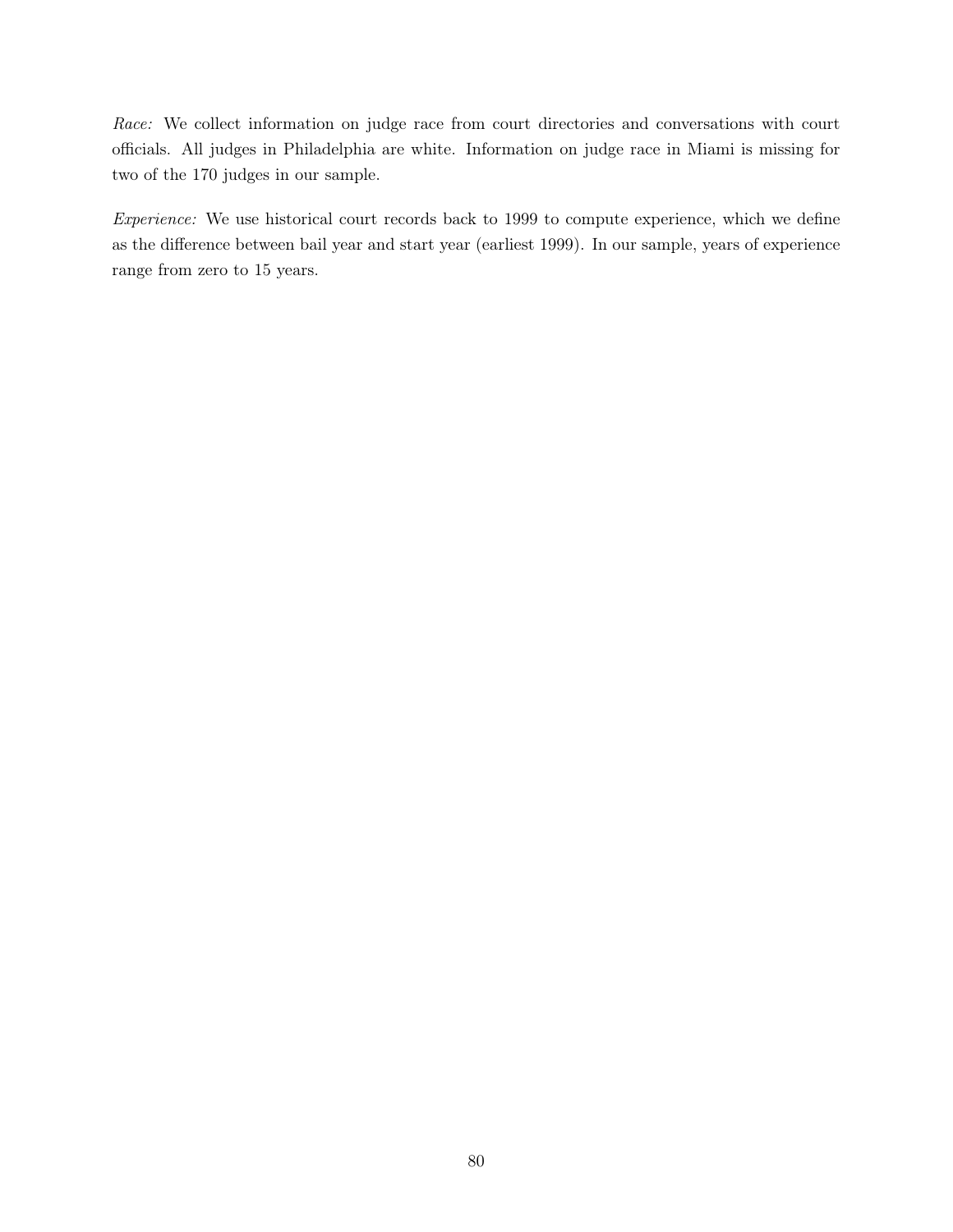## Appendix D: Institutional Details

Philadelphia County: Immediately following arrest in Philadelphia County, defendants are brought to one of six police stations around the city where they are interviewed by the city's Pre-Trial Services Bail Unit. The Bail Unit operates 24 hours a day, seven days a week, and interviews all adults charged with offenses in Philadelphia through videoconference, collecting information on the arrested individual's charge severity, personal and financial history, family or community ties, and criminal history. The Bail Unit then uses this information to calculate a release recommendation based on a four-by-ten grid of bail guidelines that is presented to the bail judge. However, these bail guidelines are only followed by the bail judge about half the time, with judges often imposing monetary bail instead of the recommended non-monetary options (Shubik-Richards and Stemen 2010).

After the Pre-Trial Services interview is completed and the charges are approved by the Philadelphia District Attorney's Office, the defendant is brought in for a bail hearing. Since the mid-1990s, bail hearings have been conducted through videoconference by the bail judge on duty, with representatives from the district attorney and local public defender's offices (or private defense counsel) also present. However, while a defense lawyer is present at the bail hearing, there is no real opportunity for defendants to speak with the attorney prior to the hearing. At the hearing itself, the bail judge reads the charges against the defendant, informs the defendant of his right to counsel, sets bail after hearing from representatives from the prosecutor's office and the defendant's counsel, and schedules the next court date. After the bail hearing, the defendant has an opportunity to post bail, secure counsel, and notify others of the arrest. If the defendant is unable to post bail, he is detained but has the opportunity to petition for bail modification in subsequent court proceedings.

Miami-Dade County: The Miami-Dade bail system follows a similar procedure, with one important exception. As opposed to Philadelphia where all defendants are required to have a bail hearing, most defendants in Miami-Dade can avoid a bail hearing and be immediately released following arrest and booking by posting an amount designated by a standard bail schedule. The bail schedule ranks offenses according to their seriousness and assigns an amount of bond that must be posted to permit a defendant's release. Critics have argued that this kind of standardized bail schedule discriminates against poor defendants by setting a fixed price for release according to the charged offense rather than taking into account a defendant's ability to pay, or propensity to flee or commit a new crime. Approximately 30 percent of all defendants in Miami-Dade are released prior to a bail hearing, with the other 70 percent attending a bail hearing (Goldkamp and Gottfredson 1988).

If a defendant is unable to post bail immediately in Miami-Dade, there is a bail hearing within 24 hours of arrest where defendants can argue for a reduced bail amount. Miami-Dade conducts separate daily hearings for felony and misdemeanor cases through videoconference by the bail judge on duty. At the bail hearing, the court will determine whether or not there is sufficient probable cause to detain the arrestee and if so, the appropriate bail conditions. The bail amount may be lowered, raised, or remain the same as the scheduled bail amount depending on the case situation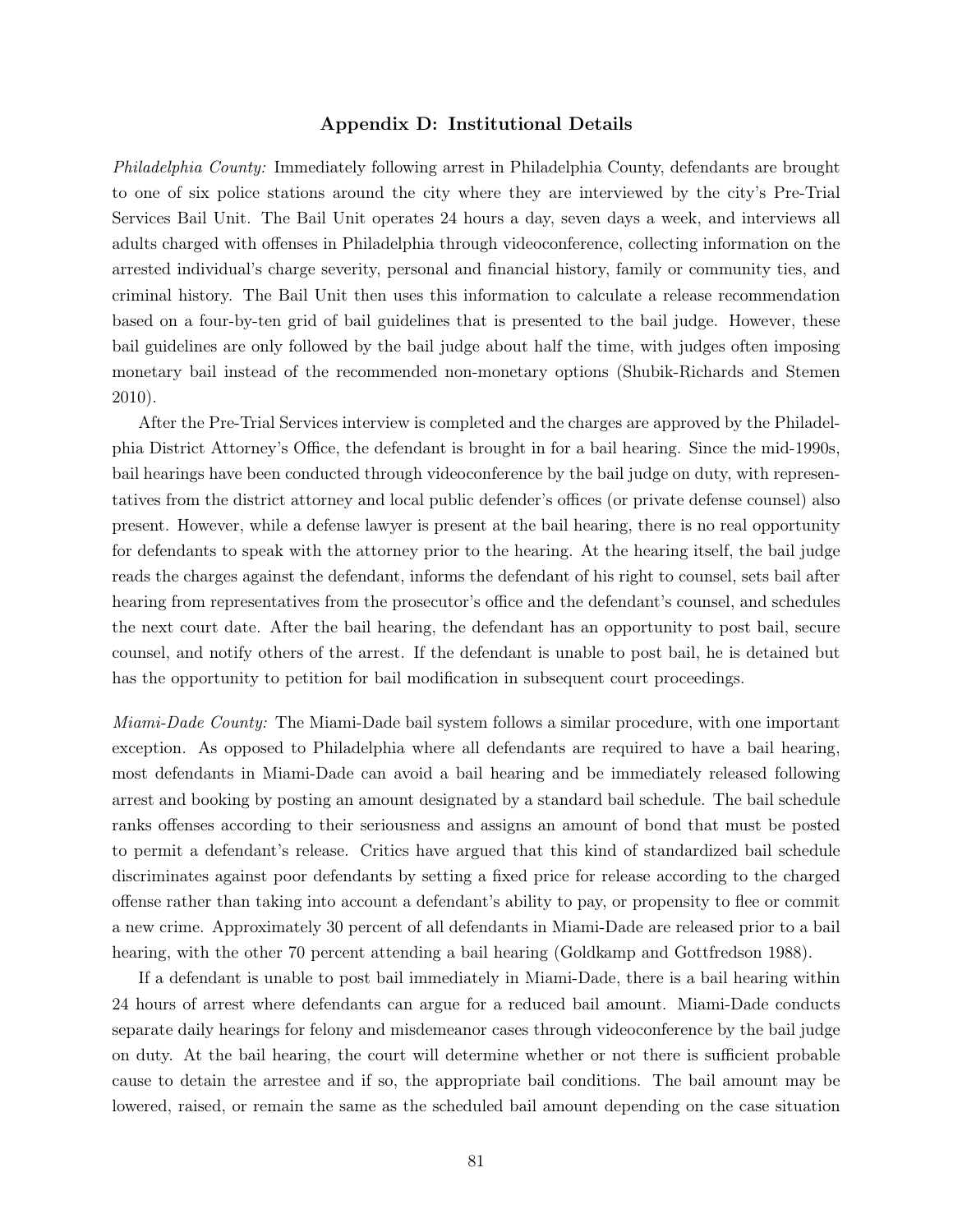and the arguments made by defense counsel and the prosecutor. While monetary bail amounts at this stage often follow the standard bail schedule, the choice between monetary versus non-monetary bail conditions varies widely across judges in Miami-Dade (Goldkamp and Gottfredson 1988).

Institutional Features Relevant to the Empirical Design: Our empirical strategy exploits variation in the pre-trial release tendencies of the assigned bail judge. There are three features of the Philadelphia and Miami-Dade bail systems that make them an appropriate setting for our research design. First, there are multiple bail judges serving simultaneously, allowing us to measure variation in bail decisions across judges. At any point in time, Philadelphia has six bail judges that only make bail decisions. In Miami-Dade, weekday cases are handled by a single bail judge, but weekend cases are handled by approximately 60 different judges on a rotating basis. These weekend bail judges are trial court judges from the misdemeanor and felony courts in Miami-Dade that assist the bail court with weekend cases.

Second, the assignment of judges is based on rotation systems, providing quasi-random variation in which bail judge a defendant is assigned to. In Philadelphia, the six bail judges serve rotating eight-hour shifts in order to balance caseloads. Three judges serve together every five days, with one bail judge serving the morning shift (7:30AM-3:30PM), another serving the afternoon shift (3:30PM-11:30PM), and the final judge serving the night shift (11:30PM-7:30AM). While it may be endogenous whether a defendant is arrested in the morning or at night or on a specific day of the week, the fact that these six bail judges rotate through all shifts and all days of the week allows us to isolate the independent effect of the judge from day-of-week and time-of-day effects. In Miami-Dade, the weekend bail judges rotate through the felony and misdemeanor bail hearings each weekend to ensure balanced caseloads during the year. Every Saturday and Sunday beginning at 9:00AM, one judge works the misdemeanor shift and another judge works the felony shift. Because of the large number of judges in Miami-Dade, any given judge works a bail shift approximately once or twice a year.

Third, there is very limited scope for influencing which bail judge will hear the case, as most individuals are brought for a bail hearing shortly following the arrest. In Philadelphia, all adults arrested and charged with a felony or misdemeanor appear before a bail judge for a formal bail hearing, which is usually scheduled within 24 hours of arrest. A defendant is automatically assigned to the bail judge on duty. There is also limited room for influencing which bail judge will hear the case in Miami-Dade, as arrested felony and misdemeanor defendants are brought in for their hearing within 24 hours following arrest to the bail judge on duty. However, given that defendants can post bail immediately following arrest in Miami-Dade without having a bail hearing, there is the possibility that defendants may selectively post bail depending on the identity of the assigned bail judge. It is also theoretically possible that a defendant may self-surrender to the police in order to strategically time their bail hearing to a particular bail judge. As a partial check on this important assumption of random assignment, we test the relationship between observable characteristics and bail judge assignment.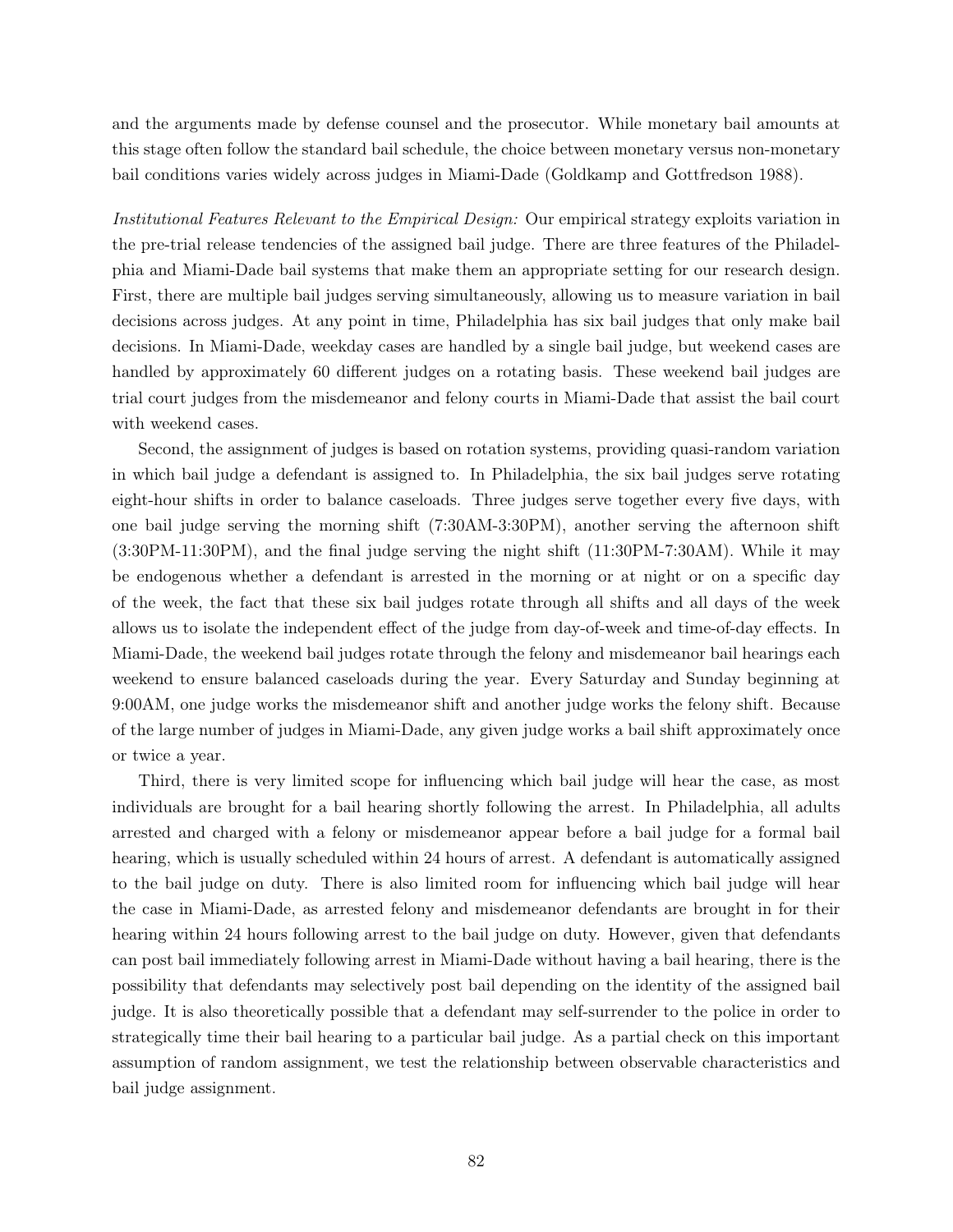## Appendix E: Model of Stereotypes

In this section, we consider whether a model of stereotypes can generate the pre-trial release rates we observe in our data. To do so, we assume a functional form for how judges form perceptions of risk and ask if this model can match the patterns we observe in the data.

Calculating Predicted Risk: We begin by estimating predicted risk by regressing the probability a defendant is rearrested prior to disposition on observables for released defendants. We then split the predicted risk measure into 100 equal sized bins. One potential concern with this procedure is that observably high-risk defendants may actually be low-risk based on variables observed by the judges, but not by the econometrician. To better understand the importance of this issue, we follow Kleinberg et al. (2017) and split our sample into a training and test set. We predict risk in the training set and then project the predictions onto the test set. We find that predicted risk is a strong predictor of true risk, indicating that the defendants released by judges do not have unusual unobservables which make their outcomes systematically diverge from what is expected (see Appendix Figure [A2\)](#page-64-0). This is true for both white and black defendants. Therefore, in this section, we interpret the predicted distributions of risk based on observables as the true distributions of risk.

No Stereotypes Benchmark: Following the construction of our predicted risk measure, we compute the fraction of black defendants that would be released if they were treated the same as white defendants. This calculation will serve as a benchmark for the stereotype model discussed below. To make this benchmark calculation, we assume judges accurately predict the risk of white defendants so that we can generate a relationship between release and risk, which we can then apply to black defendants. Under this assumption, we find that the implied release rate for black defendants is 52 percent if they were treated the same as white defendants. This implied release rate is lower than the true release rate of white defendants (55 percent), but higher than the true release rate for black defendants (45 percent), consistent with our main finding that judges over-detain black defendants.

Model with Stereotypes: We can now consider whether a simple model of stereotypes can rationalize the difference in true release rates. Following Bordalo et al. (2016), we assume judges form beliefs about the distribution of risk through a representativeness-based discounting model. Basically, the weight attached to a given risk type t is increasing in the representativeness of t. Formally, let  $\pi_{t,r}$ be the probability that a defendant of race r is in risk category  $t \in \{1, ..., 100\}$ . In our data, a defendant with  $t = 1$  has a zero expected expected probability of being rearrested before trial while a defendant with  $t = 100$  has an expected 50 percent probability of being rearrested before trial.

Let  $\pi_{t,r}^{st}$  be the stereotyped belief that a defendant of race r is in risk category t. The stereotyped beliefs for black defendants,  $\pi_{t,B}^{st}$ , is given by:

<span id="page-84-0"></span>
$$
\pi_{t,B}^{st} = \pi_{t,B} \frac{\left(\frac{\pi_{t,B}}{\pi_{t,W}}\right)^{\theta}}{\sum_{s \in T} \pi_{s,B} \left(\frac{\pi_{s,B}}{\pi_{s,W}}\right)^{\theta}}
$$
(E.1)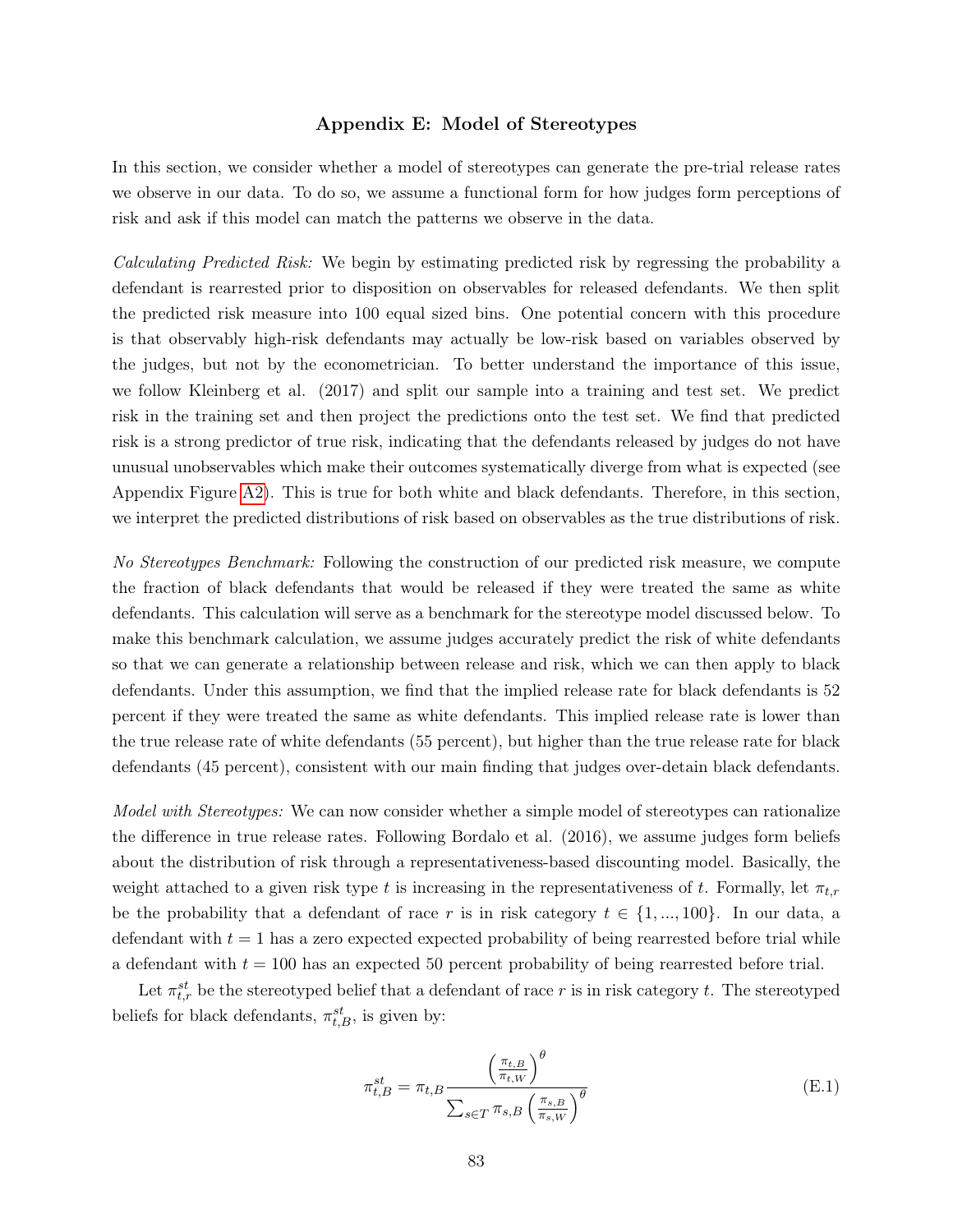where  $\theta$  captures the extent to which representativeness distorts beliefs and the representativeness ratio,  $\frac{\pi_{t,B}}{\pi_{t,W}}$ , is equal to the probability a defendant is black given risk category t divided by the probability a defendant is white given risk category t. Recall from Figure [3](#page-46-0) that representativeness of blacks is strictly increasing in risk. Therefore, a representativeness-based discounting model will over-weight the right tail of risk for black defendants.

To compute the stereotyped distribution, we first assume a value of  $\theta$ , and then compute  $\pi_{tr}$ for every risk category t and race r. We can then compute  $\pi_{t,B}^{st}$  by plugging in the values for  $\pi_{t,r}$ and the assumed value of  $\theta$  into Equation [\(E.1\)](#page-84-0).

From the distribution of  $\pi_{t,B}^{st}$ , we compute the implied average release rate by multiplying the fraction of defendants believed to be at a given risk level by the probability of release for that risk level and summing up over all risk levels. Formally,

<span id="page-85-0"></span>
$$
\mathbb{E}[Released_i = 1 | r_i = B] = \sum_{s=1}^{100} \pi_{s,B}^{st} \mathbb{E}[Released_i = 1 | t = s, r_i = B]
$$
(E.2)

In the equation above, we cannot compute  $\mathbb{E}[Released_i = 1|t = s, r_i = B]$  given that we explicitly assume judges make prediction errors for black defendants. That is, we do not know at what rate judges would release black defendants with risk equal to s, given that judges do not accurately predict risk for black defendants. However, in a stereotypes model, we can replace  $\mathbb{E}[Released_i = 1|t = s, r_i = B] = \mathbb{E}[Released_i = 1|t = s, r_i = W]$  (i.e. given that if there is no taste-based discrimination, then conditional on perceived risk, the release rate will be equal between races). Under our additional assumption that judges accurately predict the risk of whites, we can estimate  $\mathbb{E}[Released_i = 1 | t = s, r_i = W]$  for all s. Therefore, we can compute every value on the right hand side of Equation [\(E.2\)](#page-85-0), from which we can back out the average release rate for black defendants from the stereotyped distribution.

We find that  $\theta = 2.5$  rationalizes the average release rate for blacks we observe in the data (45 percent). That is, if judges use a representativeness-based discounting model with  $\theta = 2.5$  to form perceptions of the risk distribution, we would expect judges to release 45 percent of all black defendants. To understand how far these beliefs are from the true distribution of risk, we plot the stereotyped distribution for blacks with  $\theta = 2.5$  alongside the true distribution of risk for blacks in Appendix Figure E1.